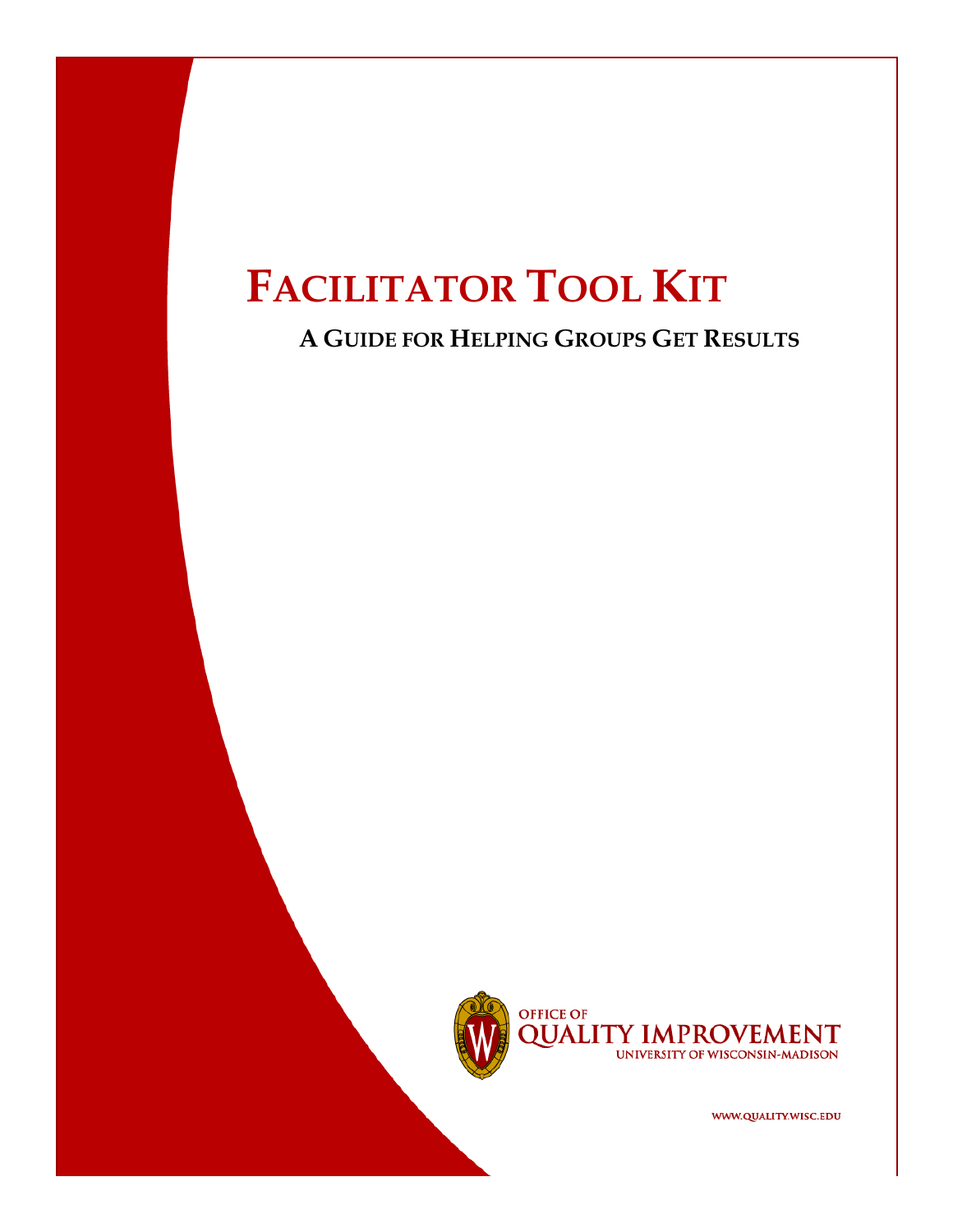# **OFFICE OF QUALITY IMPROVEMENT Facilitator Tool Kit**

The facilitator tool kit is a comprehensive, easy-to-use guide to tools, methods and techniques for assisting groups with planning and improvement projects and interactive meetings. Its clear, simple explanations and directions lead the reader through the selection and application of practical tools that have been tested with university groups.

> Version 2.0, Revised September, 2007 Copyright © 2007 University of Wisconsin System Board of Regents

> > Edited by: Nancy Thayer-Hart

Many colleagues and partner organizations have contributed their ideas and scholarship to this publication, including:

Kathleen Paris Ann Zanzig Maury Cotter Nancy Thayer-Hart

John Elliott Institute of Cultural Affairs (ICA) Darin Harris George Watson

The Office of Quality Improvement gratefully acknowledges their contributions.

For additional information contact:

#### **Office of Quality Improvement**

Room 199 Bascom Hall, 500 Lincoln Drive Madison, WI 53706-1380 608-262-6843 FAX: 608-262-9330 [quality@oqi.wisc.edu](mailto:quality@oqi.wisc.edu) [http://www.quality.wisc.edu](http://www.wisc.edu/improve)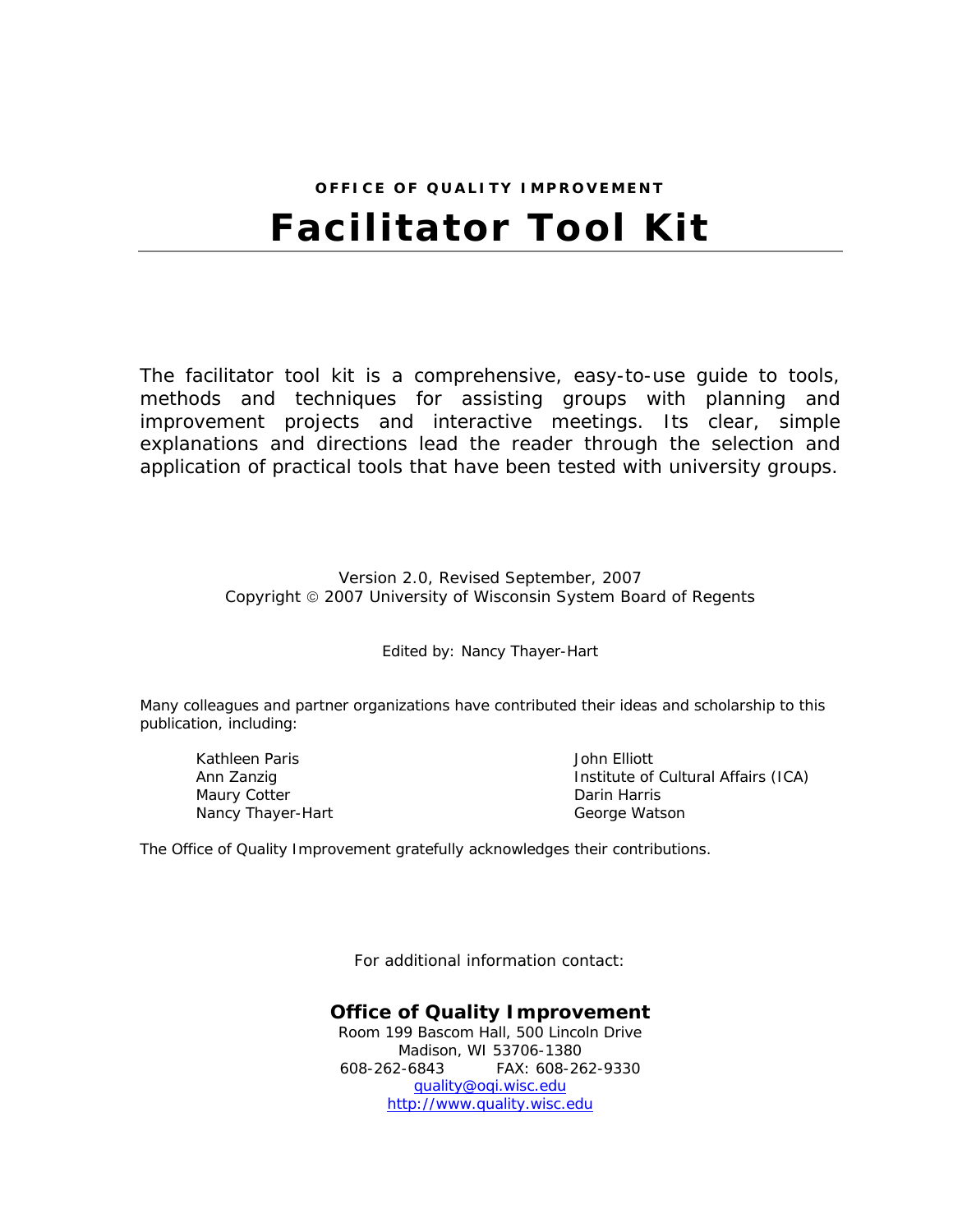# **Table of Contents**

## **[1](#page-5-0) [The Role of the Facilitator](#page-5-0)**

| Introduction                                    | 1  |
|-------------------------------------------------|----|
| <b>Facilitator Responsibilities</b>             | 1  |
| <b>Facilitation Challenges</b>                  | 1  |
| 2 Group Dynamics                                |    |
| <b>Stages of Group Development</b>              | 2  |
| <b>Group Conflict</b>                           | 2  |
| Team Behaviors                                  | 3  |
| <b>How to Intervene in Difficult Situations</b> | 4  |
| 3 Ideation and Consensus                        |    |
| The Art of Listening                            | 7  |
| <b>Focused Conversation Method</b>              | 9  |
| Appreciative Inquiry                            | 10 |
| <b>Brainstorming Techniques</b>                 | 13 |
| What is Consensus?                              | 15 |
| <b>Affinity Process</b>                         | 15 |
| <b>Consensus Workshop</b>                       | 16 |
|                                                 |    |

## **[4](#page-22-0) [Effective Meetings](#page-22-0)**

| Potential Influences            | 18 |
|---------------------------------|----|
| Before, During, and After       | 19 |
| Roles and Rules                 | 20 |
| Jump-Starting a Stalled Meeting | 21 |
|                                 |    |
| 5 Managing a Project            | 23 |
| $6$ Stakeholder Input Tools     |    |

| <i>I</i> uuus Giuups      | ZJ. |
|---------------------------|-----|
| <b>Web Survey Options</b> | 29  |

## **[7](#page-35-0) [Data Collection and Analysis Tools](#page-35-0)**

| <b>Data Collection Basics</b>          | 31 |
|----------------------------------------|----|
| <b>Check Sheets</b>                    | 32 |
| <b>Importance/Satisfaction Diagram</b> | 33 |
| <b>Root Cause Analysis</b>             | 36 |
| <b>SWOT Analysis</b>                   | 39 |
| <b>Functional Analysis</b>             | 39 |
| <b>Additional Data Analysis Tools</b>  | 41 |
| 8 Flowcharting                         |    |
| Definition                             | 42 |
| <b>How Flowcharts Can Help</b>         | 43 |
| <b>Flowchart Types</b>                 | 43 |
| <b>9</b> Decision-Making Tools         |    |
| <b>The Decision-Making Process</b>     | 45 |
| Criteria Matrix                        | 47 |
| <b>Force Field Analysis</b>            | 49 |
| Dot Voting                             | 49 |
| 'Zero to Ten' Rating Method            | 50 |
| <b>Impact/Effort Matrix</b>            | 51 |
| 10 Measuring Impact                    |    |
| <b>Functions of Impact Measures</b>    | 53 |
| Why Measurement Systems Fail           | 53 |
| Limitations of Measurement Systems 54  |    |
| <b>Metrics on Campus</b>               | 55 |

*[Tools for Developing Measures 56](#page-60-0)*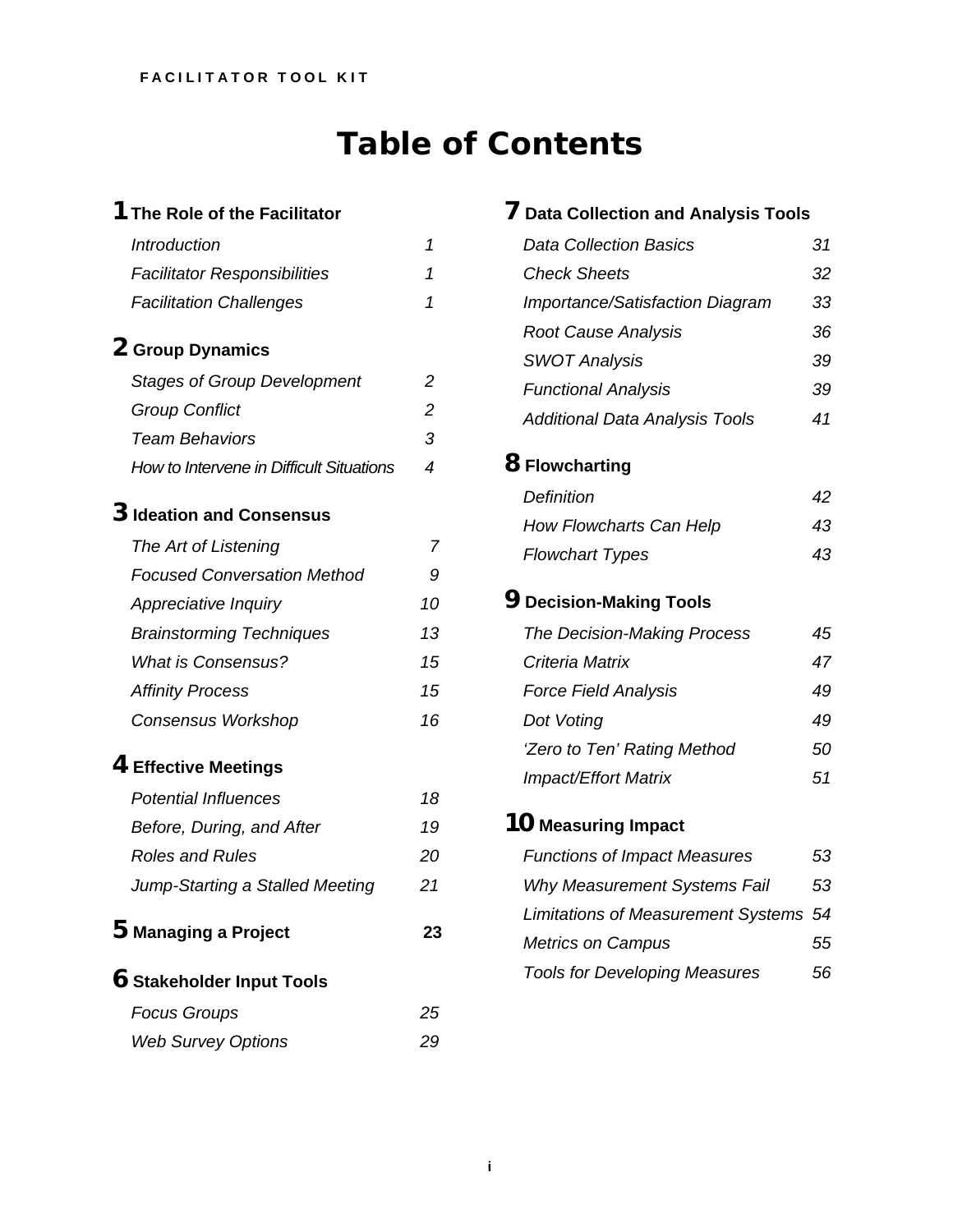# **APPENDICES**

| Appendix A: BrainWriting 6-3-5 Worksheet                   | 59 |
|------------------------------------------------------------|----|
| Appendix B: Meeting Agenda Template                        | 60 |
| Appendix C: Meeting Minutes Template                       | 61 |
| Appendix D: Meeting Planner Checklist                      | 62 |
| Appendix E: Room Set-up Options                            | 63 |
| Appendix F: Sponsor Interview Questions                    | 64 |
| Appendix G: Project Charter Template                       | 65 |
| Appendix H: Implementation Plan Template                   | 66 |
| Appendix I: Sample Project Schedule                        | 67 |
| Appendix J: Customer Survey Process                        | 68 |
| Appendix K: SWOT Analysis Template                         | 69 |
| Appendix L: Sample Roles and Responsibility Matrix         | 70 |
| Appendix M: Sample Institutional Measures of Success       | 71 |
| Appendix N: Sample Student Retention Classification System | 72 |
| Appendix O: Sample Measures of Success: UW-Madison Plans   | 73 |
| Appendix P: Annual Goal Development Worksheet              | 75 |
| Appendix Q: Action Plan Template                           | 76 |
| Appendix R: Worksheet for Identifying Impact Measures      | 77 |

# **REFERENCES & ADDITIONAL RESOURCES** <sup>79</sup>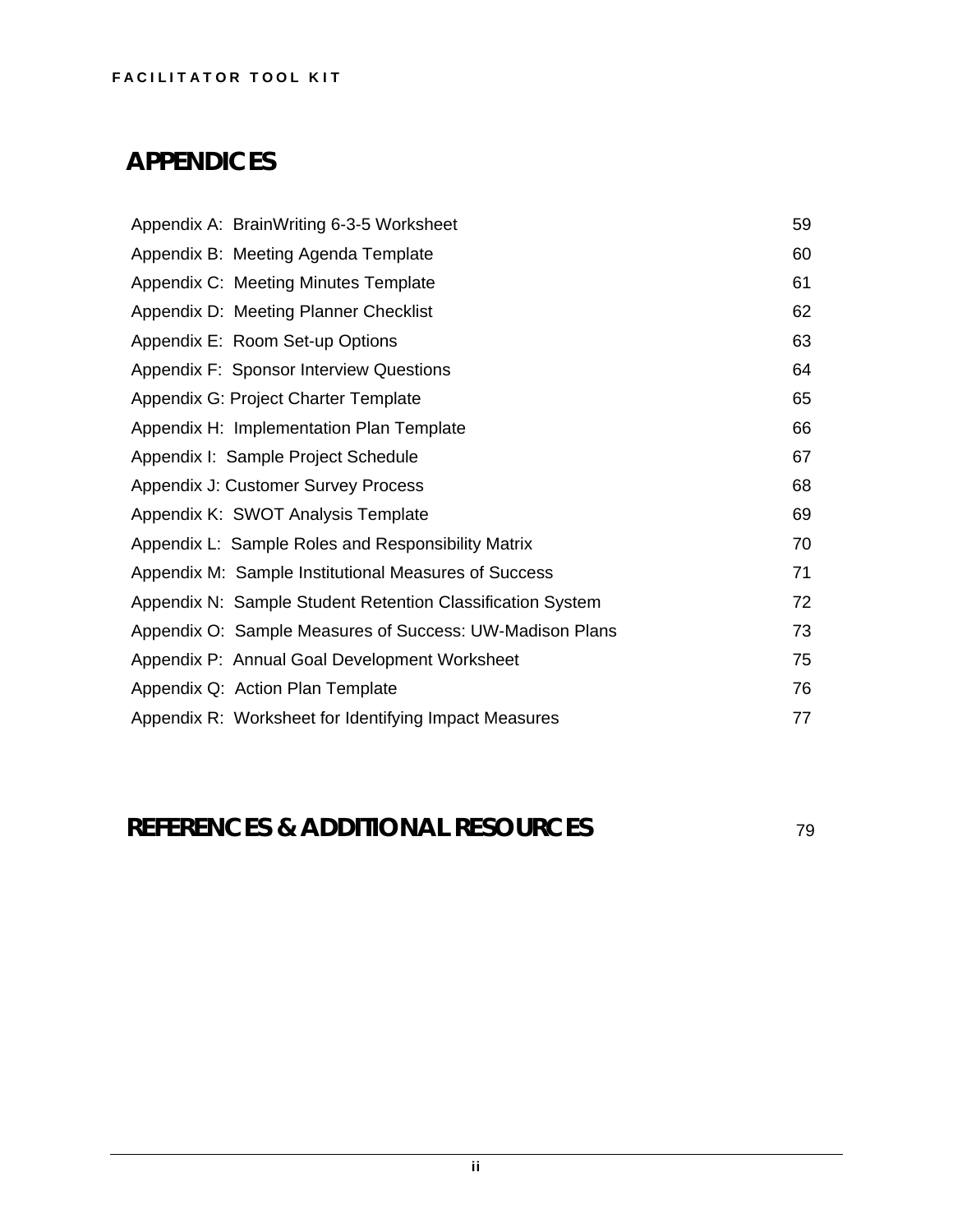### **How to Use This Tool Kit**

Throughout the *Facilitator Tool Kit*, you will see the icons below.



 The template icon alerts you to the fact that a template for the tool being described is available as an Appendix.



 The "thought bubbles" are tips or extra bits of information.

The Office of Quality Improvement is happy to respond to questions and assist UW-Madison faculty and staff in using any of the tools. Please email [quality@oqi.wisc.edu](mailto:quality@oqi.wisc.edu) or call 262-6843.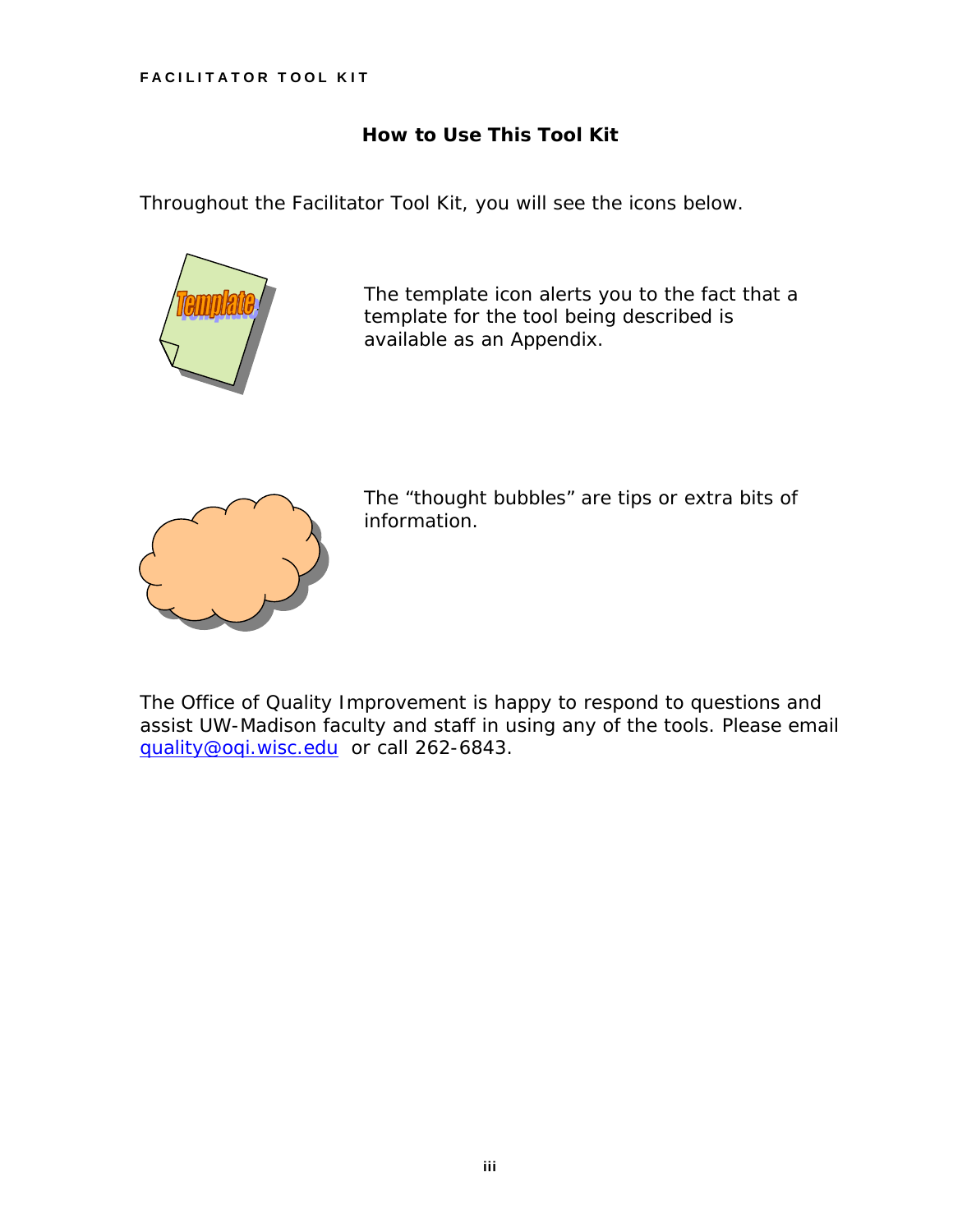# <span id="page-5-0"></span>**THE ROLE OF THE FACILITATOR**

## **Introduction**

In a university setting, collaboration and consensus are essential ways of working. Simple in concept but not so easy to achieve, creating an environment where groups can be productive and effective in achieving their goals is a facilitator's primary role.

*Facilitate* means "to make easy." As a facilitator, your job is to make the meeting easier for the participants. Your main task is to help the team or group increase its effectiveness by improving its processes. A facilitator manages the method of the meeting, rather than the content. Facilitators are concerned with how decisions are made instead of what decisions are reached.

## **Facilitator Responsibilities**

- Intervene if the discussion starts to fragment
- **I** Identify and intervene in dysfunctional behavior
- **Prevent dominance and include everyone**
- **Summarize discussions and conversations**
- **Bring closure to the meeting with an end result or action**

## **Facilitation Challenges**

- Continually focusing on and attending to the group
- **Being comfortable with ambiguity and information overload**
- **Processing misperceptions and emotional reactions**
- **Focusing exclusively on process rather than content**
- **Helping the group develop so they can ultimately work without** facilitation



1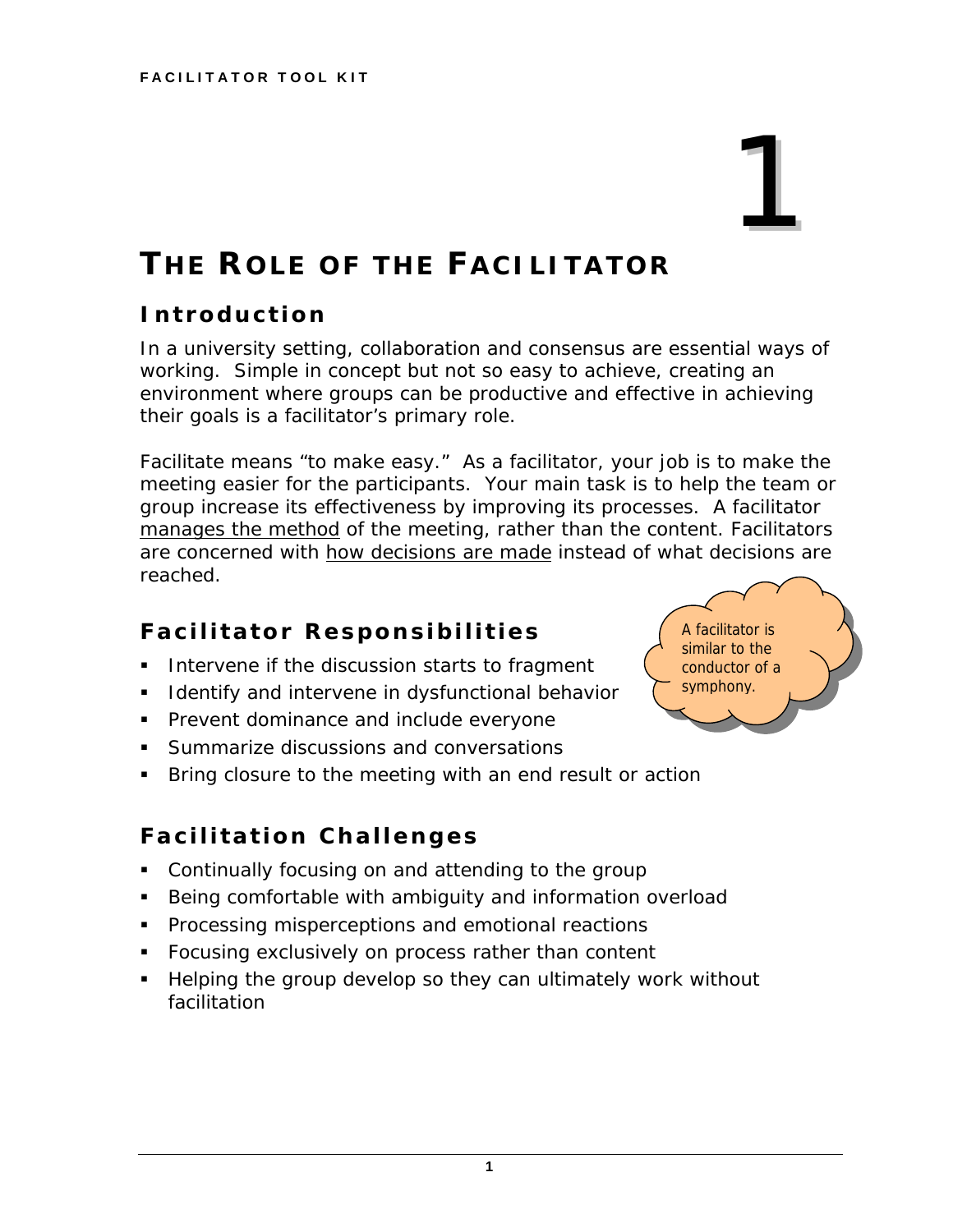# 2

# <span id="page-6-0"></span>**GROUP DYNAMICS**

## **Stages of Group Development**

The diagram in Figure 1 depicts the stages that most groups will go through as they work together (Tuckman, 1965). A team may experience more than one stage at the same time. Understanding these stages of development will help you as a facilitator.



*Figure 1. Stages of Group Development* 

## **Group Conflict**

Conflict can be healthy in a group. It shows that members are taking ownership and sharing their ideas honestly. However, there are times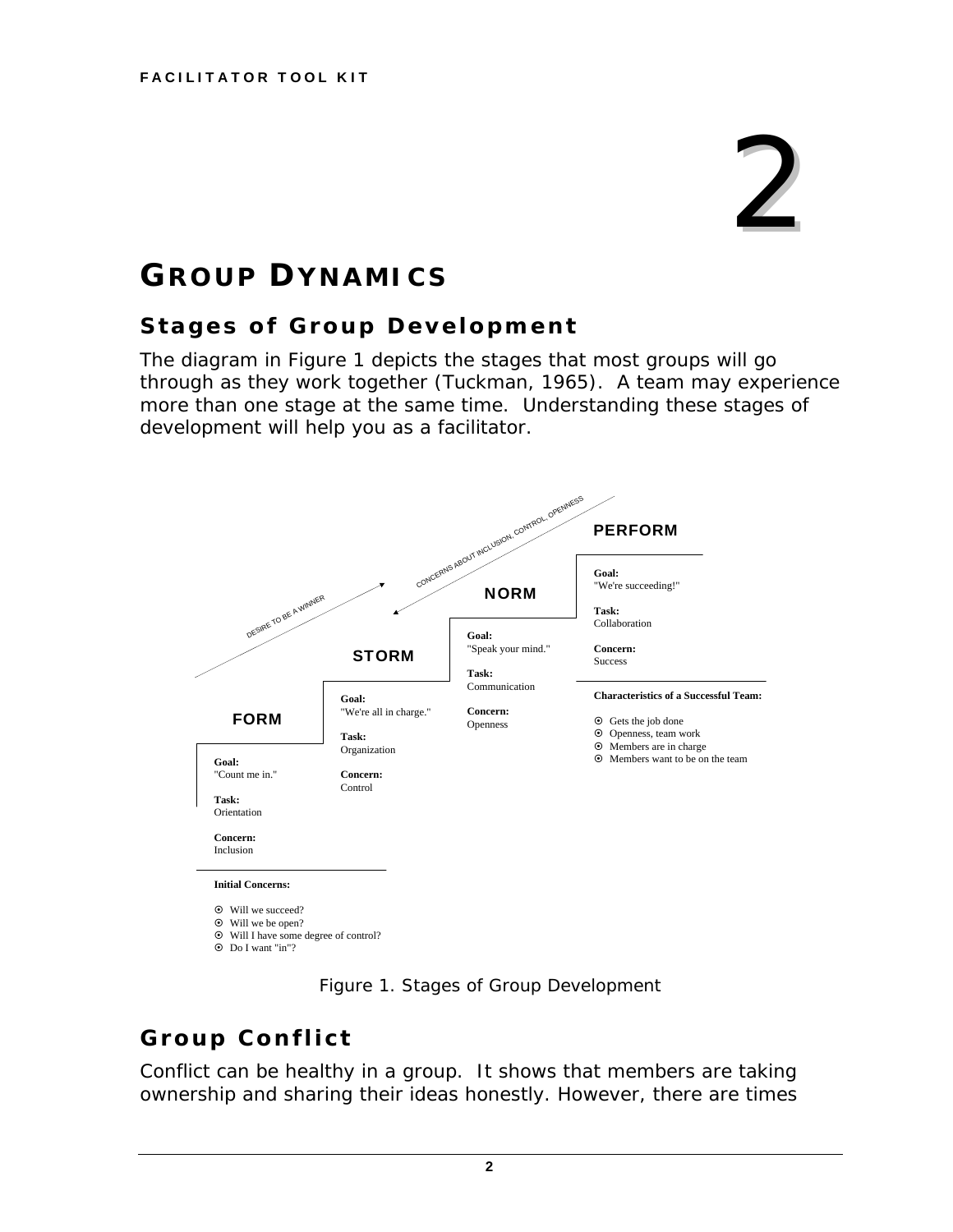<span id="page-7-0"></span>when healthy conflict escalates and ceases to be constructive. Since emotions resulting from conflict tend to intensify over time, it is important to address the conflict as soon as it begins to become unhealthy. The conflict continuum in Figure 2 (source unknown) illustrates the differing levels of conflict and when intervention or more direct action may be needed.

|                                             | <b>Conflict Continuum</b>                                      |                        |
|---------------------------------------------|----------------------------------------------------------------|------------------------|
| <b>Differ on Approaches</b><br>and Opinions | <b>Emotional Disagreements</b><br><b>Established Positions</b> | <b>Physical Combat</b> |
| <b>Healthy</b>                              | <i>Intervene</i>                                               | <b>Big Trouble!</b>    |

*Figure 2. Conflict Continuum*

## **Team Behaviors**

Recognizing and understanding typical team member behaviors – both constructive and destructive – will be very helpful to you as a facilitator (Brunt, 1993). These behaviors can affect team development and performance. Members of the team may exhibit these behaviors at varying times throughout the development cycle of the team. Keep in mind that a facilitator needs to model constructive behaviors to help the team reach its goals.

## *Constructive Team Behaviors*

- **Cooperative** interested in the views and perspectives of the other team members and is willing to adapt for the good of the team
- **Clarifying** clearly defines issues for the group by listening, summarizing, and focusing discussions
- **Inspiring** enlivens the group, encourages participation and progress
- **Harmonizing** encourages group cohesion and teamwork. For example, may use humor as a relief particularly after a difficult discussion
- **Risk Taking** willing to risk possible personal loss or embarrassment for the team or for project success
- **Process Checking** questions the group on process issues such as agenda, time frames, discussion topics, decision methods, use of information, etc.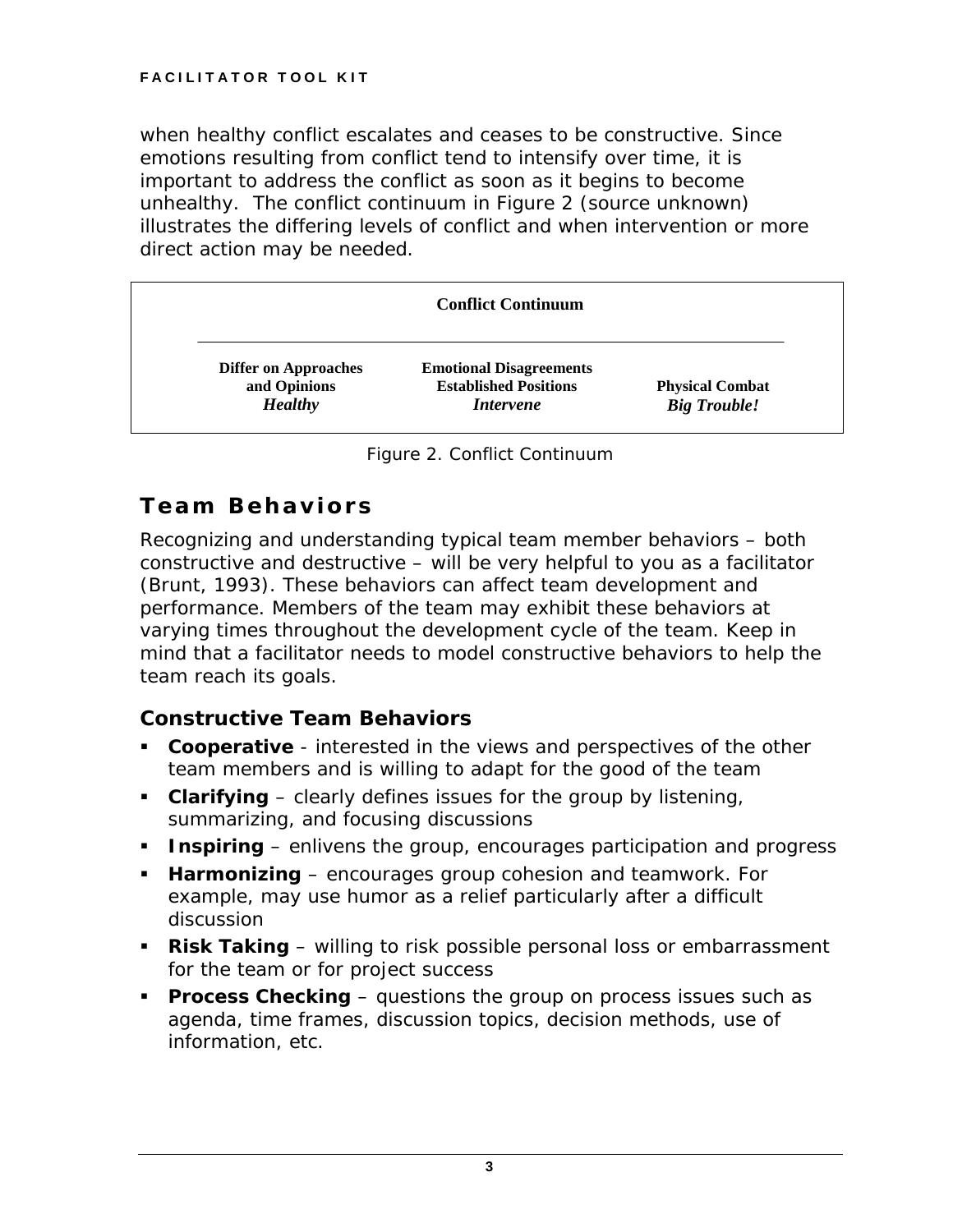## <span id="page-8-0"></span>*Destructive Team Behaviors*

- **Dominating** takes much of the meeting time expressing self-views and opinions. Tries to take control by use of power, time, etc.
- **Rushing** encourages the group to move on before task is complete. Gets tired of listening to others and working as a group.
- **Withdrawing** removes self from discussions or decision-making. Refuses to participate.
- **Discounting** disregards or minimizes team or individual ideas or suggestions. Severe discounting behavior includes insults, which are often in the form of jokes.
- **Digressing** rambles, tells stories and takes group away from primary purpose.
- **Blocking** impedes group progress by obstructing all ideas and suggestions. "That will never work because…"

## **How to Intervene in Difficult Situations**

Sometimes it will be necessary to intervene with a particular individual or an entire team because of behavior or actions during team meetings. An intervention will include any statement, question or nonverbal behavior made by a facilitator that is designed to help the group.

The goal of any type of intervention is to maintain the group's autonomy and to develop its long-term effectiveness. Eventually, the interventions used by a facilitator should decrease the group's dependence on the facilitator.

An intervention is never an easy task, so it is important to recognize when to intervene and whether to intervene with an individual or the entire team. There is no set time or tried and true method for when or how to intervene, but the following list of questions will help decide whether an intervention may be appropriate:

## *Questions to Ask Yourself*

- **Can I identify a pattern?**
- If I do not intervene, will another group member?
- Will the group have time to process the intervention?
- Does the group have sufficient experience and knowledge to use the intervention to improve effectiveness?
- I Is the group too overloaded to process the intervention?
- If Is the situation central or important enough to intervene?
- Do I have the skills to intervene?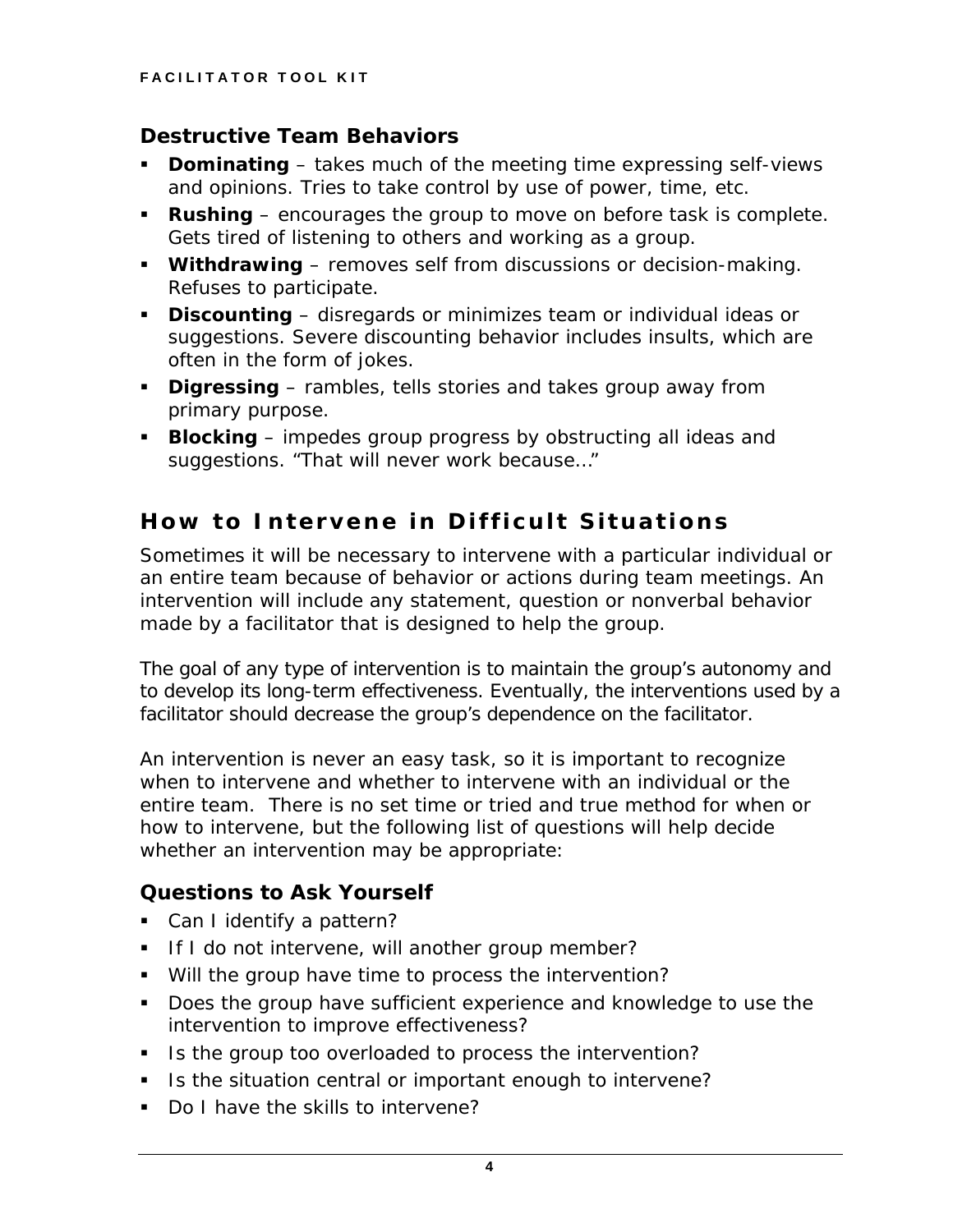The approaches and methods listed below will provide the facilitator with some options and alternative types of interventions to use depending on the situation.

## *Intervention Approaches*

- **Prevention** Before the first meeting, take time to introduce yourself, understand the needs of each team member, and establish rapport and credibility with each individual. You may also wish to survey members about a particular issue that the team will be addressing. Early in the first meeting, establish ground rules to guide how the group will work together. Ground rules are useful in setting common expectations for behavior and provide a basis for team members to regulate each others' behavior.
- **Non-intervention** It is important not to overreact, so it may be appropriate to ignore isolated moments of non-productive behavior. However, if the group's momentum has been broken, it might be a good time to take a break, which will give the person time to cool off.
- **Low-level intervention** There are several techniques that can be employed at this level to change behavior in a non-threatening way and prevent it from escalating to a serious disruption.
	- *1. Embrace the person's concerns. Listen so intently and repeat back what you've heard so accurately that the person feels he/she has been heard. Ask questions that test assumptions, reveal biases, and bring out important data.*
	- *2. Break into small groups to work on the task that was interrupted.*
	- *3. Address the problem as a group concern, referring back to ground rules and naming the tension between the differing needs you've heard in the group.*
	- *4. Remind the group of the task at hand, and that the goal is to work collaboratively to develop a win-win solution.*
	- *5. Use the occasion as an opportunity to increase the group's capacity for working together effectively by teaching a concept or method from change management or group development theory.*
- **Medium-level intervention** Speak to the individual at a break about his/her needs and interest in the process. Remind him/her that the team has been charged with working collaboratively to achieve specific outcomes, and if the team does not make satisfactory progress, someone else will do it for them.
- **High-level intervention** When a team member's behavior escalates to the point where high-level intervention is necessary, both the success of the team and the standing of the facilitator are at risk.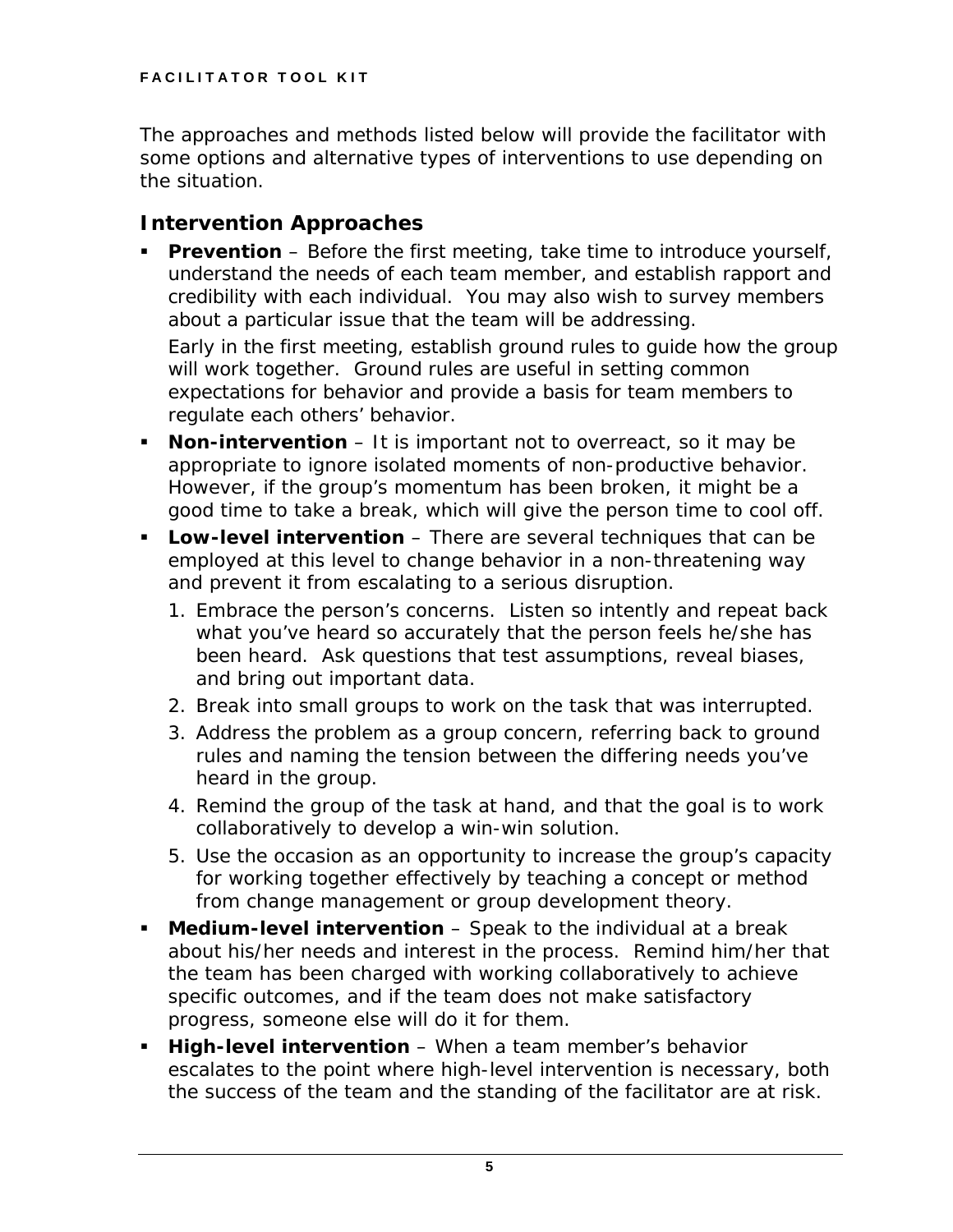To work through an impasse that may be causing high levels of frustration for one or more team members, invite individuals to describe how they feel about being stuck. Shift the group's focus temporarily to the process of how to define the problem, establish criteria, make decisions, etc. Restate the issue, break it into smaller questions, look for shared concerns, articulate areas of agreement and ask the group to confirm. Help the team identify new options, exploring the very positions that are dividing them as potential sources for a solution.

If a team member's behavior continues to disrupt and threaten the progress of the team, the facilitator can publicly name the behavior and ask the group how it wishes to handle the situation.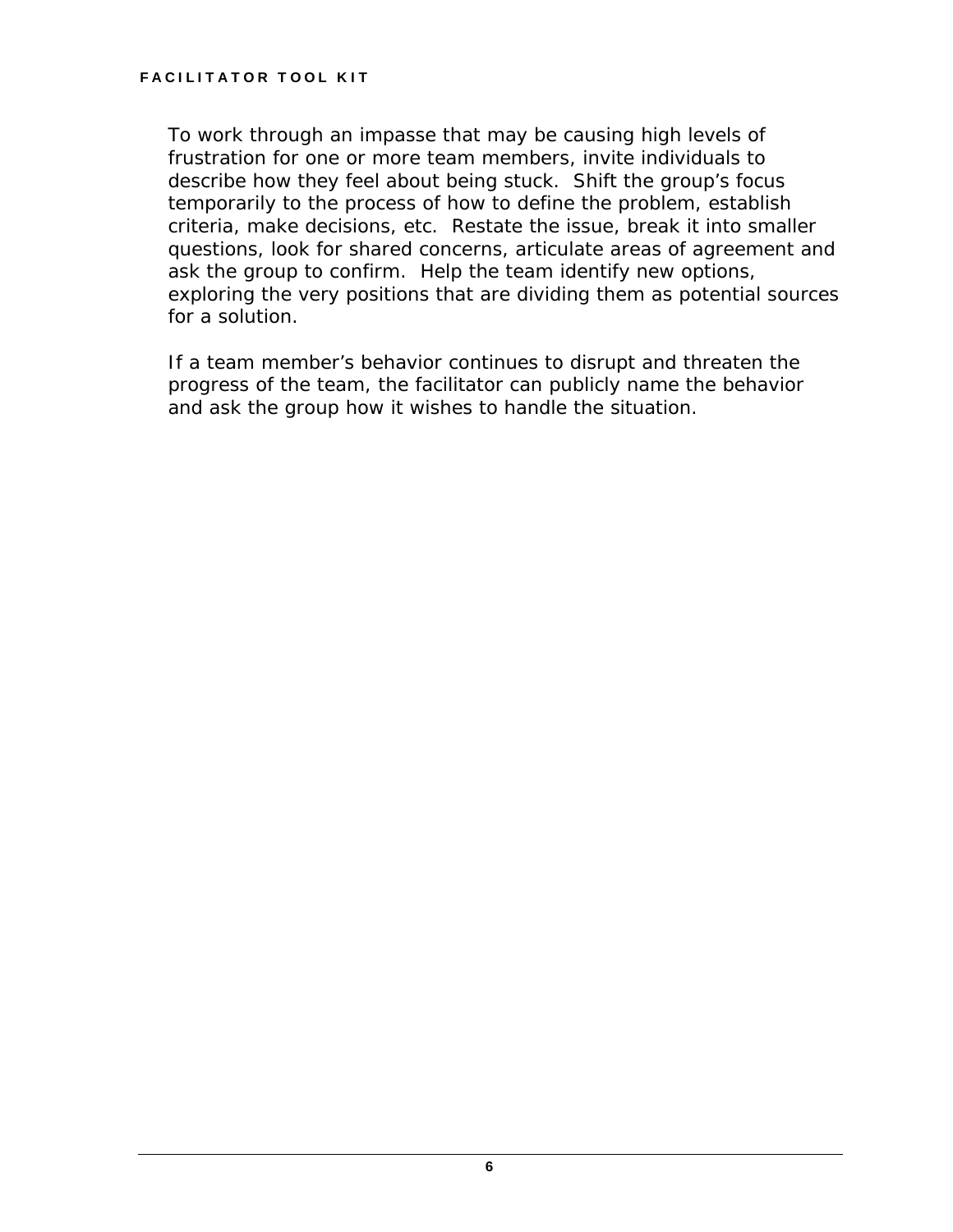# 3

# <span id="page-11-0"></span>**IDEATION AND CONSENSUS**

A facilitator who listens well and helps group members listen to each other creates an environment where people can do their best thinking and more easily find common ground. This chapter includes tips for improving listening, techniques for generating creative ideas and approaches for helping groups reach consensus.

## **The Art of Listening**

How often in our daily conversations do we really listen beyond our own thoughts to understand what another person means? And how rarely do we listen deeply enough to sense the motive and emotion behind the words? Yet getting beyond an introspective position is the first step in working with others in a collaborative way. Understanding and being able to employ three levels of listening (Whitworth, Kimsey-House, Kimsey-House & Sandahl, 2007) is an essential skill for facilitators:

- Listening to **self** (own thoughts)
- Listening for **meaning** (content)
- Listening for **depth** (intent, emotion, intuition)

What behaviors and techniques can help us listen at a deeper level?

- **Presence** Concentrate on the conversation. Consciously center yourself, being aware of bodily sensations such as breathing and stance. Listen at a slight distance, using "soft eyes and soft ears" – this means listening without judgment, visibly conveying warmth and compassion. If you are kinesthetic, hold an object to help you concentrate.
- **Comfort with Silence** Slow down, allowing more space between thoughts, especially when much emotion is present. Be intentional about pauses or even saying, "Let's take a moment to think about this…"
- **Working with That Inner Voice** Begin to notice the "chatter" playing in the background of your mind during meetings and conversations. Recognize when your inner voice is helpful and based on intuition, versus when it is sabotaging your efforts to understand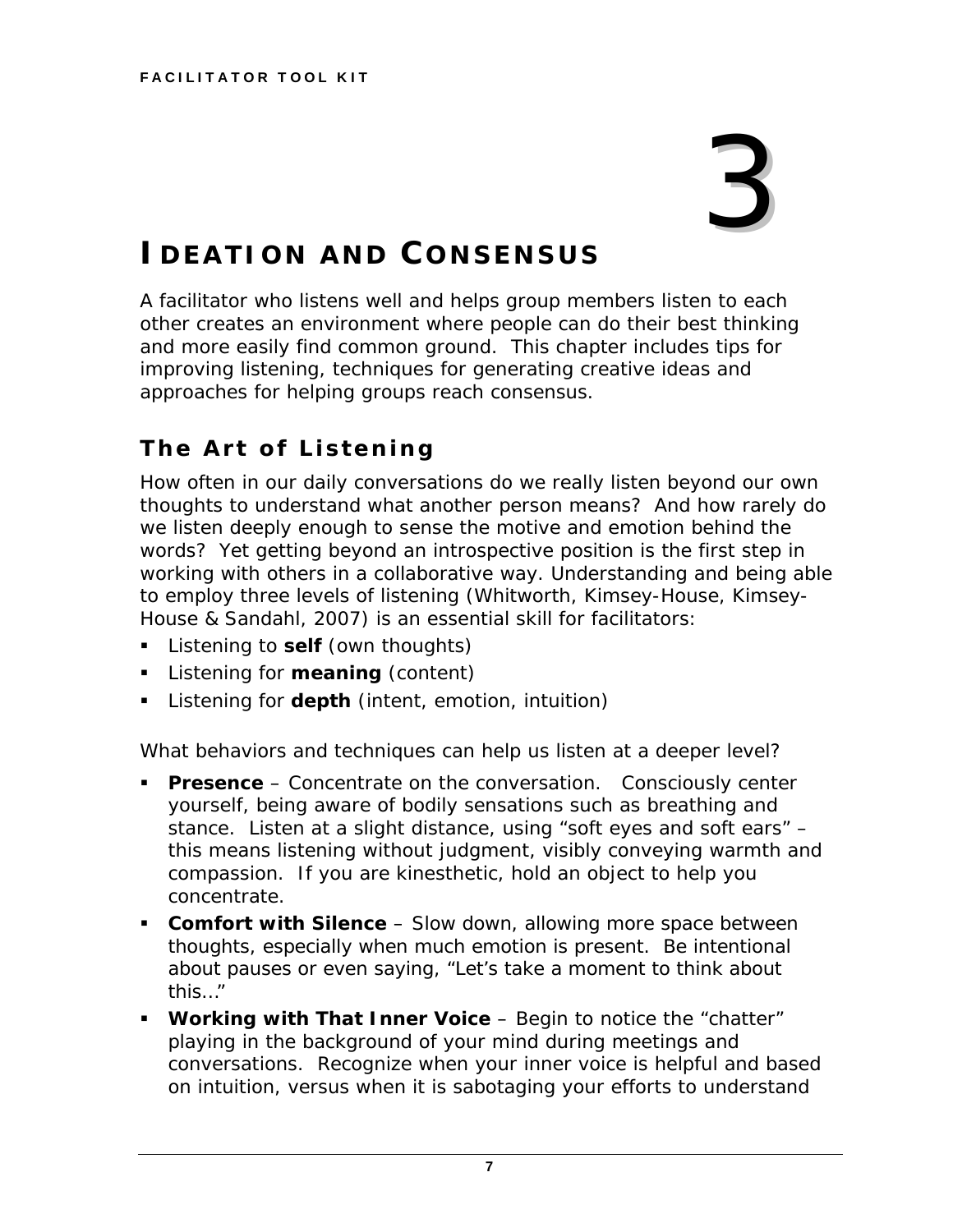the other person. Bring personal thoughts forward by asking permission or forming an inquiry, rather than stating them as fact.

 **Active Listening** – We too frequently leap VERY quickly from unformed, abstract ideas to conclusions. Using the active listening techniques listed in Figure 3 can be helpful in checking assumptions, clarifying our own thoughts, and understanding others.

| <b>Key Active Listening Techniques</b>                                           |                                                                                                                                           |                                                                                                                                   |                                                                                                                               |  |
|----------------------------------------------------------------------------------|-------------------------------------------------------------------------------------------------------------------------------------------|-----------------------------------------------------------------------------------------------------------------------------------|-------------------------------------------------------------------------------------------------------------------------------|--|
| <b>TECHNIQUES</b>                                                                | <b>Purpose</b>                                                                                                                            | Approach                                                                                                                          | Language                                                                                                                      |  |
| <b>ENCOURAGING</b>                                                               | ■ To convey<br>interest<br>$\blacksquare$ To keep the<br>person talking                                                                   | • Don't agree or<br>disagree with<br>speaker.<br>Use non-<br>$\blacksquare$<br>committal words<br>with positive<br>tone of voice. | $\blacksquare$ I see<br>$\blacksquare$ Uh-huh<br>• That's<br>interesting<br>- Tell me more<br>about<br>$\blacksquare$ Go on   |  |
| <b>RESTATING</b>                                                                 | ■ To show that<br>you are listening<br>and<br>understanding.<br>■ To help speaker<br>grasp the facts                                      | $\blacksquare$ Restate the<br>speakers' basic<br>ideas.<br>• Put in your own<br>words.                                            | If I understand,<br>your situation<br>$\mathsf{is}$<br>In other words,<br>your decision is                                    |  |
| <b>REFLECTING</b><br>The power of<br>silence should<br>not be<br>underestimated. | ■ To show you are<br>listening and<br>understanding<br>• To let speaker<br>know you<br>understand how<br>he/she feels.                    | Reflect the<br>speakers' basic<br>feelings.<br>· Put in your own<br>words.                                                        | Vou feel that<br>■ You were pretty<br>disturbed about<br>that<br>■ You believe<br>that                                        |  |
| <b>SUMMARIZING</b>                                                               | • To pull<br>important ideas,<br>facts, etc.<br>together.<br>• To establish a<br>basis for further<br>discussion<br>To review<br>progress | Restate, reflect,<br>and summarize<br>major ideas and<br>feelings.                                                                | ■ These seem to<br>be the key ideas<br>you expressed<br>If I understand<br>you, you feel this<br>way about this<br>situation. |  |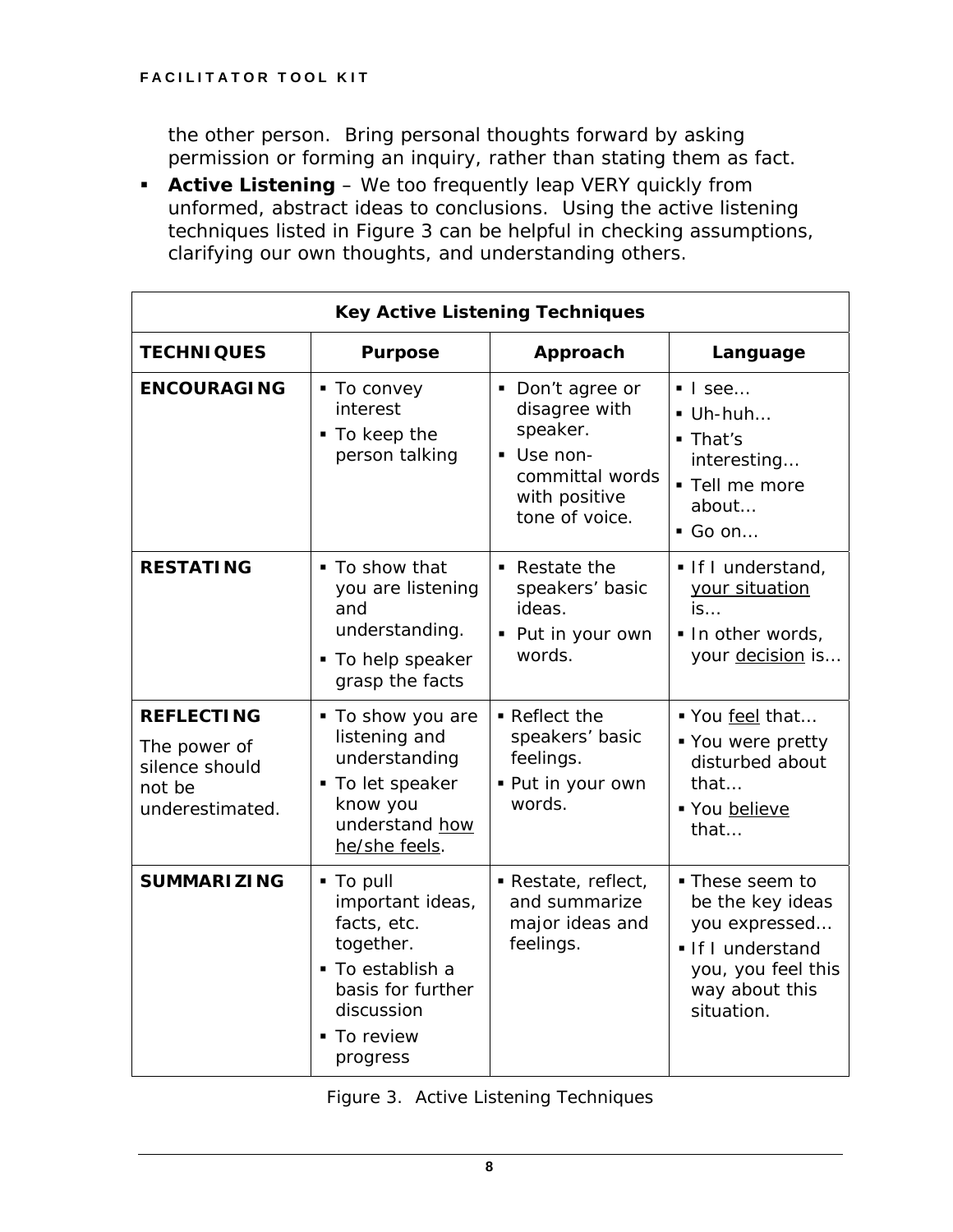## <span id="page-13-0"></span>**Focused Conversation Method\***

The Focused Conversation Method developed by the Institute of Cultural Affairs [\(http://www.ica-usa.org/about-us.htm\)](http://www.ica-usa.org/about-us.htm) helps a group discuss almost anything and move toward a decision. Focused Conversation is a questioning technique used in both teaching/learning activities and in day-to-day work situations. The nature and sequence of the questions progress in four stages that give the tool its nickname, "ORID": **O**bjective → **R**eflective → **I**nterpretive → **D**ecisional. Figure 4 summarizes the four levels.

| <b>OBJECTIVE</b>                                                                                                                          |                                                                                                                                              |  |  |  |
|-------------------------------------------------------------------------------------------------------------------------------------------|----------------------------------------------------------------------------------------------------------------------------------------------|--|--|--|
| Focus of the questions                                                                                                                    | Data, the "facts" about the topic, external<br>reality, sensory impressions                                                                  |  |  |  |
| Ensures that everyone deals with the same<br>Benefit to the group<br>body of data and all the aspects                                     |                                                                                                                                              |  |  |  |
| Questions relate to<br>The senses: what is seen, heard, touched, etc.                                                                     |                                                                                                                                              |  |  |  |
| What objects do you see? What words or<br>Key questions<br>phrases stand out? What happened?                                              |                                                                                                                                              |  |  |  |
| Traps and pitfalls                                                                                                                        | Asking closed questions, or questions not specific<br>enough; no clear focus. Ignoring objective<br>questions because "they are too trivial" |  |  |  |
| If this level is omitted<br>There will be no shared image of what the<br>group is discussing; the various comments will<br>seem unrelated |                                                                                                                                              |  |  |  |
|                                                                                                                                           | <b>REFLECTIVE</b>                                                                                                                            |  |  |  |
| Focus of the questions                                                                                                                    | Internal relationship to the data, personal<br>reactions, associations, images, emotions                                                     |  |  |  |
| Benefit to the group                                                                                                                      | Reveals its initial responses                                                                                                                |  |  |  |
| Questions relate to                                                                                                                       | Feelings, moods, emotional tones, memories or<br>associations                                                                                |  |  |  |
| Key questions                                                                                                                             | What does it remind you of? How does it make<br>you feel? Where were you surprised? Where<br>delighted? Where did you struggle?              |  |  |  |
| Traps and pitfalls                                                                                                                        | Limiting the discussion to an either/or survey of<br>likes and dislikes                                                                      |  |  |  |
| If this level is omitted                                                                                                                  | Those who rely on intuition, memory, emotion<br>and imagination feel ignored                                                                 |  |  |  |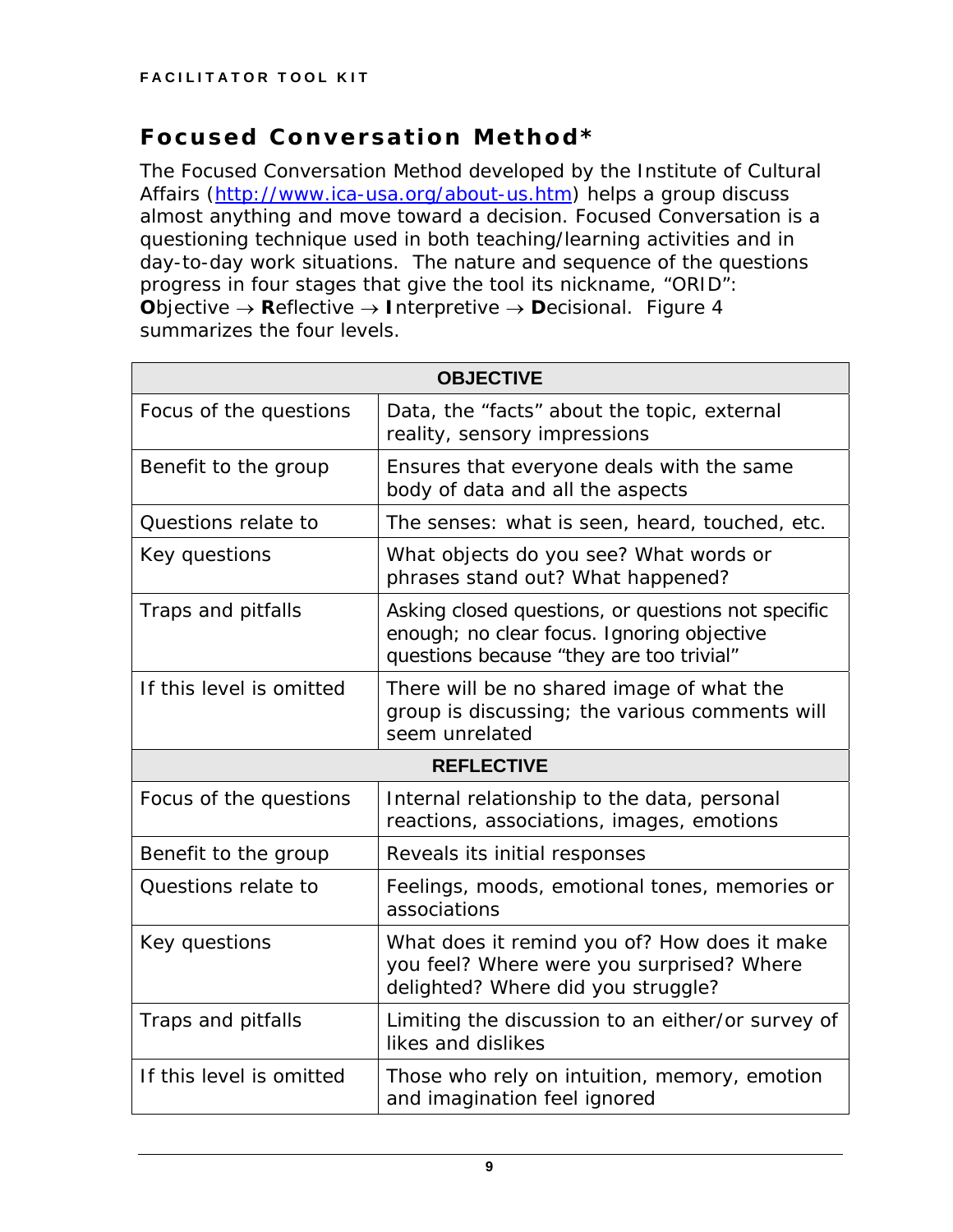<span id="page-14-0"></span>

| <b>INTERPRETIVE</b>      |                                                                                                                                                                              |  |  |
|--------------------------|------------------------------------------------------------------------------------------------------------------------------------------------------------------------------|--|--|
| Focus of the questions   | The life meaning of the topic, values,<br>significance, purpose, implications                                                                                                |  |  |
| Benefit to the group     | Draws out the significance from the data for the<br>group                                                                                                                    |  |  |
| Questions relate to      | Layers of meaning, purpose, significance,<br>implications, "story" and values. Considering<br>alternatives, options                                                          |  |  |
| Key questions            | What is happening here? What is this all about?<br>What does all this mean for us? How will this<br>affect our work? What are we learning from<br>this? What is the insight? |  |  |
| Traps and pitfalls       | Abusing the data by inserting pre-cooked<br>meaning; intellectualizing, abstracting; judging<br>responses as right or wrong                                                  |  |  |
| If this level is omitted | Group gets no chance to make sense out of the<br>first two levels. No higher-order thinking goes<br>into decision-making                                                     |  |  |
| <b>DECISIONAL</b>        |                                                                                                                                                                              |  |  |
| Focus of the questions   | Resolution, action, new directions, next steps                                                                                                                               |  |  |
| Benefit to the group     | Makes the conversation relevant for the future                                                                                                                               |  |  |
| Questions relate to      | Consensus, implementation, action                                                                                                                                            |  |  |
| Key questions            | What is our response? What decision is called<br>for? What are the next steps?                                                                                               |  |  |
| Traps and pitfalls       | Forcing a decision when group is not ready or<br>avoiding pushing group for decision                                                                                         |  |  |
| If this level is omitted | The responses from the first three levels are<br>not applied or tested in real life                                                                                          |  |  |

*Figure 4. Levels of "ORID" Questions* 

## **Appreciative Inquiry**

Appreciative Inquiry (Hammond, 1996) is a process designed by organizational development specialists as a tool to help create and support sustainable change by identifying organizational assets to use as models of best practice for others. Rather than studying and addressing existing problems and focusing on solutions – an inherently negative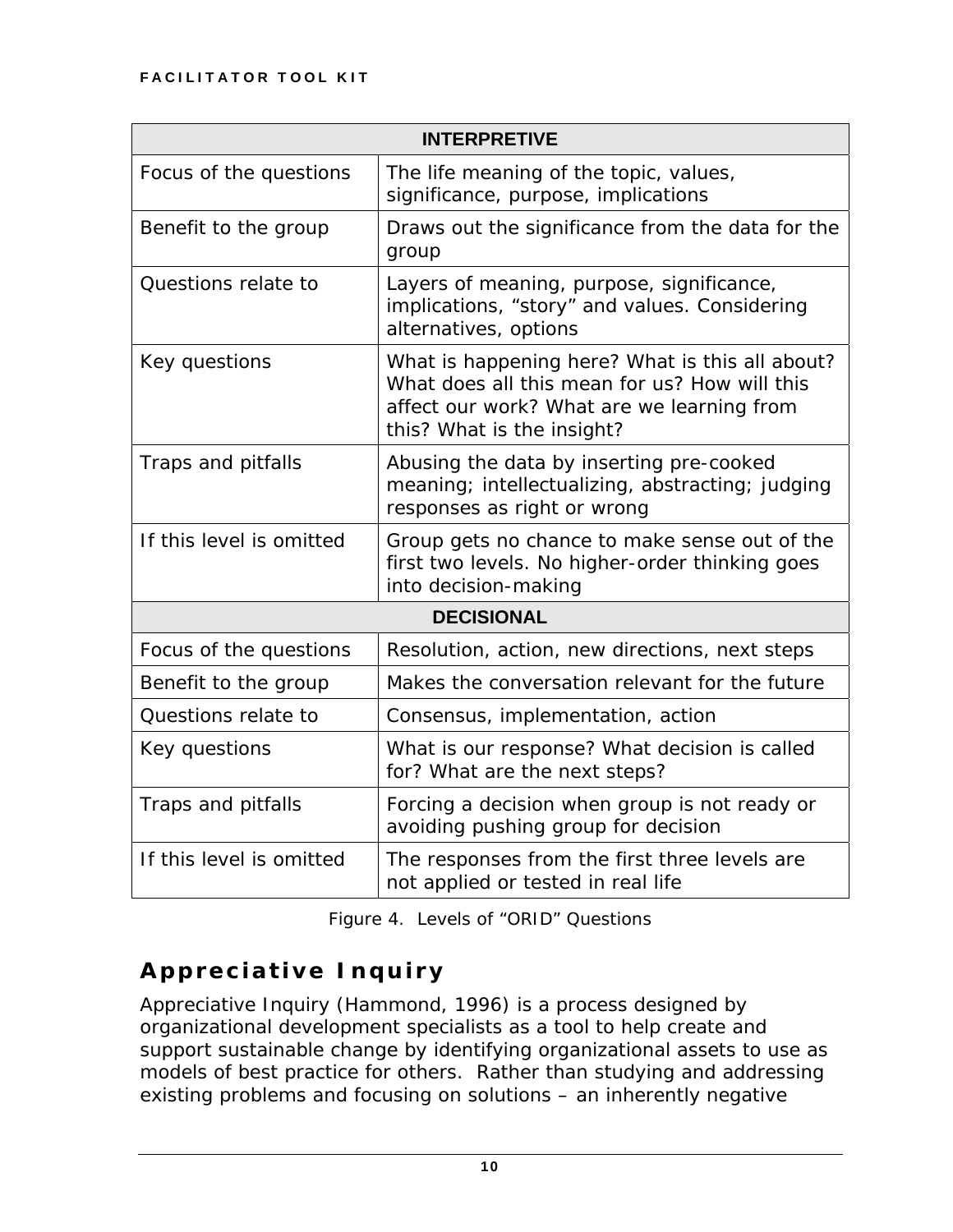experience – Appreciative Inquiry begins by helping groups in shared work settings systematically explore past successes to create models for future success. Figure 5 compares Appreciative Inquiry with a typical problem-solving approach (Hammond, 1996).

| <b>Problem Solving</b>                                                                                                            | <b>Appreciative Inquiry</b>                                                                                                                                 |
|-----------------------------------------------------------------------------------------------------------------------------------|-------------------------------------------------------------------------------------------------------------------------------------------------------------|
| "Felt Need" – Identification of<br>Problem<br>Analysis of Causes<br>Analysis of Possible Solutions<br>Action Planning (Treatment) | • Appreciating and Valuing the<br>Best of "What Is"<br>Envisioning "What Might Be"<br>$\bullet$<br>Dialoguing "What Should Be"<br>Innovating "What Will Be" |
| <b>Basic Assumption</b>                                                                                                           | <b>Basic Assumption</b>                                                                                                                                     |
| An organization is a problem to be<br>solved.                                                                                     | An organization is a mystery to be<br>embraced.                                                                                                             |

*Figure 5. Two Approaches to Organizational Change* 

Central to the Appreciative Inquiry method is a belief that pride in one's organization is a largely untapped resource. As individuals, and then groups, review success, they can subsequently create the future to mirror past, best standards of achievement. In such shared planning, people will more readily commit to an energetic process of working toward highest standards. The atmosphere must shift noticeably from problem solving to creating positive, new plans. The resulting set of propositions is the basis for change.

The power of Appreciative Inquiry is that it is an engaged, excited process. It can be used spontaneously (for example, when a discussion becomes stuck on "war stories") and can become an integrated communications process informed by values of respect and affirmation. The process is continuous and generative by nature which means, simply, that successful ideas will produce further success, particularly when all are invited to participate.

## *Steps in the Appreciative Inquiry Process*

- 1. Facilitator assists group in choosing a topic that is important to the organization. (Example: successful meetings)
- 2. The group creates a specific focus within the topic. (e.g., agenda planning)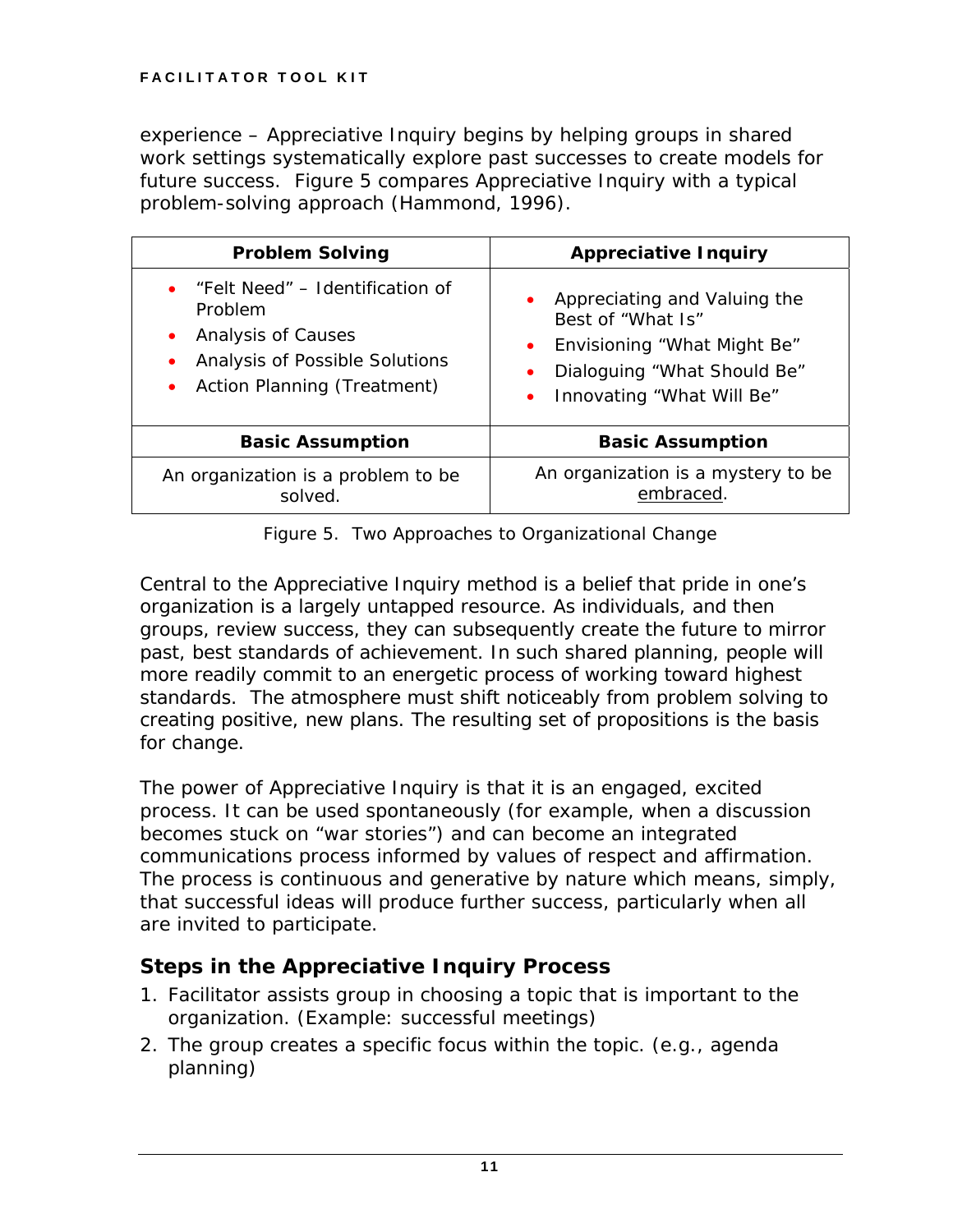- 3. In pairs or small groups, people recall past successes in this area and discuss the "conditions" of the success: What was it, how did it happen, how could we do more of this in the future?
- 4. Examples of small group discussions are shared with all, and the facilitator helps the group move from anticipated "politically correct" examples to those that are based in a genuine, heartfelt pride.
- 5. Group writes "provocative propositions" related to success. It is important for the entire group to participate and for the facilitator to move the group from individual will to group energy in this step. The provocative propositions are affirmative statements of future expectations of success based on past success that challenge the status quo. These statements should:
	- Challenge or interrupt the current day to day reality
	- Be grounded in past examples
	- Be what everyone really wants
	- Be bold, and stated in the present tense as if the future success were occurring right now. (Examples for "Successful Meetings: Agenda Planning" might be…*We brainstorm the next agenda at the end of weekly meetings. Everyone has a chance for input during the week. Revolving facilitators select the top five agenda items according to criteria established by consensus. Meetings always keep to time limits. Additional agenda items are either carried over or discussed in smaller sessions. The status of all items is communicated back in general meeting the following week. Agendas are reviewed and amended at the start of each weekly meeting.*)
- 6. Leaders throughout an organization who have engaged in Appreciative Inquiry should meet and begin to construct a "collage of change" by sharing topics, areas of focus and provocative propositions. Wherever possible, the propositions should be integrated and implemented. Measures and outcomes should be tracked and reported to the entire organization to continue to establish success as a model for continuing change and improvement. (Examples related to "Successful Meetings: Agenda Planning" might be…*Five divisions now currently use the same six steps in planning for meetings. The rate of ending on time has increased measurably, 89% of all employees surveyed feel better informed on key issues than they did a year ago, and all managers have been able to note increases in productivity within their departments.*)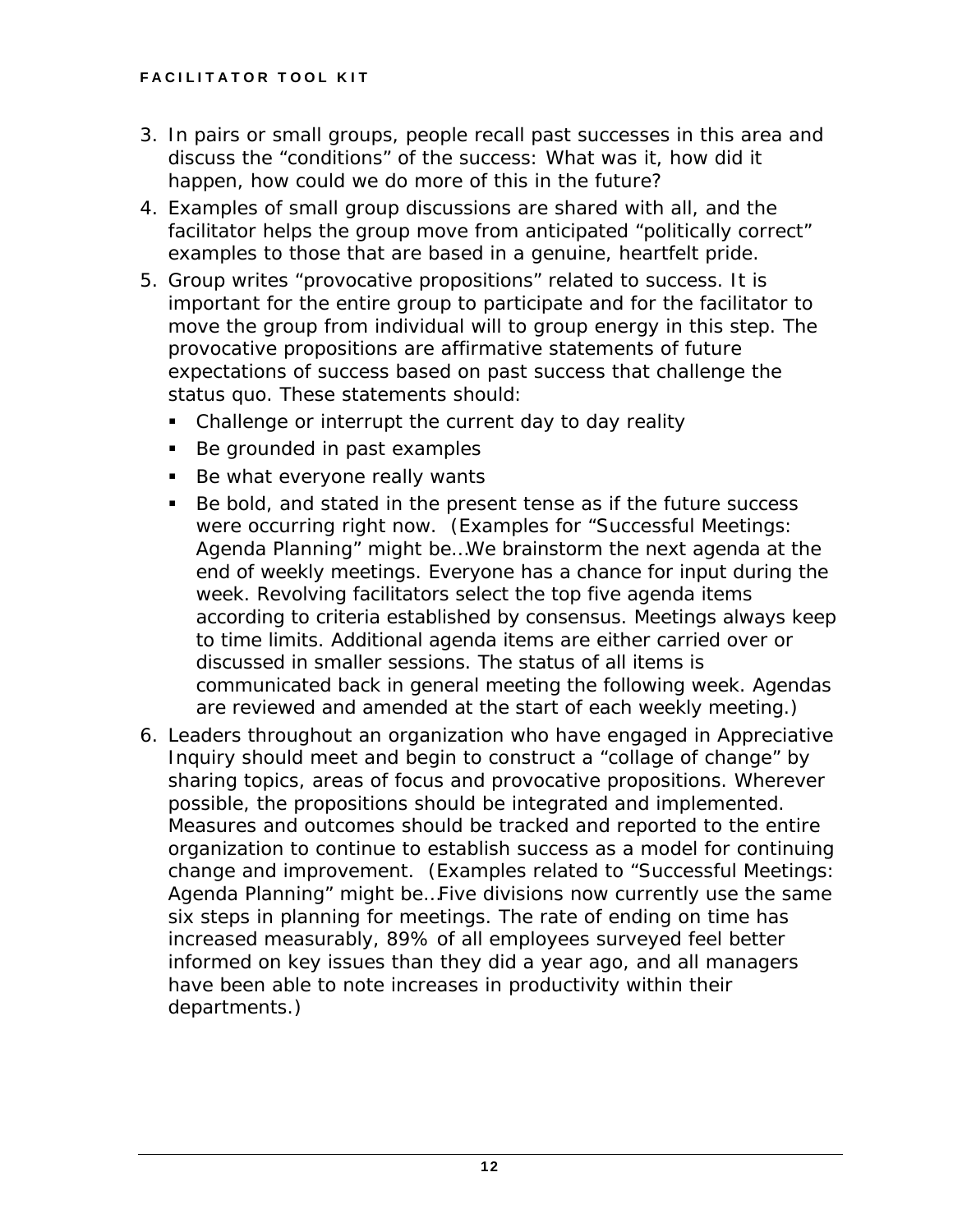## <span id="page-17-0"></span>**Brainstorming Techniques**

Brainstorming helps a group create several ideas in a short period of time. Brainstorming can help a group expand its thinking creatively to include thinking about all the dimensions of a problem or solution. The ideas generated can then be paired down or prioritized using one of the techniques in the "Decision-Making" section of this guide (see [Decision-](#page-49-0)[Making Tools](#page-49-0)).

Here are some generally accepted ground rules for brainstorming from *The Memory Jogger for Education* (McManus, 1992):

- **Never criticize ideas.**
- Write every idea on a flip chart. Make sure the words are visible to everyone at the same time to avoid misunderstandings and remind others of new ideas.
- Everyone should agree on the question or issue being brainstormed.
- Record on the flip chart the works of the speaker  $-$  ask clarifying questions.
- Do it quickly; 5-15 minutes works well.

Three approaches to brainstorming are explained below.

## *Structured Brainstorming*

In this method, also called the "Nominal Group Process," the facilitator gives group members 5-10 minutes to silently write down their ideas (Delbecq, Vande Ven & Gustafson, 1975). Then the facilitator asks each group member to give one idea (round robin) and records it on a flipchart. Participants give their ideas in turn or pass until the next round. When all ideas are recorded, participants may ask questions for clarification, but may not argue about validity of the items. Discussion is followed by two rounds of voting. This structured technique often encourages even shy people to participate, but also creates a certain amount of pressure to contribute.

## *Unstructured Brainstorming*

In this method the facilitator asks group members to simply give ideas as they come to mind. This can create a more relaxing environment and allows participants to build on each other's ideas, but there is also a risk that the most vocal group members will dominate the discussion.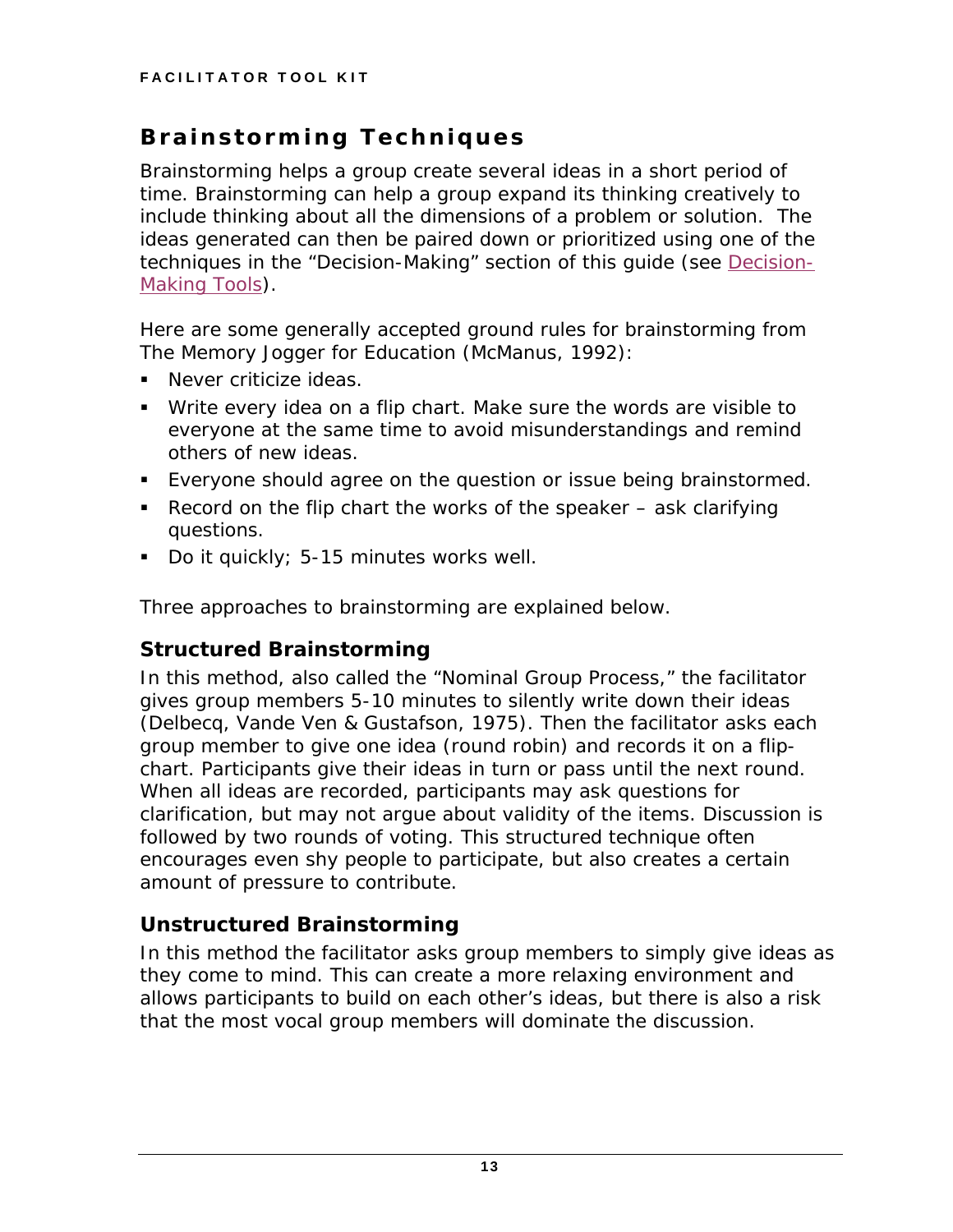## *BrainWriting 6-3-5*

When we are faced with a problem to solve or a process to be improved, it is often difficult to think of options that are quite different from what we have always done. BrainWriting 6-3-5 is a silent brainstorming process developed by King and Schlicksupp (1998) that anyone can use to identify new ideas or solutions. The goal is to generate as many creative ideas as possible. The silent work ensures that highly verbal people do not overwhelm quieter members. It also enables individuals to see what others have written.

The tool can be used with groups as small as 6 or as large as 60. The process is conducted in six "rounds" of five minutes or less, and uses a worksheet similar to the one pictured in Figure 6. A full-size template of the BrainWriting Worksheet is provided in [Appendix A.](#page-63-0)



*Figure 6. BrainWriting 6-3-5 Worksheet* 

The question or problem is stated at the top of the worksheet. (E.g. *"How can we reduce attrition of our majors?"*) To start, each participant writes three ideas, using the three boxes in the top row. The worksheet is passed on to the next participant who adds three more ideas. By the time the worksheet has been passed to the sixth person, it will have 18 ideas and the group of six will have well over 100 ideas.

A variation is to provide a sheet 8.5 x 17" with blank self-stick notes attached. Ideas are written on the notes rather than on a worksheet and can easily be grouped into themes (see [Affinity Process](#page-19-0)*)*.

After the rotations, each participant is asked to contribute ideas from the worksheet. These are recorded on a flip chart. When all the ideas have been recorded, they are narrowed down to a few priorities. Combining items, grouping into categories, ranking, or voting with stickers may be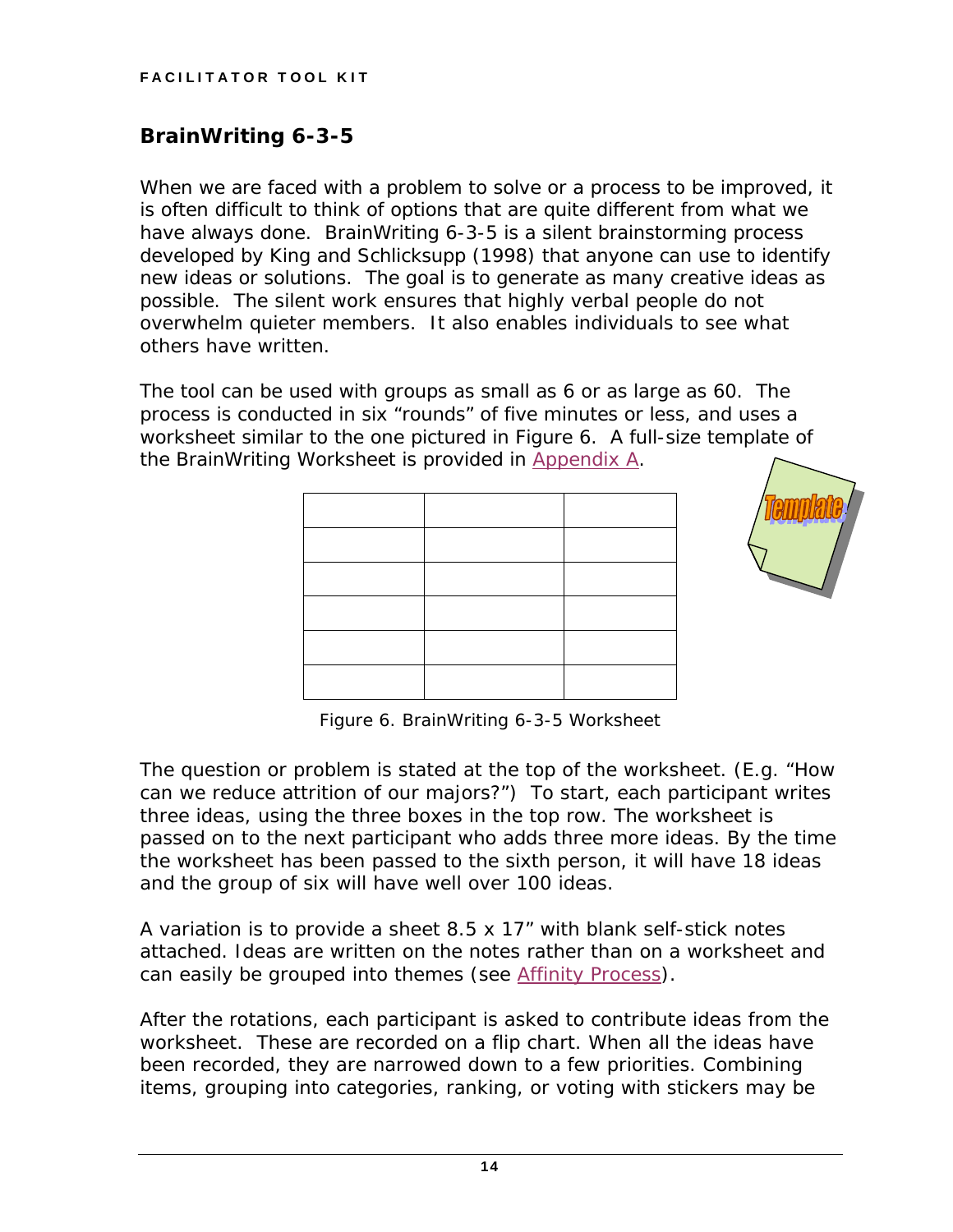<span id="page-19-0"></span>used to select ideas for action. The pros and cons of each idea may be discussed. Depending on the situation, more sophisticated prioritizing tools may be used, such as the [interrelationship diagram](#page-41-0) or [criteria](#page-51-0) [matrix](#page-51-0).

## **What is Consensus?**

Voting is majority rule. By definition, someone always wins and someone almost always loses. A group reaches *consensus* when it finally agrees on a choice and each group member can say:

- I believe that others understand my point of view
- **I** believe I understand others' point of view
- Whether or not I prefer this decision, I support it (will not undermine it) because it was arrived at openly and fairly and is the best solution for us at this time

The facilitator must "check" for consensus, and not assume that everyone agrees just because opposition is not voiced overtly. Some tactics for checking the level of consensus include:

- Restate the agreement, "The consensus is that we will do XYZ."
- "Are we all in agreement to go ahead?"
- "Is there anyone who just can't live with this idea?"
- "What assurances would you need to make this proposal minimally acceptable to you?"

Another simple way to check the level of consensus is to ask participants to use their thumbs to indicate their support for an idea, as follows:

- 1. *Thumbs Up:* I strongly support this idea.
- 2. *Thumbs to the Side:* I can "live with" this idea. While it may not meet all of my needs, I don't have strong reservations.
- 3. *Thumbs Down:* I cannot live with this idea and have basic concerns that must be heard by the group before we move forward.

# **Affinity Process**

The Affinity Process is used to sort qualitative data (i.e., free-form responses) into naturally related groupings, and to identify the one theme, written on a header card, which summarizes how each group is best defined (see Figure 7, below.)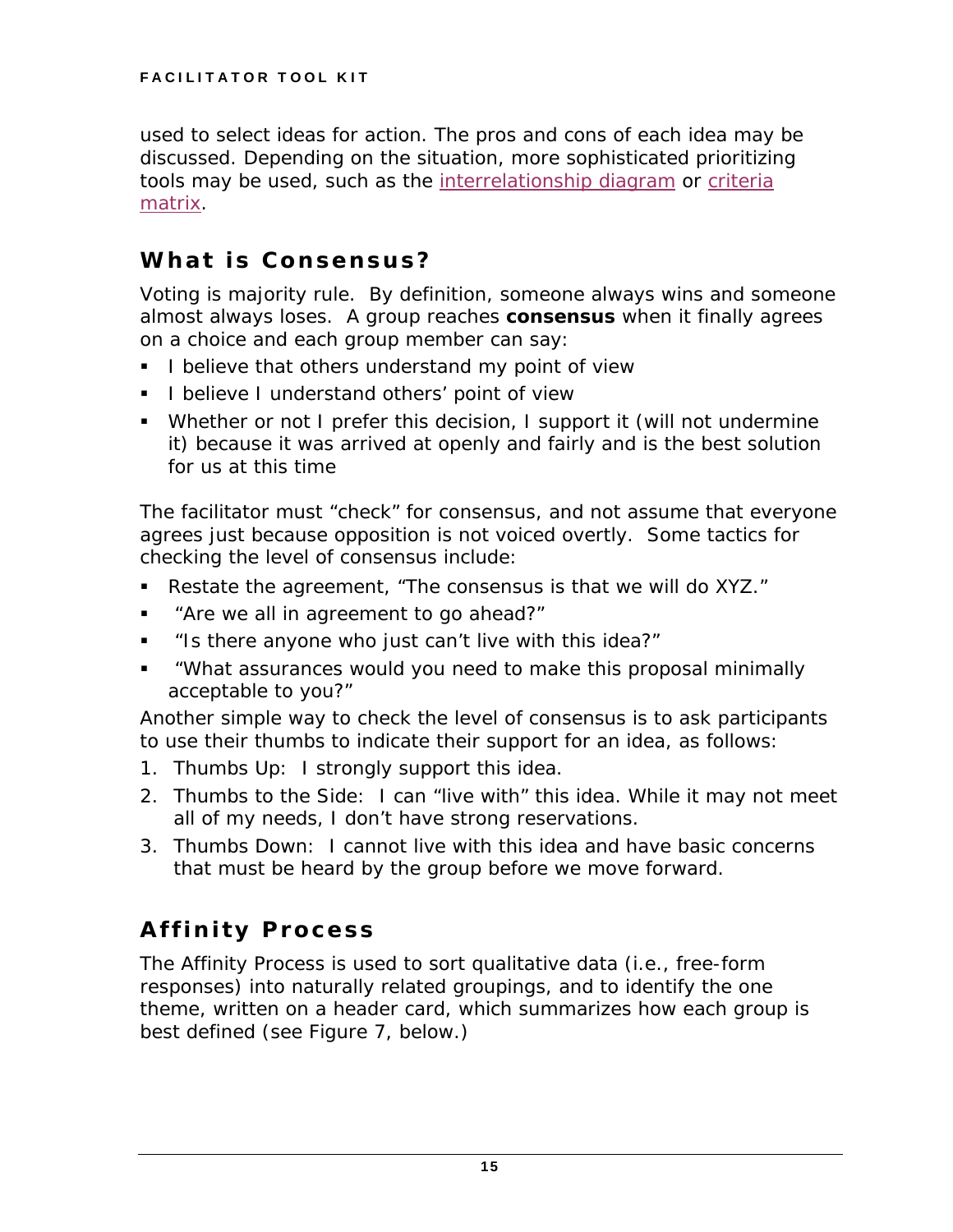## <span id="page-20-0"></span>*How to Use:*

- Explicitly state issue/question/problem being examined through the Affinity process.
- Write each response onto a card or self-stick note. Use clear and complete phrases.
- Sort the cards into related groupings: this is a silent process with all members participating. Continue to group and re-group until all members stop.
- Create concise but complete header cards for each final group. The header should capture the essential link in all the cards below it.
- Debrief the exercise: What are the headers telling us? What is suggested? Discuss any links that may be seen between headers.



*Figure 7. Affinity Process* 

# **Consensus Workshop\***

Slightly more structured than the affinity process, yet highly flexible, the Consensus Workshop method is useful whenever a large group of people need to speak, listen to each other, build on each other's ideas, and reach well-considered conclusions that hold enough agreement to enable the whole group to move forward together.

The Consensus Workshop method emerged out of the Institute of Cultural Affairs' [\(http://www.ica-usa.org/about-us.htm\)](http://www.ica-usa.org/about-us.htm) experience with hundreds of people in community development efforts from the 1950s through the 1990s, "coupled with intense ongoing research into how people think, decide, create, innovate, learn, and live" (Miller, 2006). A Consensus Workshop enables even a large group of people to learn from each other as they discuss a complex multi-faceted issue, thereby converting a diversity of perspectives into an asset.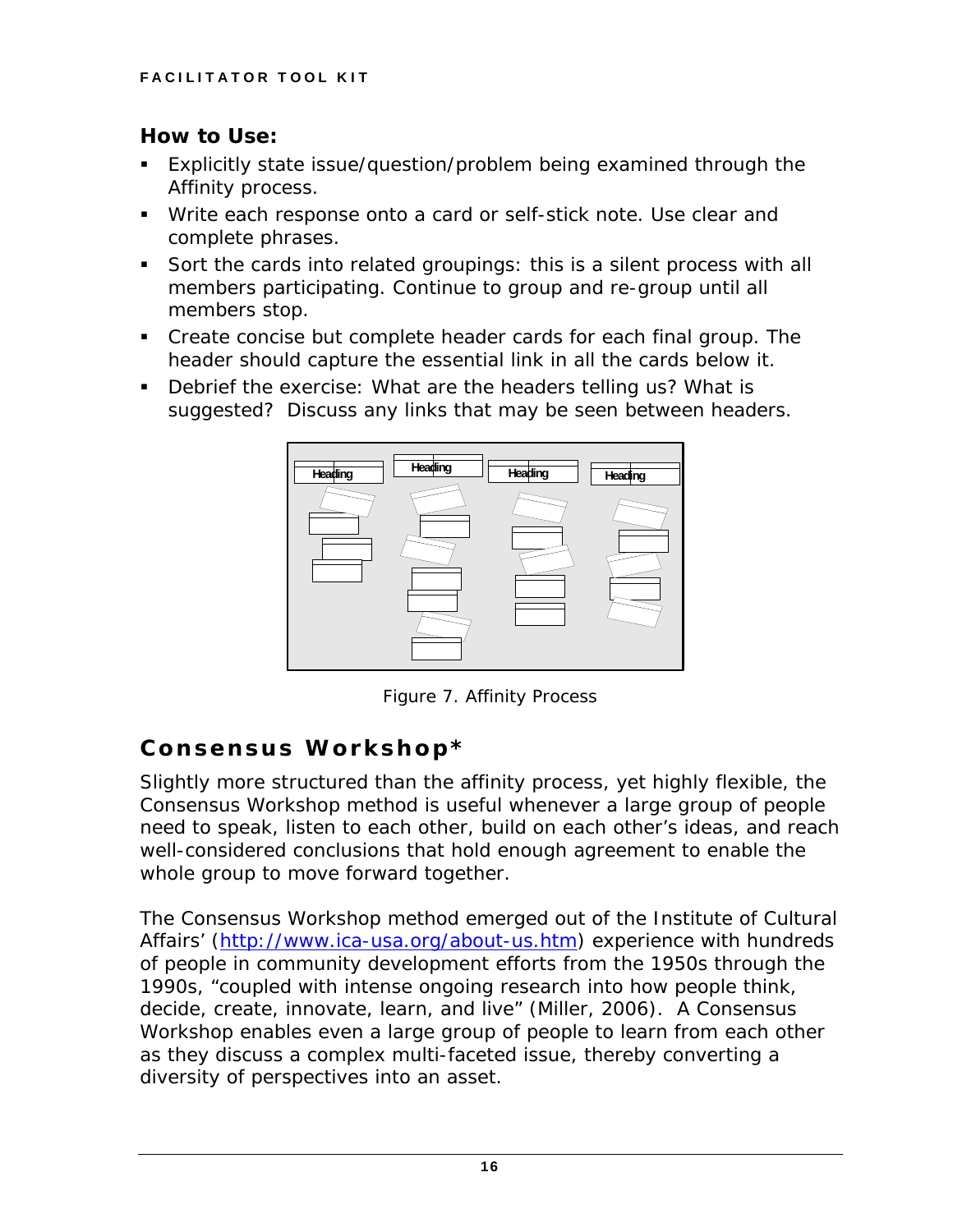There are five basic steps in the Consensus Workshop: Context, Brainstorm, Cluster, Name, and Resolve.

*1. Set a context* – Post a single open-ended focus question to help participants understand and explore the topic. Questions like, "What innovative, practical actions can we take this year to move us toward our vision?" "What can be done to improve our services to students?" are examples of focus questions typical in a university setting.

*2. Brainstorm in layers* – Start with silent individual brainstorming, and then ask participants to select their personal favorites to share in a small group. Ask small groups to agree on a specified number of distinct ideas to print clearly onto large cards, one idea per card. Invite the small groups to share their answers with the whole group by gradually calling for the cards. As you read each card aloud, show it to the group and post it on the front wall. Make sure to get equal numbers of cards from all the small groups.

*3. Cluster ideas* – When there are about 15 cards on the wall, ask the group to create pairs of cards with similar intent. Move cards with similar ideas together, first in pairs, then in larger groupings, or clusters. Ask each small group to hand up additional cards, a few at a time, until you have all the cards from all the groups. By the last round, most of the remaining cards will contain ideas similar to those already clustered, and the group can easily identify where to place them.

*4. Name the clusters* – After all the cards are placed on the wall in clusters or columns, give each cluster a 3-5 word title that answers the focus question.

*5. Confirm the resolve* – After naming all the clusters, review the titles to ensure clarity. Discuss the overall impact the ideas will have, and confirm that they represent the consensus of the whole group. Gain commitment on immediate next steps.

The Consensus Workshop process is greatly enhanced by using a "Sticky Wall" to which papers and cards will adhere. Sticky Walls may be ordered from The Institute of Cultural Affairs USA, a non-profit group committed to participatory planning, at<http://www.ica-usa.org/store/products.htm>.

**\****The Focused Conversation and Consensus Workshop are methods of The Technology of Participation*®*, a registered trademark of the Institute of Cultural Affairs (ICA). For further information or training regarding these methods, please contact ICA at (800)742-4032 or [czaleski@ica-usa.org.](mailto:czaleski@ica-usa.org)*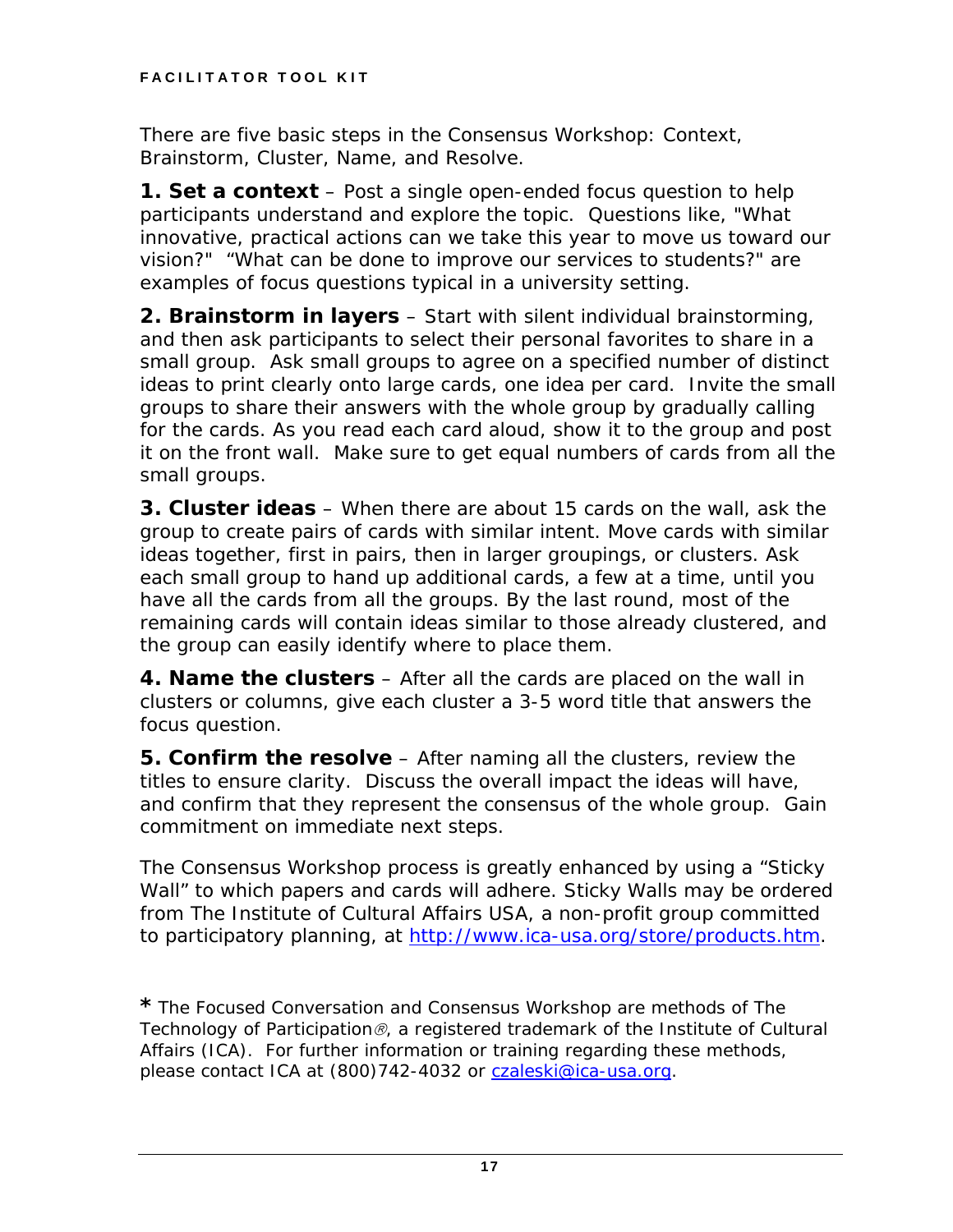# 4

# <span id="page-22-0"></span>**EFFECTIVE MEETINGS**

Meetings – no other single activity consumes as much time in today's working world. Planning and conducting meetings that accomplish their aims is a leadership skill worthy of cultivating.

## **Potential Influences**

Seasoned facilitators will tell you that it is not only necessary, but also critical, to check the physical environment, audio-visual set-up, your equipment bag and your briefcase prior to a facilitated session. It's also helpful to think proactively about other potential influences.

- **Physical** Make sure the room is available and set up for your needs. Check seating, lighting, technological equipment, print materials, flipcharts, tape, self-stick note pads and paper at least 20 minutes prior to your session.
- **Professional** If your participants are preoccupied with news or events occurring at the time of your session, it might be effective to begin with a brief conversation or check-in that acknowledges key factors such as a recent administrators' resignation, death of a professional peer, budget cut, fire on campus, etc…
- **Group "frame of mind"** Groups take on a collective identity once assembled even if they've never met before. Ask the group members to observe the "100 mile rule." They must pretend they are 100 miles from work or home and cannot be reached or interrupted. Ask their support and assistance in accomplishing goals within the time scheduled. Let them know that they either will get a scheduled break or should exit and return quietly to take care of personal needs.
- **Facilitator "frame of mind"** No one can predict in advance or prevent a personal distraction such as a severe headache, concern over a sick child, or a sudden, unexpected project deadline. If a clear focus for facilitating is impossible, ask another facilitator to conduct your session. If you plan to tackle the session even with the additional concern, let the group know – very briefly – that you are coming in from other important responsibilities but that you see this session as an opportunity to clear your mind and focus on a very productive agenda.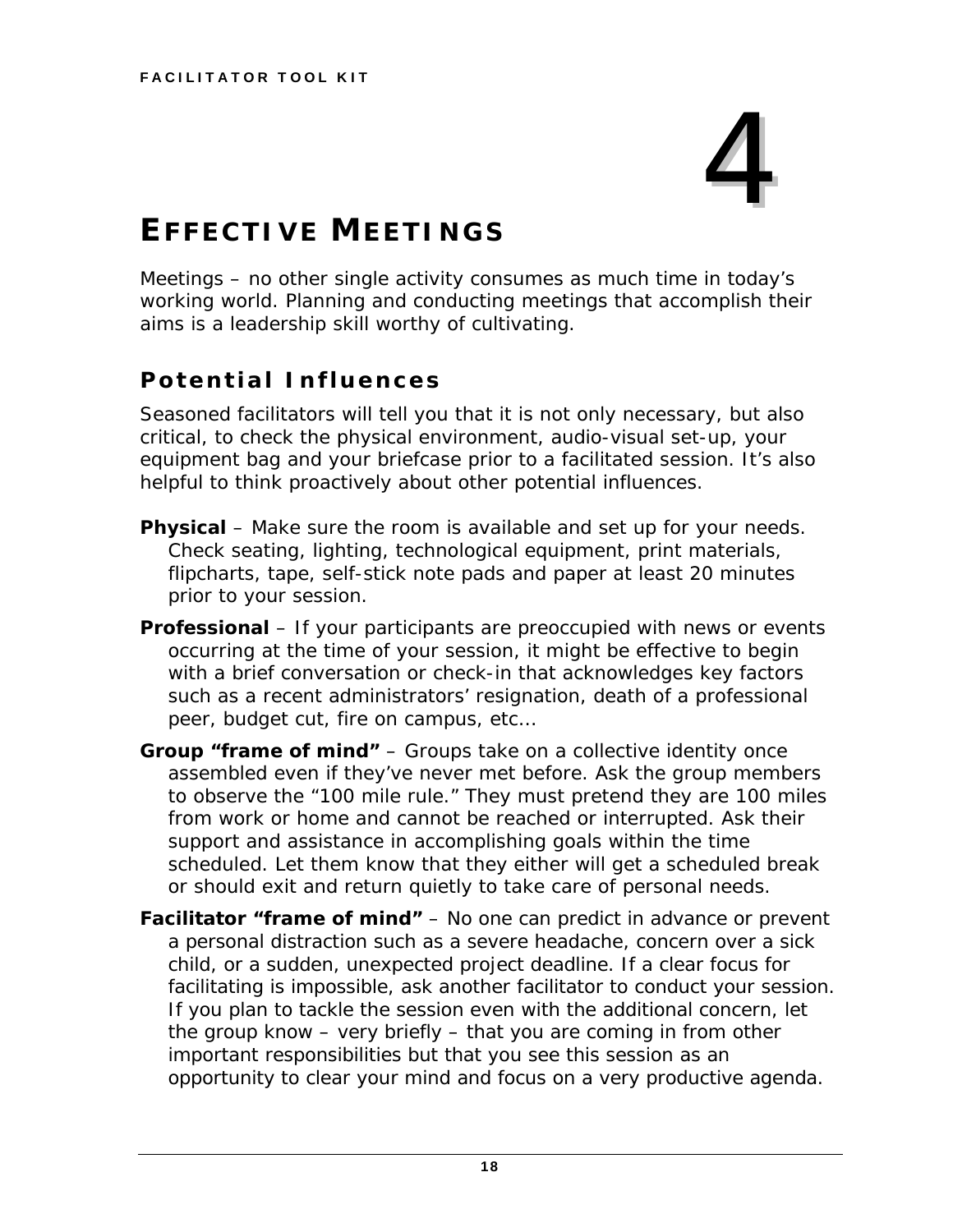## <span id="page-23-0"></span>**Before, During, and After**

A meeting may be thought of as a three-stage process – before, during, and after. Following are suggestions for making each stage efficient and effective. A *Meeting Planner Checklist* can be found in [Appendix D](#page-65-0).

## *BEFORE the Meeting*

**Create an agenda (with input from sponsors, group leaders,**  and participants). A Meeting Agenda Template can be found in [Appendix B](#page-64-0).



- State items in action terms (E.g., "Review plans for XYZ").
- **Assign a time limit for each item.**
- Assign someone to lead discussion of each item, if not the facilitator.
- Ensure agenda is posted, sent out, and archived as required by the school, college, or department.
- Ensure that appropriate information is circulated with the agenda beforehand (in time to be useful).
- **Ensure that room arrangements are made.**
- **Arrange for note taker and process to distribute minutes afterwards.**
- Ensure that member name/address roster is created to facilitate communication after meeting.

## *DURING the Meeting*

- Start the meeting on time.
- **Ensure quorum (if required).**
- **Review agenda.**
- Keep discussion focused on agenda items.
- **Encourage full participation.**
- Help group reach decisions (consensus vs. voting).
- **Summarize decisions at the end.**
- Agree on action: what needs to be done by whom and by when.
- Draft agenda for next meetings(s).
- Evaluate the meeting. What went well? What could be improved?

## *AFTER the Meeting:*

**Ensure that minutes are produced and promptly distributed** to participants and guests. See [Appendix C](#page-65-0) for a

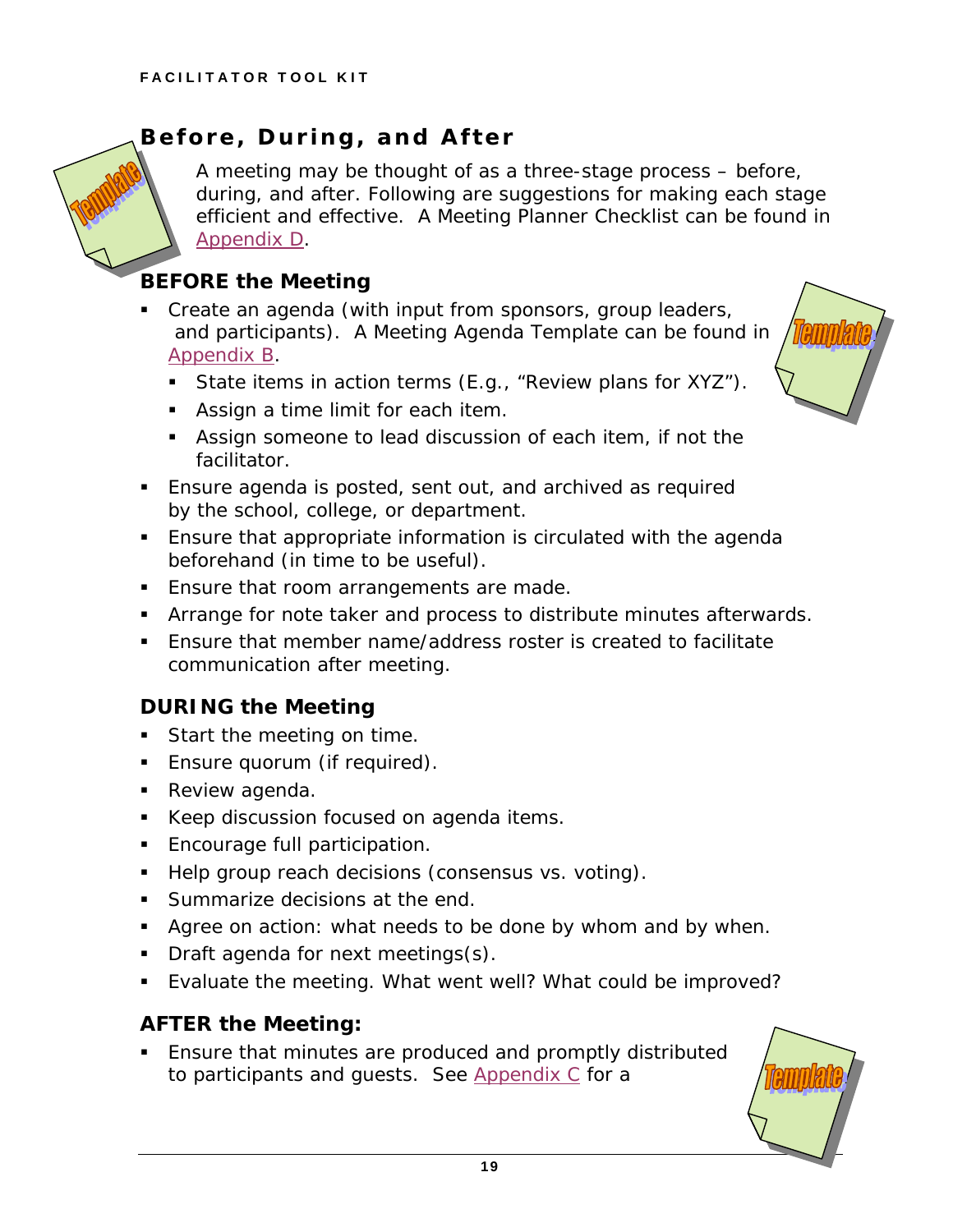**TIP**

Meeting minutes do not need to include everything everyone

said.

<span id="page-24-0"></span>Meeting Minutes template. Figure 8 lists items that meeting minutes typically need to include.

- Ensure that agenda, minutes, and meeting supporting documents are kept together if archiving is required.
- Communicate as needed to ensure that action is happening as agreed.

## **Meeting Minutes Typically Need to Include:**

- Date, time, location
- **Attendees**
- Key points discussed and decisions made
- Voting results (if votes are taken), including who made the motion and who seconded it
- Who is responsible for what follow-up action, by when?

 *Figure 8. What to Include in Meeting Minutes* 

## **Roles and Rules**

Having some structure for handling key roles and establishing some guidelines for how participants will interact can help meetings run more smoothly.

## *Committee/Team Roles*

Key roles can be filled by designated individuals, or different members can fulfill these roles on a rotating basis. Key roles in many kinds of meetings are:

- **Facilitator** Takes responsibility for guiding process of discussion and decision-making. Does not ordinarily engage in meeting content.
- **Timekeeper** Lets everyone know when time for a given agenda item is almost up and is really up.
- **Recorder** May write on flip chart or PC/projector or overhead to create a visual record of points being made.
- **Participant** Share responsibility for:
	- $\sim$  Bringing a runaway conversation back
	- ~ Encouraging others to participate. *"I would be interested in what others think who haven't said anything yet."*
	- $\sim$  Respecting time limits
	- ~ Noting when ground rules are being violated

*Why post a list of ideas for all to see?*  The human brain can only hold a limited amount of information (3-7 items) in

short term memory.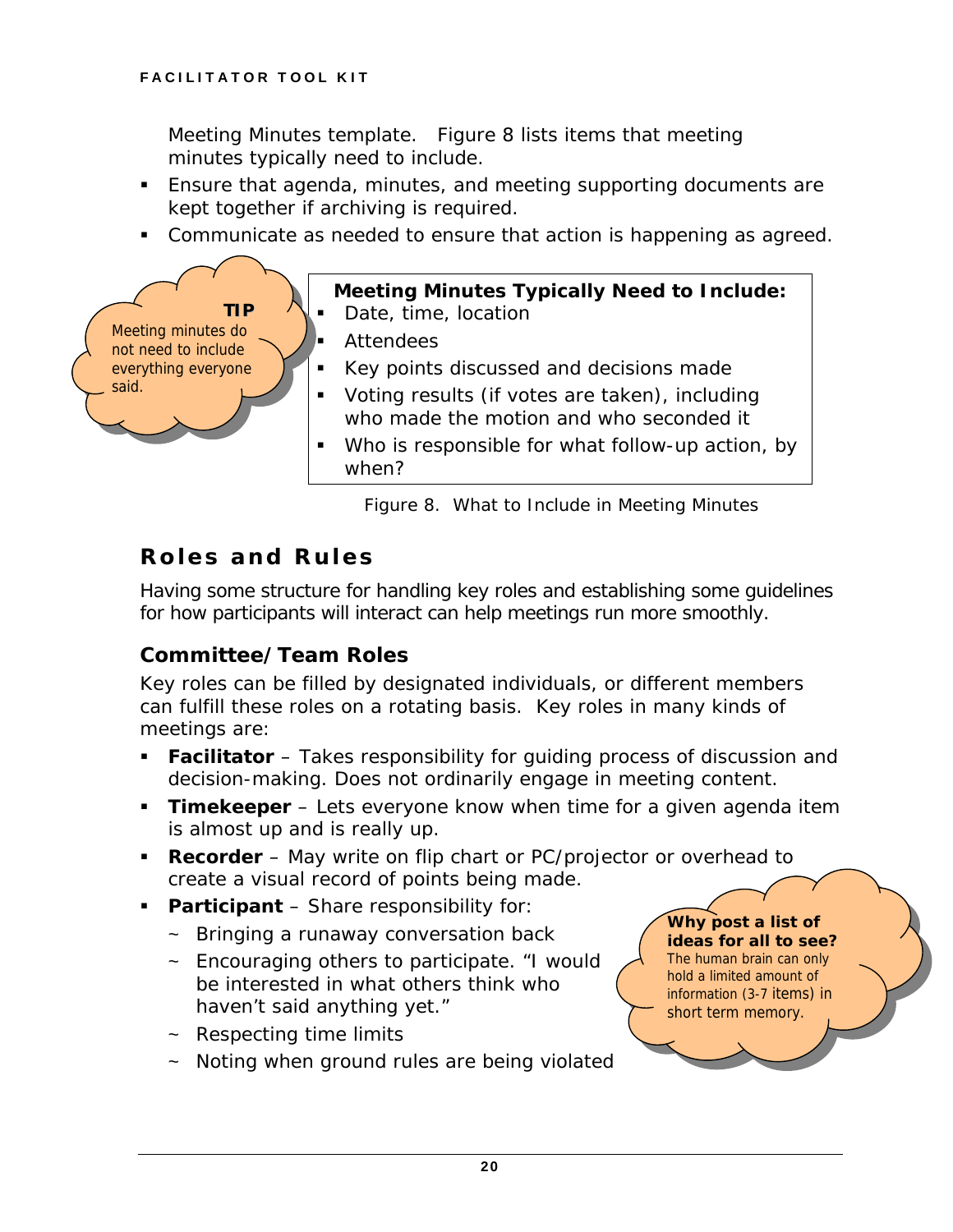## <span id="page-25-0"></span>*Ground Rules*

- Are guidelines on how your committee will function
- **Should improve effectiveness and efficiency**
- Should minimize confusion, disruptions, and conflicts that take away from the real work.
- Each committee should discuss and agree to its own ground rules
- Ground rules should be reviewed and updated annually as new members join

## **Most groups violate their own ground rules sometimes…**

- Any member can remind the committee of particular ground rules
- If a ground rule is broken repeatedly, either discuss with "offender(s)" as a group and/or decide if the rule should be changed

### **Sample ground rules**

- $\checkmark$  Everyone turns off cell phones.
- $\checkmark$  We begin and end on time.
- $\checkmark$  Information shared in meetings can be shared with others unless a member asks that it be kept confidential.
- $\checkmark$  Consensus or Voting? Decide ahead of time how decisions will be made.

*Figure 9. Sample Ground Rules* 

## **Jump-Starting a Stalled Meeting**

- Go back to the question at hand or goals of the meeting. Restate.
- Summarize what has already been accomplished or agreed to.
- Ask if there are data to support various points of view.
- Try a non-verbal activity ask people to write (without talking) what they feel is most important of the points being made.
- Take a break for 5 minutes.
- Ask for a new approach let the committee members be responsible for getting things moving.
- Ask what issues "drive" the others? Try to separate causes from effects.
- **Prioritize items with stickers or check marks and deal only with high**scoring items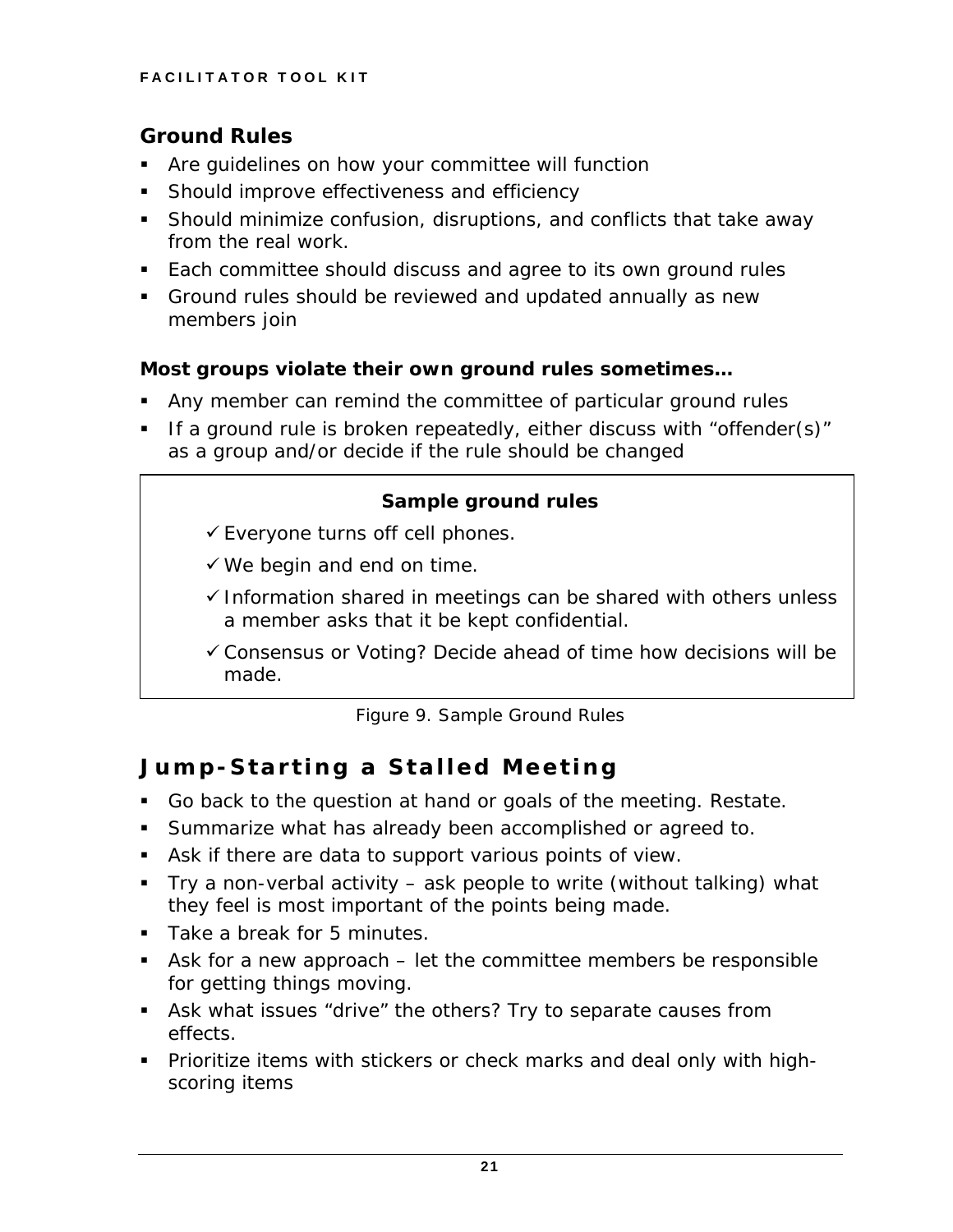## *What About the Meeting Dominators?*

- Structure the discussion rather than just asking "What do you think about this proposal?" Ask, *"What do you see as a strength of this proposal? What causes you concern? What did we miss?"*
- Create a visual record of ideas discussed to discourage rehashing. Restate what you heard and ask for confirmation that you've written it correctly, or ask the person to help you "headline" the comment so you can write it on the flip chart.
- Ask the group questions that both help process the comment and allow additional input, such as:
	- ~ *"I heard Joe say xxx. What is another way to look at it?"*
	- ~ *"Do others feel the same way?"*
	- ~ *"Is that how you would summarize what Joe said?"*
	- ~ *"What do Joe's comments bring to mind for you?"*
- Move across the room and ask for comments only from those who haven't yet spoken.
- Ask participants to bring up only new topics that have not been covered yet in view of the time remaining.
- **Instead of brainstorming as a group, ask individuals to write down** their ideas, then go round-robin with each person sharing ONE idea that is different from what's already been said.
- **Incorporate small group work whenever possible. This ensures that** even quiet people have a chance to discuss their ideas in a smaller, less threatening situation.
- A "ticket to talk" can be effective if the group really wants even participation.

**Ticket to Talk Good for 30 Seconds** 

**Valid only on December 12**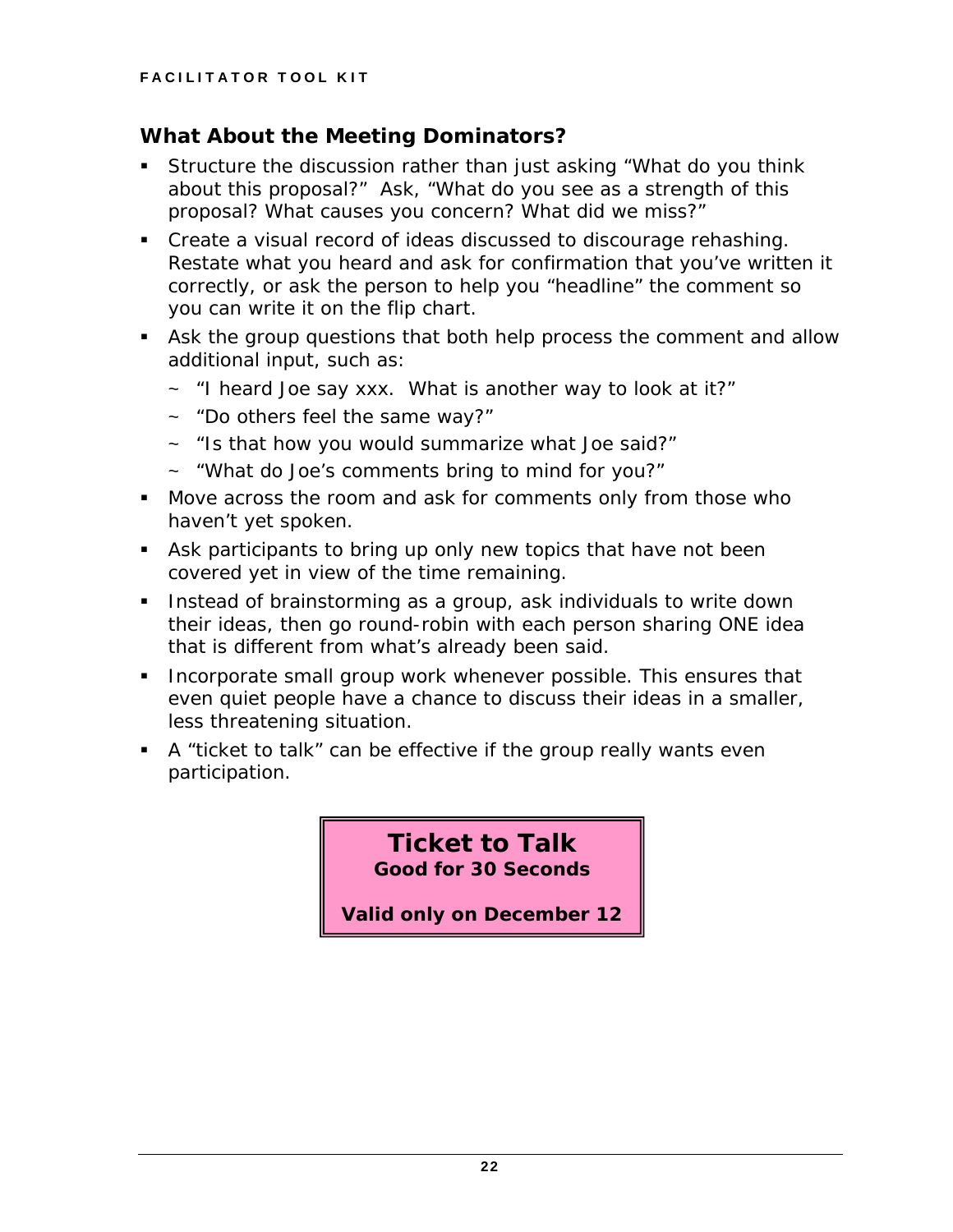Participants may agree to slide the "evil star" over to people who interrupt others or start evaluating during a brainstorming session.



- Employ the "wedging" technique, a concept developed by Steve Davis, founder of *Master Facilitator Journal* ([http://www.facilitatoru.com/referral.html;](http://www.facilitatoru.com/referral.html) [http://www.masterfacilitatorjournal.com/home.html\)](http://www.masterfacilitatorjournal.com/home.html).
	- $\sim$  First focus all of your concentration on the speaker. While the tendency is to ignore a dominator, resist this urge and really listen fully and deeply. Leave the rest of the room totally behind. This may seem strange, but often people who talk a lot or dominate groups are so accustomed to being ignored that they repeat themselves or overemphasize their points. You want to make sure you hear exactly what they are saying.
	- Next, begin to verbally acknowledge the person. Say out loud, 'yes', 'I see', 'right' or other words that let the speaker know you are actively listening. By taking up a small amount of "verbal airtime" you are subtly intervening or wedging yourself into the conversation in a respectful way.
	- $\sim$  Lastly, verbally summarize what the other person is saying and make sure it is accurate. If the person has something else to add, he/she can do this. If he/she continues to speak about the same topic or ideas, you can ask if you have misunderstood his/her ideas.

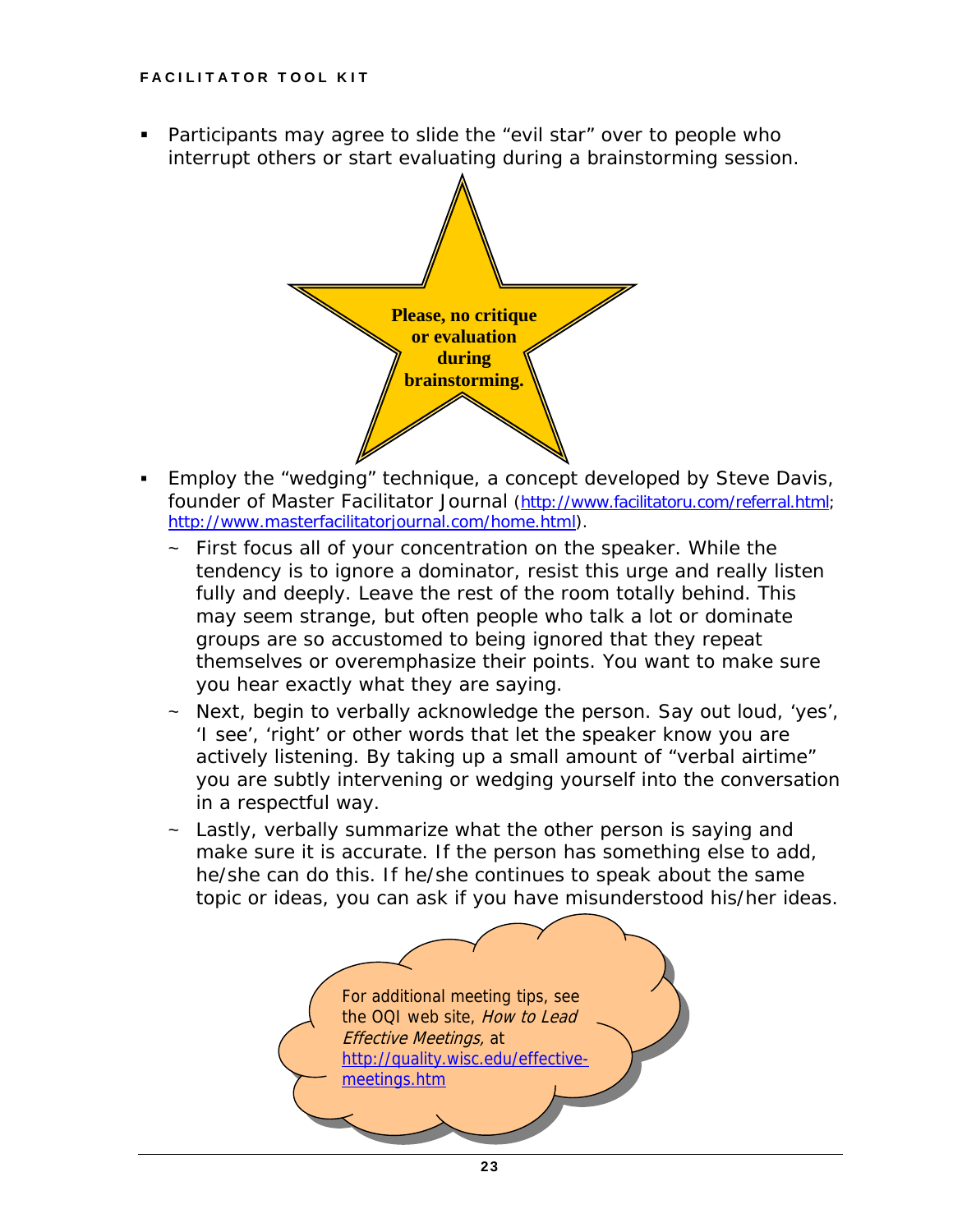# 5

# <span id="page-28-0"></span>**MANAGING A PROJECT**

To understand project management, it is important to understand the two characteristics that define a project (Project Management Institute, 2000):

- 1. Projects have a beginning and an end. The beginning may be somewhat fuzzy as the idea evolves into a project. The end, however, should be clearly defined so that all project participants agree on what it means to be complete.
- 2. Projects produce a unique product. Project results can be either tangible or intangible.

Work that is unique and temporary presents different challenges than managing ongoing operations. Project management tools provide a framework for managing the communication and authority challenges that arise when working across functional or organizational boundaries. Several of these tools can be helpful to facilitators for almost any type of project.

The Appendix at the back of this Guide contains several templates to help you with managing your projects:

- Sponsor Interview Questions ([Appendix F\)](#page-68-0)
- Project Charter [\(Appendix G](#page-69-0))
- Sample Implementation Plan [\(Appendix H](#page-70-0))
- **Sample Project Schedule ([Appendix I\)](#page-71-0)**

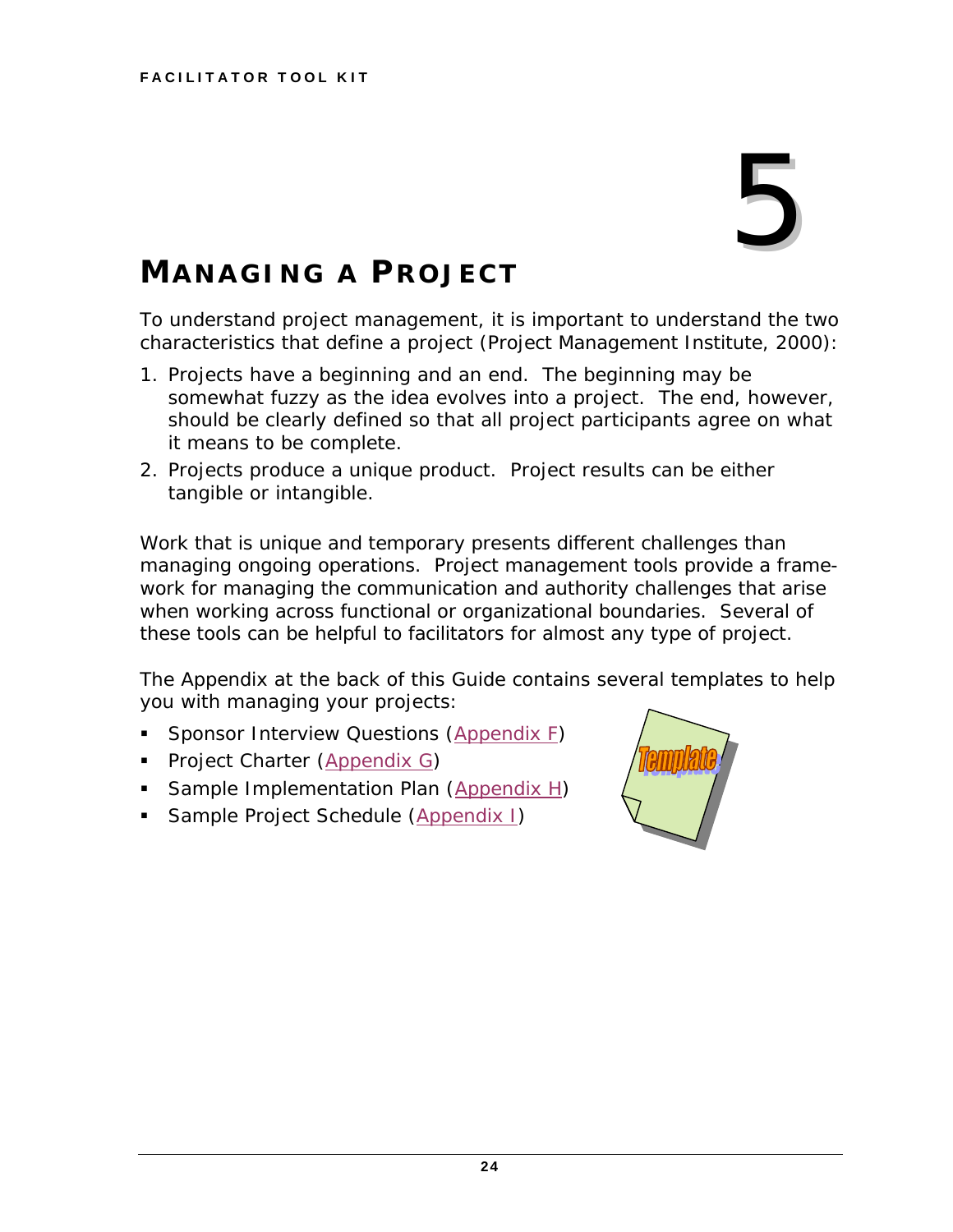# 6

# <span id="page-29-0"></span>**STAKEHOLDER INPUT TOOLS**

Gathering information about the needs of those who use our products and services ("customers") is often a key component of both strategic planning and process improvement efforts. Focus groups and surveys are two frequently-used means of obtaining this data.

## **Focus Groups**

Interviewing people in groups has proven to be an effective way of gathering in-depth information about their needs. These structured group interviews are called "focus groups". Focus groups are used increasingly in higher education as a form of institutional research to identify needs, test solutions, explore how a group perceives a problem or help in designing surveys for wider distribution.

Following are some focus group basics. For a fuller explanation of the steps in planning, leading and following up after a focus group, see OQI's *Focus Group Guide* (OQI, 2007).

## *Definition*

A focus group is a moderated discussion about specific topics on which stakeholder or customer feedback is desired. A focus group consists of six to twelve individuals who are knowledgeable about and interested in the topic being discussed. They are interviewed by a moderator to learn more about their needs.

Well-run focus groups uncover real feelings and issues and provide richer and more profound information than do personal interviews or surveys, because the dynamics of a group lead to more developed answers than any individual customer might supply on her/his own. Focus groups also provide additional non-verbal information (excitement, doubt, stress) that surveys cannot.

Focus groups are generally not appropriate tools for evaluating a program or effort. The small number of participants in a focus group is not usually a statistically defensible sample for evaluation or making projections. Focus groups are also not appropriate for "go/no go" decisions.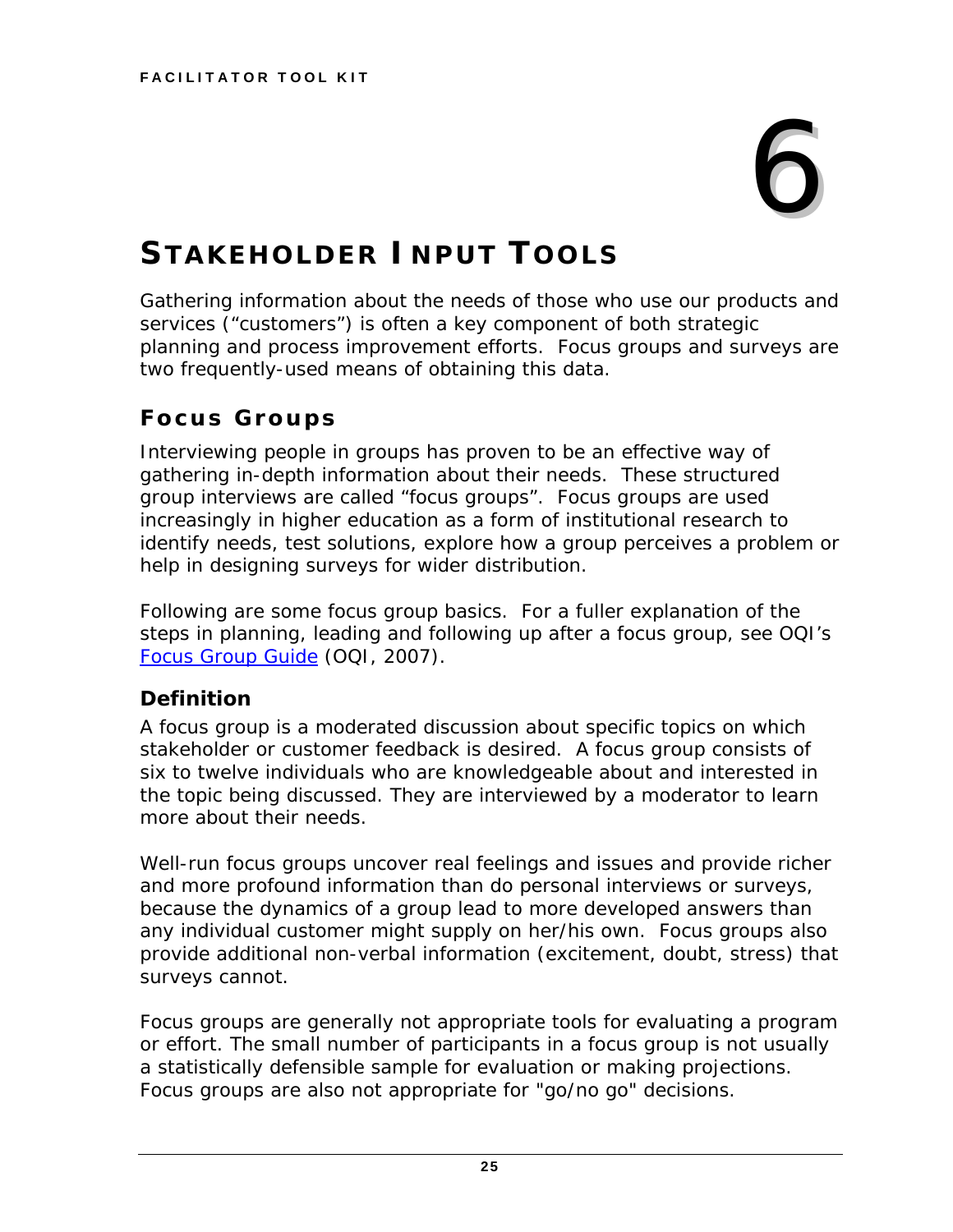Focus groups are ideal, however, for identifying needs and are valuable precursors for more quantifiable market research. For example a focus group might identify issues that should be explored further through a survey of a larger, more representative sample.

Although many factors interact to create successful focus groups, several are of particular importance. We suggest a clear sense of purpose, an experienced facilitator to moderate, and follow-up after the focus group.

## *Focus Group Design*

Facilitators can assist with pre-planning activities, such as designing the specific questions to be asked. This assistance early in the process can greatly increase the productivity of the focus group.

Veteran focus group moderators emphasize the importance of clearly defining the purpose of convening the focus group. Identifying in advance what kind of information is desired, from whom it should be obtained, and how it will be used determines much of the mechanics behind designing the focus group agenda and interview process, as well as the structure and content of the questions asked.

Focus groups typically follow a straight question and answer format. However, an experienced moderator may wish to use more advanced techniques such as the affinity process, importance/satisfaction diagrams, and relations diagrams (see [Section 7](#page-35-0)) to elicit the best information the participants have to offer.

Regardless of the format for the interview, develop the questions that will be asked well in advance and pre-test them on a prospective focus group member so you can be assured that the participants will understand the questions.

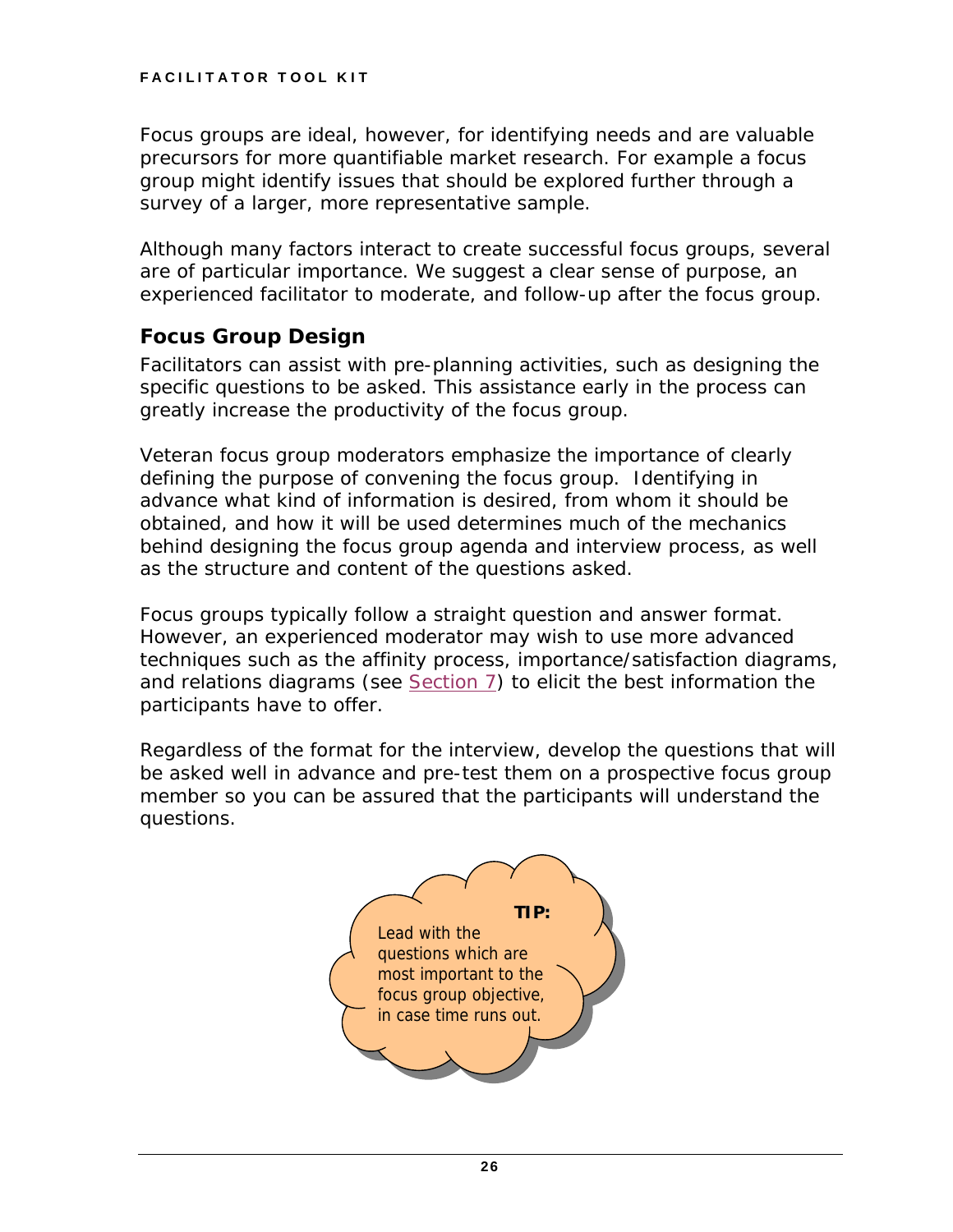## *Focus Group Moderator Characteristics*

The most important factor determining focus group success is the moderator. Moderating a focus group is a skill which is partly a talent and partly developed through experience. While there are no hard rules dictated or specific educational qualifications required to succeed, some general characteristics of effective focus group moderators are listed in Figure 10.

### **Effective focus group moderators:**

- 1. Are comfortable with the content of the questions asked.
- 2. Skillfully probe participants' answers and comments to identify underlying beliefs, reasoning, and experience.
- 3. React in real time to the dynamics of a live group and nurture it into focusing productively on the topic of interest.
- 4. Are compatible with the group to be interviewed.
- 5. Are impartial and do not have a reporting relationship with those being interviewed.
- 6. Are insightful and genuinely interested in hearing other people's thoughts and feelings and can summarize and clearly articulate the ideas expressed.

*Figure 10. Characteristics of Effective Focus Group Moderators* 

## *Interviewing Tips*

- During a focus group, all responses, follow-up questions, and responses to the follow-up questions should be recorded. Whenever possible, non-verbal participation should be recorded as well. The moderator should not be responsible for committing everything said to paper, and those who are should remain as unobtrusive as possible.
- Remind group members that they have agreed to attend a public forum in order to provide information, and explain how the information will be used.
- "Warm up" the group. Participants will give better information when they feel like part of a friendly, problem-solving mission, in which their individual experiences and opinions are valued. There are many informal ways of doing this, as well as more formal methods such as those found in any team handbook. (See [References and Additional](#page-83-0)  [Resources](#page-83-0).)
- Do not let the discussion stray into areas that might highlight emotionally charged differences (income, class, race, job classification)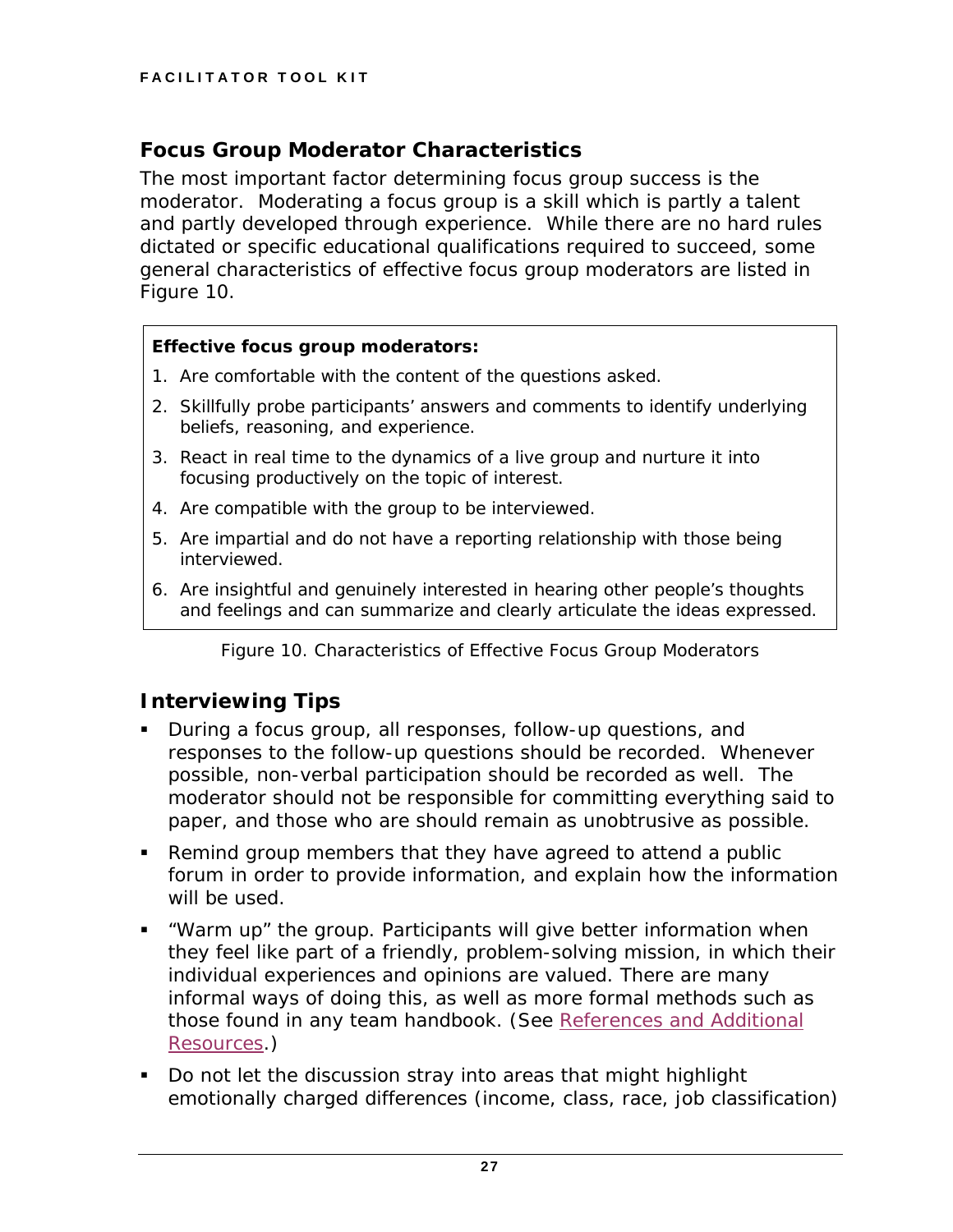between focus group members. If this happens, group members may respond with emotional outbursts instead of relevant information. Lead the discussion back into a "safe" area by repeating the last question or moving on to the next.

- Seating arrangements affect the general pleasantness of focus group environments. Individual comfort is determined both by the amount of space allotted to the individual as well as the position of that space relative to others (hence, the round meeting table). Try to arrange seats so that no artificial "power" positions are created (including that of the moderator).
- Remember that focus groups are temporary associations and the moderator has little natural authority over participants. Members will usually want to participate but won't want to have to learn complex techniques. Flexibility is the key here.
- Be wary of focus group participants silently electing a leader or spokesperson. Maintain a friendly manner, but encourage everybody to participate actively. If everyone is not involved, try using the "round robin" technique in which each member answers each question in turn before the interview continues to the next topic.
- Monitor and record non-verbal clues (eye contact, body language). They may tell you when to probe responses, when to encourage participation, or when to encourage participation, or when an agenda topic has been exhausted and it is time to move on.
- If a participant is at a loss for words, or their response is vague, help them to articulate their thoughts without putting words in their mouth. You can do this by asking short, clarifying questions. If this fails, ask another member to help you understand and then check their explanation with the original respondent for accuracy.
- Keep the discussion on topic by returning to the original or follow-up question. A subtle way to do this is to ask the same question in a different way of a participant who hasn't shared recently. Also, you must decide whether a new direction (a tangent) adds relevant information and whether there is enough time to delve into it.
- Time management is critical in order to cover the interview agenda. Set approximate discussion times for each question beforehand, but you will have to decide on the spot when to move on to new topics or extend the time on a topic that is netting good information.
- **Probe responses which you feel are emotionally motivated, or which may** have been given because they were socially acceptable. Behind these facades may lurk the real information you are after.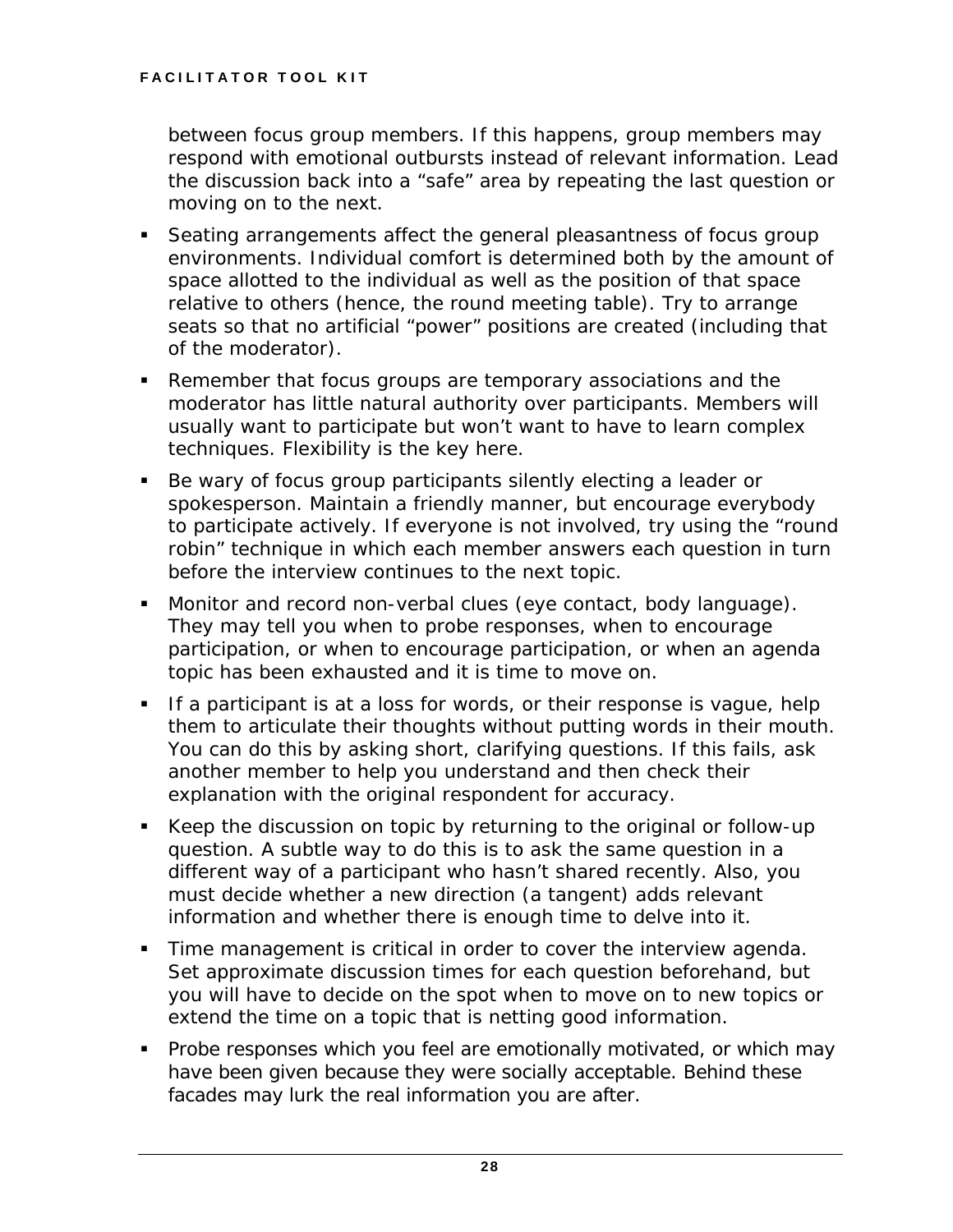## <span id="page-33-0"></span>*Focus Group Follow-up*

Everybody who is involved with using the information learned in the focus group interview should spend time evaluating the responses. Grouping these responses into similar categories can help identify main themes, root causes, and relationships between categories.

Many times the results will not seem like an answer to the original question until the entire focus group process is documented on paper, from the original problem statement to interpretation of the results. Once the results are analyzed and summarized and the interview process has been evaluated, communicate your learning and resulting actions with other members of the sponsoring organization and with the focus group participants.

**TIP:** The affinity process and **interrelationship** diagram are useful tools for identifying relationships and root causes.

## **Web Survey Options**

A web survey can be a cost-effective and easy-to-use means of gathering information from a broader population than is possible in a focus group. The benefits of online surveys include ease of creation and dissemination, long-term cost savings, and improved anonymity. However, careful planning and design are necessary in order to get the results needed. In addition, there are several campus policies that specifically relate to web surveys, including appropriate use and human subject testing guidelines.

There are a number of commercial online survey software tools available free or at low cost, including Zoomerang ( [http://info.zoomerang.com](http://info.zoomerang.com/) ) and Survey Monkey (http://www.surveymonkey.com/). These services allow users to create and send surveys and analyze the results, but do not provide assistance with designing effective questions or deploying the survey to get the best possible response rate.

A sample process for developing and implementing a customer satisfaction survey created by the University of Wisconsin-Madison Dean of Students Office is provided in [Appendix J.](#page-72-0)

On the UW-Madison campus there are good resources available to provide varying levels of assistance with different types of surveys.

## *WebSurvey@UW*

WebSurvey@UW (http://www.doit.wisc.edu/websurvey/) is available to UW-Madison faculty and staff with an active NetID and valid requisition or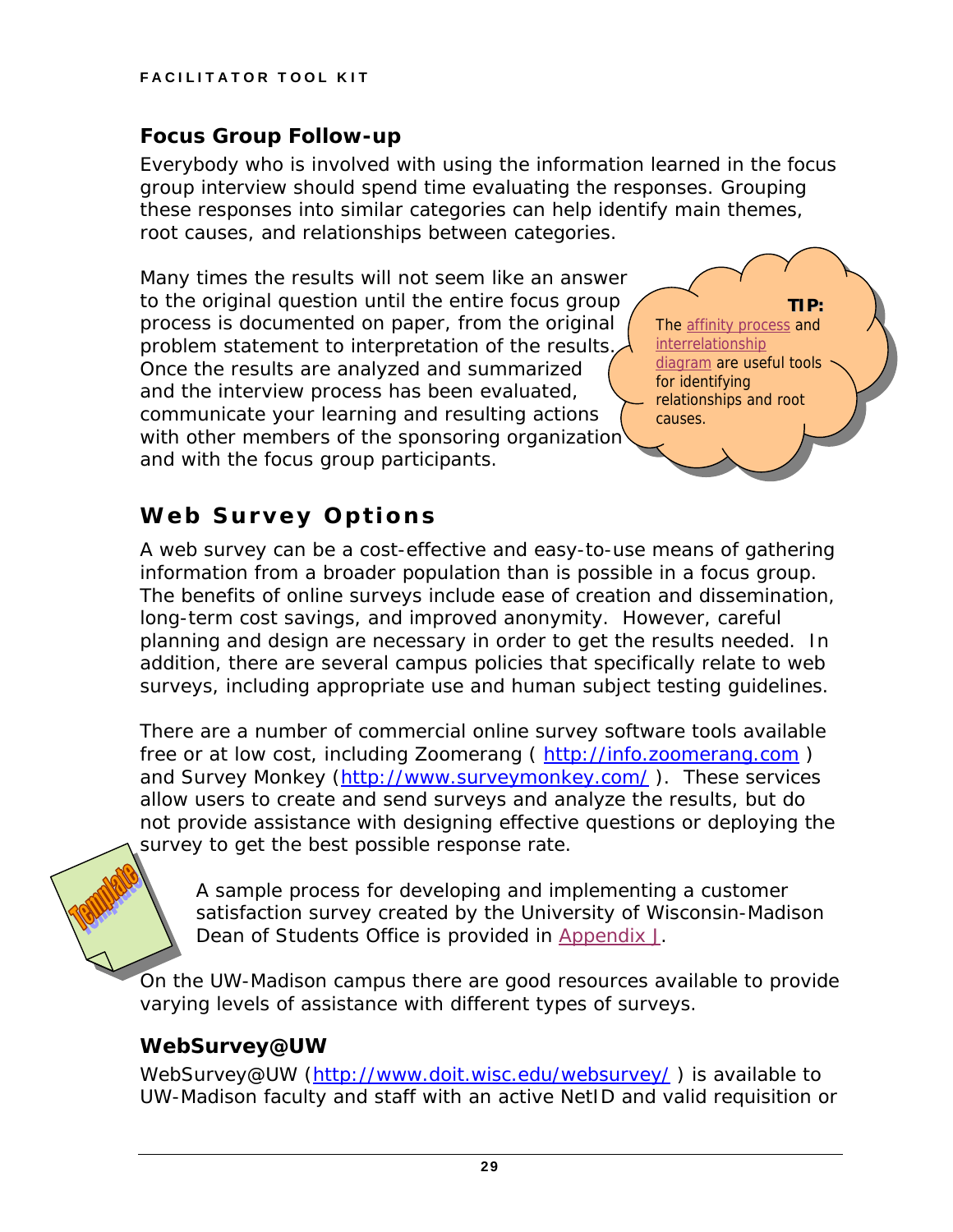department procurement card. Several pricing options are available to fit the survey need, and a demo option allows you to experiment with the software features at no charge. WebSurvey@UW can be used to:

- Assess awareness of your project
- **Evaluate a program or service**
- **Dianuila** Customer/client feedback
- **Test features before a product launch**
- Generate data for a research project

In addition to providing survey software, the WebSurvey@UW site offers "best practices" guidelines for developing valid questions, identifying adequate sample sizes and implementing other survey best practices (see <http://www.doit.wisc.edu/websurvey/practices.asp>).

## *University of Wisconsin Survey Center*

The UW Survey Center [\(http://www.uwsc.wisc.edu/](http://www.uwsc.wisc.edu/) ) provides a full range of services for conducting high quality research surveys, from question development to data analysis. They also conduct mail, phone, CAPI surveys and focus groups. The Survey Center can assist with obtaining and managing samples, developing question wording, and designing field techniques to increase survey participation.

## *University of Wisconsin LEAD Center*

Web surveys are just one method used by the **L**earning through **E**valuation, **A**daptation, and **D**issemination Center [\(http://homepages.cae.wisc.edu/~lead](http://homepages.cae.wisc.edu/%7Elead)) to provide high-quality formative and summative evaluation for programs in education, technology, health, and social services. The Center has worked with faculty and program administrators at UW-Madison to evaluate the impact of hundreds of educational programs. LEAD services are generally funded through grant proposals or a program's internal funding.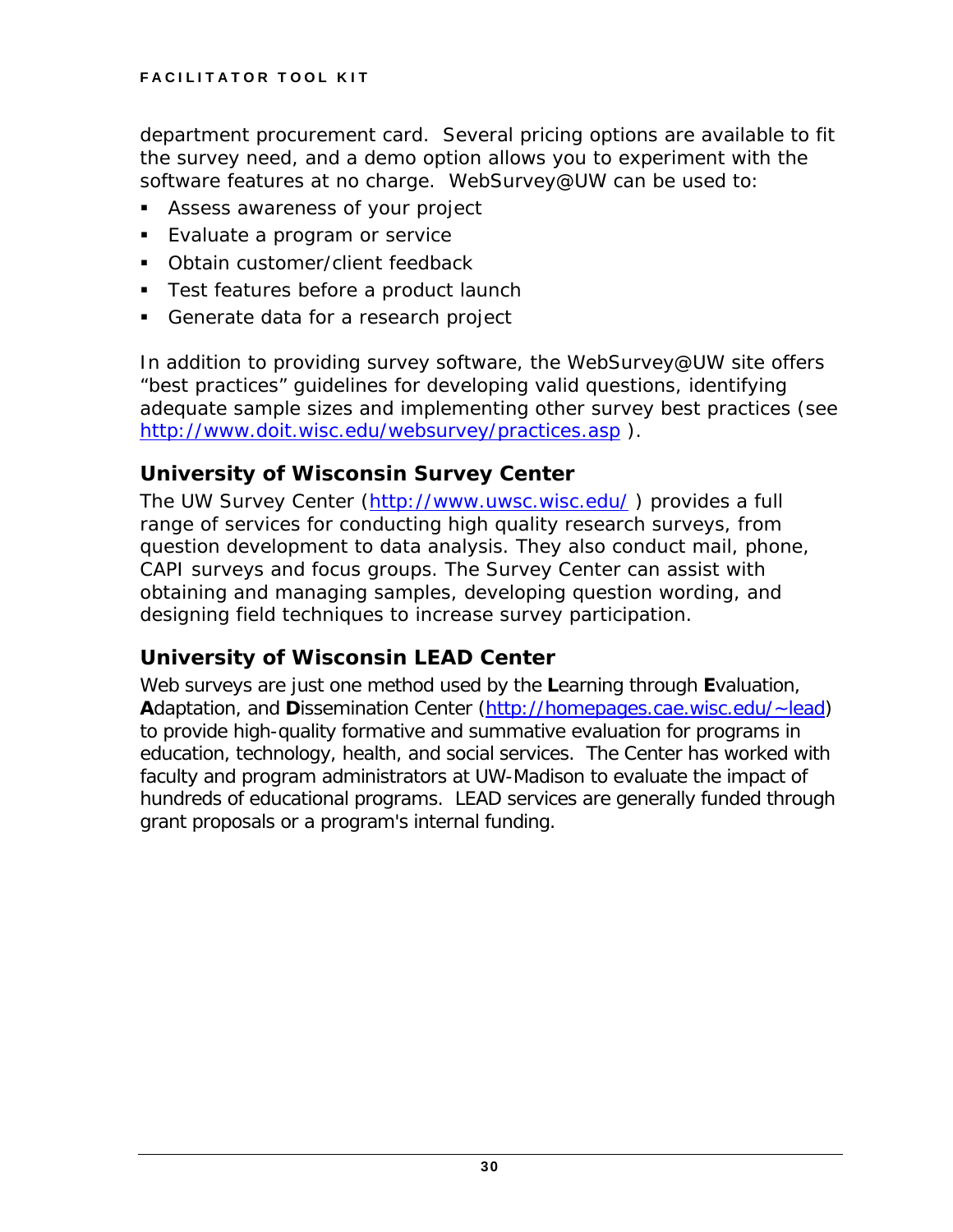# 7

# <span id="page-35-0"></span>**DATA COLLECTION AND ANALYSIS TOOLS**

An understanding of how to gather and analyze process information is basic to facilitating a process improvement project, and can also be very helpful in strategic planning and organizational re-design. The tools presented in this chapter have multiple applications, and the facilitator will benefit by having at least a general familiarity of the purpose and methods of these tools.

## **Data Collection Basics**

Data can provide valuable information about a process. Data can be numerical values such as the number of students waiting in line or the number of errors from an invoice statement. Data are important to the improvement of a process because they represent the reality of a process as opposed to opinions or guesswork about the process.

## *Purpose of Collecting Data*

- To understand the process, rather than relying on hunches
- To help to make educated decisions about the process based on facts
- To identify and prioritize improvement opportunities
- To analyze root causes
- To create a baseline from which you would monitor improvement in the process
- To predict future behavior, detect change in a process and to share information

## *Sources of Data*

- **People involved in the process**
- Customers/stakeholders of the process
- Recorded observations of the process
- **Information and knowledge management systems**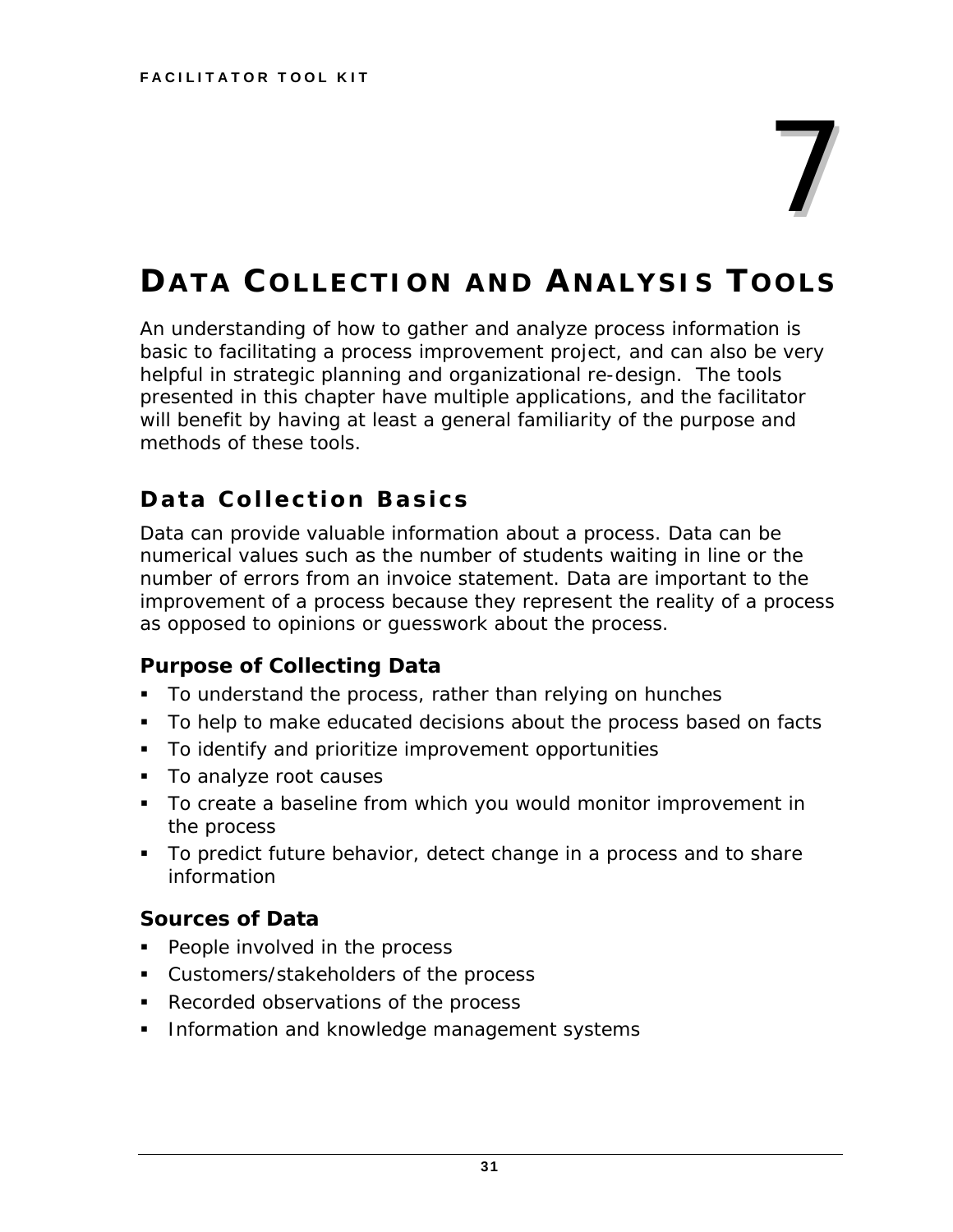#### *Steps for Planning Data Collection*

- 1. Identify what questions are to be answered or what decisions are to be made about the process
- 2. Define what information is needed to answer the questions or make the decisions
- 3. Determine where in the process you can get the data and who in the process can provide you with the data
- 4. Analyze existing data to determine whether they can be used to answer the questions or inform a decision
- 5. Identify what data analysis tools you will use and how you will display and communicate the results

## **Check Sheets**

A check sheet is a simple data recording form designed to collect information efficiently and in a standard format that can be used readily and analyzed automatically. Figure 11 is an example of a check sheet designed to record errors in travel reports.

| <b>Type of Error</b>            |                                                | Count          | %    |
|---------------------------------|------------------------------------------------|----------------|------|
| Missing<br>Information          | //// //// //// //// ////<br>//// //// //// /// | 43             | 36   |
| <b>Illegible</b><br>Information | //// //// //// //// ////<br>11111111           | 35             | 29   |
| <b>Arithmetic Error</b>         | //// //// //// /                               | 16             | 13   |
| Not Signed                      | 11111111                                       | 9              | 8    |
| Receipts missing                | 111                                            | 3              | 3    |
| Unauthorized<br>Charge          | 11111111111                                    | 12             | 10   |
| Other                           | $\frac{1}{2}$                                  | $\overline{2}$ | 2    |
|                                 | Total                                          | 120            | 100% |

*Figure 11. Check Sheet*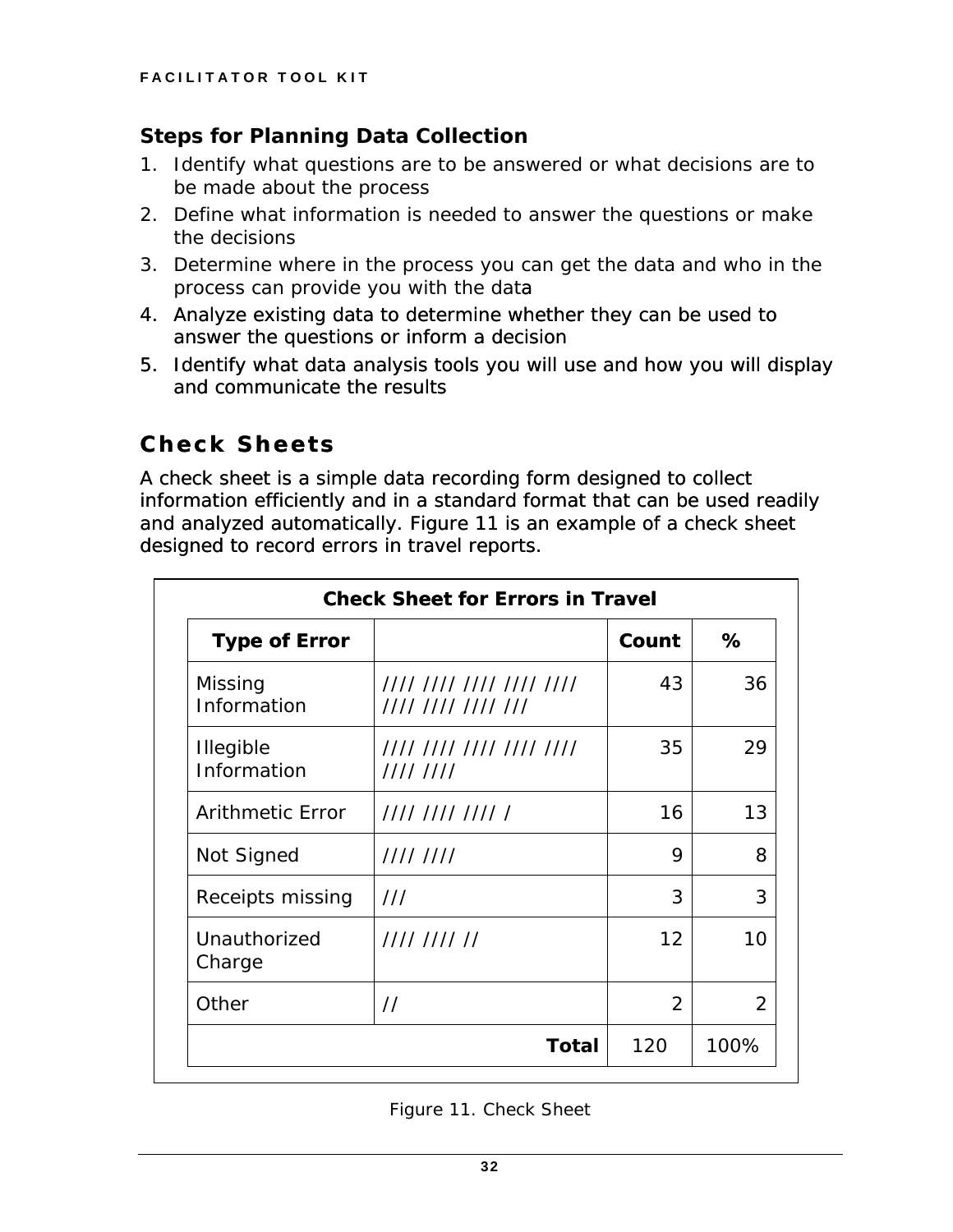#### *Steps for Creating a Check Sheet*

- 1. Identify data to be collected. (Usually these data describe a problem in the process.)
- 2. Design the check sheet to maximize the collection of relevant information about the process. Investigate the who, what, where, when and how of the process. Use column and row headings.
- 3. Collect data.
- 4. Tabulate and display the results in an easy to interpret form, such as a bar graph, pie chart or Pareto chart.

### *Tips for an Effective Check Sheet*

- Pre-test the check sheet with those who will be recording the data
- Make certain the data collectors understand how to use the check sheet and that they are all using it the same way
- Provide the data collectors with clear operational definitions. For example, when collecting information about incoming phone calls, be sure to define what an incoming phone call is.
- **Provide separate sheets for different days and collectors.**
- Include information about who is collecting the data, when it is collected, where the data are collected and for what process the data are being collected.

## **Importance/Satisfaction Diagram**

A quick way to collect information about how satisfied your clients are with a list of areas of your product, service, or process, and how important each area is to them, is to ask them to complete an importance/satisfaction diagram. This tool can be used as part of a focus group or included in a written survey.

## *Steps for Creating an Importance/Satisfaction Diagram*

- **List the aspects of your process, product, or service which are relevant** to the customer group. Five to fifteen aspects are manageable.
- **Prepare a sheet listing each relevant aspect along the left margin, and** two columns of 1-5 scales next to this list. The heading of the first column is "Importance" and the second column's heading is "Satisfaction". The top of your sheet should look something like this:

|                | Importance |  |  | Satisfaction |  |  |
|----------------|------------|--|--|--------------|--|--|
| 1. Aspect $#1$ | 1 2 3 4 5  |  |  | 1 2 3 4 5    |  |  |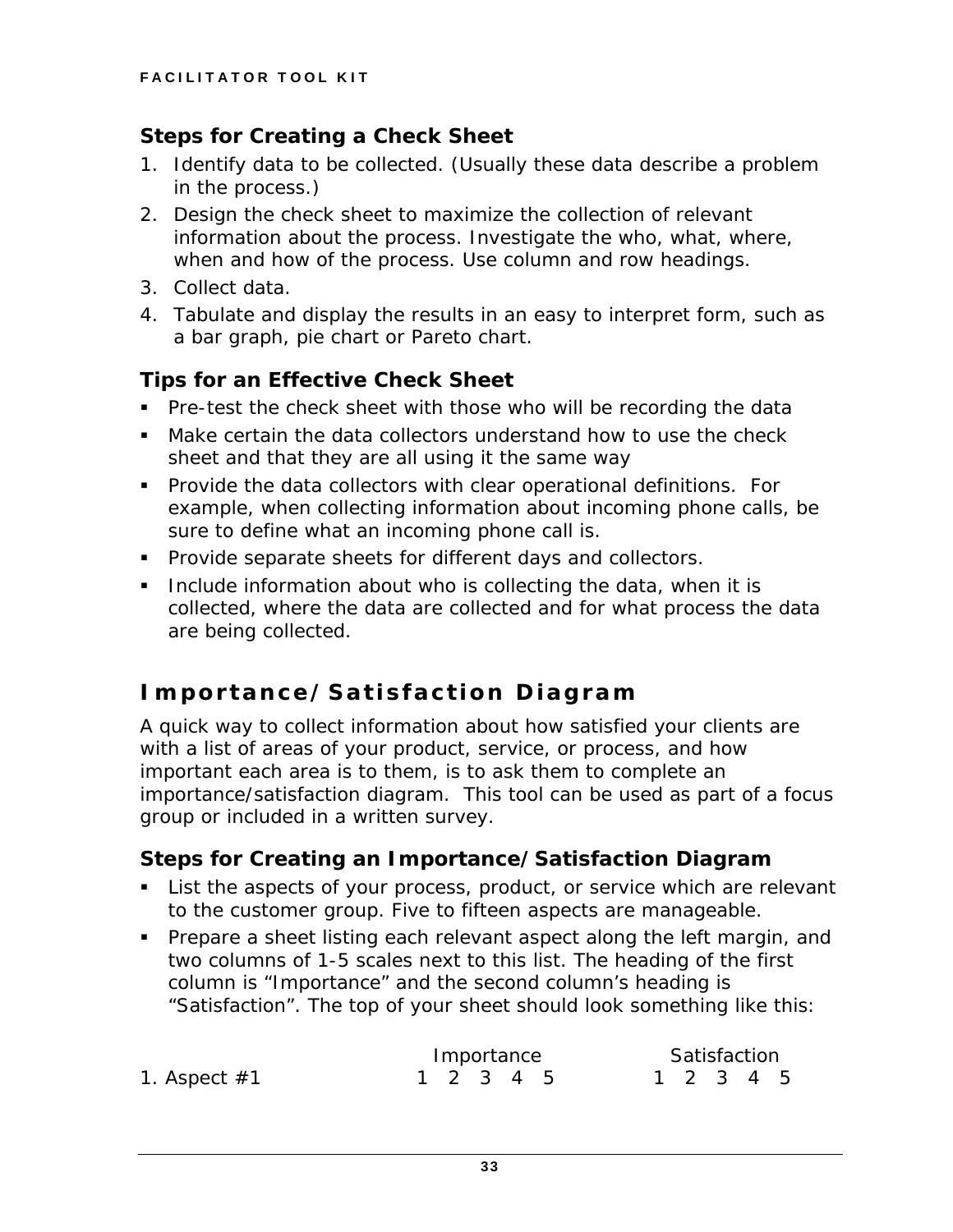- Ask participants to fill out the questionnaire. Explain that **5** means more important/satisfied than 1.
- Collect the completed questionnaires and tabulate the total importance and satisfaction results for each aspect. For example, if there were eight completed questionnaires, the total possible satisfaction or importance score for Aspect  $#1$  would be 40 (8 responses x 5 level of satisfaction or importance), and the lowest score would be 8 (8 responses x 1 level of satisfaction or importance).
- Create a cross-hair axis in which the horizontal axis represents importance and the vertical axis represents satisfaction. In our example with eight participants, these axes would each run from 8 to 40. Make the axes cross at their midpoints (i.e., 24). Make the chart large enough for all participants to clearly read.
- Using the total importance and satisfaction scores tabulated earlier, map each aspect on the grid with clearly identifiable but non-cluttering plotting symbols. Continuing our earlier example, if Aspect #1 has an importance score of 34 and a satisfaction score of 10, the result would be plotted as in Figure 12. Plot the scores for the remaining aspects.



*Figure 12. Importance/Satisfaction Diagram* 

## *Analyzing Importance/Satisfaction Diagram Results*

In the above example, customers are unsatisfied with Aspect #1 of the process or service in question, and they also rate it as very important. This indicates a potential area on which to focus improvement. This is an area you may want to ask customers to explain and define in more detail.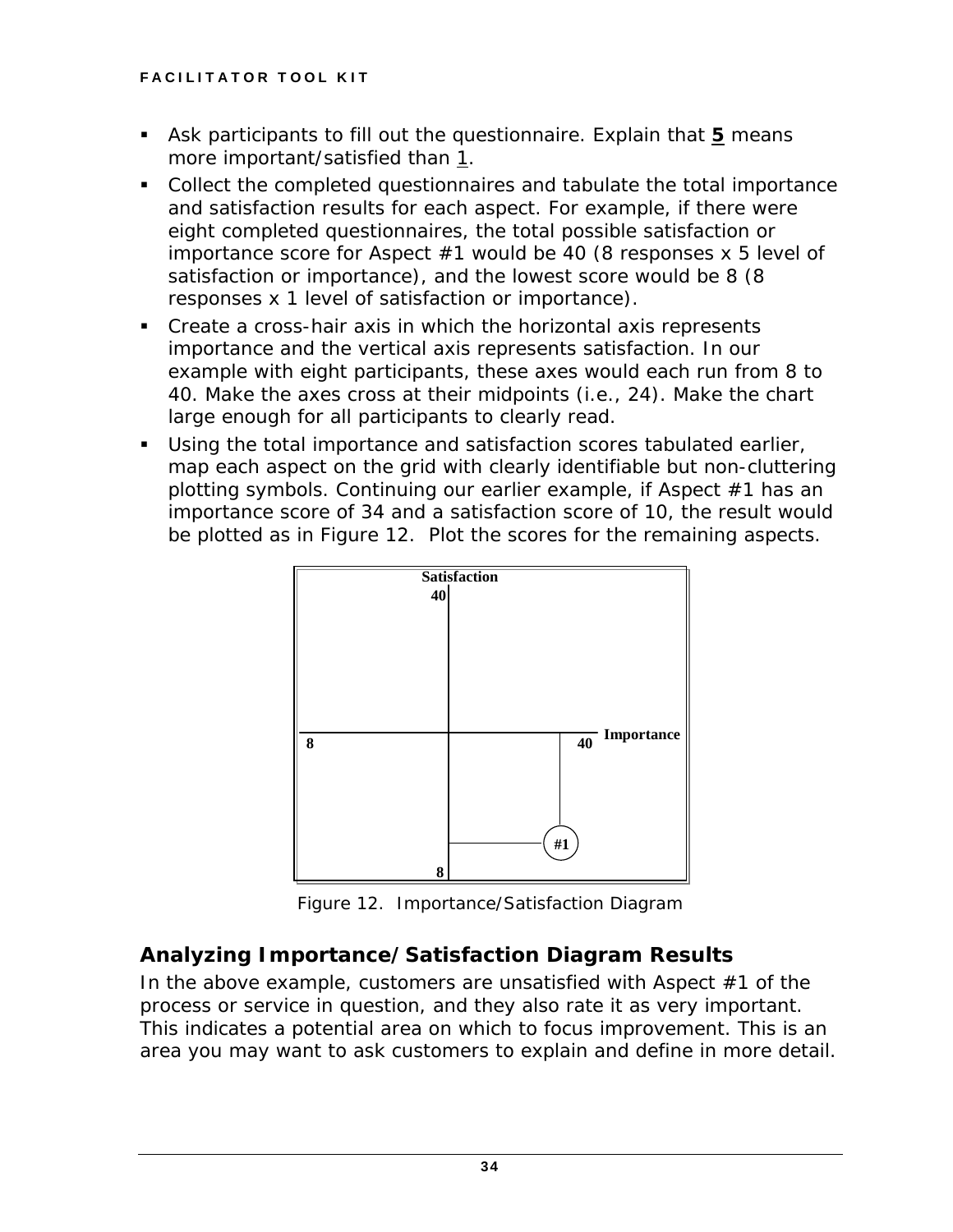A complete diagram showing how customers evaluated 12 aspects of a product or service is shown in Figure 13. In a focus group setting, the facilitator has the opportunity to immediately follow up with participants about the aspects they indicate are most important. Why are they satisfied with some (Group I in Figure 13)? Why are they dissatisfied with others (Group II)?



*Figure 13. Completed Importance/Satisfaction Diagram* 

Whenever possible, plot the individual participant responses for each question. This requires constructing one cross-hair for each aspect being evaluated. The benefit of this extra effort is that you may discover variation in the way different customers rank the same aspect of your product or service. Compiled or averaged responses lose this level of detail. Although this is potentially useful information, you may not be able to take the extra time during a focus group meeting.

If noticeable variation is uncovered, it should be thoroughly discussed and explained satisfactorily. Is it the variation you expected to find among eight to twelve individuals? Or do there seem to be patterns among the responses? Are there subgroups within your customer base that seem to rank certain aspects of your service in the same way?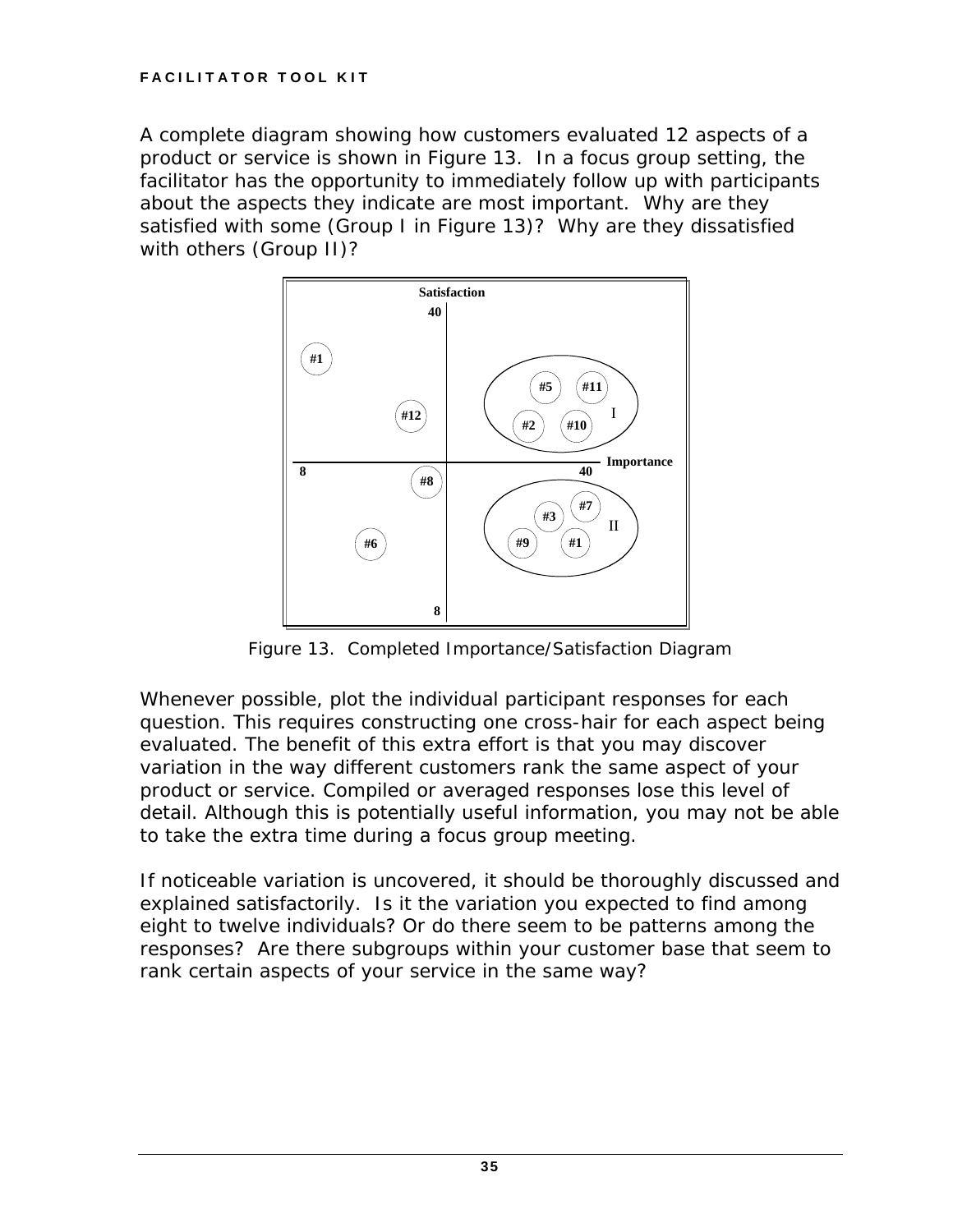## **Root Cause Analysis**

In order to get at the root cause of a problem it is helpful to ask "why" at least 5 times. This allows the team to get beyond the surface symptoms to reveal the true problem. By asking, "Why did that happen?" or "Why does it work that way?" a team can determine the reason for the situation or problem, which will increase the likelihood of finding an effective solution. Figure 12 demonstrates how a *"5 Whys"* examination of a problem might be structured.

| Question 1:<br>Answer:        | Why was the application acceptance process delayed?<br>Because there was missing information on the application.              |
|-------------------------------|-------------------------------------------------------------------------------------------------------------------------------|
| <b>Question 2:</b><br>Answer: | Why was there missing information?<br>Because the applicant did not provide the information.                                  |
| Question 3:<br>Answer:        | Why did the applicant fail to provide the information?<br>Because they never responded to our request for the<br>information. |
| Question                      | Why didn't the applicant respond to our request?                                                                              |
| Answer:                       | Because our request was sent E-mail, and the network was<br>down that day.                                                    |
| <b>Question 5:</b>            | Why was the network down?                                                                                                     |
| Answer:                       | Because it was overloaded with E-mail requests,<br>correspondence, and requests.                                              |

*Figure 12.* "5 Whys" Process

Typically, "root causes" will occur in one of "4 P's - People, Process, Policy/Procedure or Plant. The most efficient way to address a problem, then, would be to start with the "P" with the most items. There are several tools that can be used to help identify and document the factors impacting a given issue, including cause and effect diagram, interrelationship diagram, and Pareto chart.

#### *Cause and Effect Diagram*

In a cause and effect diagram (also known as the "Ishikawa" or fishbone diagram), the major cause categories or steps in the process are connected to resemble the "backbone" of the fishbone chart. Then the underlying causes (identified either through data collection or brainstorming) are placed in the appropriate category. Figure 14 illustrates the first level of information in a cause and effect diagram for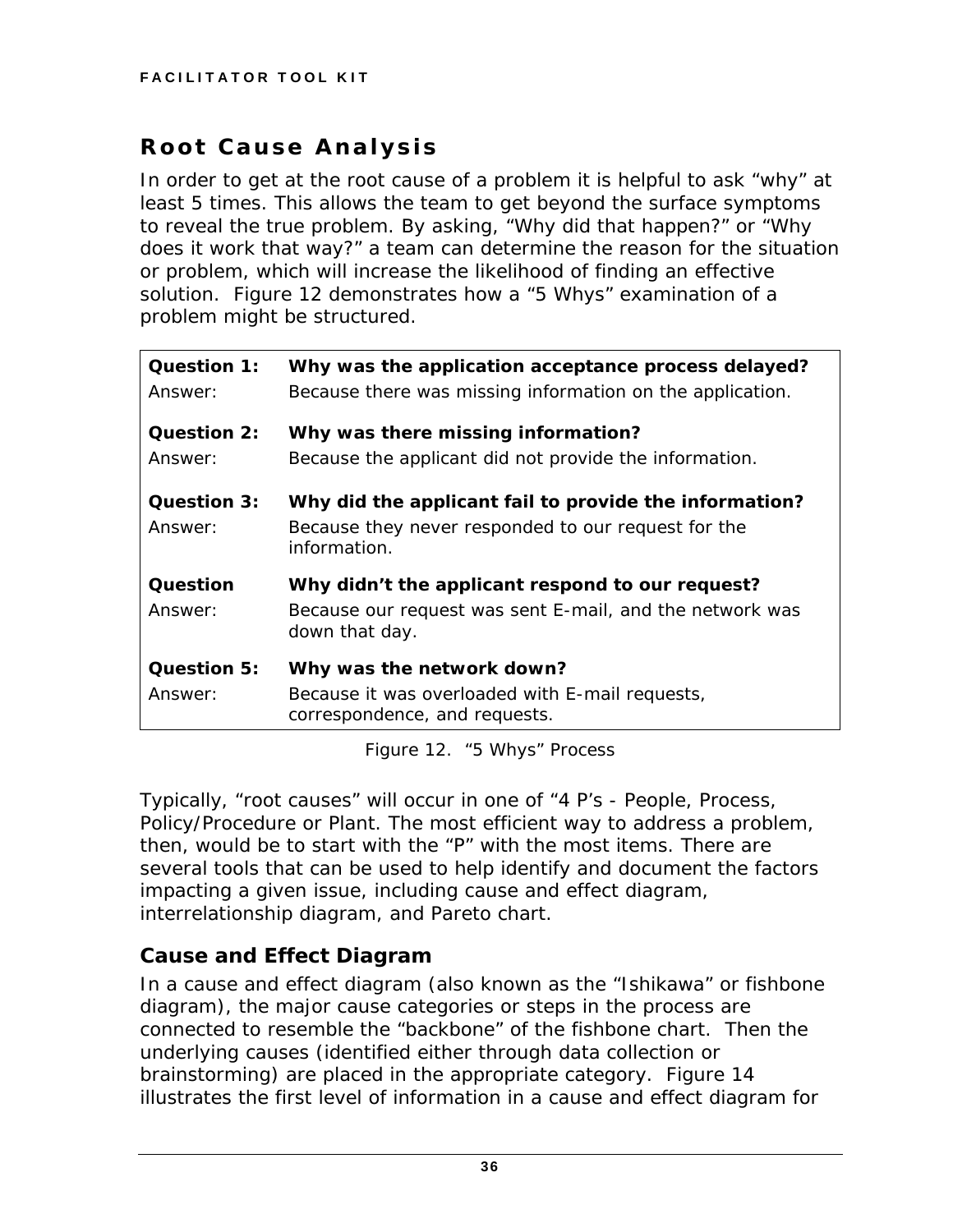<span id="page-41-0"></span>an application acceptance process. For a complete description of cause and effect diagramming, refer to *The Memory Jogger* (GOAL/QPC, 1994).



*Figure 14. Cause and Effect Diagram* 

## *Interrelationship Diagram*

When data collection efforts uncover many related issues, developing an interrelationship diagram can help identify which issues, themes, response categories, or parts of a process have the most influence, so that the root cause(s) can be isolated. The steps in creating an interrelationship diagram are as follows:

- 1. Write each issue on a separate card. Issues may come from affinity process headings (themes), response categories highlighted by a [Pareto Chart,](#page-42-0) brain-stormed ideas, etc. The diagram works best when there are 5 to 15 issues.
- 2. Place the cards in a circle.
- 3. Starting at any card, ask if the issue influences any of the others. If it does, draw an arrow from the original card to the issue that is influenced.
- 4. Repeat for all cards. If any two issues both influence one another, draw an arrow representing only the stronger of the two influences.
- 5. For each card, count the total number of outgoing and incoming arrows.
- 6. Rank issues by their number of outgoing arrows, and focus on those with the greatest rank. Many outgoing arrows indicate a root cause, sometimes called a "driver". Improving those issues will "drive" the most improvement overall.

Figure 15 represents a process with eight major elements that need to be improved. To identify those which may be causing problems in other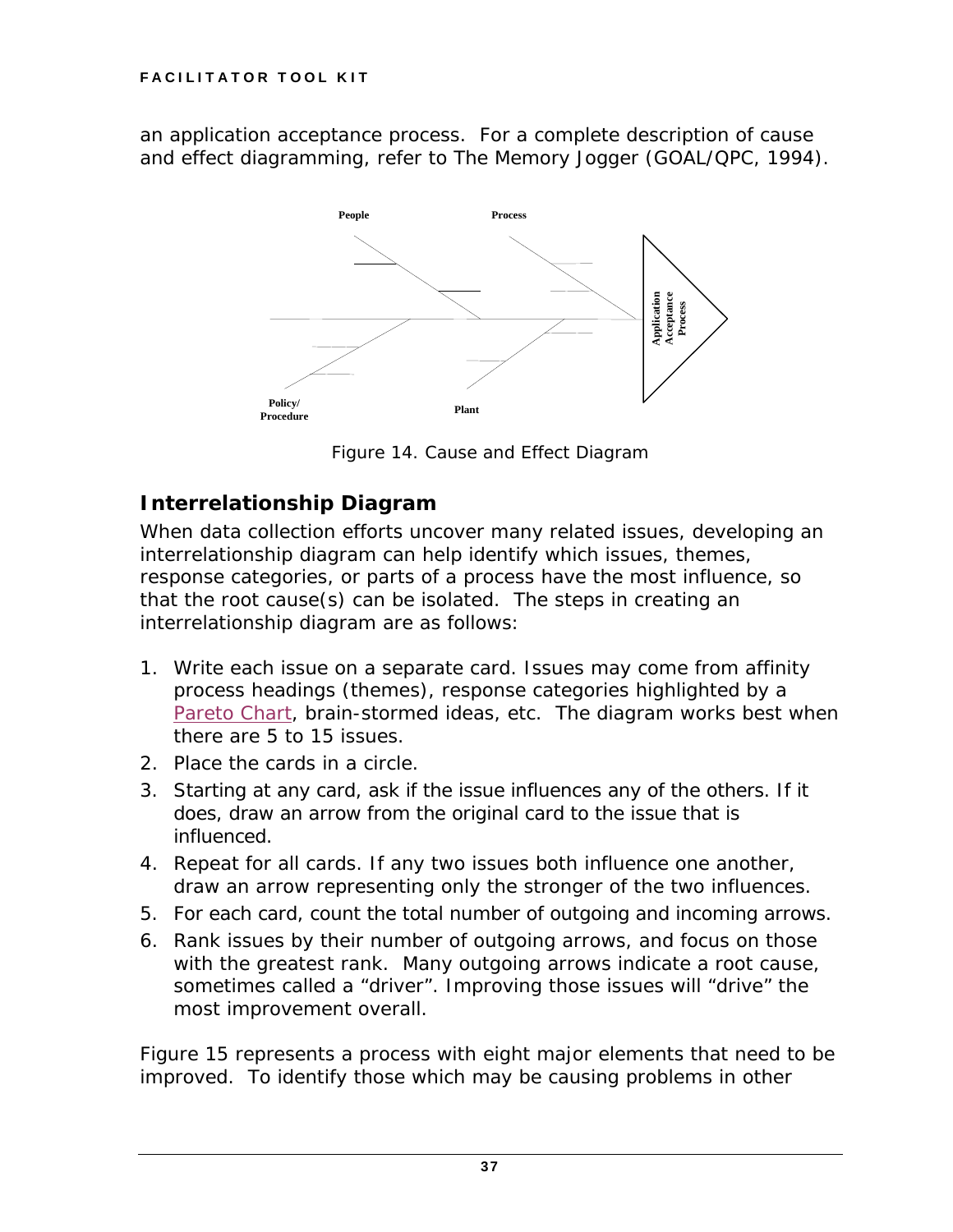<span id="page-42-0"></span>elements of the process (the "few" problems that cause the "many" process faults), examine the relations between the themes, as shown.



*Figure 15. Interrelationship Diagram* 

After discussing and identifying the relationships (represented by the arrows) between issues, you would arrive at the following conclusions:

- Themes 1 and 2 are potential root causes of many problems in your process, and a likely next step would be to better understand these themes and address solutions to any problems they define. Repeatedly ask yourself (5 times) why these themes may be root causes.
- Theme 5 also deserves special attention because it is influenced by the greatest number of other themes. Find out why. It may be a bottleneck in the process.

#### *Pareto Chart*

This tool is based on the Pareto principle, which states that in a given situation, a small number of causes (usually 20% of the total) account for most of the problems (usually 80% of the total). Often called the "80/20 Rule," the Pareto concept suggests that you can get the greatest results for the least amount of effort by identifying and focusing on a few key issues. It requires collecting and organizing data into root causes or categories of causes. The data is then displayed in a bar chart (see Figure 16) to give a visual representation of the relative importance of the root causes. A cumulative percentage line shows the contribution of each category to the total problem.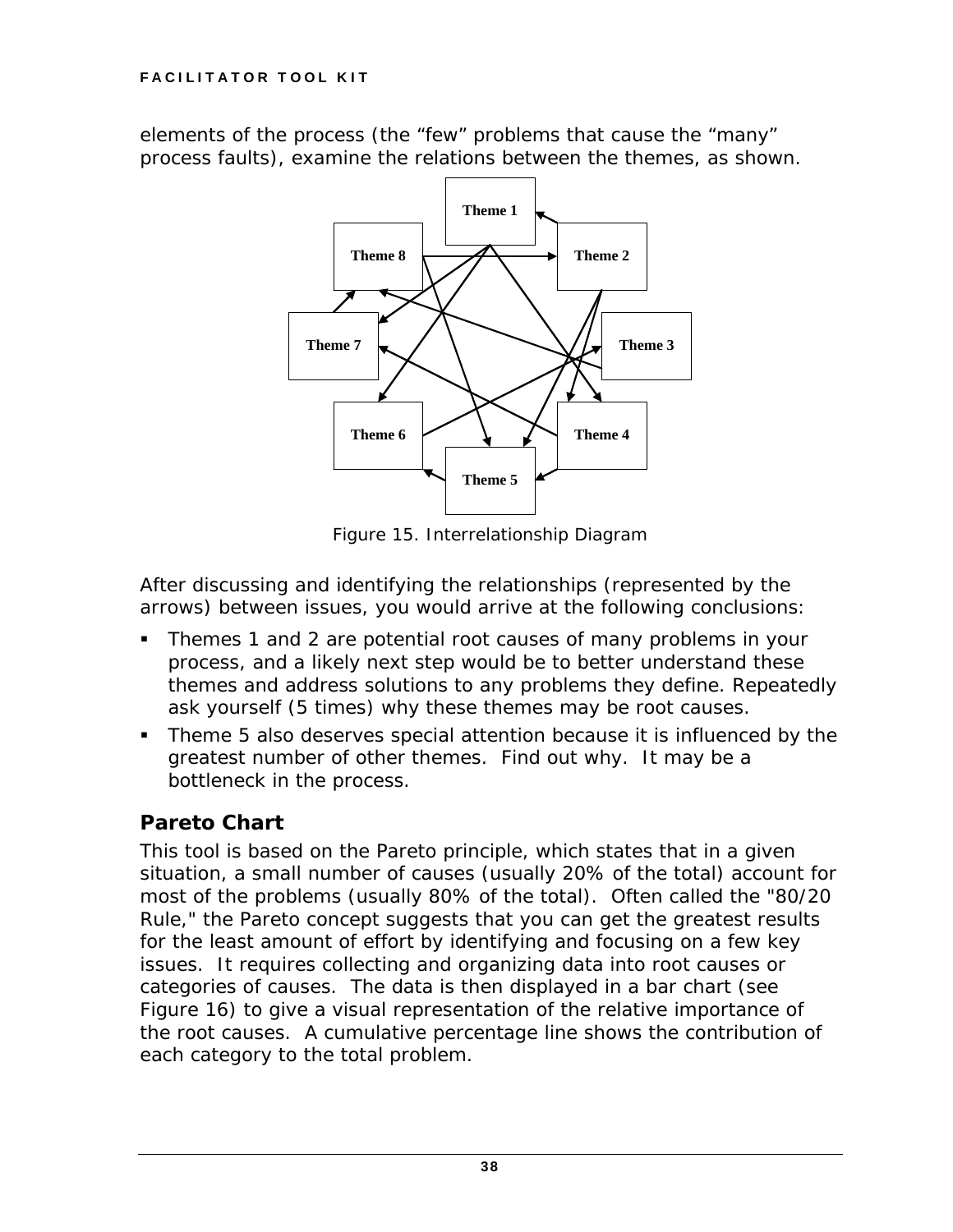

*Figure 16. Pareto Chart* 

## **SWOT Analysis**

Assessing the internal and external factors that influence and impact a unit or an organization  $-$  the "current reality"  $-$  is a vital step in both strategic planning and organizational design or redesign. This assessment is sometimes known as an *environmental scan*, but is more often referred to as a *SWOT analysis*.

A SWOT analysis involves taking an in-depth look at the strengths (S), weaknesses (W), opportunities (O) and threats (T) faced by the organization. Some people prefer to substitute the word "obstacles" for threats as it has a less negative connotation. At any rate, the objective is to look at what's working well and what should be changed or improved.

A SWOT exercise is usually completed as a group or team function with broad input and discussion. The outcomes from it inform decisions about action planning, setting priorities, etc.

A worksheet with descriptions of SWOT questions and examples of the type of response that might be appropriate for each question is provided in [Appendix K.](#page-73-0)



## **Functional Analysis**

A function is a series of related activities performed to achieve the goals of an organization or unit. A functional analysis examines the critical activities in each of the major work areas in the organization - the core processes which the organization must perform to fulfill its mission. By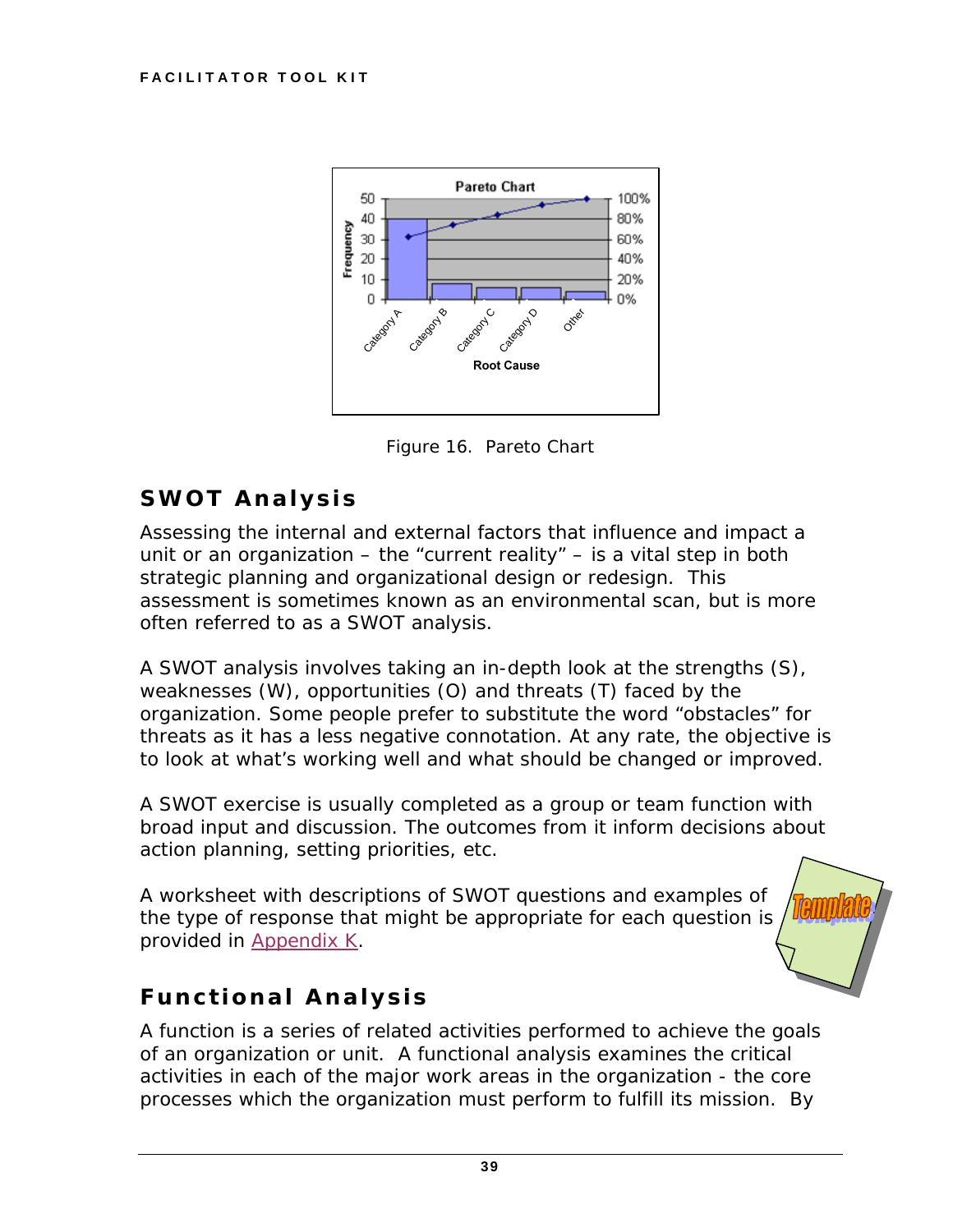understanding the core functions, you can begin to decide how to improve an organization through redesign.

#### *Major Steps in a Functional Analysis*

- 1. List all major areas of work in the organization. This can be from an organizational chart or some other form of organizational documentation showing responsibilities and reporting relationships.
- 2. Brainstorm ALL of the basic duties, processes, or services provided in each major area. Don't worry about the level of detail, just brainstorm.
- 3. Select the critical or core functions that are essential to delivering timely, high quality, least cost outputs (goods or services).
- 4. Explore how critical core functions connect or interrelate to each other. Use an [interrelationship diagram](#page-41-0) to show the impacts. Is there a pattern? Does this tell you something about how functions flow through the organization?
- 5. Discover how and where core functions can be improved. Ask "what kinds of improvements would help make our services even better than they are today?" You can list these improvements by work area, function or for the whole organization. One very helpful way to do this is to gather a group of customers or people who work with your organization (constituents) and ask them to give you suggestions for improvements. Once this is done, you can begin redesigning your organization or improving your processes one by one.

#### *Core Process Roles and Responsibilities*

Defining who performs what roles in each core function can be a useful step in improving a process and/or redesigning an organization. After the major core processes are identified, all members of the organization should list the tasks/processes they manage in each area. These long lists of tasks can be sorted and categorized by a coordinating member or through a group process.

**TIP:** The affinity process can be used to help a group sort and categorize tasks.



The next step is to create a matrix that lists the core processes and sub-processes and has columns for the roles. The matrix is then provided to each person who fills one or more roles in the process. A template for a Roles and Responsibilities Matrix is provided in [Appendix L.](#page-74-0)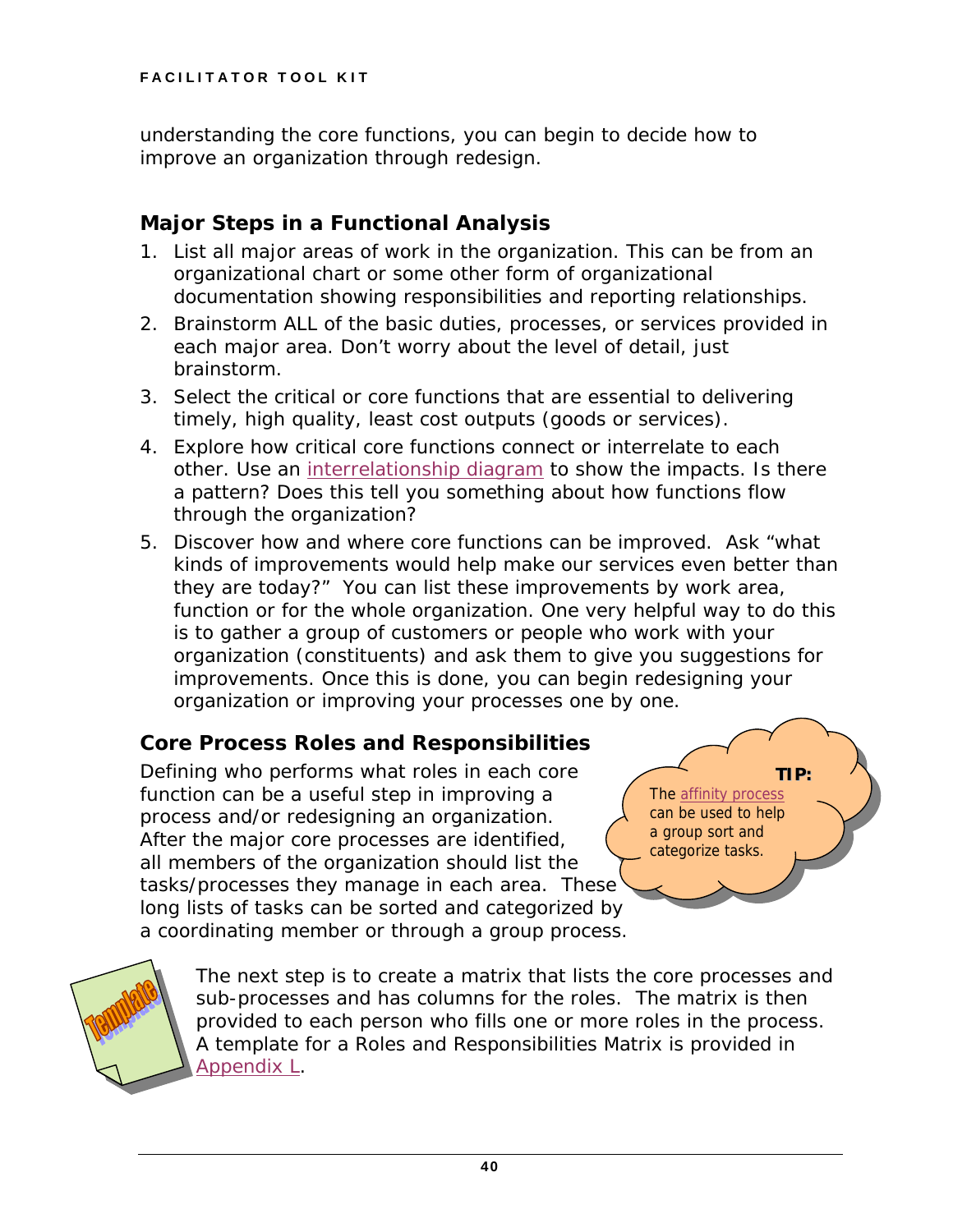Working independently, individuals identify the processes for which they are the decision maker, process manager, back up or involved (see definitions below), putting their initials in the correct column. The individual matrices are then combined into one form by a group member or facilitator and distributed to the group.

The group should discuss the aggregate matrix and identify where there are mixed responsibilities, gaps or discrepancies. Decide as a group what needs to be changed and updated. Agree on a final version of the responsibilities matrix and share it with the rest of the organization.

The four process roles are commonly defined as follows:

- **Decision Maker** Makes decisions about operating or changing the entire process; determines priorities and the scope of responsibilities for the process manager. For some processes, the process manager and decision-maker are the same.
- **Process Manager** -Responsible for operating or doing the task on a regular basis; answers questions about what to do regarding a specific process; makes the day-to-day decisions associated with operating the process.
- **Backup** Operates the process when the process manager is away temporarily. The backup is trained and familiar with the process.
- **Involved** This includes people who give input to the process, use the output, or are otherwise impacted by the process or its results.

## **Additional Data Analysis Tools**

If you are involved in a project that is generating a great deal of numerical data, you may wish to familiarize yourself with additional analytical tools that are "stock in trade" for the process engineering and quality control fields. Examples of these tools are:

- Scatter plots (measures relationships between influences)
- Run chart (shows process performance trends over time)
- Control chart (identifies sources of process variation)
- Histogram (graphs the frequency distribution of large amounts of process performance data)

For detailed step-by-step instructions on using these tools, refer to *The Memory Jogger II* (Brassard & Ritter, 1994) or see www.goalqpc.com. A concise online resource for these and other tools is located at: [http://www.skymark.com/resources/tools/management\\_tools.asp](http://www.skymark.com/resources/tools/management_tools.asp).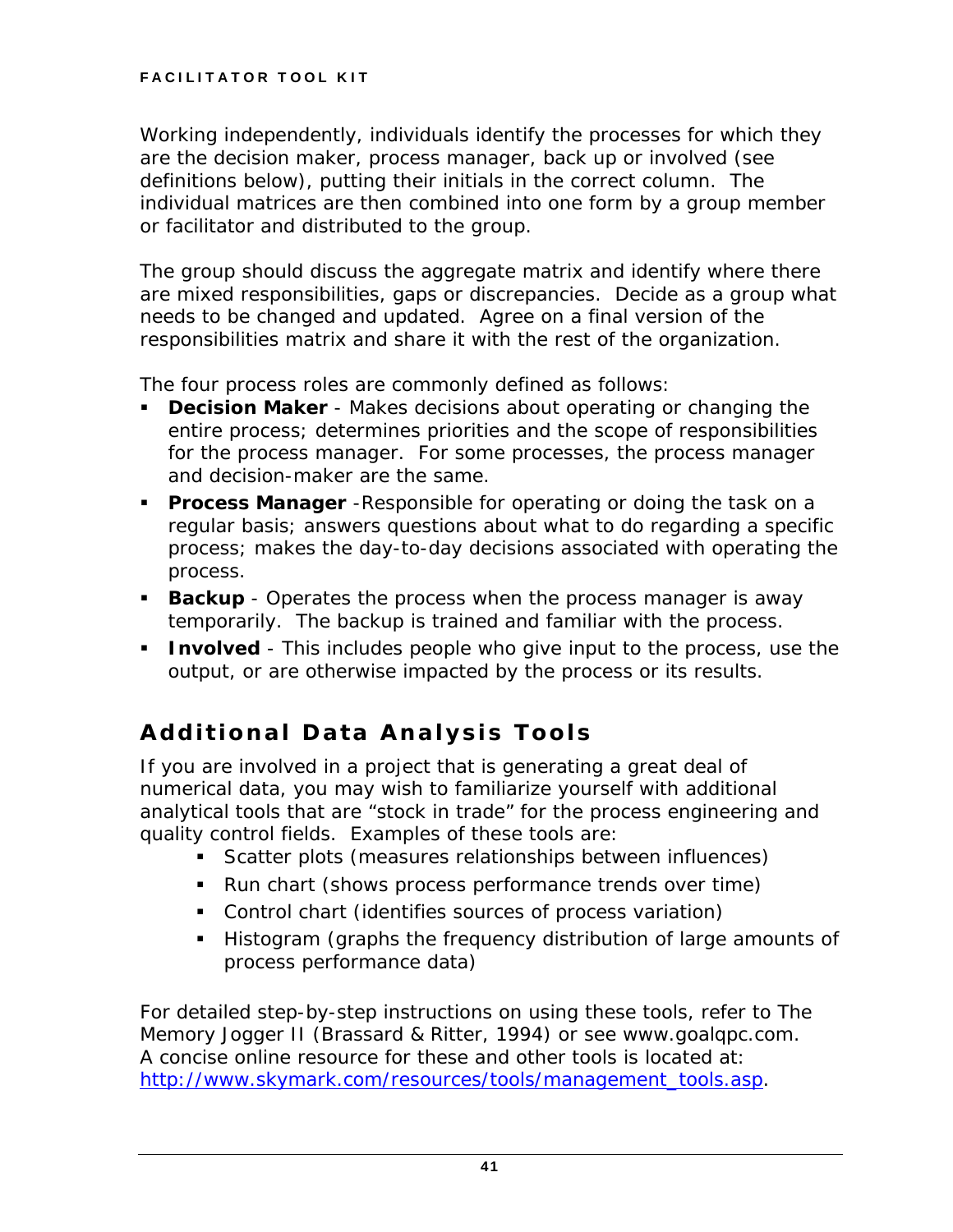# 8

## **FLOWCHARTING**

In higher education, almost everything we do is part of a process. If a process is a series of steps aimed at accomplishing something, it is clear that processes abound in teaching, research and service.

Our ability to do our work depends on how well these many processes are designed and carried out. We can often function surprisingly well with clunky, inefficient processes. But what could we accomplish with processes that worked quickly, smoothly and in which errors were a rare exception? An ocean liner could sail from New York to South Hampton dragging her anchor behind. However, the trip would be a ponderous experience compared to a journey in which the anchor is properly stowed.

No one purposely designs dysfunctional processes. Over time, processes in large organizations tend to become more complex and less efficient as expedient adaptations are made without a view to the fundamental purpose or big picture. Processes degrade all by themselves if they are not tended to.

A powerful tool for improving our processes is the flowchart. An introduction to the basics of flowcharting follows. For a more detailed explanation of how to prepare a flowchart as well as sample flowcharts of campus processes, see **Flowcharting Guide** (OQI, 2007).

## **Definition**

Literally a picture of the steps in a process, a flowchart represents the order and interaction of activities and decisions. The sequence, or flow, of the process is shown with arrows, while a variety of shapes or symbols can be used to depict the steps and decisions. Commonly-used flowchart symbols are shown in Figure 17.



*Figure 17. Common Flowcharting Symbols*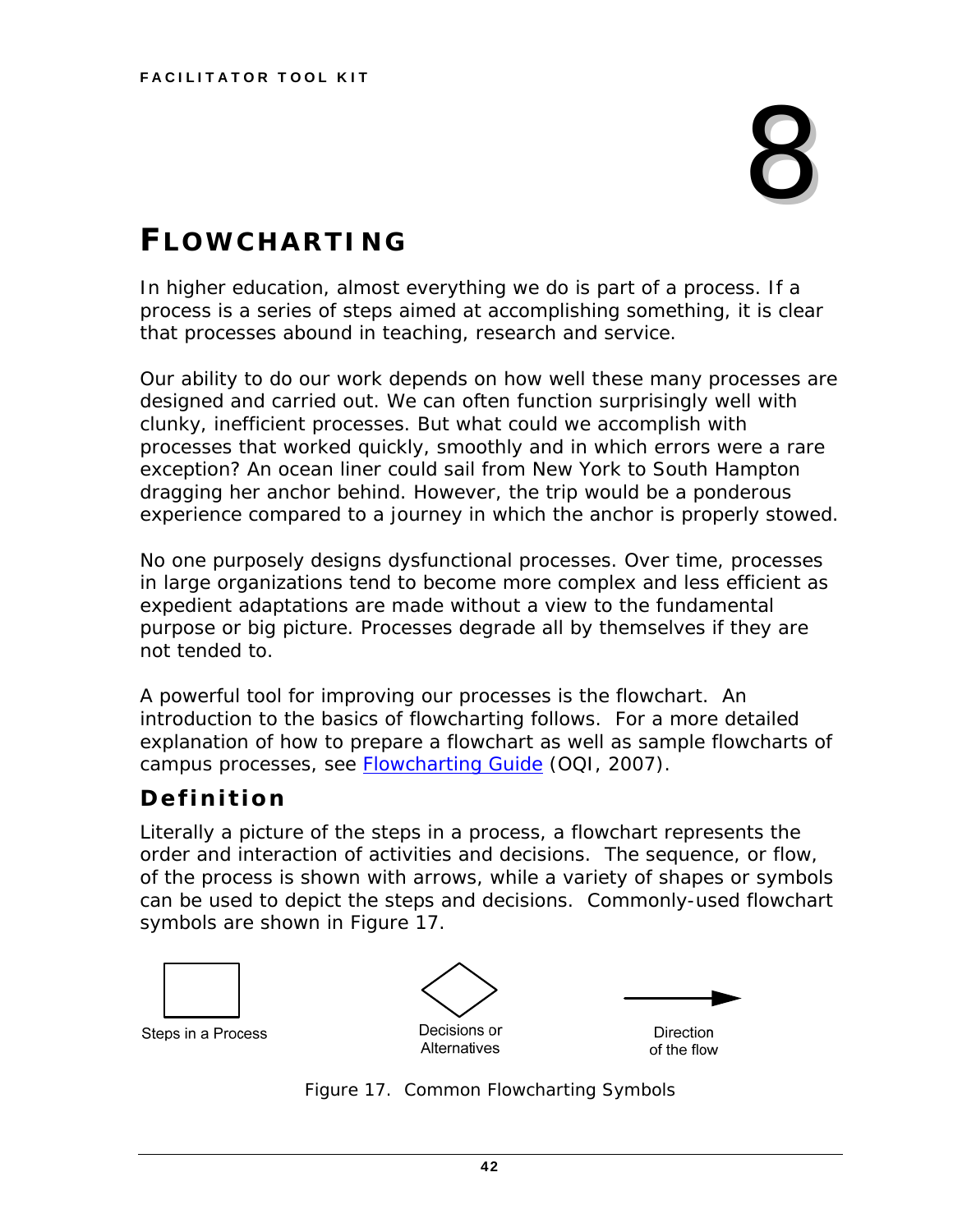## **How Flowcharts Can Help**

A flowchart provides excellent documentation of a process and can be a useful tool to analyze how various steps in a process are related to each other, revealing redundancies, delays, dead ends, and "black holes". Flowcharting is also helpful in designing or revising a process, providing a common language for envisioning how the process could ideally function that makes it easier to discuss options from multiple perspectives.

A flowchart can be used to:

- Document an existing process
- **Design an "ideal" process**
- Determine whether the steps in a process are logical
- **I** Identify bottlenecks and unnecessary complexity
- **Uncover duplication of effort**
- **I** Identify opportunities to improve the process

## **Flowchart Types**

#### *Sequential Flowchart*

The most commonly-used type of flowchart identifies steps or activities and decision points along with the important inputs and outputs of the process, and arranges them in the order in which they are completed. A sequential flowchart is particularly helpful in highlighting process complexity and identifying problem areas and opportunities for improving efficiency. Figure 18 is a simple example of a sequential flowchart.



*Figure 18. Sequential Flowchart*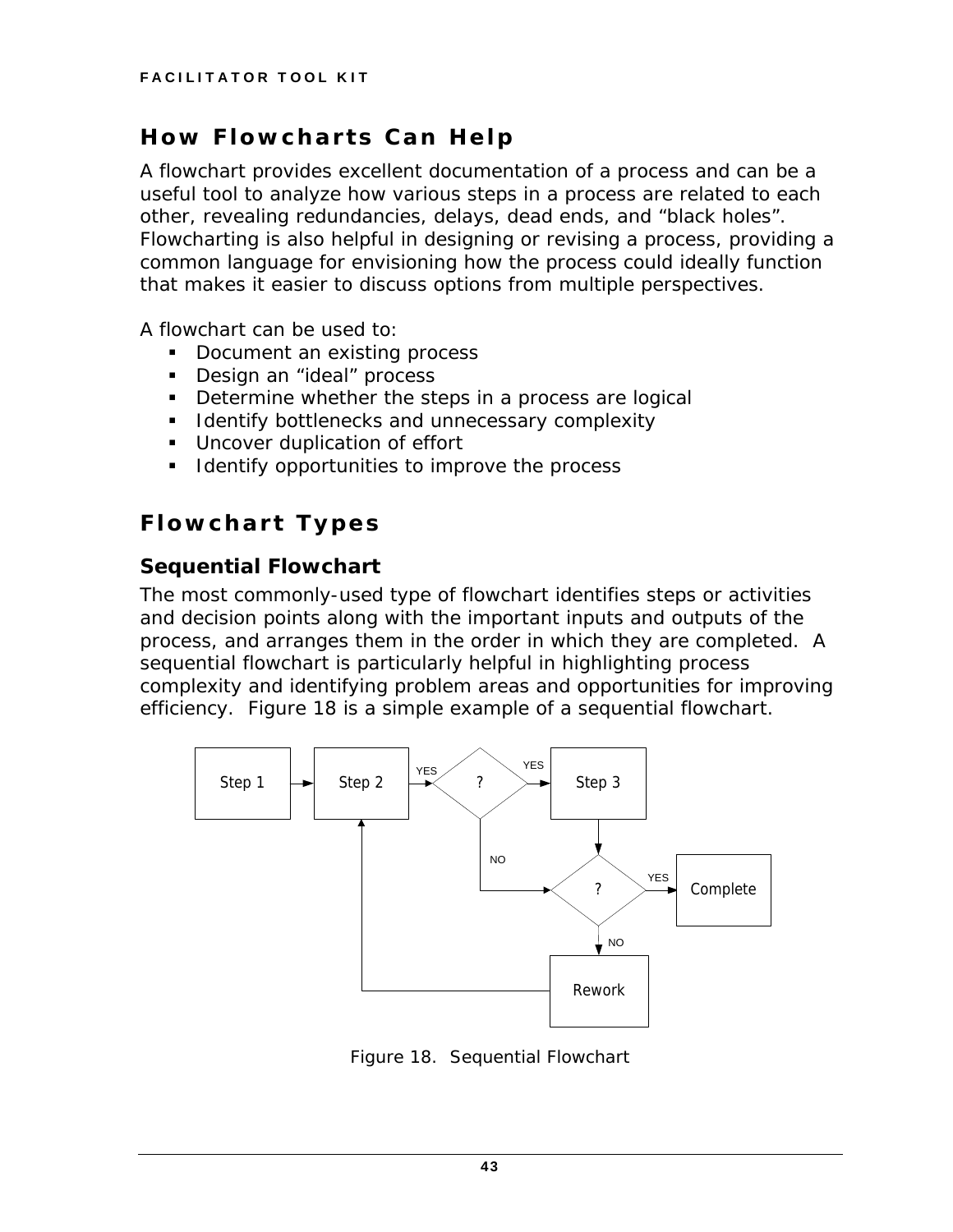#### *Top-Down Flowchart*

In a top-down flowchart, the major steps in a process are arranged sequentially across the top and the detailed steps are listed under each major step. Figure 19 illustrates a top-down flowchart.



*Figure 19. Top-down Flowchart* 

#### *Deployment Flowchart*

A deployment flowchart helps identify how a process moves across people and units and also helps clarify roles, responsibilities and dependencies in the process. The deployment design shown in Figure 20 shows the key players (functional units or individuals) across the top (A-E). In the column underneath each key player are shown the steps the person/unit carries out or is responsible for.

| Who?        |   |   |         |   |   |
|-------------|---|---|---------|---|---|
| <b>What</b> | A | B | $\bf C$ | D | E |
| Step 1      |   |   |         |   |   |
| Step 2      |   |   |         |   |   |
| Step 3      |   |   |         |   |   |

*Figure 20. Deployment Flowchart* 

#### *"Hybrid" Flowchart*

An alternative has emerged in practice which is a combination of the classic top-down and deployment models. This hybrid includes all the steps plus people's names. So a "box" in this kind of flow chart might read, "Department chair forwards request…" These flow charts tend to be arrayed from the top of the page to the bottom rather than left to right.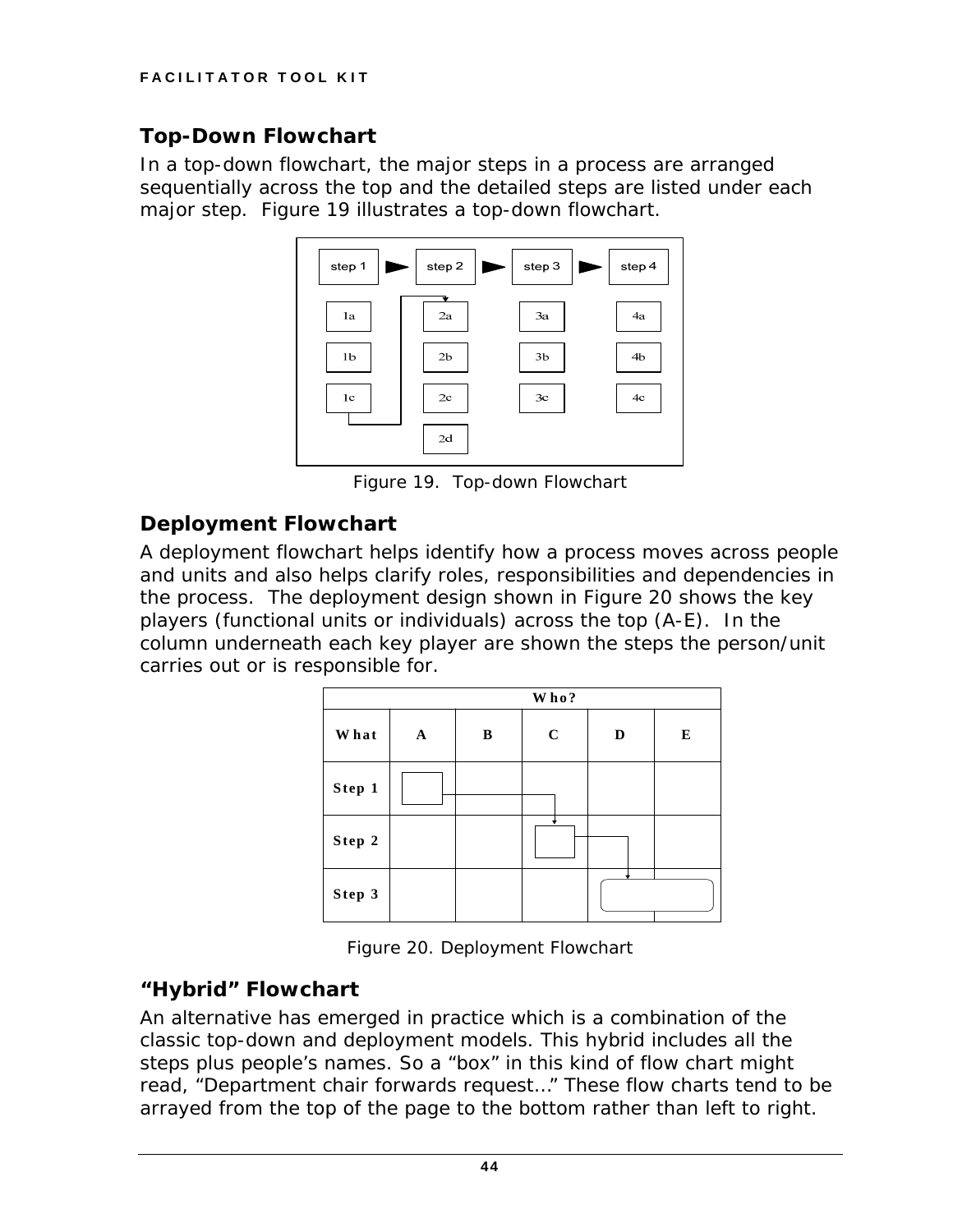# 9

## **DECISION-MAKING TOOLS**

Anyone with experience working in today's fast paced world knows how difficult it is to sort out priorities and get to a good decision. And the task of making decisions is constant in our work. How can you organize your thinking so that every such situation doesn't require reinventing the wheel? How can you make lasting decisions? This chapter provides some techniques and tools to facilitate the decision-making process.

## **The Decision-Making Process**

#### *How Do You Make a "Good" Decision?*

A good decision is one that gets you what/where you want…and creates a lasting solution, one that you won't have to revisit again and again. There are some basic steps which help ensure that you have a good chance of making strong, effective, lasting decisions. The basic steps for making a good decision are illustrated in Figure 21.



*Figure 21. Basic Decision-making Steps*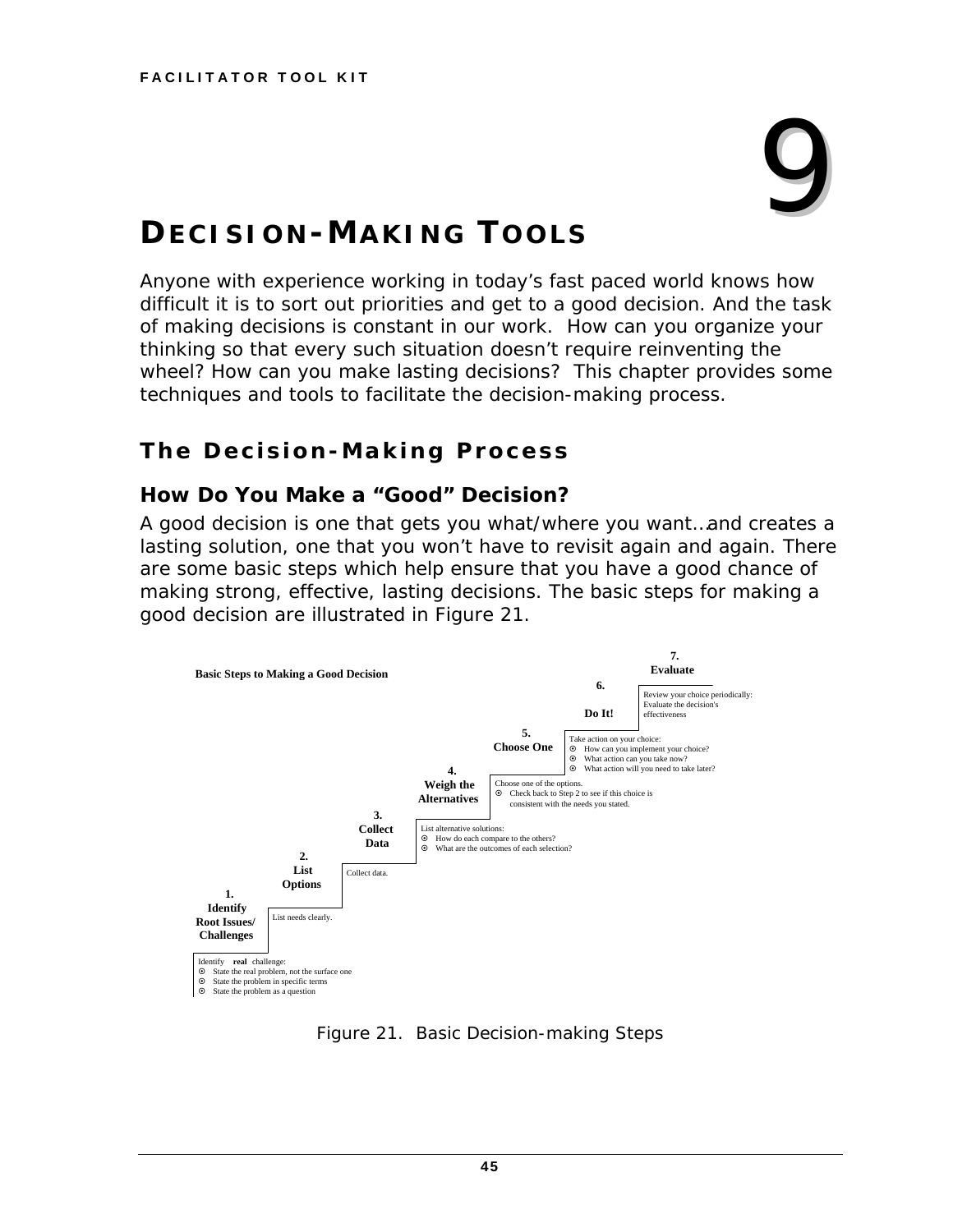#### *Benefits of Using Data to Make Decisions*

Using data and a structured decision-making method will keep you from:

- Retreating to old ideas because they are comfortably familiar
- Jumping to a popular decision without considering all the options
- **Having too many ideas to handle**
- **Feeling overwhelmed by the details associated with any solution** alternative
- Forcing an inappropriate decision because of time/pressures
- Having irreconcilable differences regarding solutions/choices (i.e., too many choices to choose from!)

Using data to make decisions takes a little more time, but it's time well invested! You'll reach consensus from those involved in the decision, increase the percentage of right decisions, and create lasting solutions to important problems and challenges.

### *Decision Criteria*

Whenever a group must make a decision or choice, identify ahead of time the criteria you will use for the final decision(s). This holds true for a variety of decisions ranging from office space allocation to curriculum changes to selection of candidates. When the group has agreed on criteria early in the process, all possible choices can be judged against the criteria. The UW-Madison School of Human Ecology, in redesigning its governance structure, identified six criteria that the new structure was to meet. These are listed in Figure 22. All options were compared to these criteria.

#### **Criteria Structure**

- $\checkmark$  Clarity
- $\sqrt{ }$  Efficiency
- $\checkmark$  Participation
- $\sqrt{ }$  Deliberation
- $\sqrt{2}$  Community
- $\checkmark$  Continuous Improvement

*Figure 22. Criteria for a Successful Governance Structure in the School of Human Ecology*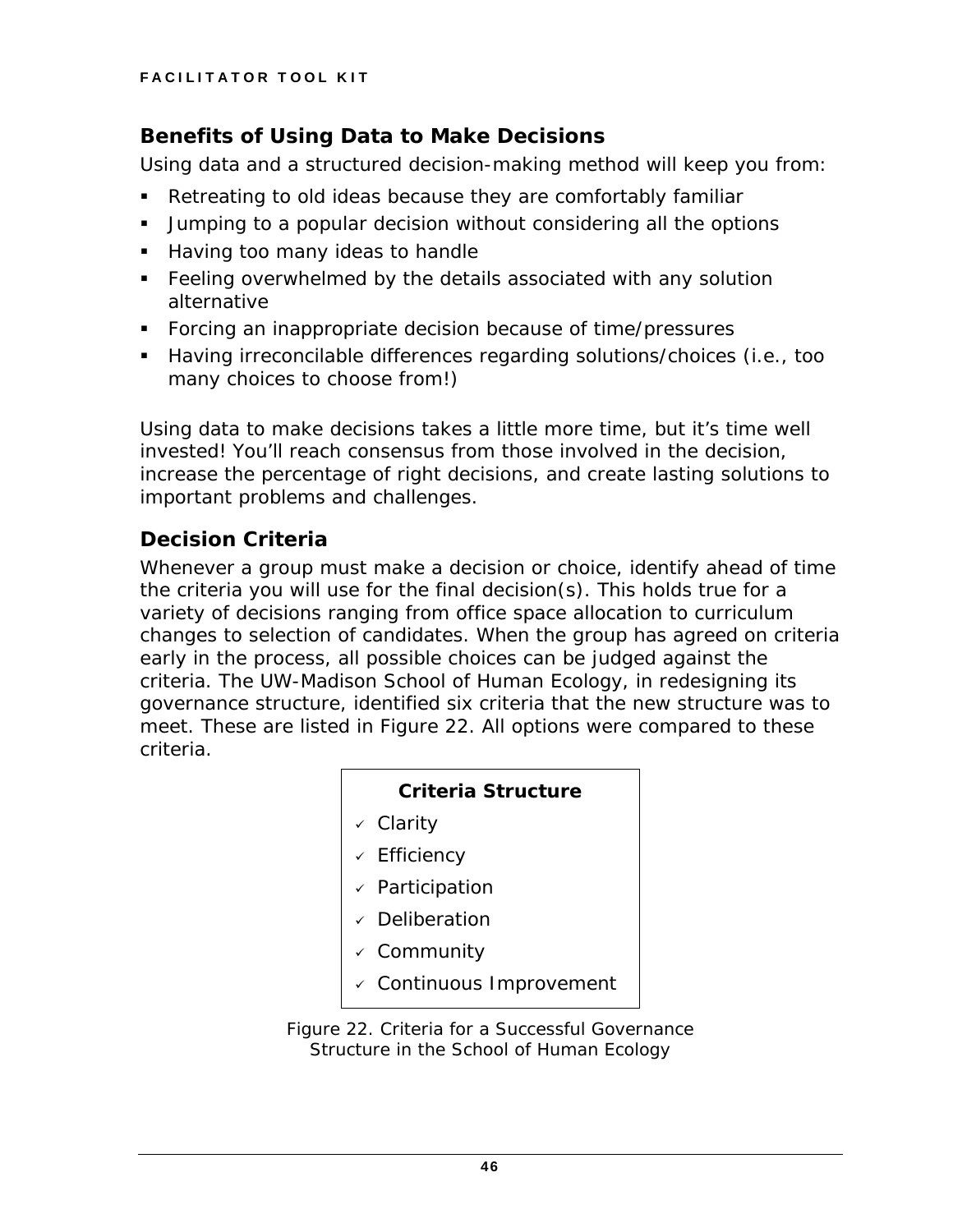## **Criteria Matrix**

A criteria matrix is just one of many tools currently considered "best practice" for good decision-making. It uses a systematic approach to narrow down options, comparing choices by using a combination of weighted voting and ranking.

**TIP:**

Before using the criteria matrix it's wise to be sure you are addressing the real problems and not symptoms that indicate deeper issues.

A criteria matrix is especially helpful when:

- Options for a solution are many (10-20 choices)
- There are a significant number of criteria (6-15 items)
- **Quick consensus is needed to proceed**

#### *Steps in Creating a Criteria Matrix*

- **Step 1:** Produce a clear goal statement. This statement strongly affects which criteria are used. Sample Goal Statement: *To choose the best computer system for our office operations.*
- **Step 2:** Brainstorm, with others central to the decision, a list of criteria that a good solution must satisfy. *What features are essential for the computer system to provide?*

|       | Criteria:        |
|-------|------------------|
|       | A. Compatibility |
|       | B. Cost          |
| $C$ . |                  |
| D     |                  |

**Step 3:** Be clear and concise on the meanings of the criteria.

| Definitions of Each Criteria |                                       |  |  |  |
|------------------------------|---------------------------------------|--|--|--|
| Criteria                     | Definition                            |  |  |  |
| A: <i>Compatibility</i>      | Runs key office software applications |  |  |  |
| B: Cost                      | Total 5-year cost of ownership        |  |  |  |
| C:                           |                                       |  |  |  |
|                              |                                       |  |  |  |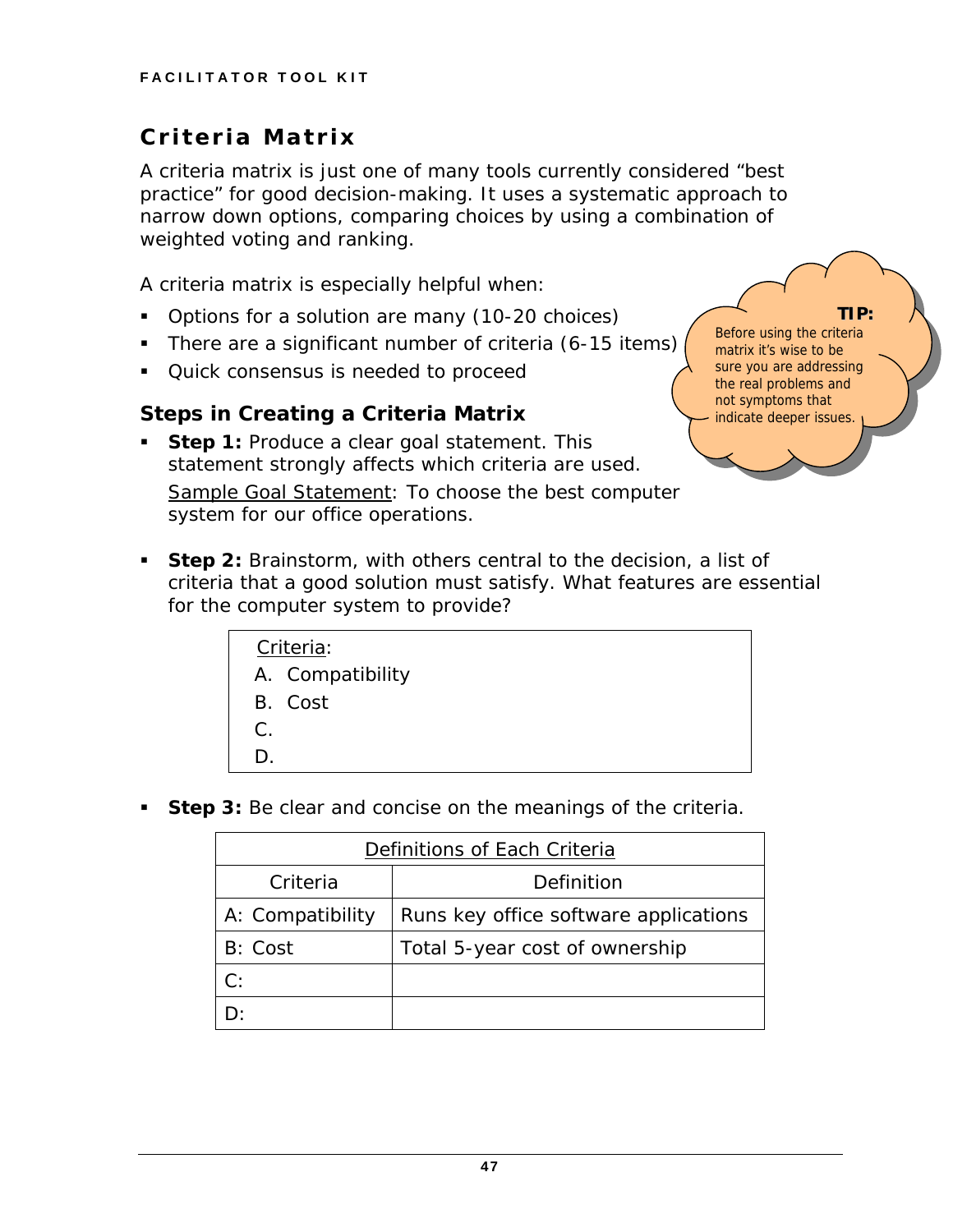**Step 4:** Create an L-shaped matrix with the criteria across the top (A-D) and solution options down the side (1-3). *Which company's computer system satisfies which requirements?* 

|                          | Criteria      |      |   |  |  |
|--------------------------|---------------|------|---|--|--|
| <u>Options</u>           | Compatibility | Cost | C |  |  |
| Computer 1 - PC          |               |      |   |  |  |
| Computer 2 - Mac         |               |      |   |  |  |
| Computer 3 – Sony Laptop |               |      |   |  |  |

**Step 5:** Assign a weight to each criteria based on importance.

| Criteria                                | *Weight 0-5<br>(5 being high) |
|-----------------------------------------|-------------------------------|
| A: Runs key office software application |                               |
| B: Total 5-year cost of ownership       |                               |
| C:                                      |                               |
|                                         |                               |

\* Weight is NOT a ranking. Consider each criterion on its own merits.

 **Step 6:** Total the weight for each option (*computer system*). For each potential solution, check which criteria the option meets, if any. You may jot down a word or two to remind you which is your first criterion, etc. Total the weight for each solution option.

| Criteria/Weight<br>(from Step 5)                 | Computer 1<br>РC | Computer 2<br>Mac | Computer 3<br>Sony Laptop |
|--------------------------------------------------|------------------|-------------------|---------------------------|
| <b>Criterion A: Compatibility</b><br>Weight: $4$ |                  |                   |                           |
| <b>Criterion B: Cost</b><br>Weight: $4$          |                  |                   |                           |
| <b>Criterion C</b><br>Weight: 1                  |                  |                   |                           |
| <b>Criterion D</b><br>Weight: $3$                |                  |                   |                           |
| <b>Total Weight</b>                              | *8               |                   | 5                         |

\*Probably your best bet

**Step 7:** List the weighted solution options in priority order.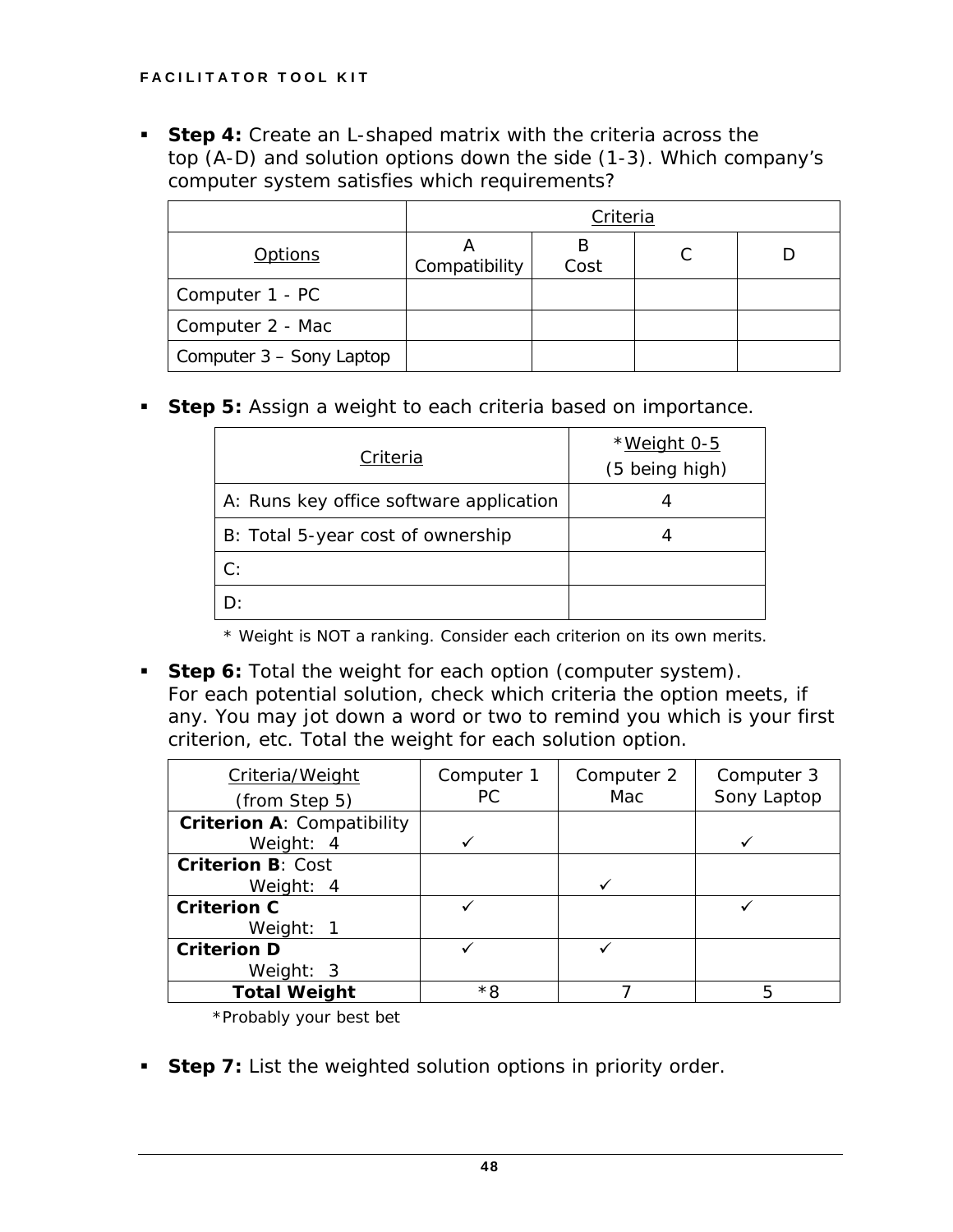## **Force Field Analysis**

A graphical representation of the factors supporting a decision versus those blocking the decision, this tool was developed by Kurt Lewin, a social psychologist working at MIT in the 1940's. It provides a way to identify positive aspects of a solution that can be reinforced and/or barriers between one's current status and the desired change that must be lowered or eliminated in order to effect change. This tool can also be used to assess whether there is enough support for a decision to move forward with implementation. Figure 23 shows how to set up a force field analysis chart.



*Figure 23. Force Field Analysis* 

After brainstorming the factors that are driving you towards the change and those that are restraining movement toward the desired state, prioritize both lists to determine where you can leverage positives and where it might be more helpful to remove barriers.

## **Dot Voting**

Dot voting is a very simple and quick method for groups to use in setting priorities when there are many options. It can be used to identify where to start in addressing an issue, which project to start first, what is our top core value, etc.

For example, suppose a group has generated a list of all the things they believe they should address this school year. They know they can't do it all. This method would help give a sense (albeit unscientific) of which items are most important and should be addressed first.

## *Steps in the Dot Voting Method*

- 1. Begin by brainstorming all the options and list on a flipchart in any order. Leave enough space between the items to place sticky dots.
- 2. Give each person in the group 10 dots (for this exercise, color is irrelevant). Instruct them that to indicate their priorities, they are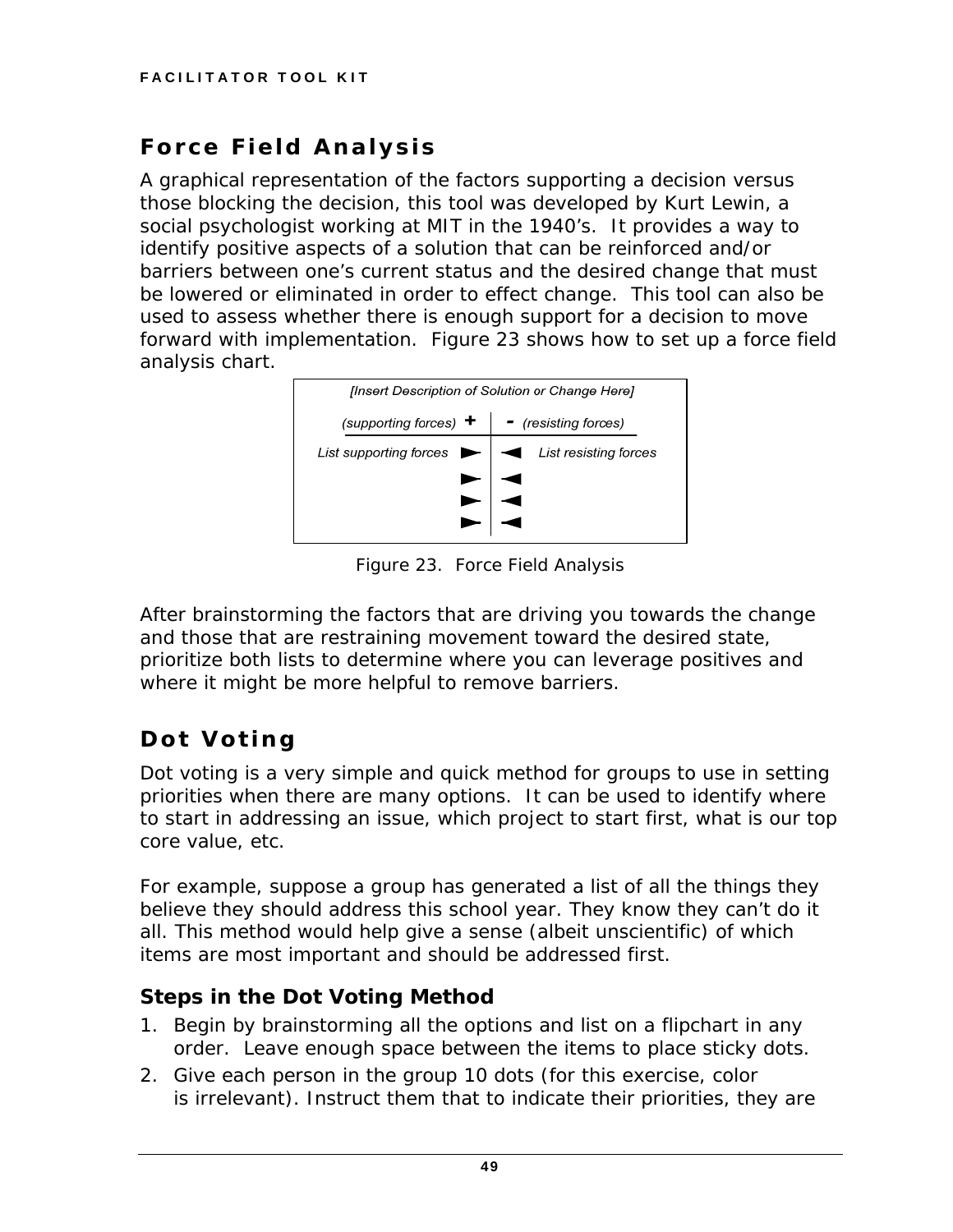to "use all 10 dots but no more than 4 on any ONE item." Therefore, 4 dots would indicate their top priority. Some items will have no dots.

- 3. Participants walk up to the flipcharts and place their dots under the items. If you have a larger group, split the items on 2 flipcharts on opposite sides of the room so as not to take too much time or cause congestion. Start half the group on each chart.
- 4. When everyone has placed his/her dots, count the number of dots for each item and make a priority listing on a new flipchart page. There usually are a few clear winners. You may then discuss with the group if they agree those should be top priorities on which to start working. It does not mean the others are eliminated.

This exercise creates a "fun" activity, good visual, and limits discussion if it has gone on too long, as well as getting input from the entire group.

## **"Zero to Ten" Rating Method**

Suppose you have used an affinity or brainstorm exercise to get at the top concerns of an organization or all the items a group wants to work on or include in a document, a code of conduct, or ground rules. This method is a very simple and yet visual way to give the group feedback on how they as a group rate their performance on these items.

Imagine a group setting a "Code of Conduct" for their work together. Follow these steps.

1. Discuss with the group all the items they want included in the topic and perhaps use the dot voting method to prioritize the most important items. List each item in the code of conduct on a flip chart with a scale underneath each item as shown below.

 $(0 \t X \t 10)$ 

- 2. Explain that the scale means that zero is the lowest (we are doing awful as a team on this item, e.g. "treating each other with respect"). A ten would mean "We could not be better!"
- 3. Have each person come up to the flip chart and place a dot on the scale where he or she feels the group rates on each item. (Tip: If there are trust or confidentiality issues, turn the flip chart around and have each person go up individually to place their dots. Sometimes the facilitator even puts his/her mark there first so that no one knows where the first person placed it. This is helpful in extreme cases of distrust or uneasiness with disclosing opinions to the group).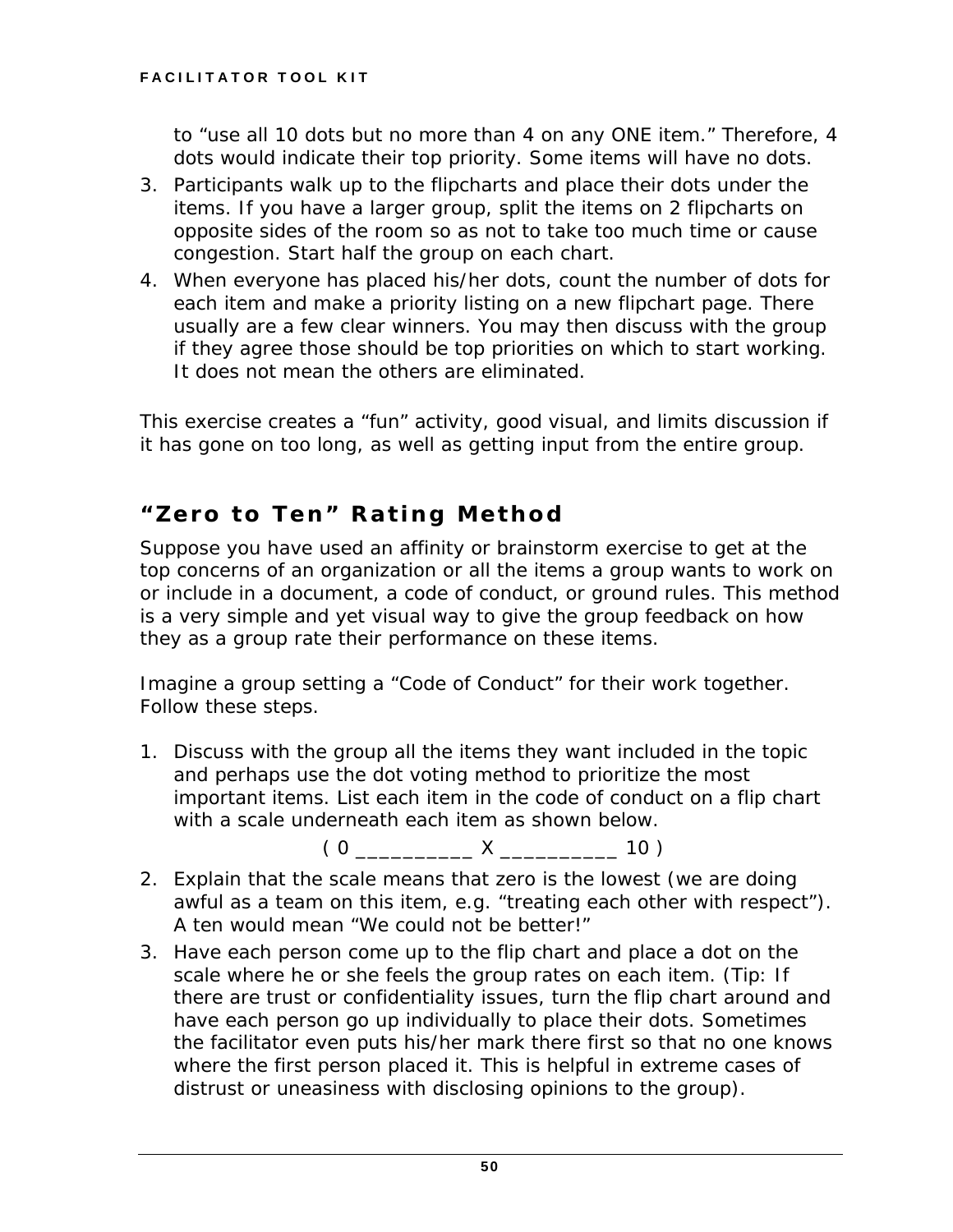- 4. The result is a good visual of where there are clusters of agreement. It gives the group a quick way to say, "Let's not spend time on all the items that are rated 8-10 (where we're doing really well), but let's put our energies where we all agree we need help (the zero to 4 group)."
- 5. OR, the results may show a group that they are "all over the board." This is a very good discussion point, particularly if you tend to have some vocal folks who say, "The whole group thinks this…" or "I'm sure we all agree…" etc.

A typical next step after the zero to ten rating exercise would be to assign small groups to address the top items and determine how they should approach the issue, get the project done, resolve the concern, or whatever. Get real action teams started!

## **Impact/Effort Matrix**

This is another tool that can be used to help a group decide where to focus efforts when there are many possible actions that can be taken.

Start by creating a numbered list of all the potential actions. Then, taking one action at a time, ask the group to quickly indicate how much effort they think it will take to accomplish that action and how much impact it will have on the overall goal. Write the action number in the location on the matrix that represents the intersection of the effort and the impact for that item. Clusters of items that end up in the "A" quadrant are those that will make the most difference for the least amount of effort, as shown in Figure 24.



*Figure 24. Impact/Effort Matrix*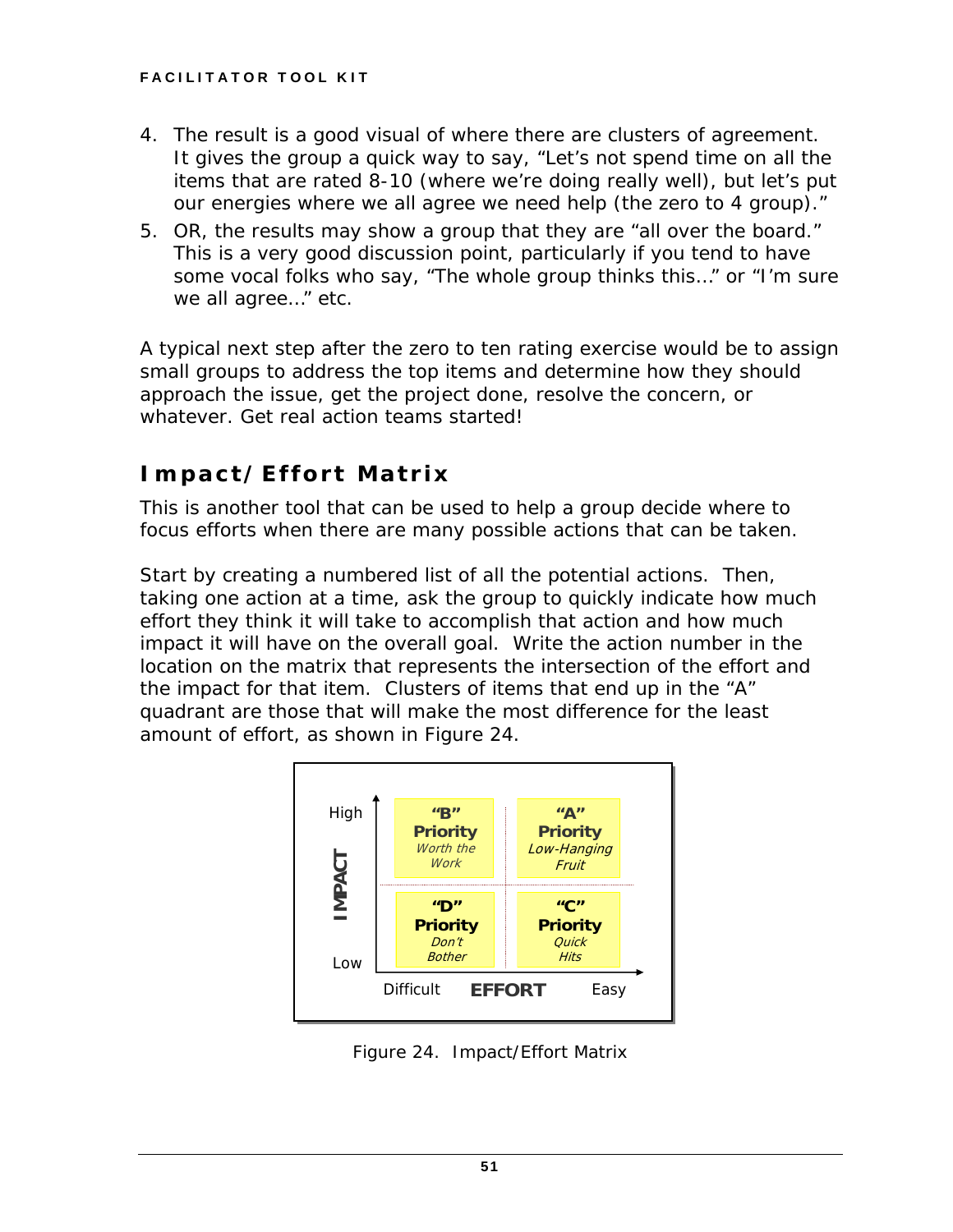# 10

## **MEASURING IMPACT**

Most administrative units and academic departments have goals of some kind. Often missing in these goals is a way to measure the impact of achieving them – the "measures of success". What will tell us that we accomplished these goals and that it made any difference? Measures of success are the criteria that we believe show the impact of our work. The measures may be either quantifiable or qualitative, but they must be observable in some way.

Ideally all processes in the university should have stated goals and identified measures. (Note that a process is a series of actions aimed at producing something—information, a service, a decision, a product. It is not difficult to see that the work of the university depends on many processes.) These measures should reflect the purpose, mission, and hopes of the responsible unit as well as of the campus as a whole.

Without data to compare what our deliberate actions have accomplished to the performance of the prior state, we have little or no foundation for decision-making or improvement. Without data, anyone's opinion is as good as anyone else's. "Common knowledge" is notoriously unreliable for decision-making!

Measures should tell us whether changes to our processes:

- **EXECUTE:** Achieved the results we expected
- **Produced results we didn't want or expect**
- **Should be further improved**
- **Should continue (or not)**
- **Should be measured in other ways**

There are many possible measures for various campus processes and functions. For example, an administrative unit may identify reduced errors as a measure of success. An academic department may have high student retention or satisfactory progress toward degree as a measure of success for graduate students.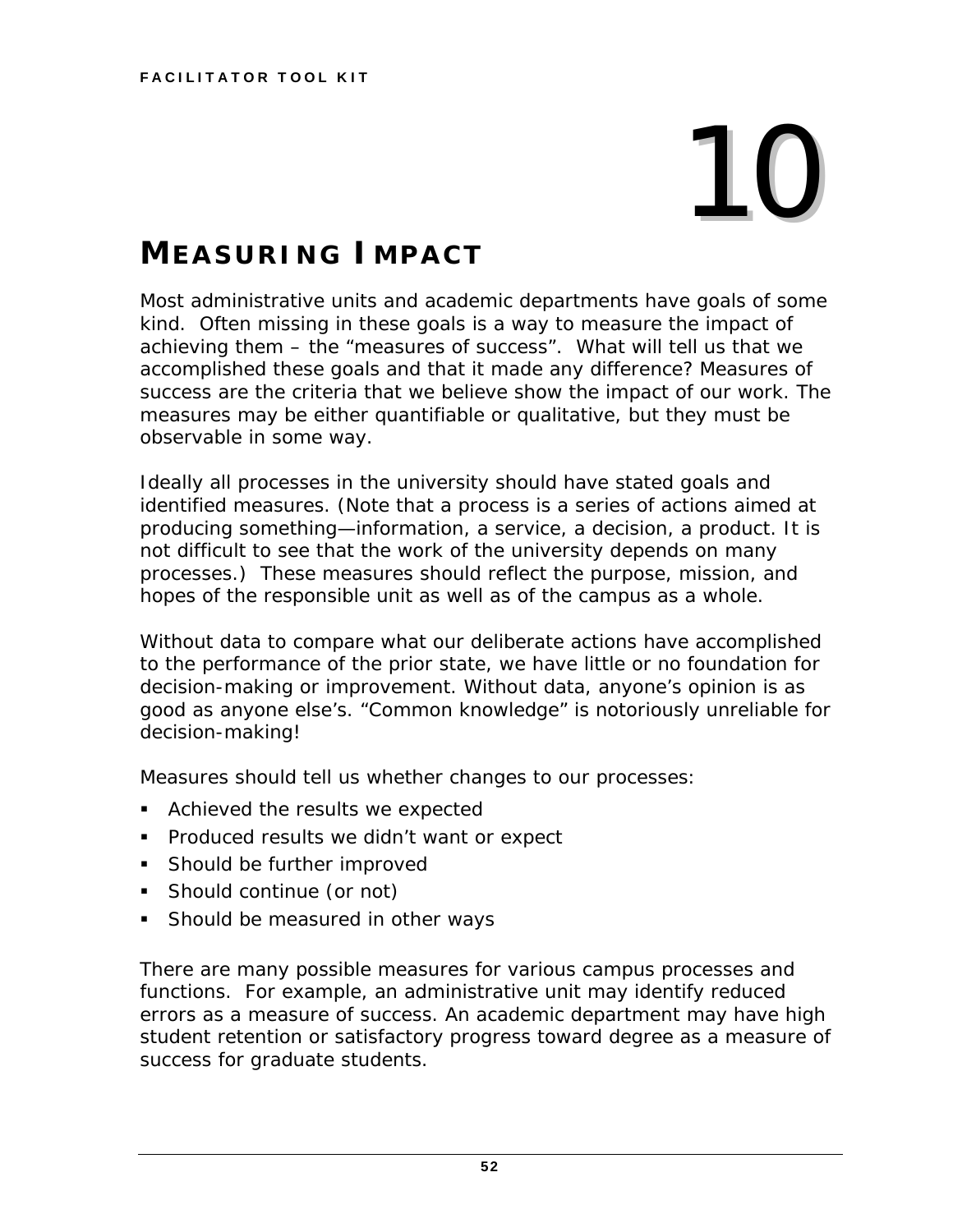These need not be complicated systems. One university office's goal was to produce a publication that reached people's desks on or before the first day of the month. To track this, one person in the office merely wrote the date at the top of the newsletter the day it was received. Measuring the success of the publication arriving "on-time" was merely a matter of scanning back issues for any "late" arrivals.

### **Functions of Impact Measures**

Establishing measures to evaluate impact is hypothesis testing. We think that if we do A, then B will happen. We assume there is a cause-andeffect relationship. Establishing measures and then comparing what actually happened to what you thought would happen is a reality check on your hypothesis. The resulting data can beg the question, "If this process isn't working like we thought it would, how should we change it, or should we even continue the process?

Measures provide feedback for what *Balanced Scorecard* authors, Kaplan and Norton (1996) call "double-loop learning". They say that double-loop learning occurs when managers question their own assumptions and reflect on whether their underlying theory is consistent with current evidence and observations. They say that managers first need singleloop learning—feedback about whether the plan is being implemented as originally conceived. "But even more important, they need feedback about whether the planned strategy remains viable. This is double-loop learning. Managers need information so they can question whether the fundamental assumptions made when they launched the strategy are valid" (p. 17).

Measures create a common language. The very act of identifying the measures and then collecting the data creates a set of shared expectations within a working group. When committees, groups, or teams begin talking about impact and success in concrete, measurable terms, it very quickly becomes apparent whether or not people are thinking in the same terms.

## **Why Measurement Systems Fail**

Figure 25 includes a list of possible reasons why measurement systems fail. These suggest that, among other things, the people who are key players in the process as well as those who use the process should be involved in (or at least seriously consulted) in developing appropriate measures for the process.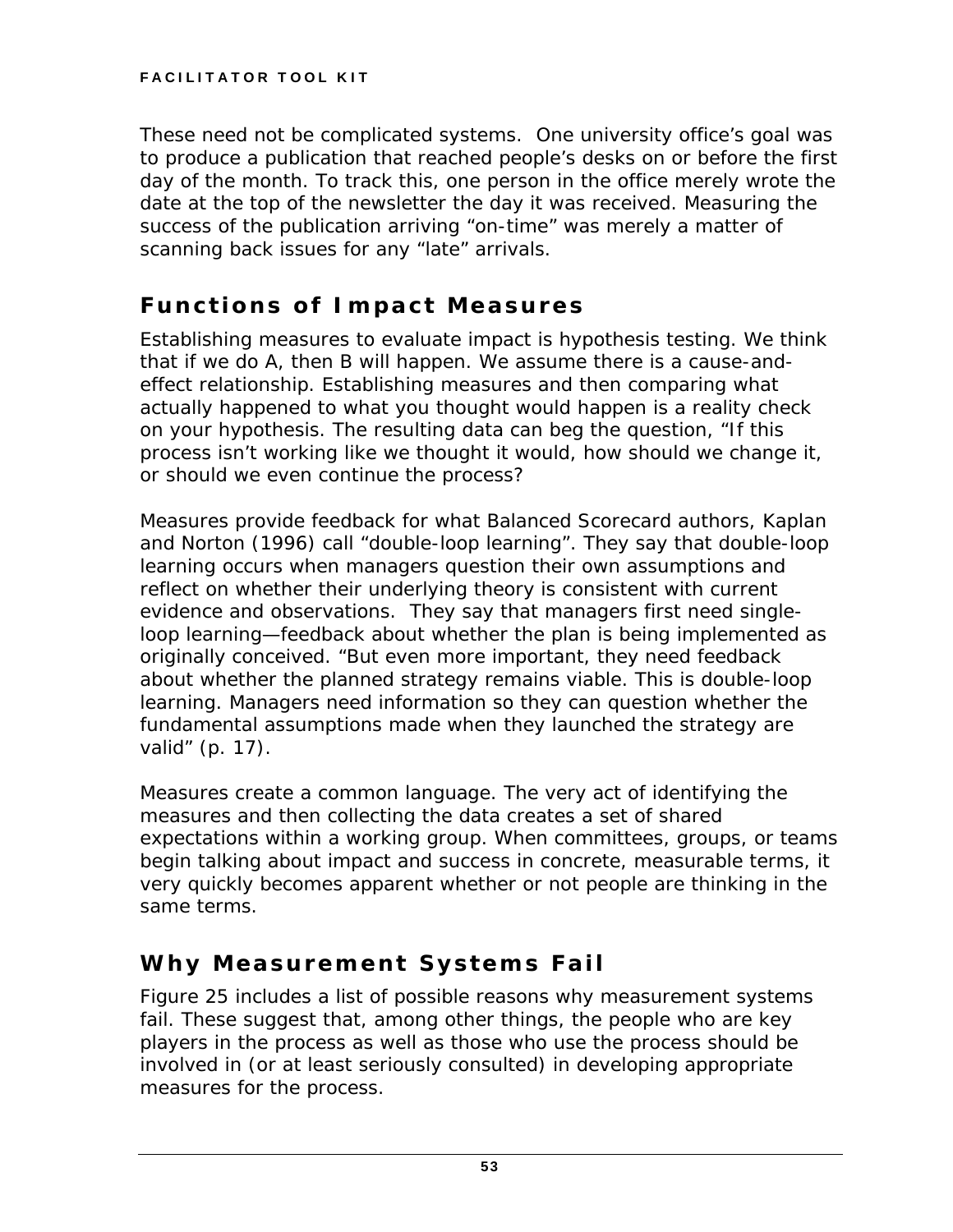Another reason measurement systems fail is that measurement is not designed into the process. Measuring impact is thought of after the fact and as an add-on to the process. This view and practice makes measurement onerous and often not sufficiently timely to be useful. Instead, build feedback and measurement into the process and ensure that individuals are responsible, as part of their job descriptions, for collecting data on results and sharing it with the appropriate players.

A measurement system may fail for one of several reasons. It may fail because we:

- 1. Impose management measures on the performing group instead of allowing the group to establish the measures
- 2. Do not involve process owners and those who know the most about the process in developing the measurement systems
- 3. Treat measurement information and trends as private data and do not share the information with the group
- 4. Fail to recognize and reward performance improvement
- 5. Fear exposing good or bad performance. The group may be satisfied with the status quo and not want to upset anyone [although good measurement systems measure processes and organizations, not individuals]
- 6. Improperly define the system or process to be measured
- 7. Spend too much time on data gathering and reporting and not enough time on analysis and action
- 8. Fail to consider customer requirements

From: Malcolm Baldrige National Quality Award Office

*Figure 25. Why Measurement Systems Fail* 

## **Limitations of Measurement Systems**

W. Edwards Deming (1982) called reliance on measurable figures alone, without consideration of factors that are unknown or unknowable, one of the seven big "deadly diseases" of an organization. University educators are particularly sensitive to the limitations of data. Not only because of Deming's warning that not everything that is significant can be measured, but also because of concern about the effects of intervening or confounding variables.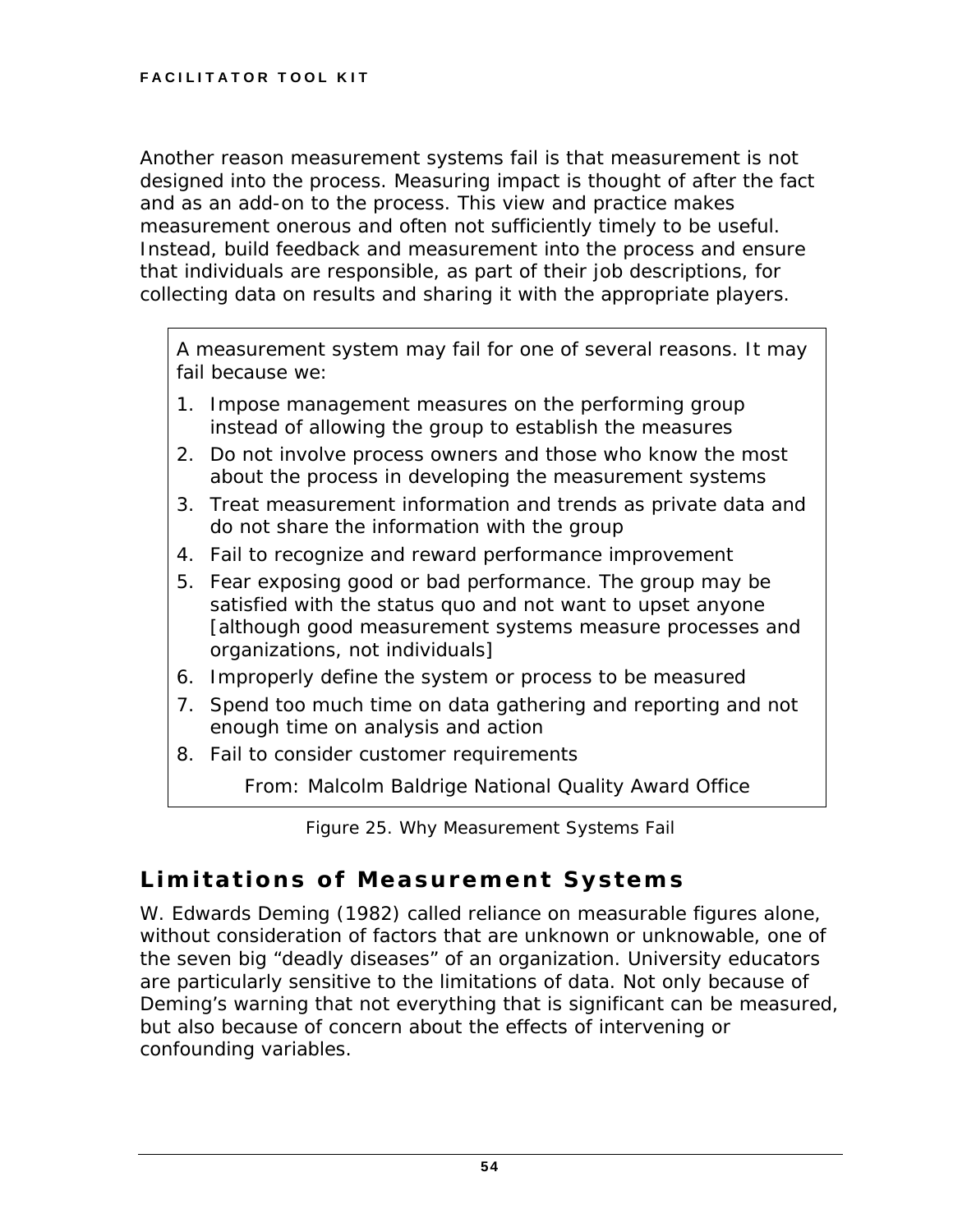To mitigate these limitations of data, use a mix of measures. Include measures that are both:

- **Short-term and long term**
- Focused on impacts as well as on the processes that presumably created the impacts
- **Diective as well as softer and more subjective**

Zigon (1995) suggests aiming for measures of impact that are verifiable. Following Deming's thinking that some work cannot be meaningfully measured with numbers, he says that descriptive or qualitative measures can be just as useful as numbers if there is a judge, factors the judge looks for, and a verifiable description of what represents meeting expectations. For example, impact measures for building community among students in a graduate program may rely more on descriptions of desired changes in behavior than on numbers.

In summary, it is probably safe to say that a single numerical measure is not adequate for making a "high stakes" decision about a program, service, or process. The numbers, however, may reveal trends that prompt further investigation.

#### **Metrics on Campus**

In the Appendices of this document you will find a list of [sample institutional measures](#page-75-0) and a [sample classification](#page-76-0)  [system](#page-76-0), plus examples of [goals and measures of success](#page-77-0) from various UW-Madison plans.



In the environment of limited resources in which many campus units find themselves, finding time to create and monitor a measurement system can be a very real issue. Some ways to deal with this issue of time include:

- Select measures that reflect the vision and strategic priorities of the unit
- Automate data collection, analysis and reporting as much as possible
- **Include data collection tasks in job descriptions**
- Use sampling techniques instead of trying to monitor and analyze every instance
- **Involve graduate students with related research interests**
- Use the information provided by the measurement system to make decisions about where, and to what extent, resources are allocated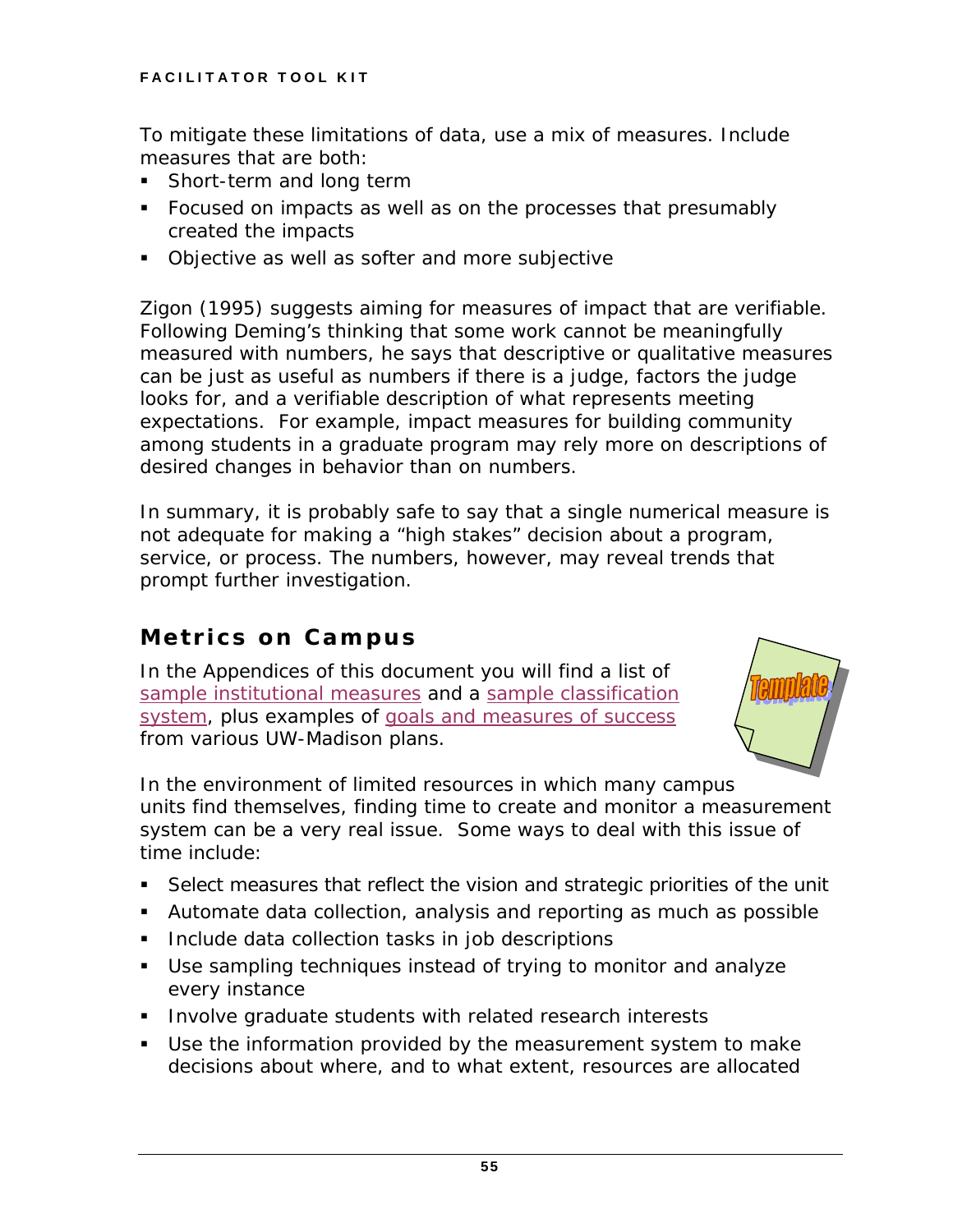## **Tools for Developing Measures**

You can have fuzzy cheeks, peaches, toys, slippers and sometimes logic. But when your goals are fuzzy, it's hard to make them happen. And you can forget trying to measure their success! One way to be sure your goals are actionable is to include a verb or action word in each one. Figure 26 is a list of verbs that can be helpful in defining goals.

| <b>All-Purpose</b>     |                    | Investigative       | <b>Consultative</b>  |
|------------------------|--------------------|---------------------|----------------------|
|                        |                    | (checking it out)   |                      |
| Adapt                  | Execute            | Analyze             | Advise               |
| Use                    | <b>Utilize</b>     | Explore             | Inform               |
| Lead                   | Simplify           | Prioritize          | Negotiate            |
| Supervise              | Gather             | Survey              | Coach                |
| Collect                | Select             | Verify              | Guide                |
| Complete               | Compare            | Locate              | Resolve              |
| Help                   | Expand             | Anticipate          | Counsel              |
| Serve                  | Decide             | Hypothesize         | Mentor               |
| Perform                | Recommend          | Determine           | Suggest              |
| Initiate               | Increase           | Identify            | Demonstrate          |
| Communicate            | Decrease           | Conduct             | Model                |
| <b>Streamline</b>      | Revise             | Interview           | Teach                |
| Publish                | <b>Discontinue</b> |                     | <b>Benchmark</b>     |
| <b>Disseminate</b>     | Reduce             |                     |                      |
| <b>Generative</b>      |                    | <b>Coordinative</b> | <b>Collaborative</b> |
| (making things happen) |                    |                     |                      |
| Develop                | Establish          | Arrange             | Accommodate          |
| Modify                 | Inaugurate         | Establish           | Facilitate           |
| Restructure            | Make               | Mesh                | Persuade             |
| Construct              | Propose            | Coordinate          | Support              |
| Devise                 | Simplify           | Facilitate          | <b>Assist</b>        |
| Design                 | Redesign           | Intervene           | Guide                |
| Innovate               | Re-engineer        | Organize            | Resolve              |
| Organize               |                    | Decide              | Unite                |
| Revise                 |                    | Harmonize           | Contribute           |
| Create                 |                    | Lead                | Help                 |
| Form                   |                    | <b>Direct</b>       | Share                |
| Invent                 |                    | Implement           | Encourage            |
| Produce                |                    | Systematize         | Offer                |
|                        |                    | Connect             | <b>Steer</b>         |
|                        |                    |                     | Synthesize           |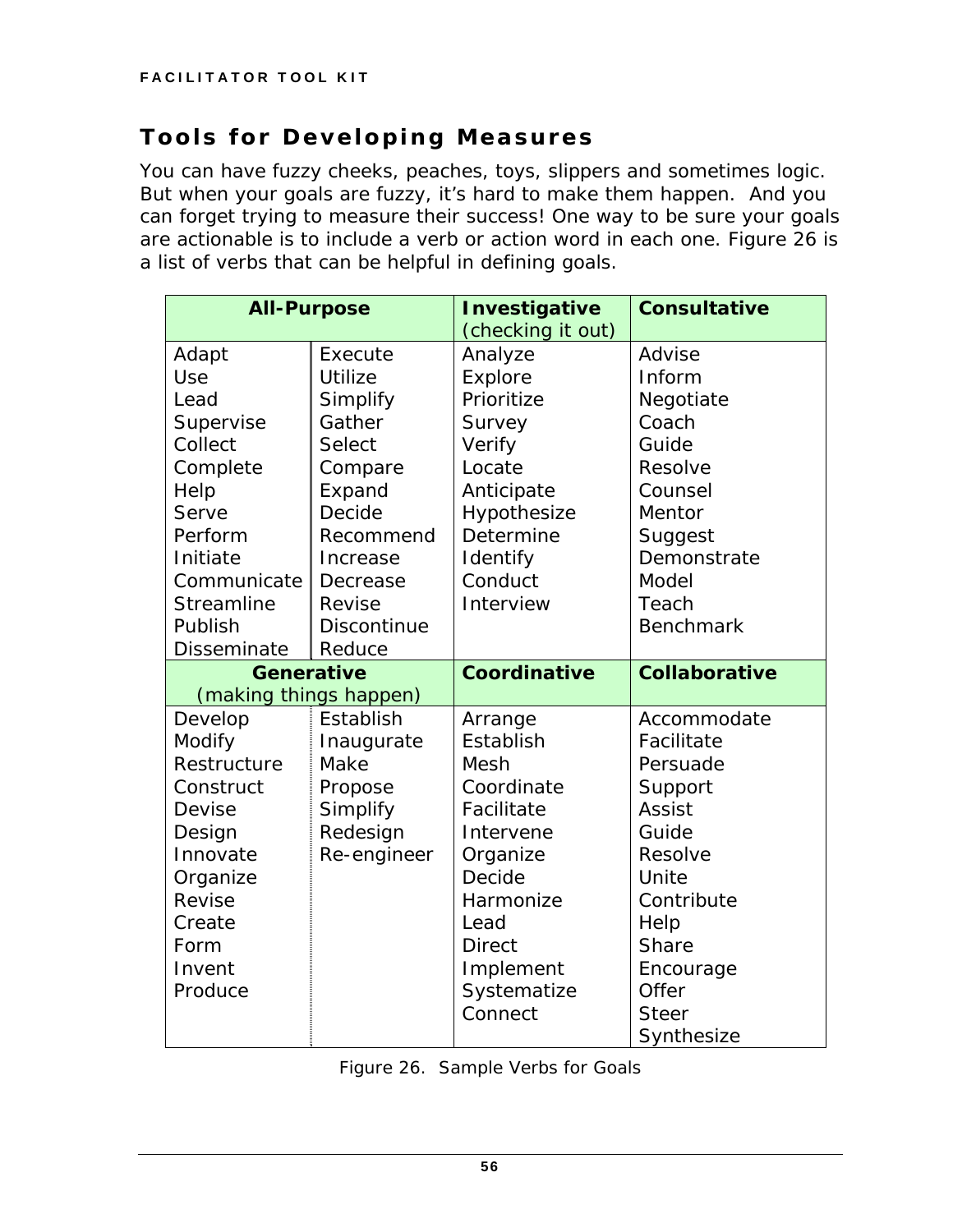The following worksheets for developing measures are included in the Appendices:

- [Goal development worksheet](#page-79-0)
- **[Action plan](#page-80-0)**
- **[Measure identification questionnaire](#page-81-0)**

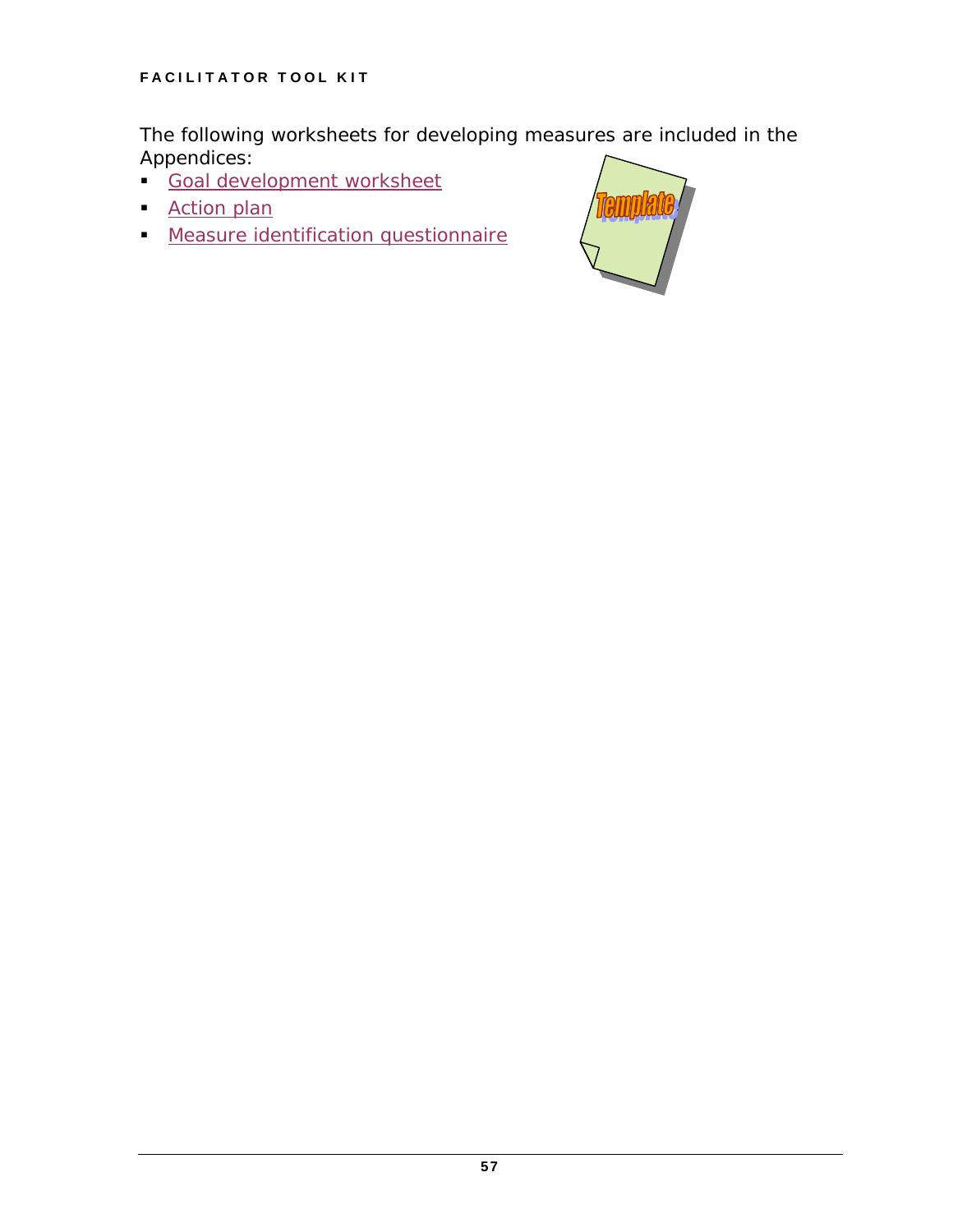## **APPENDICES**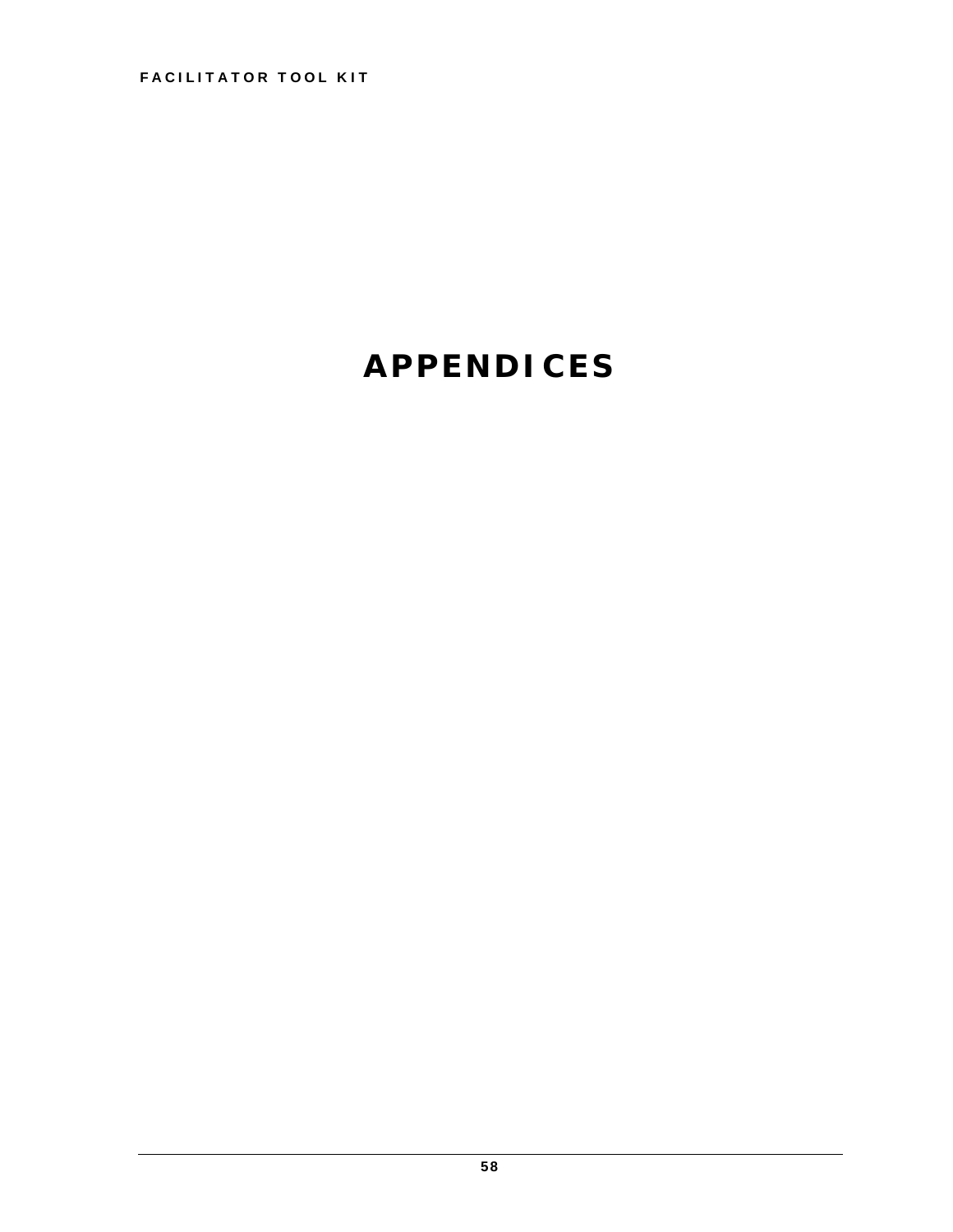## **Appendix A: BrainWriting 6-3-5 Worksheet**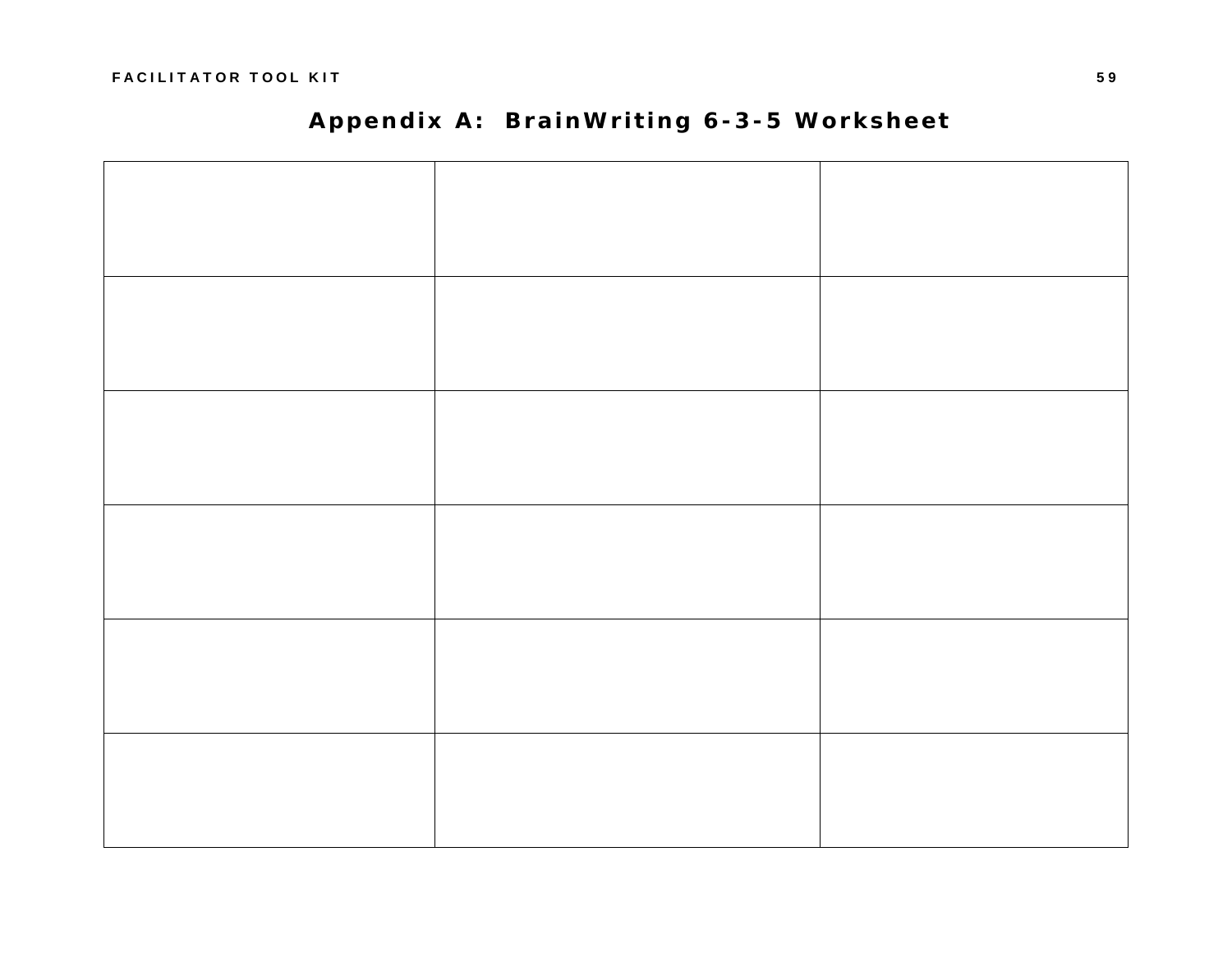## **Appendix B: Meeting Agenda Template**

|                            | <b>Staff Meeting</b><br>Date:<br><b>Start/End Time:</b><br>Location:                                                                                                                                                    |
|----------------------------|-------------------------------------------------------------------------------------------------------------------------------------------------------------------------------------------------------------------------|
| <b>Purpose of Meeting:</b> | Explains why the meeting is being held and what will be<br>accomplished.                                                                                                                                                |
| <b>Note Taker:</b>         | Documents the key points raised and decisions made and circulates<br>written minutes to participants immediately following the meeting.                                                                                 |
| <b>Time Keeper:</b>        | Informs the group when an agenda item is taking longer than<br>planned so that the group can determine whether to adjust the<br>agenda or move to the next item.                                                        |
| <b>Attendees:</b>          | Actively participate in the meeting, perform assigned tasks outside of<br>meetings in the time frame assigned, read background materials,<br>and otherwise prepare in advance to contribute to a productive<br>meeting. |
| <b>Unable to Attend:</b>   | Send input on discussion items to the group leader in advance of the<br>meeting, perform assigned tasks outside of meetings in the time<br>frame assigned, and get updated on the meeting's outcomes.                   |
|                            |                                                                                                                                                                                                                         |

## **----- AGENDA ---**

| <b>AGENDA ITEM</b>                                                                                                                                                                                       | <b>WHO</b> | <b>AMOUNT</b><br><b>OF TIME</b>     |                 |
|----------------------------------------------------------------------------------------------------------------------------------------------------------------------------------------------------------|------------|-------------------------------------|-----------------|
| Describe agenda items in action terms (e.g., Review plans for XYZ)<br>that focus the group's work toward achieving desired outcomes.<br>Assign a time limit and someone to lead discussion of each item. |            |                                     |                 |
|                                                                                                                                                                                                          |            |                                     |                 |
| <b>ACTION ITEMS:</b>                                                                                                                                                                                     |            | <b>PERSON</b><br><b>RESPONSBILE</b> | <b>DEADLINE</b> |
| Record who is responsible for what follow-up action and by<br>when.                                                                                                                                      |            |                                     |                 |
| <b>NEXT MEETING WILL BE:</b>                                                                                                                                                                             |            |                                     |                 |
| Set the next meeting while everyone is in the room and can check their calendars, rather                                                                                                                 |            |                                     |                 |

*than relying on someone making multiple contacts to firm up a date.*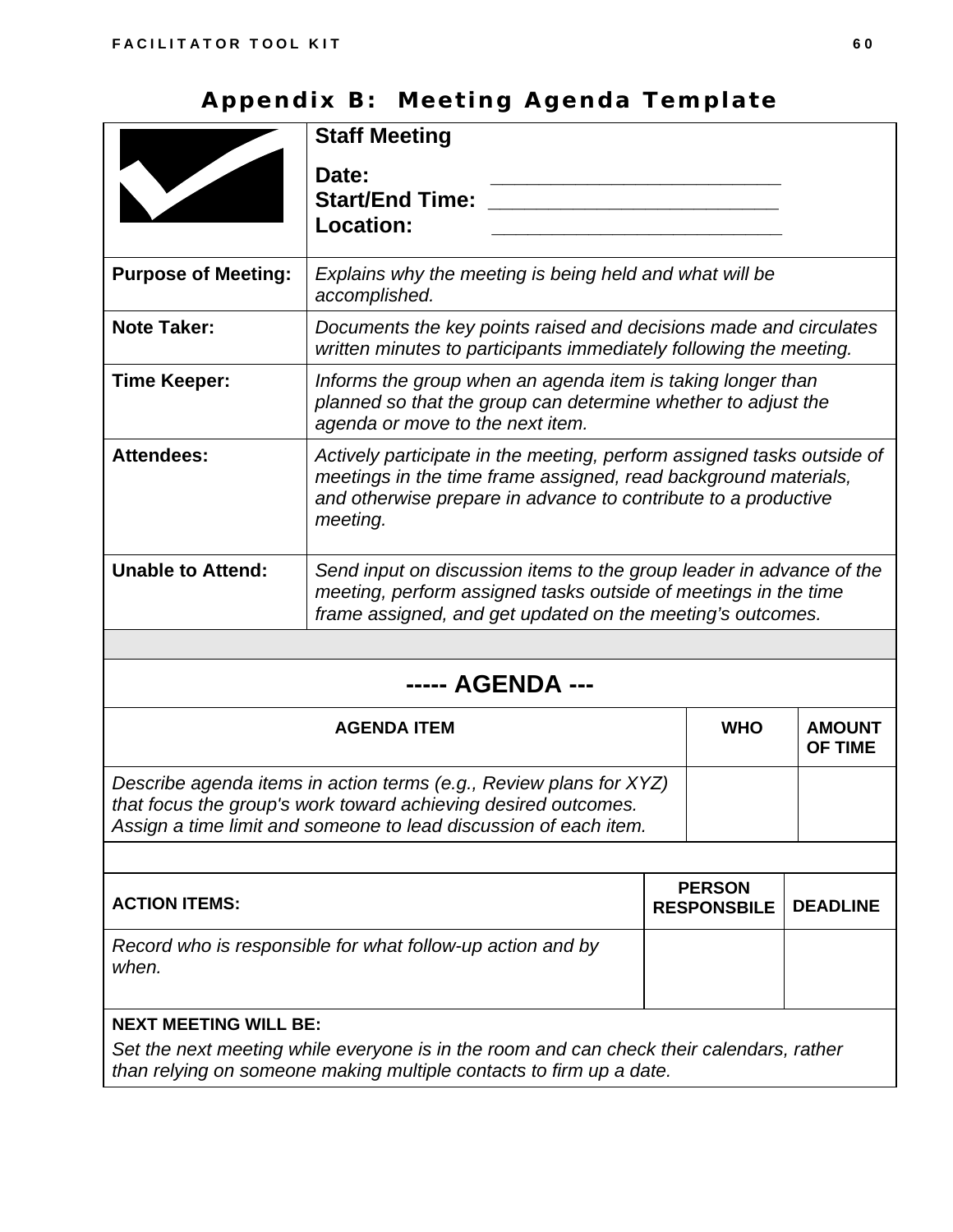# **Appendix C: Meeting Minutes Template**

## **Meeting Title**

**Minutes [**Meeting Date**] [**Meeting Time**]** *[Meeting Location]* 

| <b>MEETING CALLED BY</b> |  |
|--------------------------|--|
| <b>TYPE OF MEETING</b>   |  |
| <b>FACILITATOR</b>       |  |
| <b>NOTE TAKER</b>        |  |
| <b>TIMEKEEPER</b>        |  |
| <b>ATTENDEES</b>         |  |
| <b>GUESTS</b>            |  |

## **Agenda Topics**

| [Time allotted]      | [Agenda topic]<br>[Presenter]                                          |                           |                 |  |  |  |  |  |  |  |  |
|----------------------|------------------------------------------------------------------------|---------------------------|-----------------|--|--|--|--|--|--|--|--|
| <b>DISCUSSION</b>    |                                                                        |                           |                 |  |  |  |  |  |  |  |  |
|                      | [Key points, decisions, motions & voting results, actions & due dates] |                           |                 |  |  |  |  |  |  |  |  |
|                      |                                                                        |                           |                 |  |  |  |  |  |  |  |  |
| <b>CONCLUSIONS</b>   |                                                                        |                           |                 |  |  |  |  |  |  |  |  |
|                      |                                                                        |                           |                 |  |  |  |  |  |  |  |  |
|                      |                                                                        |                           |                 |  |  |  |  |  |  |  |  |
| <b>ACTION ITEMS</b>  |                                                                        | <b>PERSON RESPONSIBLE</b> | <b>DEADLINE</b> |  |  |  |  |  |  |  |  |
|                      |                                                                        |                           |                 |  |  |  |  |  |  |  |  |
|                      |                                                                        |                           |                 |  |  |  |  |  |  |  |  |
| [Time allotted]      | [Agenda topic]                                                         | [Presenter]               |                 |  |  |  |  |  |  |  |  |
| <b>DISCUSSION</b>    |                                                                        |                           |                 |  |  |  |  |  |  |  |  |
|                      |                                                                        |                           |                 |  |  |  |  |  |  |  |  |
|                      |                                                                        |                           |                 |  |  |  |  |  |  |  |  |
| <b>CONCLUSIONS</b>   |                                                                        |                           |                 |  |  |  |  |  |  |  |  |
|                      |                                                                        |                           |                 |  |  |  |  |  |  |  |  |
|                      |                                                                        |                           |                 |  |  |  |  |  |  |  |  |
| <b>ACTION ITEMS</b>  |                                                                        | <b>PERSON RESPONSIBLE</b> | <b>DEADLINE</b> |  |  |  |  |  |  |  |  |
|                      |                                                                        |                           |                 |  |  |  |  |  |  |  |  |
|                      |                                                                        |                           |                 |  |  |  |  |  |  |  |  |
| <b>SPECIAL NOTES</b> |                                                                        |                           |                 |  |  |  |  |  |  |  |  |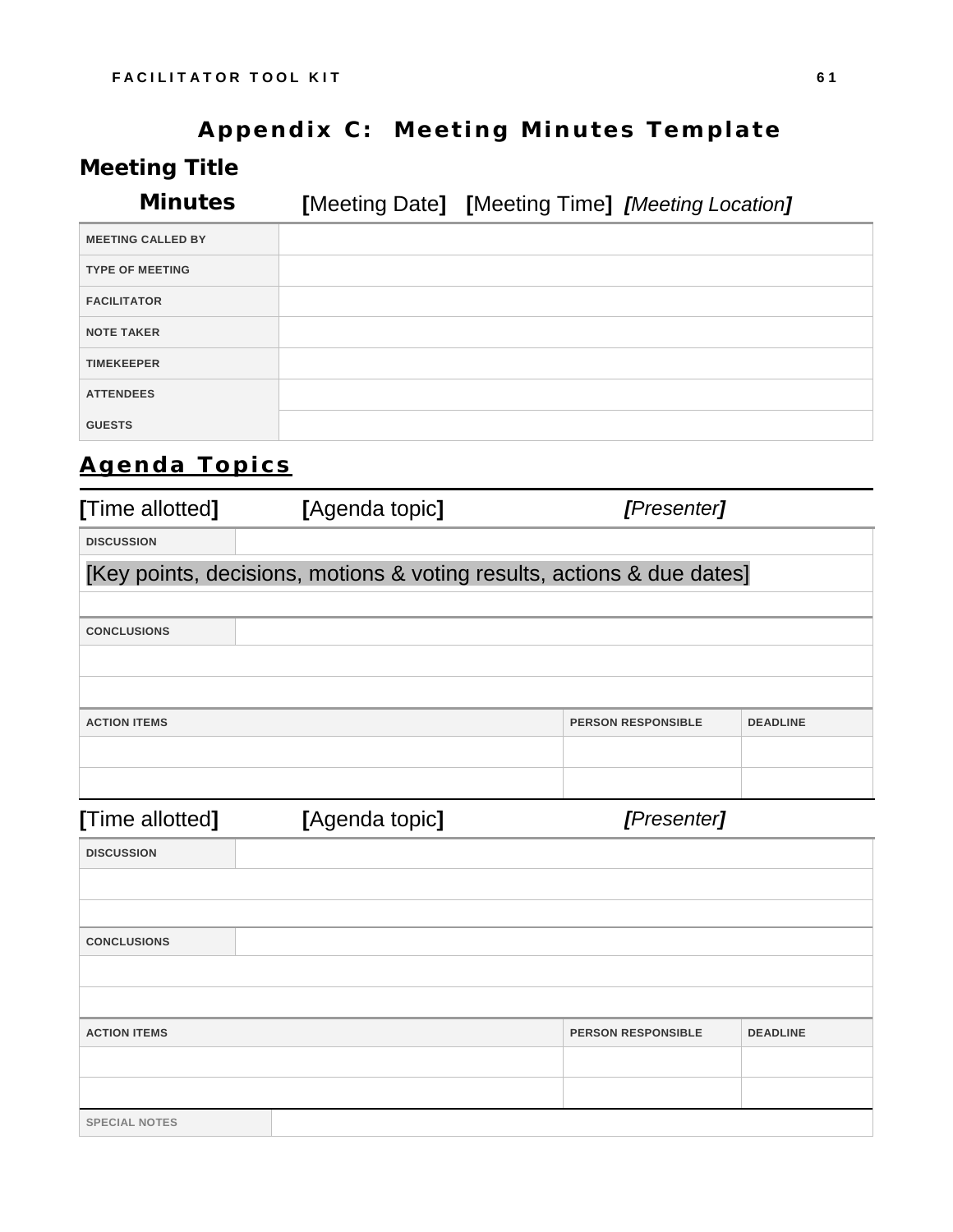## **Appendix D: Meeting Planner Checklist**

|        | <b>Activity</b>                                                                                                                                                                                                                                                          | Due Date |
|--------|--------------------------------------------------------------------------------------------------------------------------------------------------------------------------------------------------------------------------------------------------------------------------|----------|
| П      | Select meeting date and time, and check for potential conflicts                                                                                                                                                                                                          |          |
| П      | Reserve meeting room (consider disability access needs)                                                                                                                                                                                                                  |          |
| П      | Develop list of participants                                                                                                                                                                                                                                             |          |
| $\Box$ | Notify or send an electronic meeting request to all participants                                                                                                                                                                                                         |          |
| П      | Reserve type and quantity of equipment needed<br>· Microphone/sound system<br>· Projection equipment - overhead or LCD<br>- Laptops<br>· Flip charts & easels<br>"Sticky wall"                                                                                           |          |
| П      | Arrange for a note taker; schedule time in note taker's calendar to<br>produce a summary of the meeting immediately following                                                                                                                                            |          |
| П      | Design meeting evaluation form                                                                                                                                                                                                                                           |          |
| $\Box$ | Determine handouts/information to route prior to the meeting                                                                                                                                                                                                             |          |
| $\Box$ | Arrange for food or beverages, as needed                                                                                                                                                                                                                                 |          |
| П      | Preview meeting room, check for:<br>Seating capacity<br>Room set up (see Appendix E)<br>. Wall space for hanging charts<br>• Projection screen<br>• Projector & laptop connections and internet connection<br>. Flip chart easels and extra pads<br>■ White/black boards |          |
| П      | Make arrangements for parking                                                                                                                                                                                                                                            |          |
| $\Box$ | Copy handouts & assemble meeting materials packets                                                                                                                                                                                                                       |          |
| П      | Send meeting reminder notice (include directions to meeting location)                                                                                                                                                                                                    |          |
|        | Send pre-meeting homework assignment, if appropriate                                                                                                                                                                                                                     |          |
| П      | Prepare name badges or table tents                                                                                                                                                                                                                                       |          |
| П      | Assemble facilitation supplies (markers, self-stick notes, large cards,<br>markers, colored dots, digital camera, masking tape, sticky wall, etc.)                                                                                                                       |          |
| $\Box$ | Obtain room key or arrange for room to be unlocked                                                                                                                                                                                                                       |          |
| П      | Set up meeting room and test projection equipment                                                                                                                                                                                                                        |          |
| П      | Introduce speaker/facilitator                                                                                                                                                                                                                                            |          |
| $\Box$ | Distribute and collect evaluation forms                                                                                                                                                                                                                                  |          |
| П      | Type and distribute meeting notes                                                                                                                                                                                                                                        |          |
| П      | Review evaluations                                                                                                                                                                                                                                                       |          |
| П      | Schedule follow-up "check" meeting with group                                                                                                                                                                                                                            |          |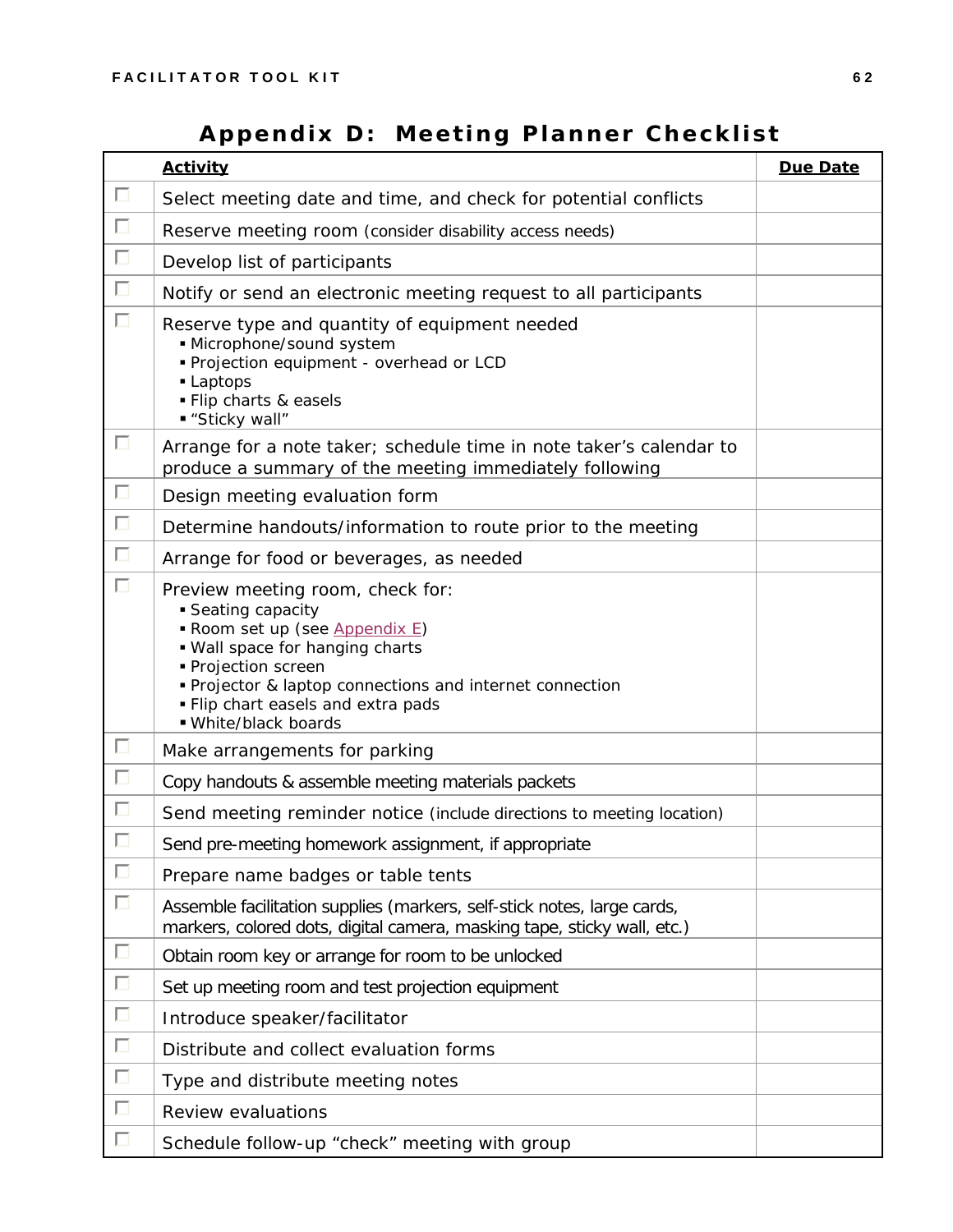

## **Appendix E: Room Set-up Options**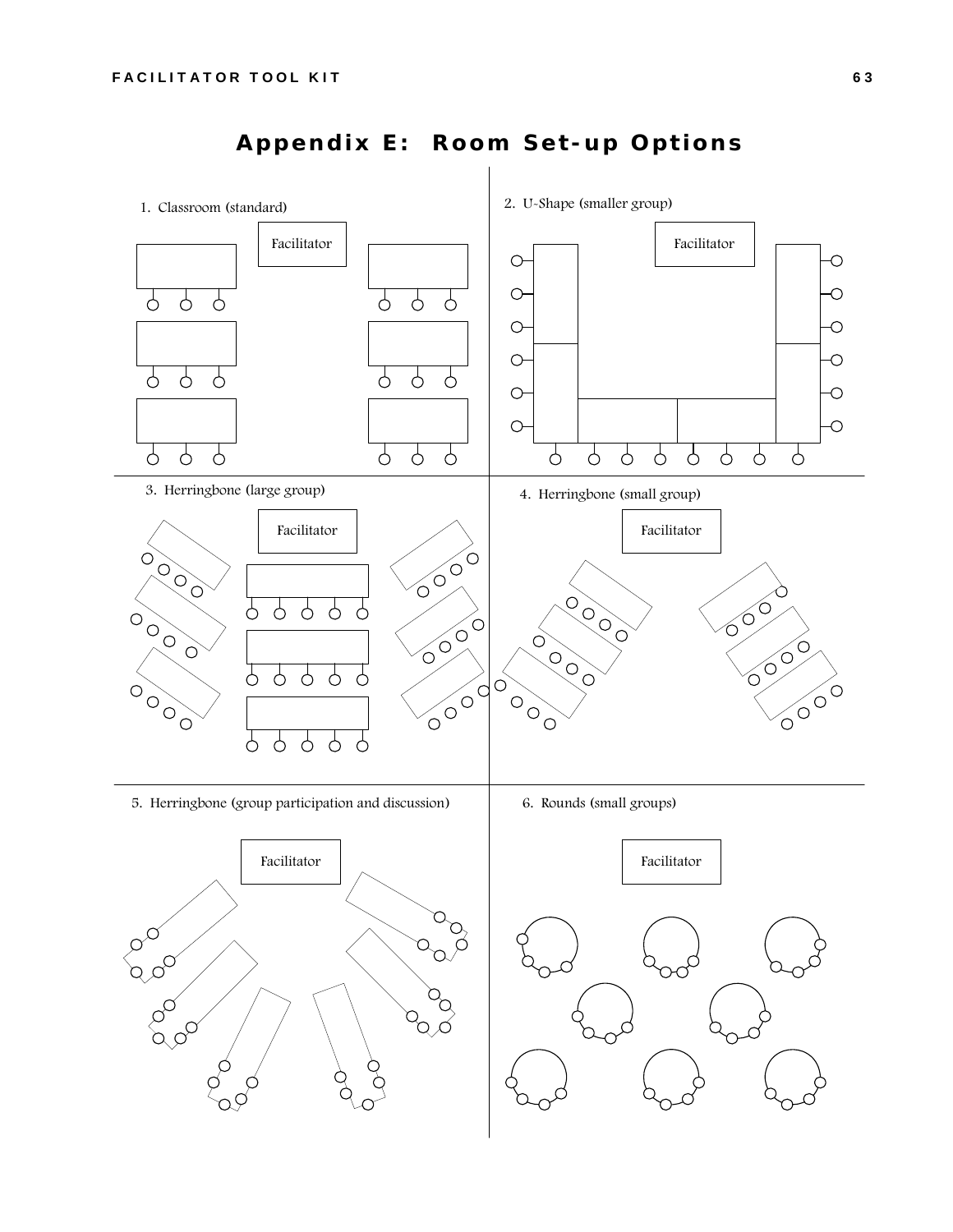#### **Appendix F: Sponsor Interview Questions**

- **1.** Briefly describe the process you wish to improve (scope of the project and why you want to improve it).
	- What tells you the process needs improving (impacts, data, problems, concerns)?
	- Who would benefit? How would you know?
	- What measures would tell you the process has improved?
- **2.** What are your goals or objectives for this process?
	- Does this group know or share this aim?
- **3.** What do you hope to have accomplished by the end of the project?
	- Products
	- **•** Outcomes
	- **Measures**
- **4.** Is there any existing data that would help the project move along?
- **5.** Is there anything that I should know about the team/group that might affect our success?
	- **Who is involved?**
	- Have they met as a group before?
	- Have they ever had a facilitator before? How do they feel about it?
	- How do they function together as a team?
- **6.** What are your expectations of me as the facilitator? Do you have any expectations of me beyond this process?
- **7.** Do you have any parameters/ground rules of which I should be aware?
- **8.** Discuss and fill out the *Project Charter* (see Appendix G)
- **9.** Should I talk to anyone else from the team/group before the meeting?
- **10.** Who will be responsible for documenting meeting decisions and results? *(Make sure this information can get out within a day of the meetings.)*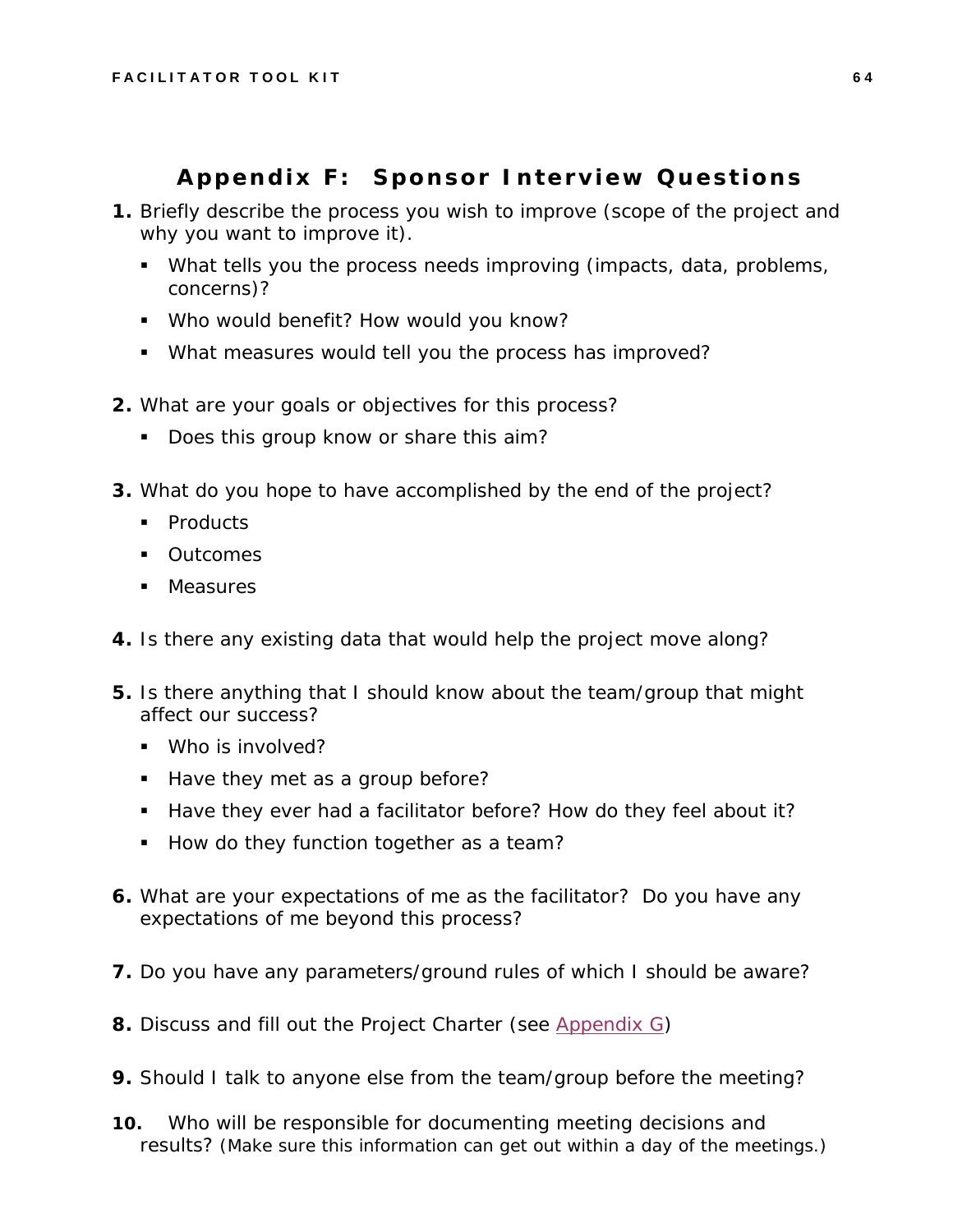#### **Appendix G: Project Charter Template**

**Project Title:**

**Creation Date / Version:** 

**Project Description:** (What are we trying to accomplish)**:** 

**Business Justification: (Why is this important?):** 

**Project Boundaries** (Scope / Limitations / Assumptions, How far can we go)**:** 

#### **Measurable Results** (How will we know)**:**

| <b>Milestones</b> | <b>Timeline / Date</b> |
|-------------------|------------------------|
|                   |                        |
|                   |                        |
|                   |                        |
|                   |                        |

| <b>Project Team</b> | <b>Role</b>                           |
|---------------------|---------------------------------------|
|                     | <b>Project Manager</b>                |
|                     | <b>Project Resource</b>               |
|                     | <b>Project Resource</b>               |
|                     | <b>Project Resource</b>               |
|                     | <b>Consultant-Project Facilitator</b> |

#### **Project Budget**

| Planning       | -- |
|----------------|----|
| Development    |    |
| Implementation |    |

#### **Project Approval:**

| Name / Title | <b>Date</b> |
|--------------|-------------|
|              |             |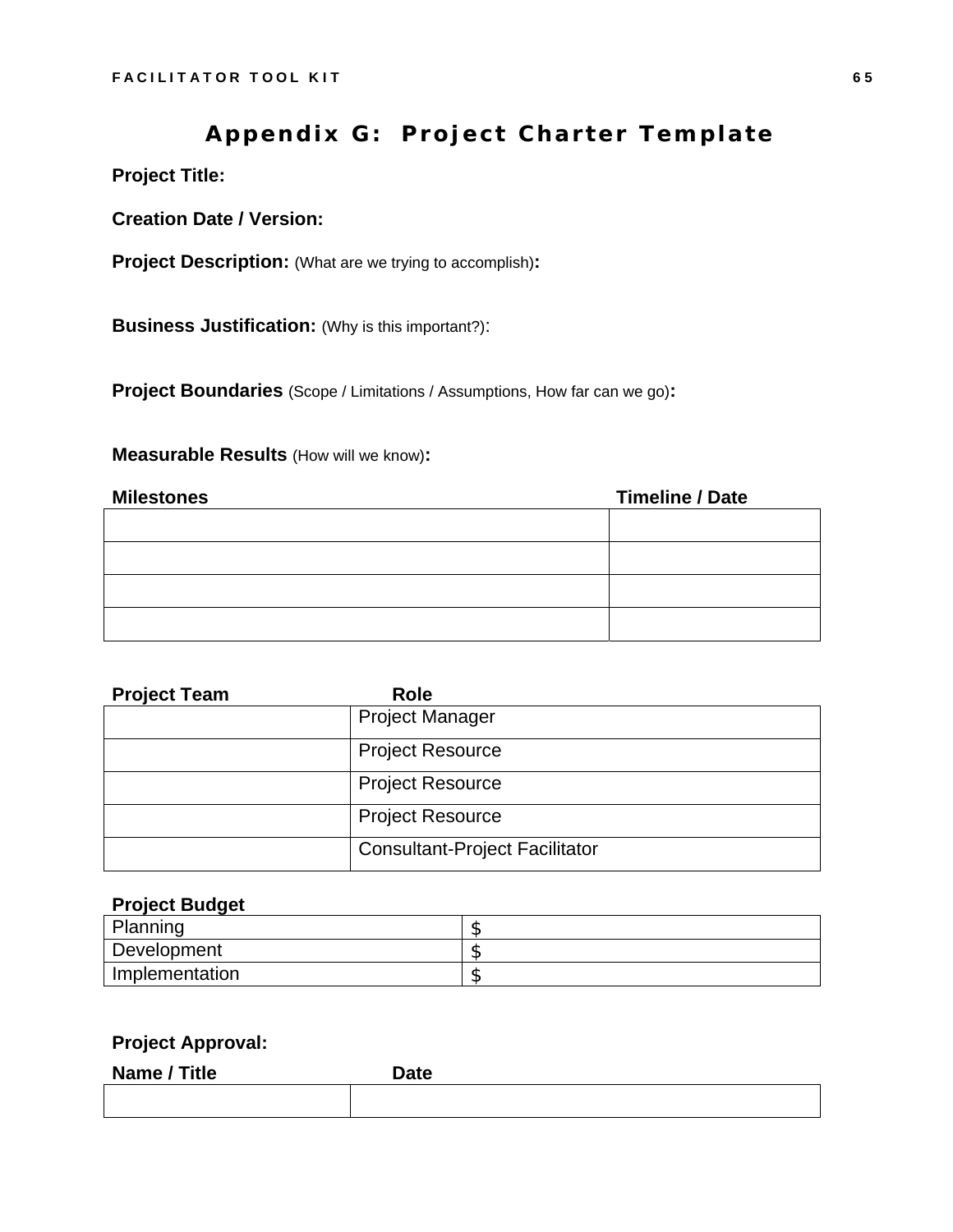## **Appendix H: Implementation Plan Template**

*Insert Project Name Here* 

Process: Point Person:

|                        |                                                                                                                                                                       |        | <b>Start Date</b> |        | <b>Completion Date</b> |     |          |              |  |  |
|------------------------|-----------------------------------------------------------------------------------------------------------------------------------------------------------------------|--------|-------------------|--------|------------------------|-----|----------|--------------|--|--|
| #                      | <b>Task</b>                                                                                                                                                           | Sched. | Actual            | Sched. | Actual                 | Who | Comments | $\checkmark$ |  |  |
|                        | PHASE 1: PROJECT PLANNING & MONITORING (on-going project management)                                                                                                  |        |                   |        |                        |     |          |              |  |  |
| 1.1                    | Review project assumptions and parameters<br>Goals and objectives<br>Critical success factors for the implementation<br>Process stakeholders<br>$\bullet$             |        |                   |        |                        |     |          |              |  |  |
| 1.2                    | Define implementation team structure<br>Identify team members<br>Assign roles and responsibilities<br>Develop detailed work plan, including schedule and<br>resources |        |                   |        |                        |     |          |              |  |  |
| 1.3                    | Determine impact of changes on interrelated processes                                                                                                                 |        |                   |        |                        |     |          |              |  |  |
| 1.4                    | Develop project tracking & change management tools                                                                                                                    |        |                   |        |                        |     |          |              |  |  |
| 1.5                    | Hold implementation team kick-off meeting                                                                                                                             |        |                   |        |                        |     |          |              |  |  |
| 1.6                    | Monitor project progress and resource issues                                                                                                                          |        |                   |        |                        |     |          |              |  |  |
|                        | PHASE 2: TRAINING (training may be needed for the implementation team and also for those involved in the changed process)                                             |        |                   |        |                        |     |          |              |  |  |
| 2.1<br>2.2             | Insert tasks                                                                                                                                                          |        |                   |        |                        |     |          |              |  |  |
|                        | PHASE 3: [Insert Phase Name]                                                                                                                                          |        |                   |        |                        |     |          |              |  |  |
| 3.1<br>3.2             | Insert tasks                                                                                                                                                          |        |                   |        |                        |     |          |              |  |  |
|                        | PHASE 4: [Insert Phase Name]                                                                                                                                          |        |                   |        |                        |     |          |              |  |  |
| 4.1<br>4.2             | Insert tasks                                                                                                                                                          |        |                   |        |                        |     |          |              |  |  |
|                        | PHASE                                                                                                                                                                 |        |                   |        |                        |     |          |              |  |  |
| $\dots 1$<br>$\dots$ 2 | Insert tasks                                                                                                                                                          |        |                   |        |                        |     |          |              |  |  |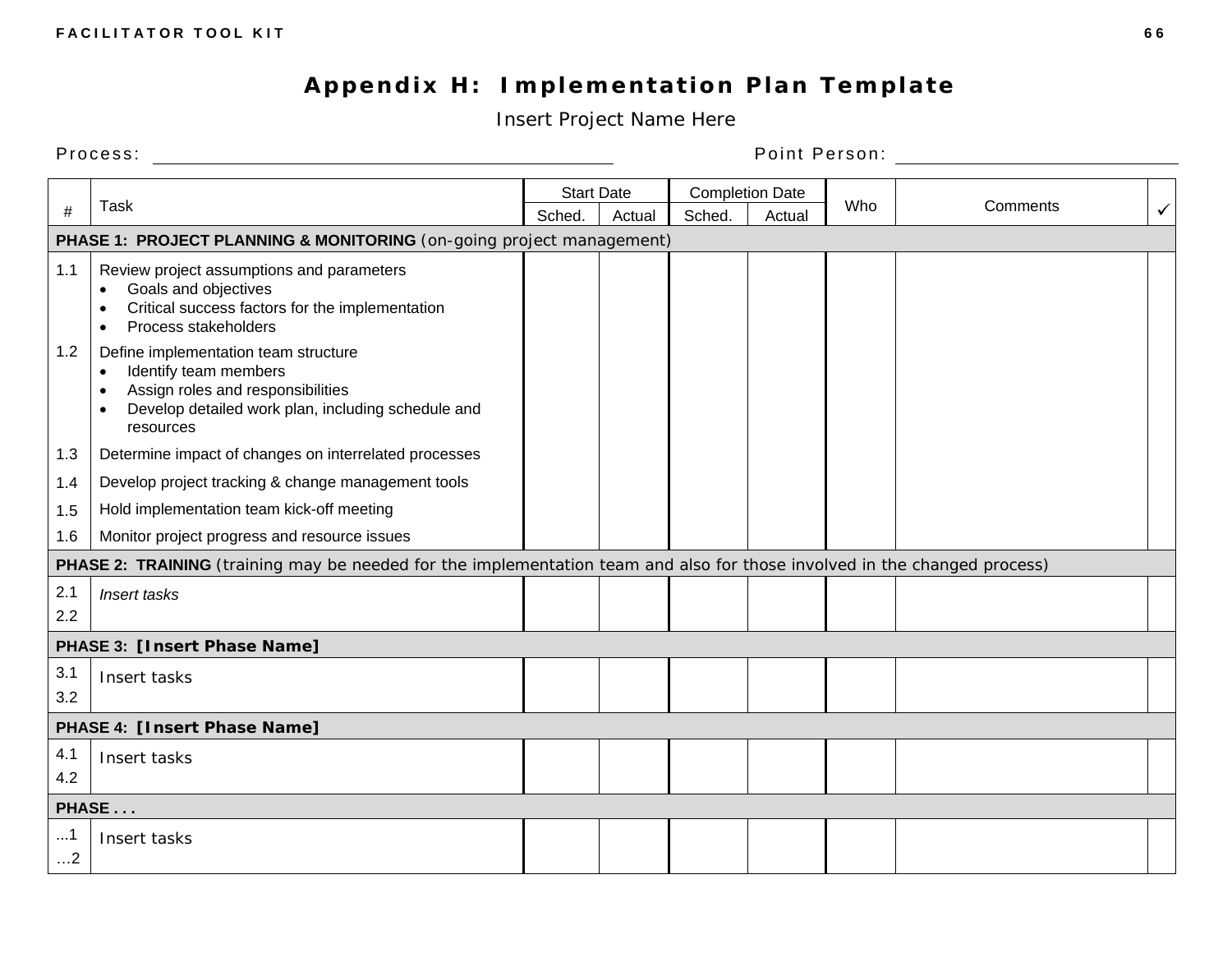## **Appendix I: Sample Project Schedule**

| <b>Task Name</b>                                                                                    | <b>Start</b> | Finish     | <b>Status/Notes</b>                                 | Dec 2006          |     | Jan 2007 |              |     | Feb 2007 |      |             | Mar 2007 |              |            | Apr 2007 |      |            |
|-----------------------------------------------------------------------------------------------------|--------------|------------|-----------------------------------------------------|-------------------|-----|----------|--------------|-----|----------|------|-------------|----------|--------------|------------|----------|------|------------|
|                                                                                                     |              |            |                                                     | 12/17 12/24 12/31 | 1/7 | 1/14     | 1/21<br>1/28 | 2/4 | 2/11     | 2/18 | 2/25<br>3/4 | 3/11     | 3/18<br>3/25 | 4/1<br>4/8 | 4/15     | 4/22 | $4/29$ 5/6 |
| <b>Risk Assessment</b>                                                                              | 12/14/2006   | 4/13/2007  | <b>Summary Created</b>                              |                   |     |          |              |     |          |      |             |          |              |            |          |      |            |
| Functional Analysis & Staff Feedback                                                                | 12/14/2006   | 5/14/2008  | Diagram Created                                     |                   |     |          |              |     |          |      |             |          |              |            |          |      |            |
| Initiate Project: Approve Charter                                                                   | 11/14/2006   | 12/1/2006  | Verify charter is<br>approved                       |                   |     |          |              |     |          |      |             |          |              |            |          |      |            |
| Project Planning Team Selected                                                                      | 12/22/2006   | 12/22/2006 |                                                     |                   |     |          |              |     |          |      |             |          |              |            |          |      |            |
| Project Planning Team Meeting #1                                                                    | 12/14/2006   | 12/14/2006 | Need to create<br>meeting agenda                    |                   |     |          |              |     |          |      |             |          |              |            |          |      |            |
| Draft project plan, schedule team<br>meetings, communications plan,<br>prepare for kick-off meeting | 12/14/2006   | 12/14/2006 |                                                     |                   |     |          |              |     |          |      |             |          |              |            |          |      |            |
| Customer Survey                                                                                     | 12/14/2006   | 3/14/2007  | Questions<br>Created, working<br>with Survey Center |                   |     |          |              |     |          |      |             |          |              |            |          |      |            |
| Create questions                                                                                    | 12/14/2006   | 2/13/2007  |                                                     |                   |     |          |              |     |          |      |             |          |              |            |          |      |            |
| Approve questions                                                                                   | 1/8/2007     | 1/11/2007  |                                                     |                   |     |          |              |     |          |      |             |          |              |            |          |      |            |
| Send out questions to customers                                                                     | 2/5/2007     | 2/5/2007   |                                                     |                   |     |          |              |     |          |      |             |          |              |            |          |      |            |
| Results from survey produced                                                                        | 3/14/2007    | 3/14/2007  |                                                     |                   |     |          |              |     |          |      |             |          |              |            |          |      |            |
| All Staff Project Kick-off Meeting                                                                  | 1/9/2007     | 1/9/2007   | Need to create<br>meeting agenda                    |                   |     |          |              |     |          |      |             |          |              |            |          |      |            |
| <b>Draft Organizational Structure Created</b>                                                       | 1/16/2006    | 2/28/2007  |                                                     |                   |     |          |              |     |          |      |             |          |              |            |          |      |            |
| Analysis of functional data                                                                         | 1/16/2007    | 1/31/2007  |                                                     |                   |     |          |              |     |          |      |             |          |              |            |          |      |            |
| Analysis of customer data                                                                           | 1/16/2006    | 1/31/2007  |                                                     |                   |     |          |              |     |          |      |             |          |              |            |          |      |            |
| Create process map and design                                                                       | 2/1/2007     | 2/28/2007  |                                                     |                   |     |          |              |     |          |      |             |          |              |            |          |      |            |
| Feedback on Org. Structure                                                                          | 3/2/2007     | 3/30/2007  |                                                     |                   |     |          |              |     |          |      |             |          |              |            |          |      |            |
| Approval of Org. Structure                                                                          | 4/3/2007     | 4/9/2007   |                                                     |                   |     |          |              |     |          |      |             |          |              |            |          |      |            |
| Implementation Begins                                                                               | 4/9/2007     | 4/9/2007   |                                                     |                   |     |          |              |     |          |      |             |          |              |            |          |      |            |
| Roles and responsibilities, transition<br>planning, position changes as<br>required                 | 4/9/2007     | 4/9/2007   |                                                     |                   |     |          |              |     |          |      |             |          |              |            |          |      |            |
| Task 14                                                                                             | 12/14/2006   | 12/14/2006 |                                                     |                   |     |          |              |     |          |      |             |          |              |            |          |      |            |
|                                                                                                     |              |            |                                                     |                   |     |          |              |     |          |      |             |          |              |            |          |      |            |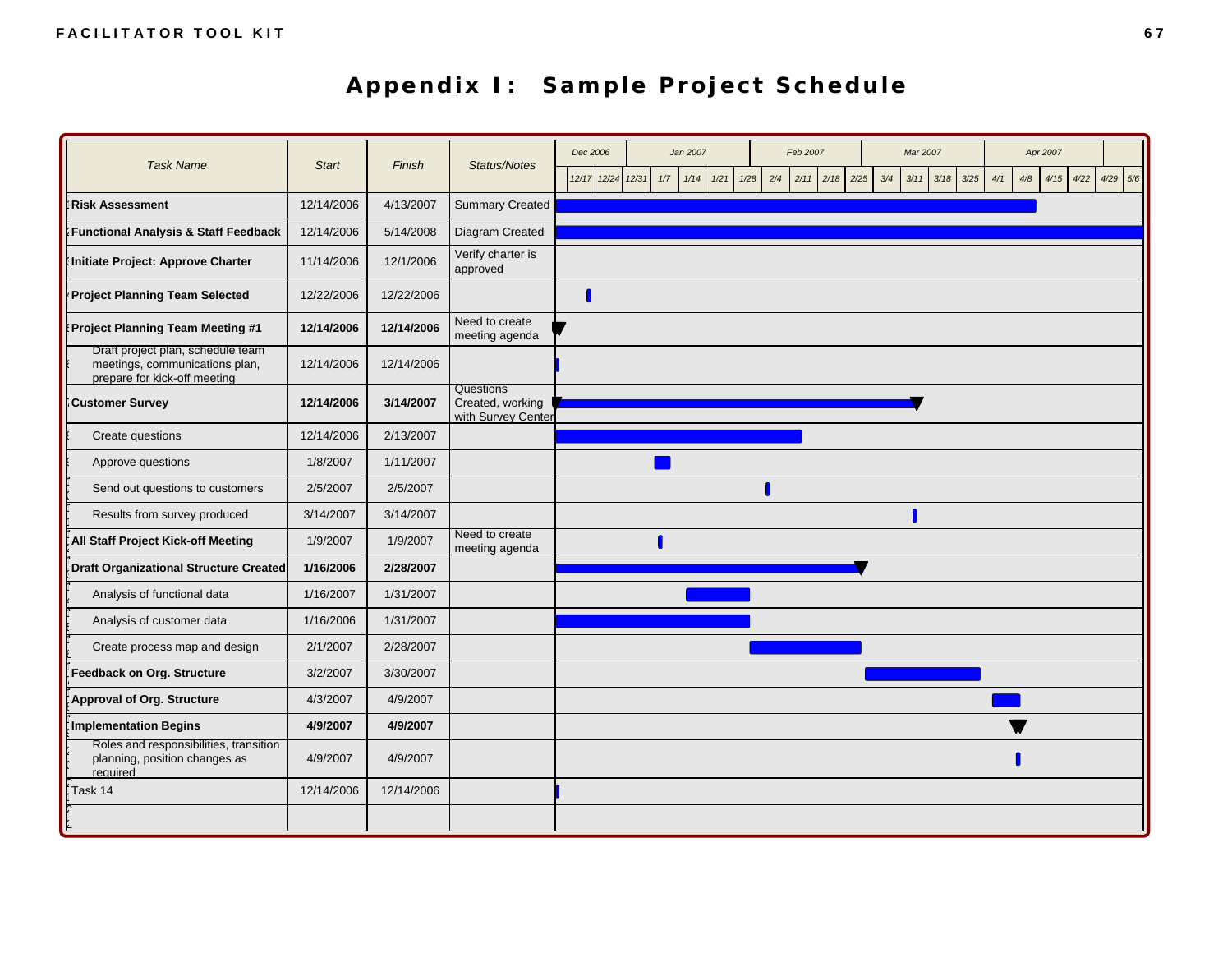# **Appendix J: Customer Survey Process**

DEVELOPING AND IMPLEMENTING A CUSTOMER SATISFACTION SURVEY Purpose: To gather customer satisfaction data to guide improvement activities



UW-Madison Dean of Students Office Quality Assessment Team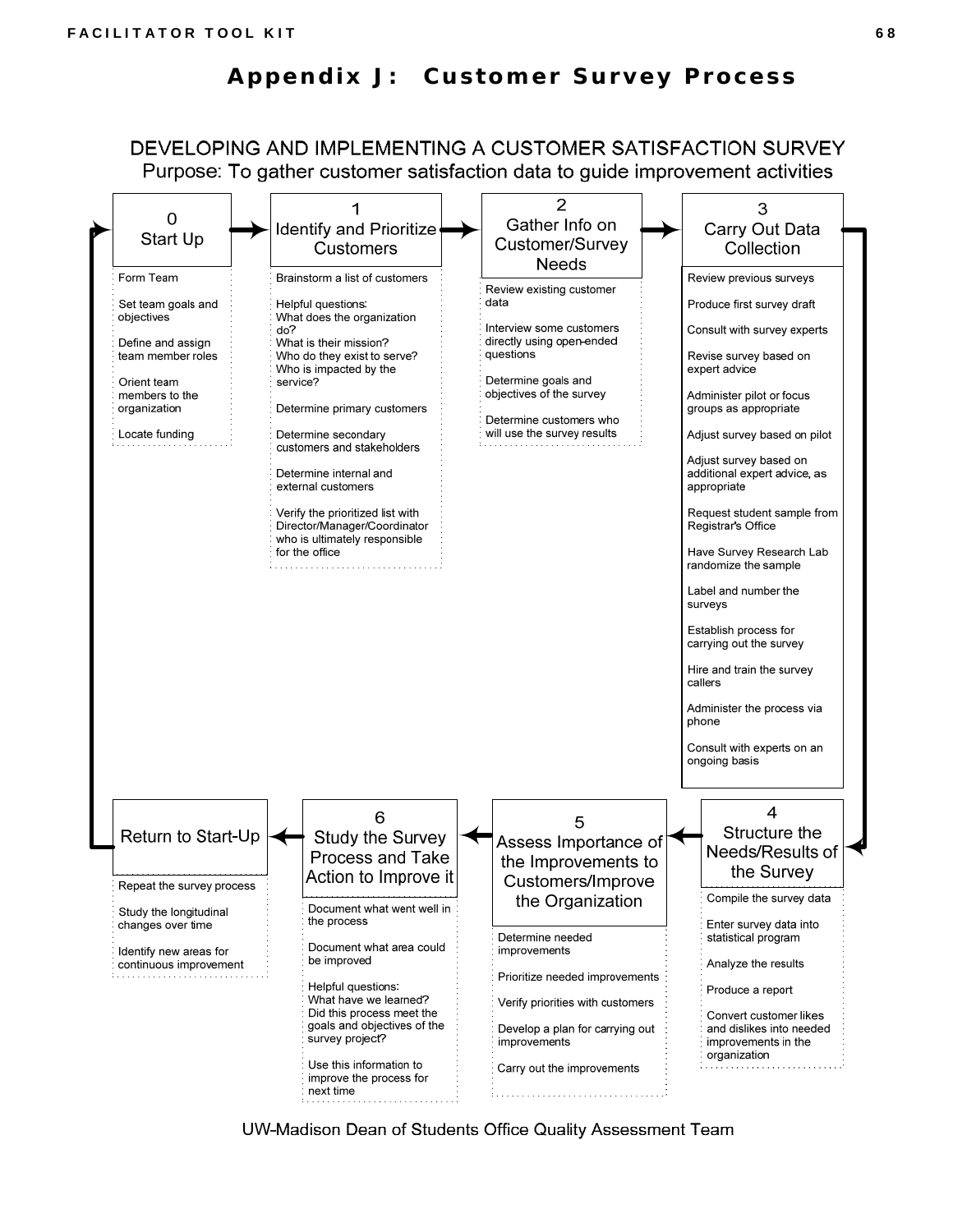# **Appendix K: SWOT Analysis Template**

| S.W.O.T. - Assessing Our Current Situation                                                     |                                                                                                                          |                                                                                                                                                               |                                                                                                                                                                                         |  |  |
|------------------------------------------------------------------------------------------------|--------------------------------------------------------------------------------------------------------------------------|---------------------------------------------------------------------------------------------------------------------------------------------------------------|-----------------------------------------------------------------------------------------------------------------------------------------------------------------------------------------|--|--|
| <b>Internal</b><br><b>Strengths</b><br>What skills, services, and<br>resources distinguish us? | <b>Internal</b><br>Weaknesses<br>What do our customers think<br>we could do better? Where<br>could we be more efficient? | <b>External</b><br><b>Opportunities</b><br>What influences, partnerships,<br>and resources could be tapped<br>to help us move forward?                        | <b>External</b><br><b>Threats</b><br>What forces, trends, technology<br>changes, governmental policy, social<br>patterns or campus issues could<br>limit our ability to meet our goals? |  |  |
| • Adaptability<br>• Staff willingness to take<br>on new stuff<br>• Customer service focus      | Aging technology<br>systems<br><b>Complicated processes</b><br>$\bullet$<br>Web site maintenance<br>$\bullet$            | • Globalization increases the<br>market for our services<br>• A cultural shift is increasing<br>the perceived value of<br>education<br>Untapped grant funding | • Globalization increases our<br>competition<br>State budget cuts<br>$\bullet$<br>Negative press                                                                                        |  |  |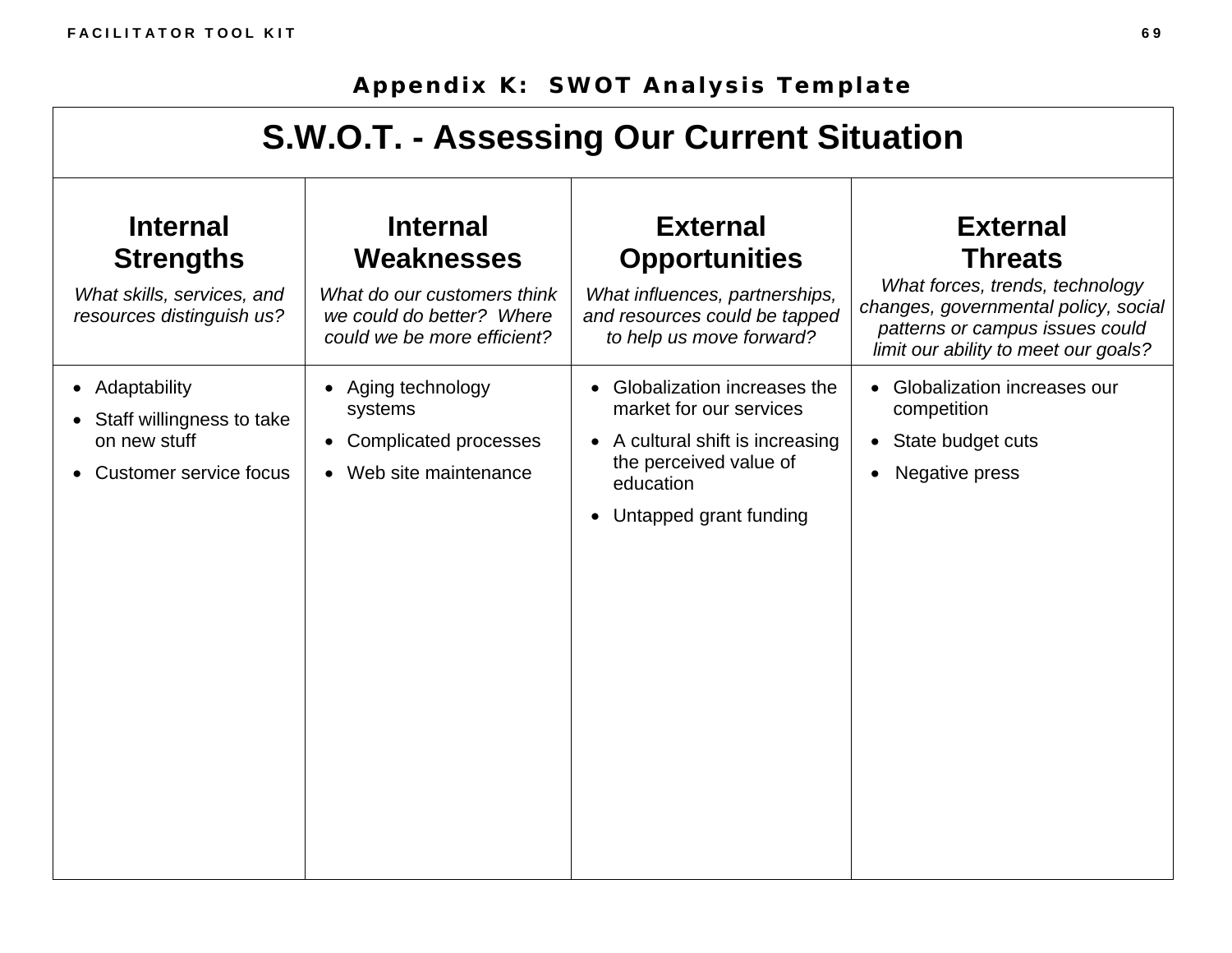# **Appendix L: Sample Roles & Responsibility Matrix**

*Directions: For the key processes listed below, please add the initials of the people you feel are the process decision-makers, managers, back-ups and those involved.* 

| Process Decision-Maker: Makes decisions about                 | <b>Process Manager:</b> Responsible for operating or doing  |
|---------------------------------------------------------------|-------------------------------------------------------------|
| operating or changing the entire process; determines          | the task(s) on a regular basis; answers questions about     |
| priorities and scope of responsibilities for process manager. | what do to regarding a specific process or task.            |
| <b>Back-Up:</b> Operates the process when the process         | <b>Involved:</b> This includes people who give input to the |
| manager is away temporarily. The backup is trained in         | process, use the output, or are otherwise impacted by       |
| and familiar with the process.                                | the process and its results. These are people who should    |
|                                                               | be involved in some way when the process is changed.        |

*Note: For some processes, the process manager and decision-maker are the same person.* 

|     | Process                                          | Decision<br>Maker      | Process<br>Manager | <b>Backup</b> | Involved  |
|-----|--------------------------------------------------|------------------------|--------------------|---------------|-----------|
| 1.  | Newsletter                                       | DR                     | DA                 | $\frac{1}{2}$ | Staff/Fac |
| 3.  | Web site                                         | JE                     | <b>LT</b>          |               | Fac/staff |
| 4.  | Payroll/time sheets                              | DR                     |                    | <b>KP</b>     | Staff     |
| 5.  | Office nuts & bolts (e.g., feed fish, etc.)      | DR                     | DA                 | <b>KP</b>     | Staff     |
| 6.  | Reception and telephone                          | LS                     | DA                 | ZO            | Staff     |
| 7.  | Research proposal submissions                    | DA                     | <b>RN</b>          |               | Faculty   |
| 8.  | Departmental files                               |                        |                    |               |           |
| 9.  | Timetable                                        | $\mathbf{A}\mathbf{W}$ | DR                 |               | Faculty   |
| 11. | Course logistics/admin tasks                     |                        |                    |               |           |
| 13. | Recruitment of students to help on projects      |                        |                    |               |           |
| 14. | Research & project reports                       |                        |                    |               |           |
| 16. | Annual report                                    |                        |                    |               |           |
| 17. | Financial administration of grants               |                        |                    |               |           |
| 18. | Paying Center bills                              |                        |                    |               |           |
| 19. | Project coordination (who's doing what, billing) |                        |                    |               |           |
| 21. | Monthly reports                                  |                        |                    |               |           |
| 22. | Office maintenance (trash, coffee, repairs)      |                        |                    |               |           |
| 23. | Electronic equipment purchase/repair             |                        |                    |               |           |
| 25. | Printing/copying                                 |                        |                    |               |           |
| 26. | Mail/UPS/Fed Ex (sending, accepting, routing)    |                        |                    |               |           |
| 27. | Staff evaluations                                |                        |                    |               |           |
| 28. | Vacations/leaves                                 |                        |                    |               |           |
| 29. | Office supplies/furnishings purchases            |                        |                    |               |           |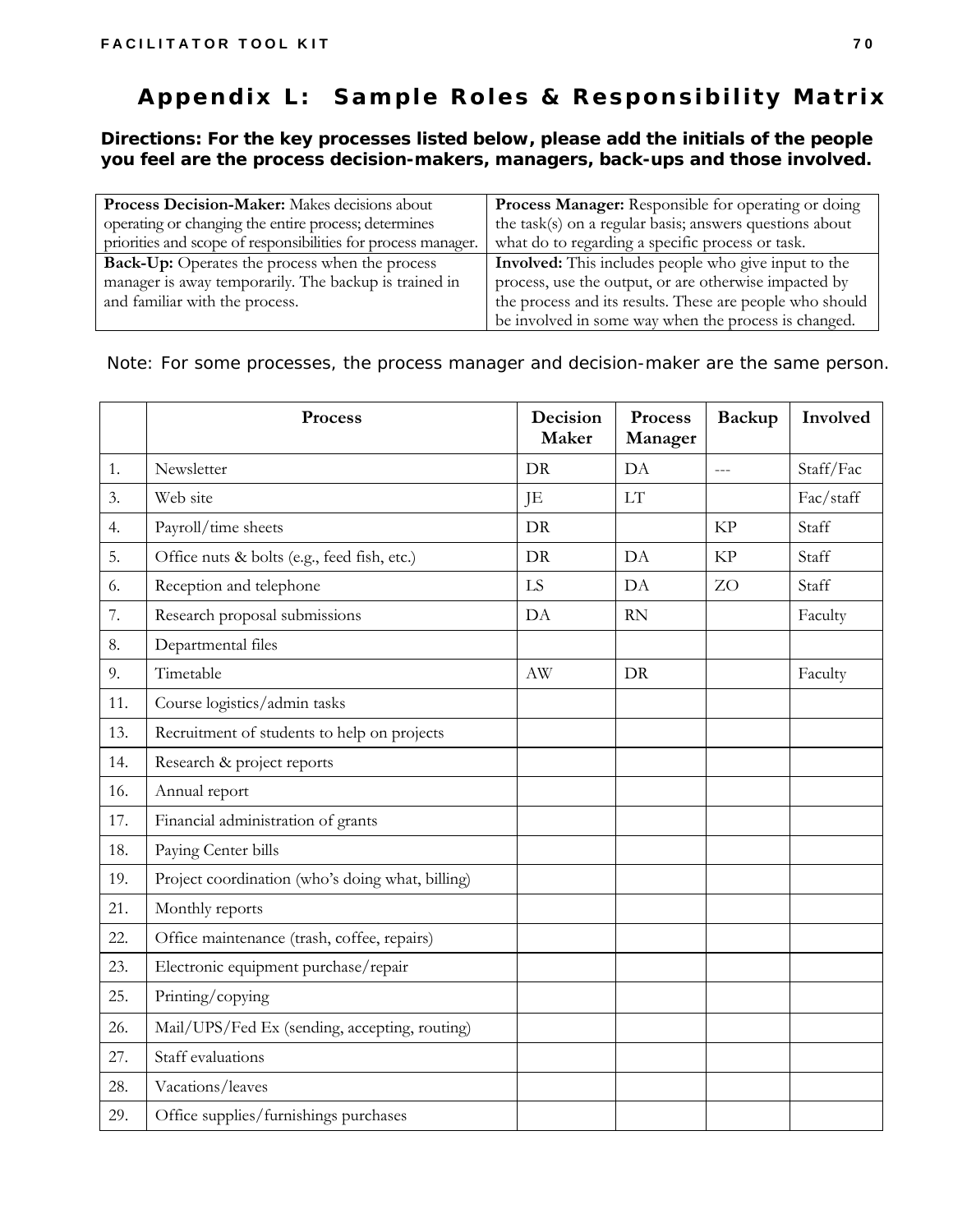## **Appendix M: Sample Institutional Measures of Success**

The following measures of institutional success are from Dolence, Rowley, and Lujan (1997). The term they use is "key performance indicators" or KPIs.

| <b>Key Performance Indicator (KPI)</b> | <b>Definition</b>                                                                                            |  |  |
|----------------------------------------|--------------------------------------------------------------------------------------------------------------|--|--|
| Undergraduate FTE enrollment           | Number of total units attempted divided by 15                                                                |  |  |
| Graduate FTE enrollment                | Number of total units attempted divided by 12                                                                |  |  |
| Tuition revenue                        | Tuition revenue collected net of institutional<br>financial aid                                              |  |  |
| <b>Graduation rate</b>                 | Percentage of full-time undergraduates who<br>graduate in 4 [or x] years                                     |  |  |
| Minority enrollment                    | Percentage of all enrolled students who are<br>minorities                                                    |  |  |
| Placement rate                         | Percentage of graduates employed or in<br>advanced study one year after graduation                           |  |  |
| Student-faculty ratio                  | Number of FTE students divided by number of<br><b>FTE</b> faculty                                            |  |  |
| Recruitment yield                      | Percentage of students offered admission who<br>enroll                                                       |  |  |
| <b>Retention rate</b>                  | Percentage of students who maintain<br>satisfactory progress                                                 |  |  |
| Break-even major index                 | Total revenue deriving from students in each<br>major minus the attributable cost of the major<br>department |  |  |
| Average debt burden                    | Total value of loans divided by the number of<br>loan recipients                                             |  |  |
| <b>Student satisfaction</b>            | Composite a score from annual students needs<br>and priorities survey                                        |  |  |
| Average SAT score                      | Average SAT score of incoming freshmen                                                                       |  |  |
| Value of endowment                     | Book value of endowment at the end of each<br>quarter                                                        |  |  |
| Deferred maintenance                   | Dollar value of maintenance backlog                                                                          |  |  |

From: Dolence, Michael G., Rowley, Daniel J., and Lujan, Herman, D. (1997). *Working Toward Strategic Change*. San Francisco: Jossey-Bass, Inc.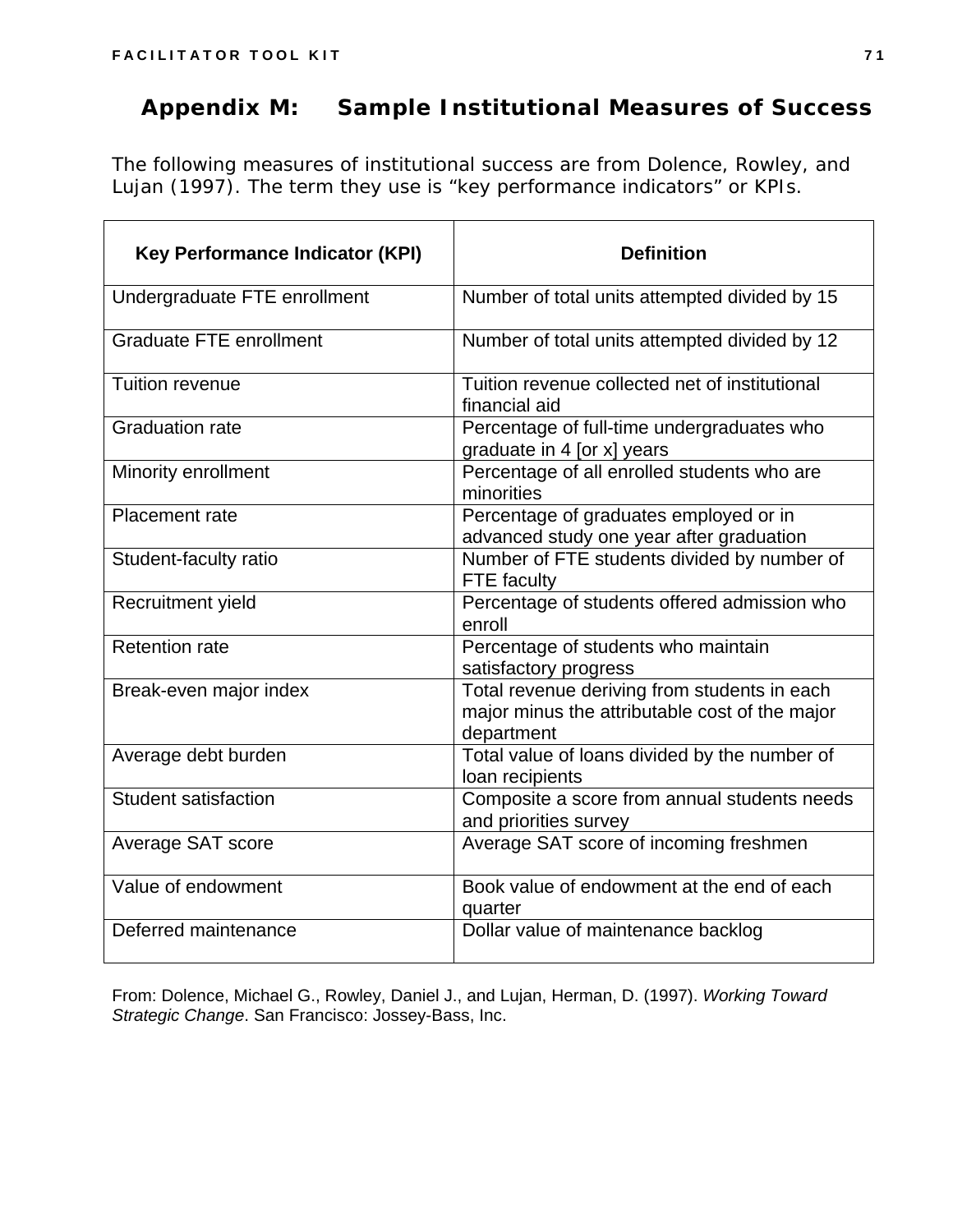# **Appendix N: Sample Student Retention Classification System**

*The following classification for student retention is from Dolence (1991).* 

- 1. **Persisters:** currently enrolled students
	- a.Satisfactory Degree Progress: currently enrolled students who are making satisfactory academic progress
	- b.Unsatisfactory Degree Progress: currently enrolled students who have completed an insufficient number of units
	- c. Unsatisfactory Grade Point Average: currently enrolled students who have an insufficient grade point average
- 2. **Graduates:** previously enrolled students who have completed a degree objective
- 3. **Attainers:** previously enrolled students who have completed a non-degree objective
- 4. **Transfers:** previously enrolled students who are attending another university
	- a. Planned: previously enrolled students who came with the intent of transferring and eventually did transfer
	- b. Unplanned: previously enrolled students who did not come with the intent of transferring but eventually did transfer
- 5. **Stop-Outs:** previously enrolled students who are not attending another university and who maintain a continuing student standing
- 6. **Drop-Outs:** previously enrolled students who voluntarily decided not to enroll, are not attending another university, and do not maintain a continuing student standing
- 7. **Dismissals:** previously enrolled students who did not enroll due to university action
	- a.Disenrollment: previously enrolled students who did not enroll due to university action taken after financial nonpayment
	- b.Academic disqualification: previously enrolled students who did not enroll due to university action after academic disqualification
	- c. Administrative disqualification: previously enrolled students who did not enroll due to university action after administrative disqualification
	- d.Disciplinary disqualification: previously enrolled students who did not enroll due to university action taken as a disciplinary measure

From: Dolence, Michael, J. (1991). Setting the context for evaluation of recruitment and retention programs. *New Directions for Institutional Research*, 70, 5-19.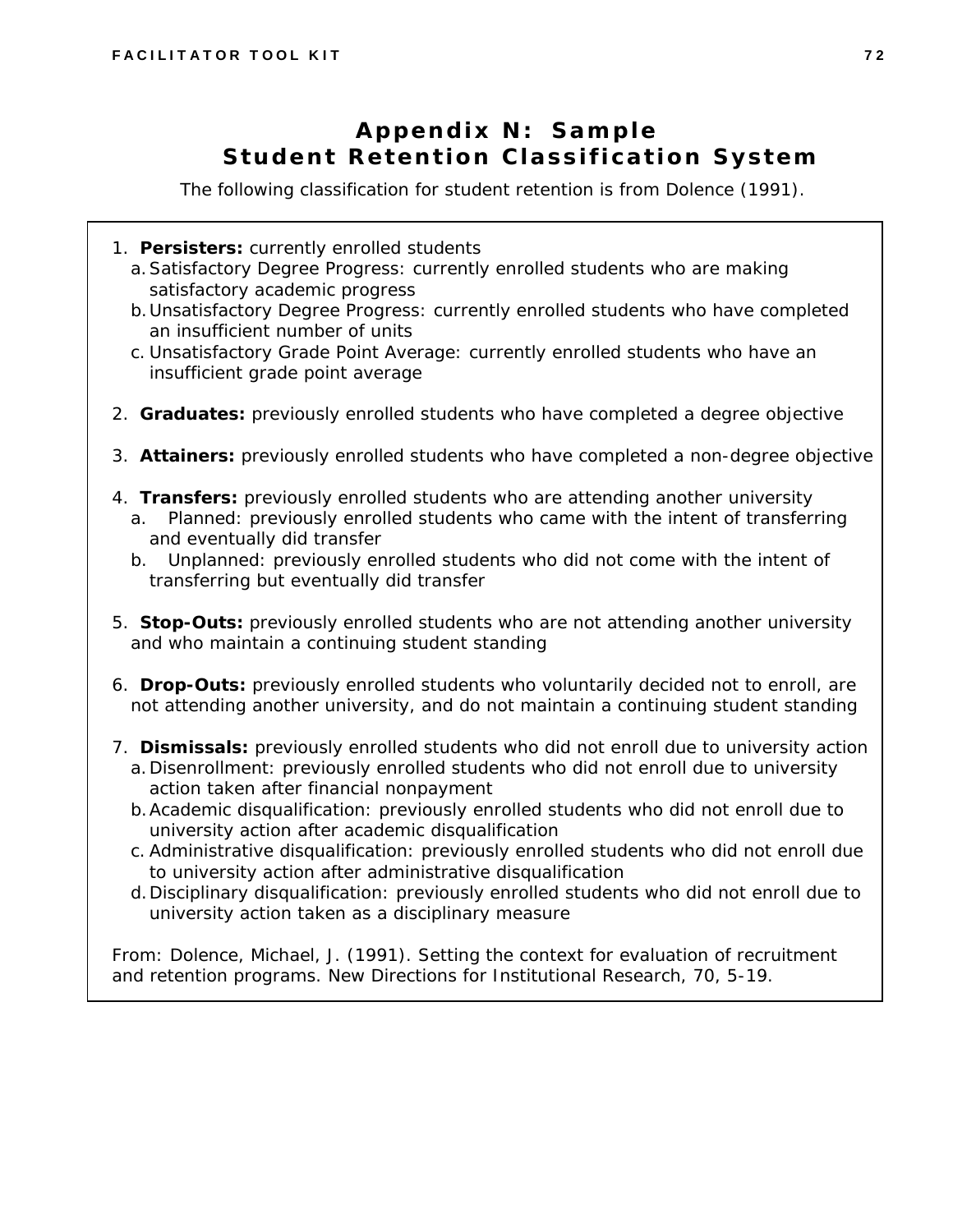# **Appendix O: Sample Measures of Success for UW-Madison Plans**

### *Graduate School Admissions Office*

| Goals                                                                                                        | <b>Measures of Success</b>                                                              |
|--------------------------------------------------------------------------------------------------------------|-----------------------------------------------------------------------------------------|
| Refine electronic application. In three<br>years receive all applications                                    | In 1996-97, the Graduate School received<br>at least 25% of applications electronically |
| electronically.                                                                                              |                                                                                         |
| Provide workshops for academic<br>departments on Graduate School                                             | Each department has received instruction<br>and every new departmental                  |
| enhancements and initiatives.                                                                                | administrative employee has received<br>training.                                       |
| Provide orientation for new graduate<br>students to disseminate information about<br>the campus and Madison. | Positive feedback from students [in post-<br>event evaluation].                         |

### *Office of Quality Improvement*

| Goals                                                                                                    | <b>Measures of Success</b>                                                                                                                          |
|----------------------------------------------------------------------------------------------------------|-----------------------------------------------------------------------------------------------------------------------------------------------------|
| Work with various units on campus to<br>highlight success stories in Wisconsin<br>Week and other venues. | Three articles highlighting campus<br>accomplishments in vision priorities                                                                          |
| Facilitate strategic planning with academic<br>and administrative units on campus.                       | All projects are 3rd milestone; all<br>continuing projects at 4th milestone.                                                                        |
| Design and deliver open enrollment events<br>based on campus planning and<br>improvement needs           | Four open enrollment events each<br>semester with 75% of participants highly<br>satisfied per evaluation.                                           |
| Establish Home Page on WWW                                                                               | All current groups with which OQI is<br>working report using WEB resources<br>satisfactorily. Number of hits increases<br>from X per semester to Y. |

### *Student Academic Services*

| <b>Goals</b>                                     | <b>Measures of Success</b>                                                             |
|--------------------------------------------------|----------------------------------------------------------------------------------------|
| Expand existing services by electronic<br>means. | Total number of hours available for service<br>increase from an average of X per month |
|                                                  | to an average of Y per month.                                                          |
| Investigate the possibility of redirection of    | Report created on viability of resources                                               |
| existing department-based funds to needy         | from other campus sources.                                                             |
| students.                                        |                                                                                        |
| Create transfer student orientation              | By end of the summer of 1999 there will                                                |
| program for graduate students.                   | be a 2-day orientation program offered for                                             |
|                                                  | all transfer students.                                                                 |
| Develop freshman orientation course for          | A 3-credit freshman survival skills course                                             |
| credit.                                          | will be offered in at least 5 sections for fall                                        |
|                                                  | of 1998.                                                                               |
| Increase participation by minority students      | Participation by students of color will                                                |
| at all orientation events.                       | increase by X% at all orientation sessions.                                            |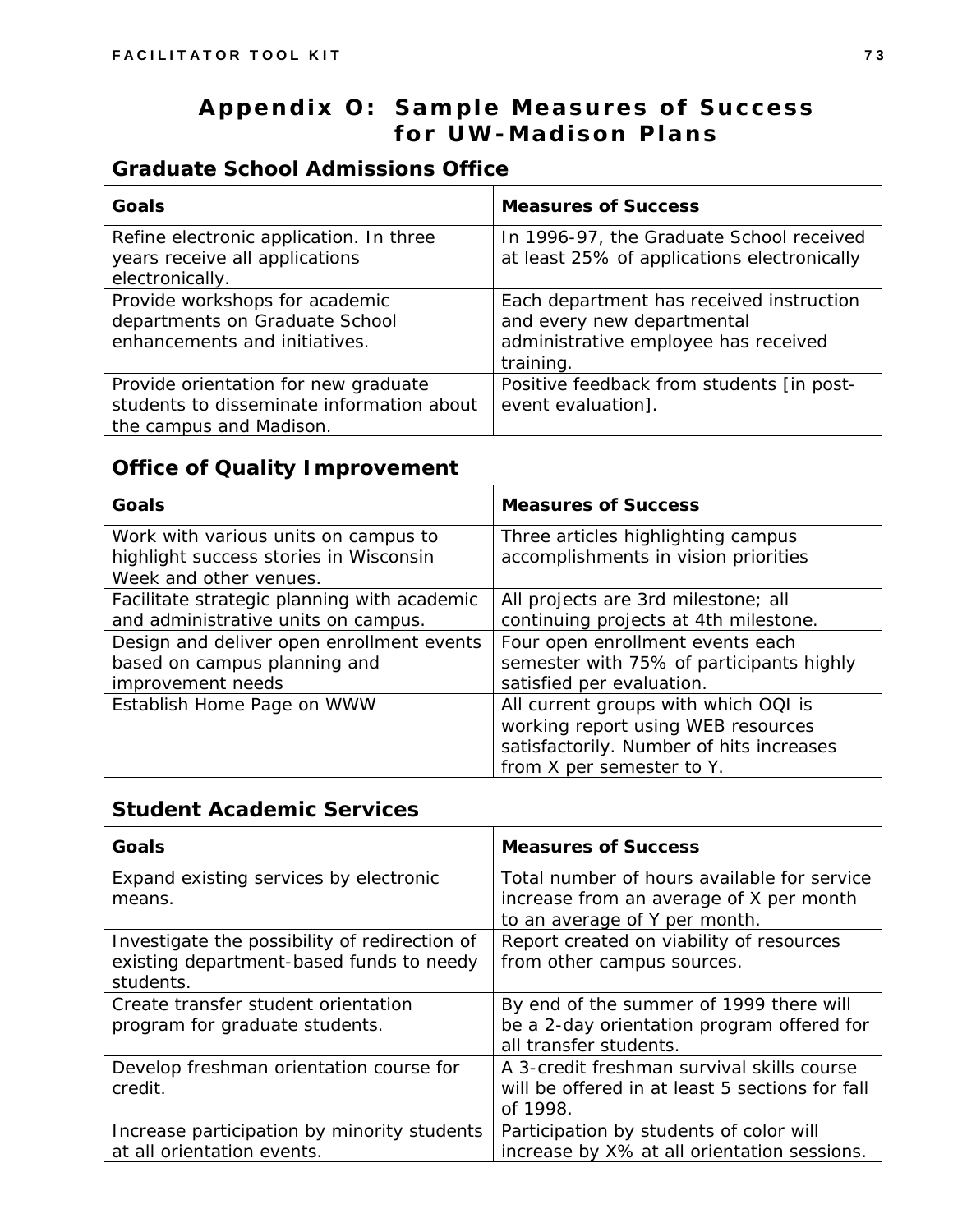| ABC Academic Department (a hypothetical example) |
|--------------------------------------------------|
|                                                  |

| Goals                                                            | <b>Measures of Success</b>                                                                                                                                                                                     |
|------------------------------------------------------------------|----------------------------------------------------------------------------------------------------------------------------------------------------------------------------------------------------------------|
| Improve academic<br>advising process                             | Each student has an assigned advisor. Academic advising is<br>rated as "excellent" by 75% of recent graduates or                                                                                               |
|                                                                  | Chair will send form to students that must be signed by their<br>advisor indicating student measures of progress (Used in<br>development and school psychology areas of Educational<br>Psychology Department.) |
| Revise academic<br>advising handbook                             | 100% of faculty use the handbook and report it is "very<br>helpful" to them in advising students.                                                                                                              |
| Increase retention of<br>students in the<br>undergraduate major. | Percent of students who maintain satisfactory progress<br>beginning with the semester in which they declare the major<br>increases from the current X% to 100%.                                                |
| Regain leadership in<br>primordial studies<br>education.         | Enrollments in courses PRI 101, 102 and field experience<br>increase and exceed levels for 1994-95 (banner enrollment<br>year).                                                                                |
| Establish undergraduate<br>student organization.                 | Organization maintains an average of X members and/or<br>sponsors at least one out-of-class learning opportunity for<br>students each semester.                                                                |
|                                                                  | Members show higher than average rates of<br>1) entrance into graduate school or<br>2) retention in the major or<br>3) GPA or<br>4) other?                                                                     |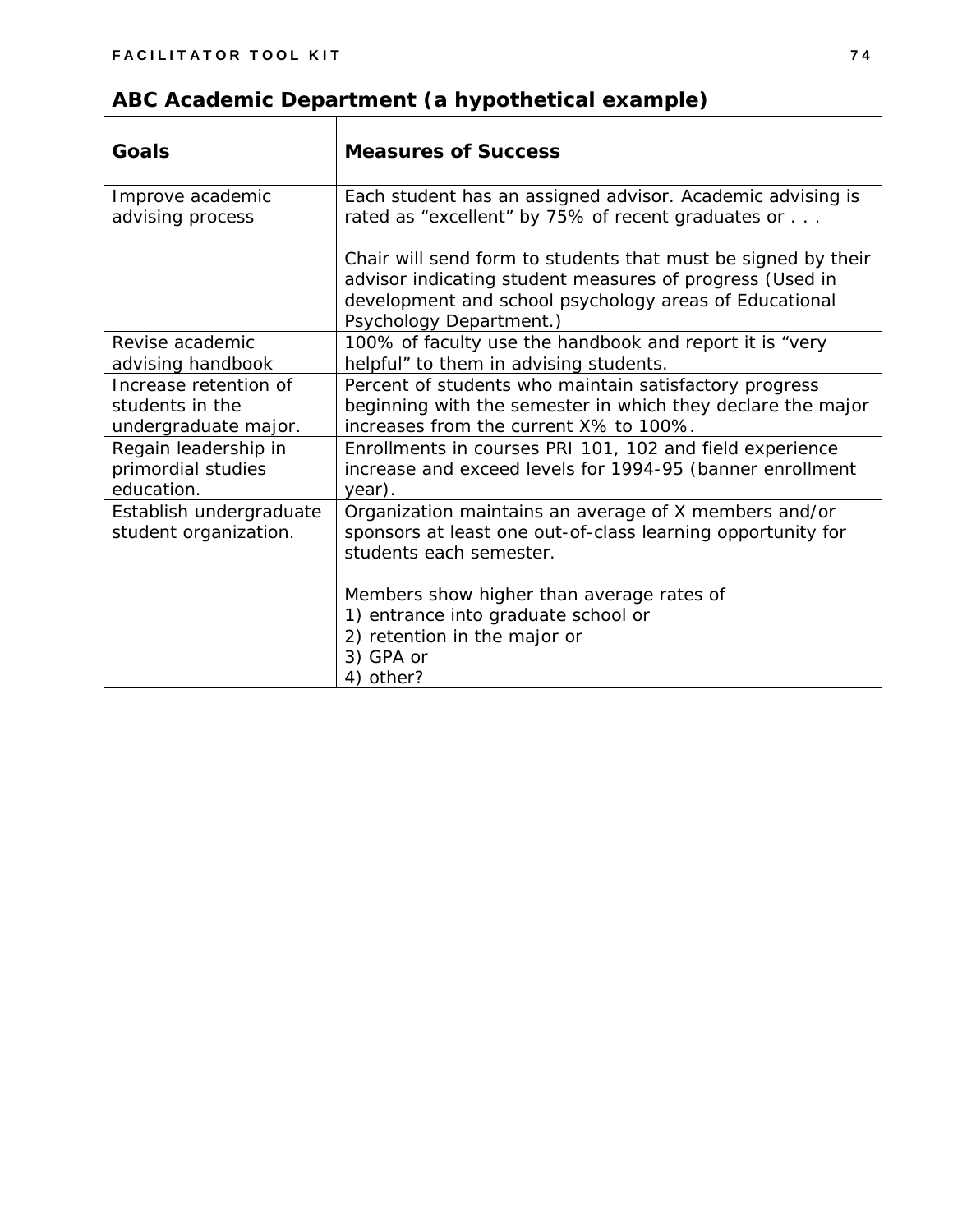# **Appendix P: Annual Goal Development Worksheet**

#### *Sample: Office of Quality Improvement*

A matrix like this can be useful for developing annual goals. The core processes down the left side are those essential things we do to achieve our purposes. The strategic directions across the top are literally the strategies we have identified as an office that will help us get over, around or through the barriers while capitalizing on our strengths.

Not every square is necessarily filled in, but the question should be asked, "What does each strategic direction mean for each core process?"

| <b>Strategic</b><br><b>Directions</b><br>Core<br><b>Processes</b> | Focus our<br>efforts where<br>they will best<br>advance the<br>UW mission,<br>vision and<br>priorities | Create and<br>improve<br>connections<br>that foster the<br>advancement<br>of the mission<br>and vision | <b>Build capacity</b><br>of others for<br>planning and<br>process<br>improvement | Model<br>effective<br>planning and<br>improvement |
|-------------------------------------------------------------------|--------------------------------------------------------------------------------------------------------|--------------------------------------------------------------------------------------------------------|----------------------------------------------------------------------------------|---------------------------------------------------|
| Strategic<br>Planning &<br>Consulting                             |                                                                                                        |                                                                                                        |                                                                                  |                                                   |
| Process<br>Improvement<br>Consulting                              |                                                                                                        |                                                                                                        |                                                                                  |                                                   |
| Data<br>Collection &<br>Analysis                                  |                                                                                                        |                                                                                                        |                                                                                  |                                                   |
| Provide<br>Learning<br>Opportunities                              |                                                                                                        |                                                                                                        |                                                                                  |                                                   |
| Administrative<br>Support                                         |                                                                                                        |                                                                                                        |                                                                                  |                                                   |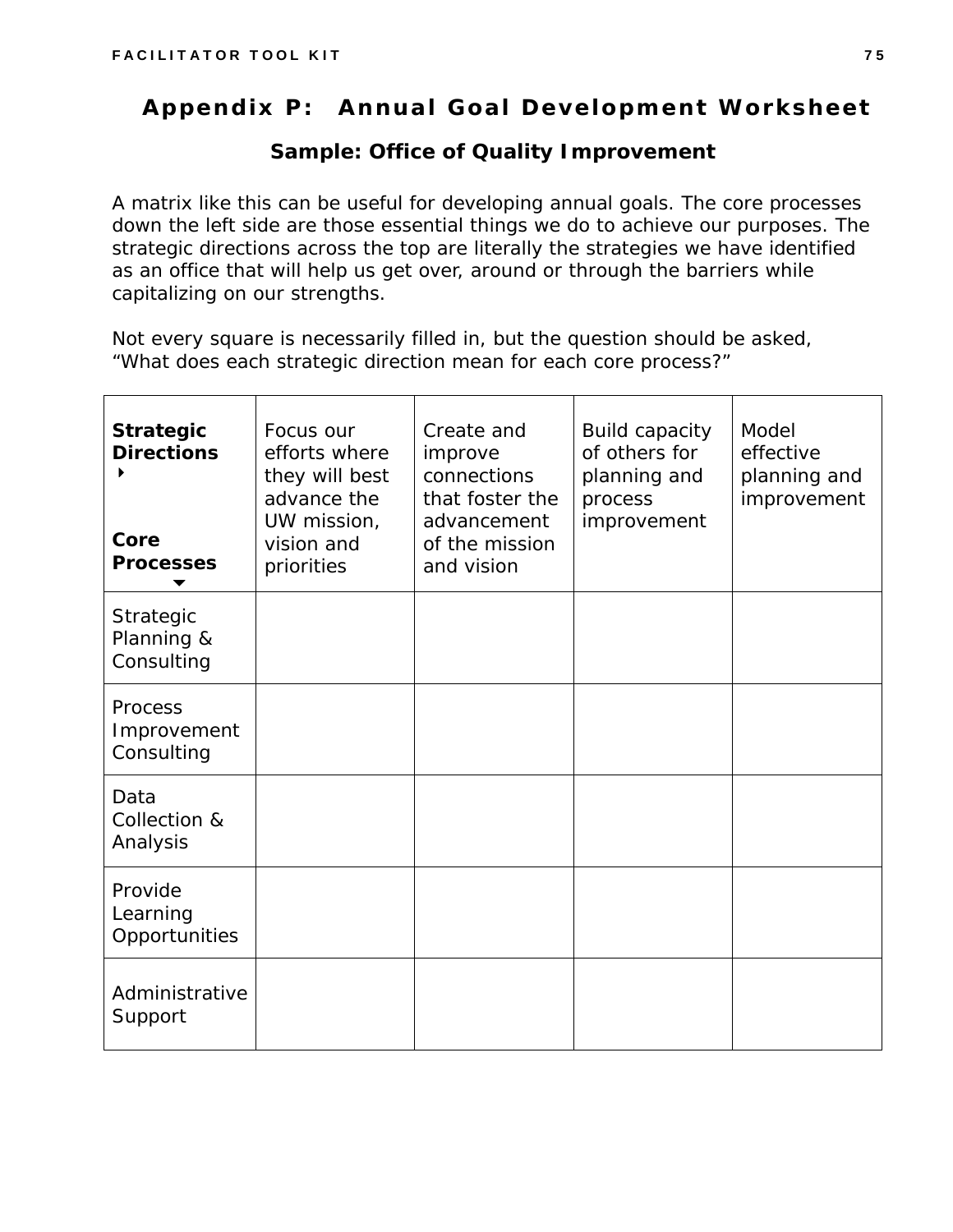# **Appendix Q: Action Plan Template**

*(Note: This planning session has one rule: People cannot be assigned tasks unless they are present. If it is unavoidable, then someone in the room is assigned the task of notifying and/or negotiating with the individual.)* 

|                                                      |                              |                      | <b>Unit Name</b> | <b>Action Plan 200_-200_</b> |                           |
|------------------------------------------------------|------------------------------|----------------------|------------------|------------------------------|---------------------------|
| Goal:                                                |                              |                      |                  |                              |                           |
| <b>Measure of Success:</b>                           |                              |                      |                  |                              |                           |
| Goal Point Person (ensures that goal moves forward): |                              |                      |                  |                              |                           |
| Objective/<br><b>Activities</b>                      | Person(s)<br><b>Involved</b> | <b>Time</b><br>Frame | Cost             | Products/<br><b>Results</b>  | Measure(s) of<br>Success* |
|                                                      |                              |                      |                  |                              |                           |
|                                                      |                              |                      |                  |                              |                           |
|                                                      |                              |                      |                  |                              |                           |
|                                                      |                              |                      |                  |                              |                           |
|                                                      |                              |                      |                  |                              |                           |
|                                                      |                              |                      |                  |                              |                           |
|                                                      |                              |                      |                  |                              |                           |

\*Every objective need not have a measure of success.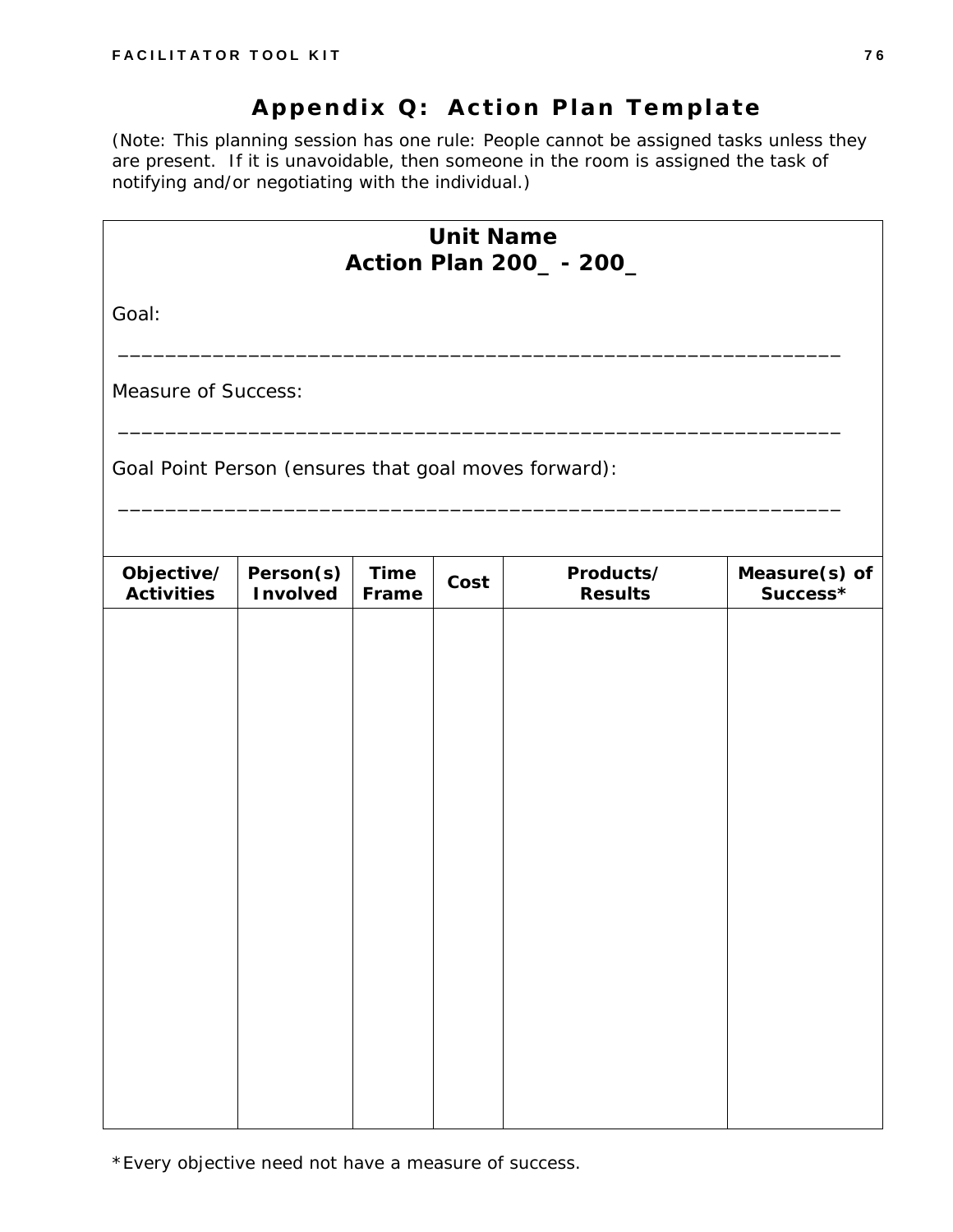# **Appendix R: Worksheet for Identifying Impact Measures**

**Your Goal:** 

*If your goal doesn't have an action word in it, refer to Figure 26 for a list of verbs that can be helpful in defining goals. Add the appropriate action word to the goal so that what you intend to accomplish is clear.* 

#### **1. Who are the stakeholders who will be affected by this goal?**

- 
- **□** Faculty □ Department Chair S Others
- 
- $\Box$  Staff  $\Box$  Other Academic Departments
- $\Box$  Students  $\Box$  Other Administrative Offices

#### **2. What is this goal primarily aimed at?**

- $\Box$  Improving efficiency  $\Box$  Monitoring progress
	-
- $\Box$  Improving effectiveness  $\Box$  Other
- $\Box$  Improving quality
- **3. In your own words, what would tell you that you have successfully achieved your goal?**

#### **4. Re-state/refine your answer(s) to question 3 so your measure of success:**

- is clearly defined (so another person in your department/office would understand it)
- can be measured at the end of the year (assuming annual goals are congruent with the budget year. A planning cycle other than one year may work better in some settings.)
- can be compared over time
- tells you (or will tell you) whether the effort made any difference, had any impact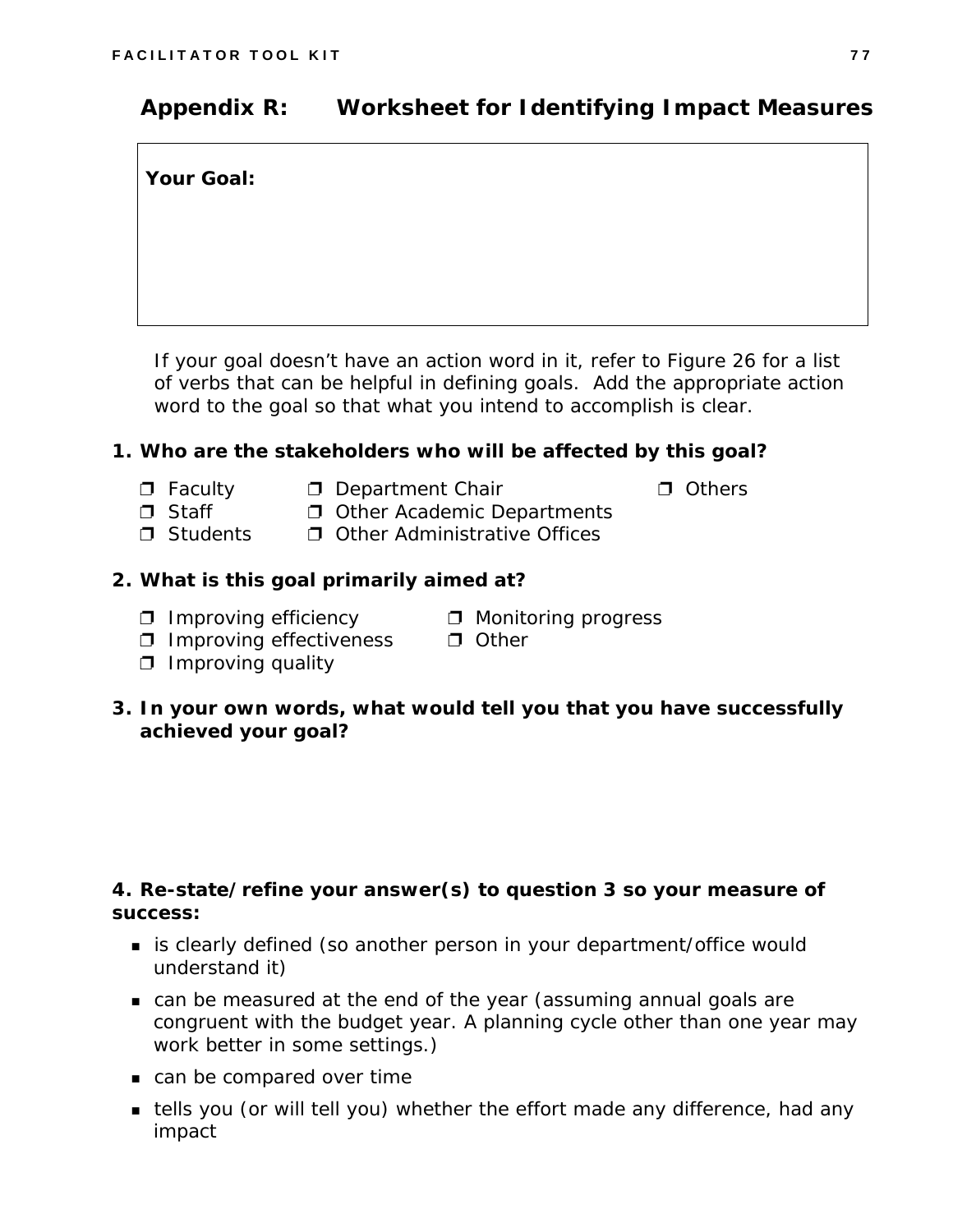**5. Are the data to answer question 4 (your measures of success) available now? If yes, how are we doing right now? If not, how can we get this data? Who will be in charge of collecting it?** 

| Data to be collected or to<br>continue being collected | Baseline (How are we<br>doing right now?) | Who is collecting it (or<br>will be) and how? |
|--------------------------------------------------------|-------------------------------------------|-----------------------------------------------|
|                                                        |                                           |                                               |
|                                                        |                                           |                                               |

#### **6. At Check Points Throughout the Year**

- Are we collecting the data we will need to evaluate at the end of the year?
- What do the data tell us right now? Are things going as planned? Do we need to adjust our plan?
- Questions this information raises?

#### **7. At the End of the Year**

- How do the results compare with what we expected would happen?
- What have we learned?
- Do we need to change our hypotheses about cause-and-effect? What do we know about the needs of our stakeholders now? What should we do differently in the future?
- Will the goal and/or measure of success stay the same or change based on this past year's experience?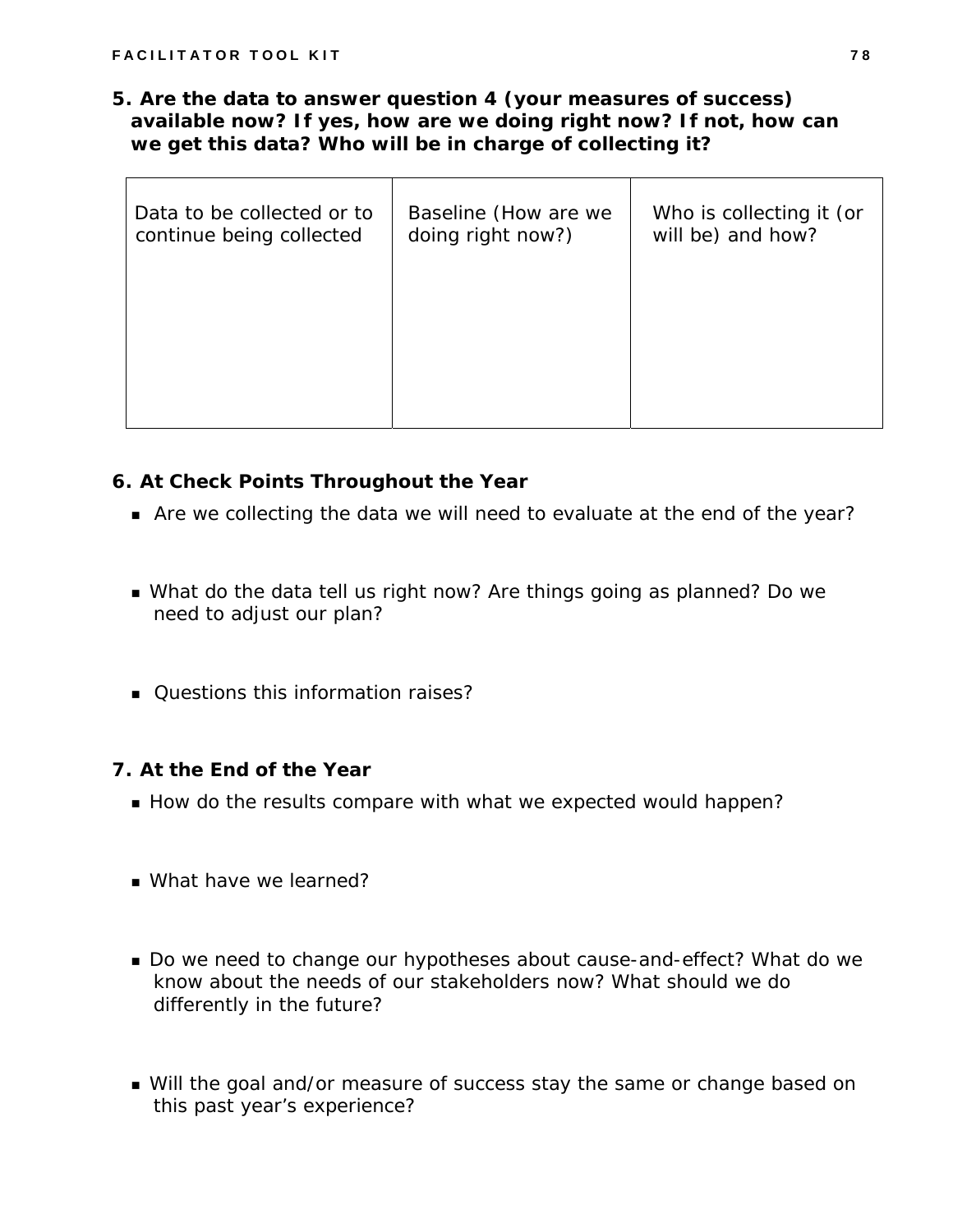# **REFERENCES AND ADDITIONAL RESOURCES**

### **Section 1:**

National Association of Parliamentarians. Retrieved June 6, 2007 fro[m](http:///www.parliamentarians.org/parlipro.htm) http://parliamentarians.org/procedure.php.

### **Section 2:**

- Brunt, J. (1993). *Facilitation skills for quality improvement*. Madison, WI: Quality Enhancement Strategies.
- Kaiser, T. A. (1990). *Mining group gold: How to cash in on the collaborative brain power of a group*. San Diego: Pfeiffer & Company.

Scholtes, P. R. (1988). *The team handbook*. Madison, WI: Joiner Associates, Inc.

Tuckman, Bruce. (1965). Developmental sequence in small groups. *Psychological bulletin,* 63, 384-399.

### **Section 3:**

Brassard, M. & Ritter, D. (1994). *The memory jogger II*. Salem, NH: GOAL/QPC.

- Delbecq, A. L., Van de Ven, A. H., & Gustafson, D. H. (1975). *Group techniques for program planning: A guide to Nominal Group and Delphi Processes*. Glenview, IL: Scott, Foresman and Co.
- Hammond, S. A. (1996). *The thin book of Appreciative Inquiry*. Plano, TX: Thin Book Publishing.
- Institute of Cultural Affairs. <http://www.ica-usa.org/about-us.htm>.
- King, B. & Schlicksupp, H. (1998). *The idea edge: Transforming creative thought into organizational excellence*. Salem, NH: GOAL/QPC.
- McManus, A. (1992). *The memory jogger for education: A pocket guide to of tools for continuous improvement in schools.* Salem, NH: GOAL/QPC.
- Miller, J. (2006) *Consensus the method*. Internet source no longer active. Toronto, Ontario: ICA Associates, Inc. <http://ica-associates.ca/>
- Spencer, L. (1989). *Winning through participation*. Dubuque, IA: Kendall/Hunt Publishing Company.
- Stanfield, R. B. (2002). *The workshop book: from individual creativity to group action*. Gabriola Island, British Columbia: New Society Publishers.
- Whitworth, L., Kinsey-House, K., Kimsey-House, H., & Sandahl, P. (2007). *Co-active coaching: new skills for coaching people toward success in work and life.* Mountain View, CA: Davies-Black Publishing.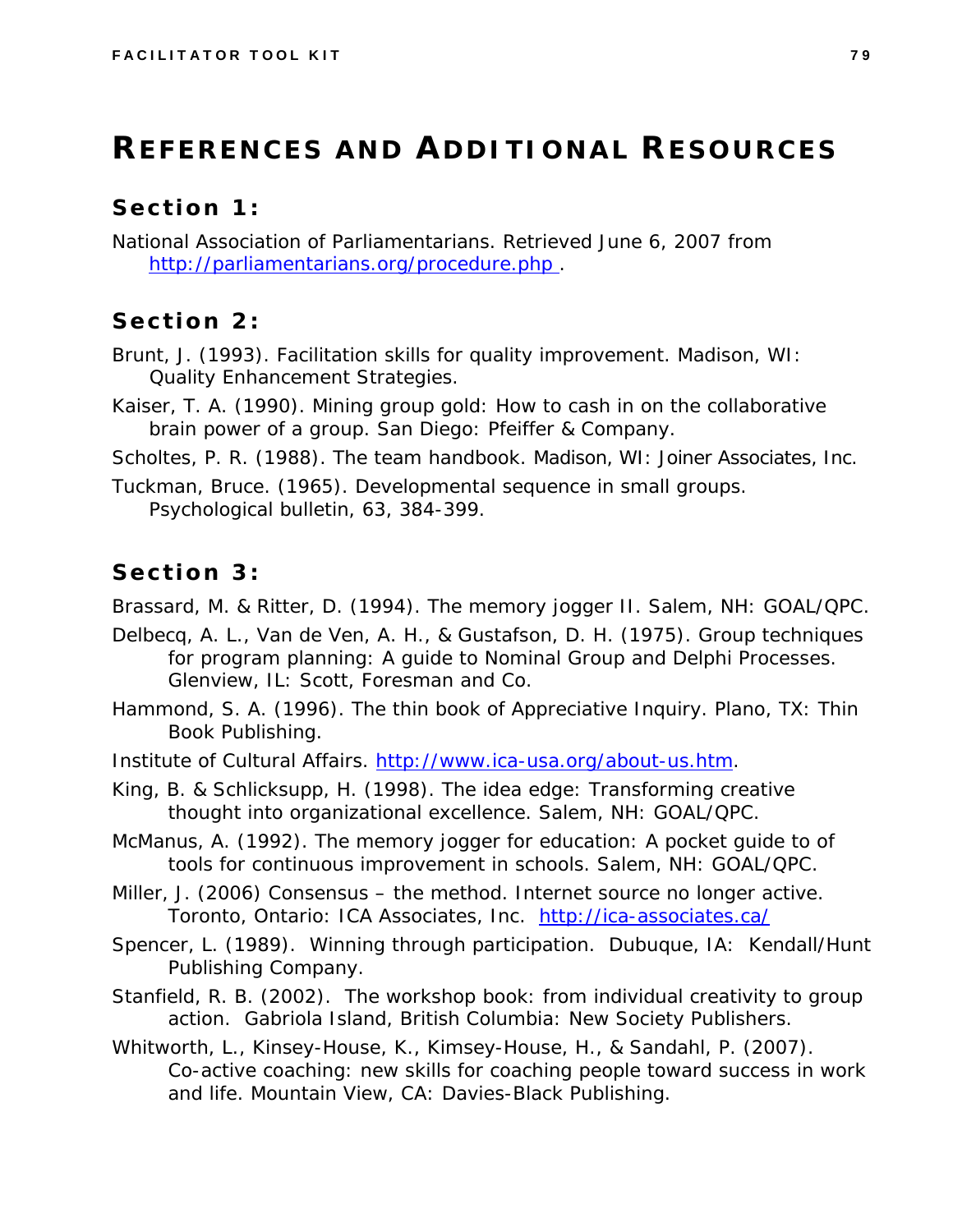### **Section 4:**

- Davis, S. (2007). *Master facilitator journal.com*. Available by subscription at [http://www.masterfacilitatorjournal.com/home.html.](http://www.masterfacilitatorjournal.com/home.html)
- Lippincot, S. (1994). *Meetings: Do's, don'ts and donuts*. Pittsburgh: Lighthouse Press.

### **Section 5:**

Project Management Institute (2000). *A Guide to the Project Management Body of Knowledge (PMBOK Guide).* Newtown Square, PA.

## **Section 6:**

Brassard, M. & Ritter, D. (1994). *The memory jogger II*. Salem, NH: GOAL/QPC.

- Karger, T. (August, 1987). Focus groups are for focusing and for little else. *Marketing News*. pp. 52-55.
- Langer, J. (September, 1978). The focus group moderator as human being. *Marketing News*. pp. 10-11.
- Morgan, D. L. (1997). *Focus groups as qualitative research*. Thousand Oaks, CA: Sage Publications, Inc.
- Scholtes, P. R. (1988). *The team handbook*. Madison, WI: Joiner Associates, 1988.
- Stewart, D. W., Shamdasani, P. & Rook, D. W. (2007). *Focus groups theory and practice: Applied social research methods series* (Vol. 20). (Rev. Ed). Thousands Oaks, CA: Sage Publications, Inc.

# **Section 7:**

Brassard, M. & Ritter, D. (1994). *The memory jogger II*. Salem, NH: GOAL/QPC.

### **Section 8**

Lewin, K. (1951). *Field theory in social science.* New York: Harper & Row.

# **Section 10:**

- Argyris, C. and Schon, D. A. (1996). *Organizational learning II: Theory, method and practice*. Reading, MA: Addison-Wesley.
- Deming, W. E. (1986). *Out of Crisis*. Cambridge, MA: Massachusetts Institute of Technology.
- Kaplan, R. S. & Norton, D. P. (1996). *Translating strategy into action: The Balanced Scorecard*. Boston, MA: Harvard Business School Press.
- McManus, A. (1992). *The memory jogger for education: A pocket guide to of tools for continuous improvement in schools.* Salem, NH: GOAL/QPC.
- Zigon, J.(1995). *How to Measure the Results of Work Teams.* Wallingford, PA: ZPG.